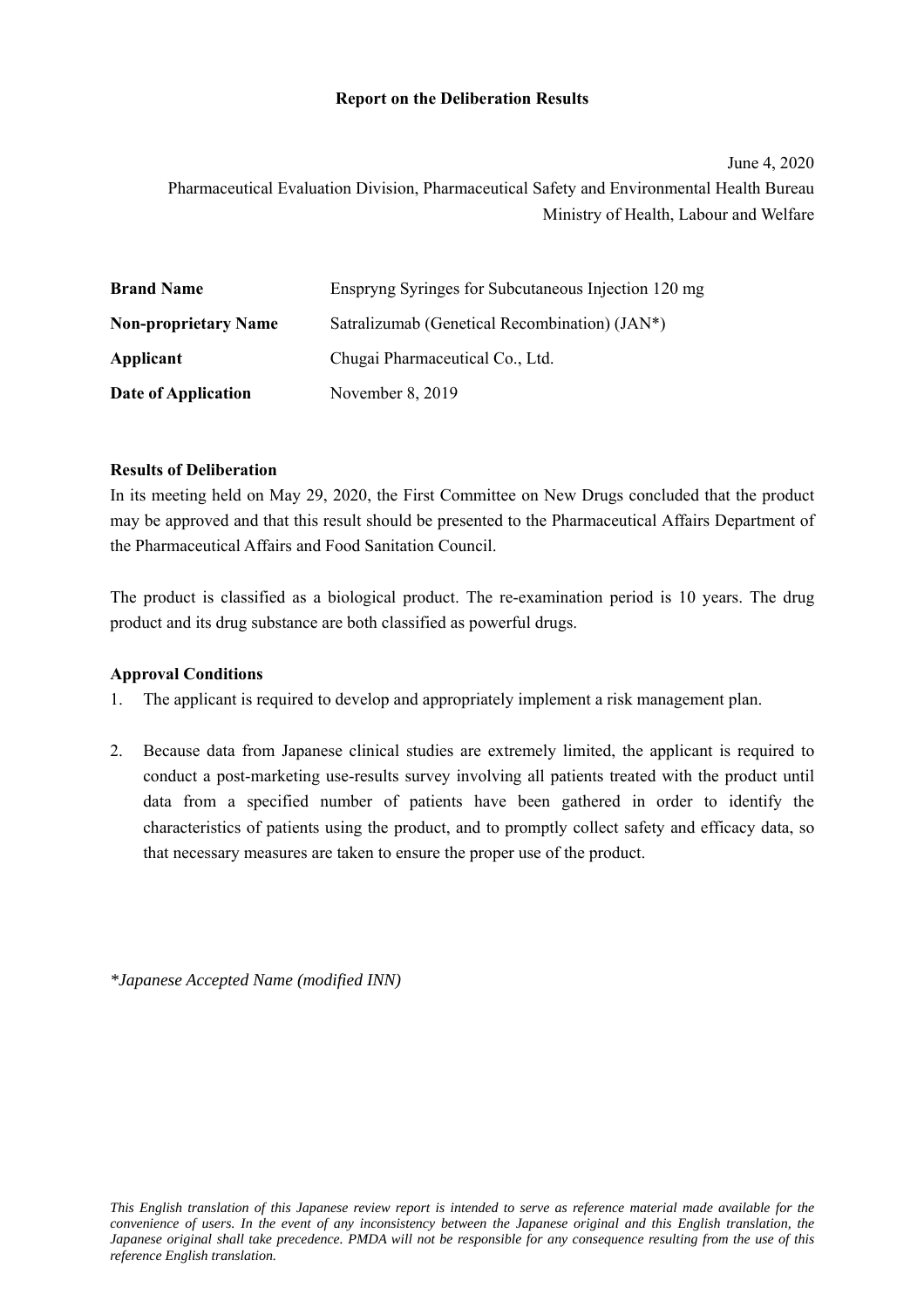### **Review Report**

May 11, 2020 Pharmaceuticals and Medical Devices Agency

The following are the results of the review of the following pharmaceutical product submitted for marketing approval conducted by the Pharmaceuticals and Medical Devices Agency (PMDA).

| <b>Brand Name</b>                 | Enspryng Syringes for Subcutaneous Injection 120 mg                                                                                                                                                                                                                                                                                                                                                                                                                                                                                                                                                                                                                                                                                                                                                      |  |  |  |
|-----------------------------------|----------------------------------------------------------------------------------------------------------------------------------------------------------------------------------------------------------------------------------------------------------------------------------------------------------------------------------------------------------------------------------------------------------------------------------------------------------------------------------------------------------------------------------------------------------------------------------------------------------------------------------------------------------------------------------------------------------------------------------------------------------------------------------------------------------|--|--|--|
| <b>Non-proprietary Name</b>       | Satralizumab (Genetical Recombination)                                                                                                                                                                                                                                                                                                                                                                                                                                                                                                                                                                                                                                                                                                                                                                   |  |  |  |
| Applicant                         | Chugai Pharmaceutical Co., Ltd.                                                                                                                                                                                                                                                                                                                                                                                                                                                                                                                                                                                                                                                                                                                                                                          |  |  |  |
| Date of Application               | November 8, 2019                                                                                                                                                                                                                                                                                                                                                                                                                                                                                                                                                                                                                                                                                                                                                                                         |  |  |  |
| <b>Dosage Form/Strength</b>       | Injection: Each syringe (1 mL) contains 120 mg of Satralizumab<br>(Genetical Recombination).                                                                                                                                                                                                                                                                                                                                                                                                                                                                                                                                                                                                                                                                                                             |  |  |  |
| <b>Application Classification</b> | Prescription drug, (1) Drug with a new active ingredient                                                                                                                                                                                                                                                                                                                                                                                                                                                                                                                                                                                                                                                                                                                                                 |  |  |  |
| <b>Definition</b>                 | Satralizumab is a recombinant humanized monoclonal antibody<br>composed of complementarity-determining regions derived from a<br>mouse anti-human interleukin-6 receptor monoclonal antibody, human<br>framework regions and human IgG2 constant regions. In the H-chain,<br>the amino acid residues at position 133, 135, 139, 140, 221, 266, 353,<br>417 and 432 are substituted by Ser, Lys, Gly, Gly, Ser, Gln, Gln, Glu<br>and Ala respectively, and Gly and Lys at the C-terminus are deleted.<br>Satralizumab is produced in Chinese hamster ovary cells.<br>Satralizumab is a glycoprotein (molecular weight: ca. 146,000)<br>composed of 2 H-chains ( $\gamma$ 2-chains) consisting of 443 amino acid<br>residues each and 2 L-chains (k-chains) consisting of 214 amino acid<br>residues each. |  |  |  |

Enspryng Syringes for Subcutaneous Injection 120 mg\_Chugai Pharmaceutical Co., Ltd.\_ Review Report

*This English translation of this Japanese review report is intended to serve as reference material made available for the convenience of users. In the event of any inconsistency between the Japanese original and this English translation, the Japanese original shall take precedence. PMDA will not be responsible for any consequence resulting from the use of this reference English translation.*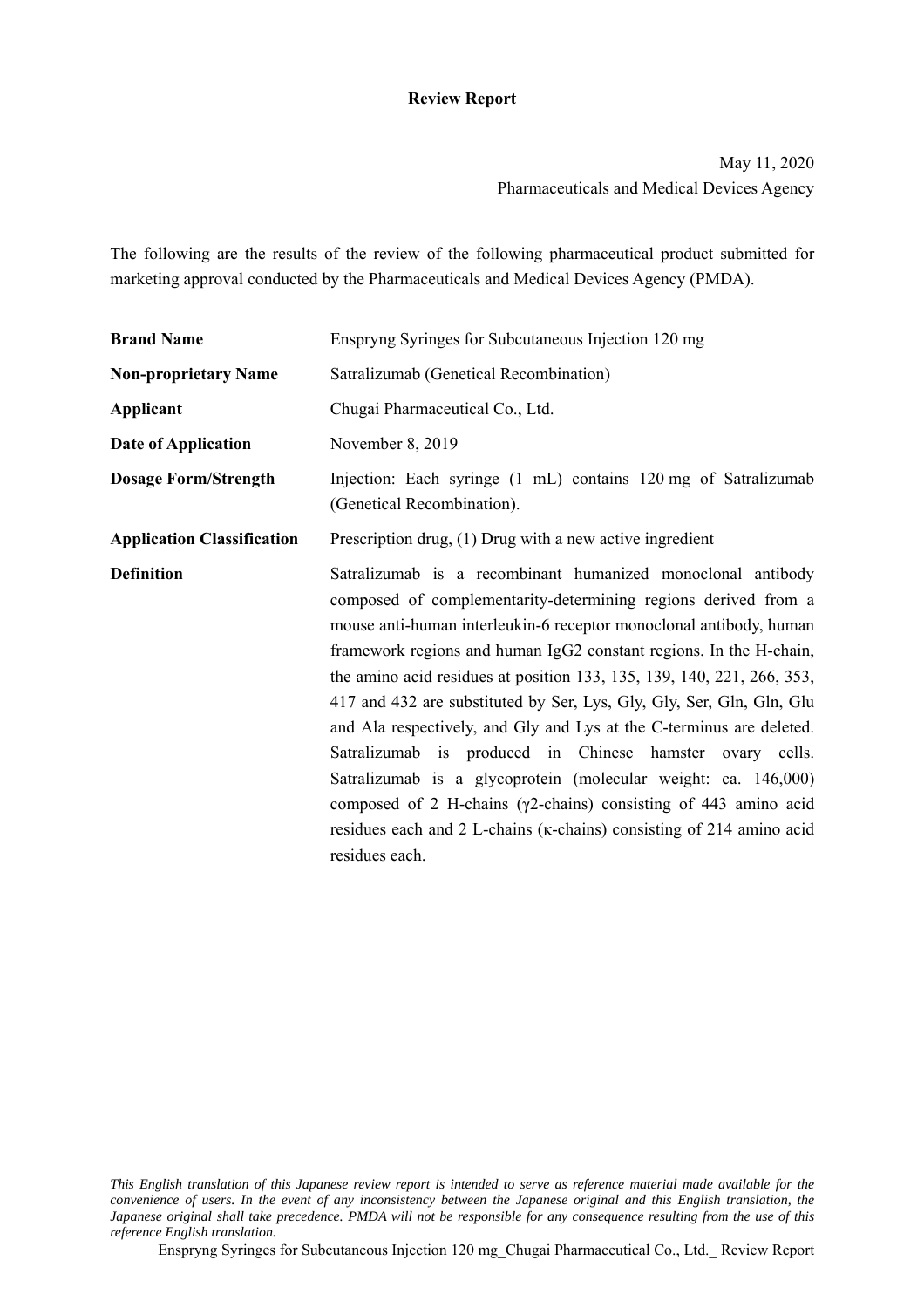#### **Structure**

Amino acid sequences and disulfide bonds:

- DIQMTQSPSS LSASVGDSVT ITCQASTDIS SHLNWYQQKP GKAPELLIYY L-chain: GSHLLSGVPS RFSGSGSGTD FTFTISSLEA EDAATYYCGO GNRLPYTFGO GTKVEIERTV AAPSVFIFPP SDEQLKSGTA SVVCLLNNFY PREAKVQWKV DNALQSGNSQ ESVTEQDSKD STYSLSSTLT LSKADYEKHK VYACEVTHQG LSSPVTKSFN RGEC
- QVQLQESGPG LVKPSETLSL TCAVSGHSIS HDHAWSWVRQ PPGEGLEWIG H-chain: FISYSGITNY NPSLOGRVTI SRDNSKNTLY LOMNSLRAED TAVYYCARSL ARTTAMDYWG EGTLVTVSSA STKGPSVFPL APSSKSTSGG TAALGCLVKD YFPEPVTVSW NSGALTSGVH TFPAVLQSSG LYSLSSVVTV PSSNFGTQTY TCNVDHKPSN TKVDKTVERK SCVECPPCPA PPVAGPSVFL FPPKPKDTLM ISRTPEVTCV VVDVSQEDPE VQFNWYVDGV EVHNAKTKPR EEQFNSTFRV VSVLTVVHQD WLNGKEYKCK VSNKGLPAPI EKTISKTKGQ PREPQVYTLP PSQEEMTKNQ VSLTCLVKGF YPSDIAVEWE SNGQPENNYK TTPPMLDSDG SFFLYSKLTV DKSRWQEGNV FSCSVMHEAL HAHYTQKSLS LSP

Pyroglutamate formation (partial) at Q1 in H-chain, glycosylation at N295 in H-chain Disulfide bonds between C214 in L-chain and C222 in H-chain, C225 in H-chain and C225 in H-chain, and C228 in H-chain and C228 in H-chain

Estimated structure of main carbohydrate chain

$$
\text{Gal}_{0\text{-}2}\left\{\begin{array}{l}(\beta 1\text{-}4)\text{GlcNAc}(\beta 1\text{-}2)\text{Man}(\alpha 1\text{-}6)\\ \text{Man}(\beta 1\text{-}4)\text{GlcNAc}(\beta 1\text{-}2)\text{Man}(\alpha 1\text{-}3)\end{array}\right.\!\!\!\!\!\!\!\!\!\!\!\!\!\!\!\!\text{Man}(\beta 1\text{-}4)\text{GlcNAc}(\beta 1\text{-}4)\text{GlcNAc}
$$

 $C_{6340}H_{9776}N_{1684}O_{2022}S_{46}$  (protein portion, 4 chains)

H chain:  $C_{2155}H_{3328}N_{572}O_{671}S_{17}$ 

L chain:  $C_{1015}H_{1564}N_{270}O_{340}S_6$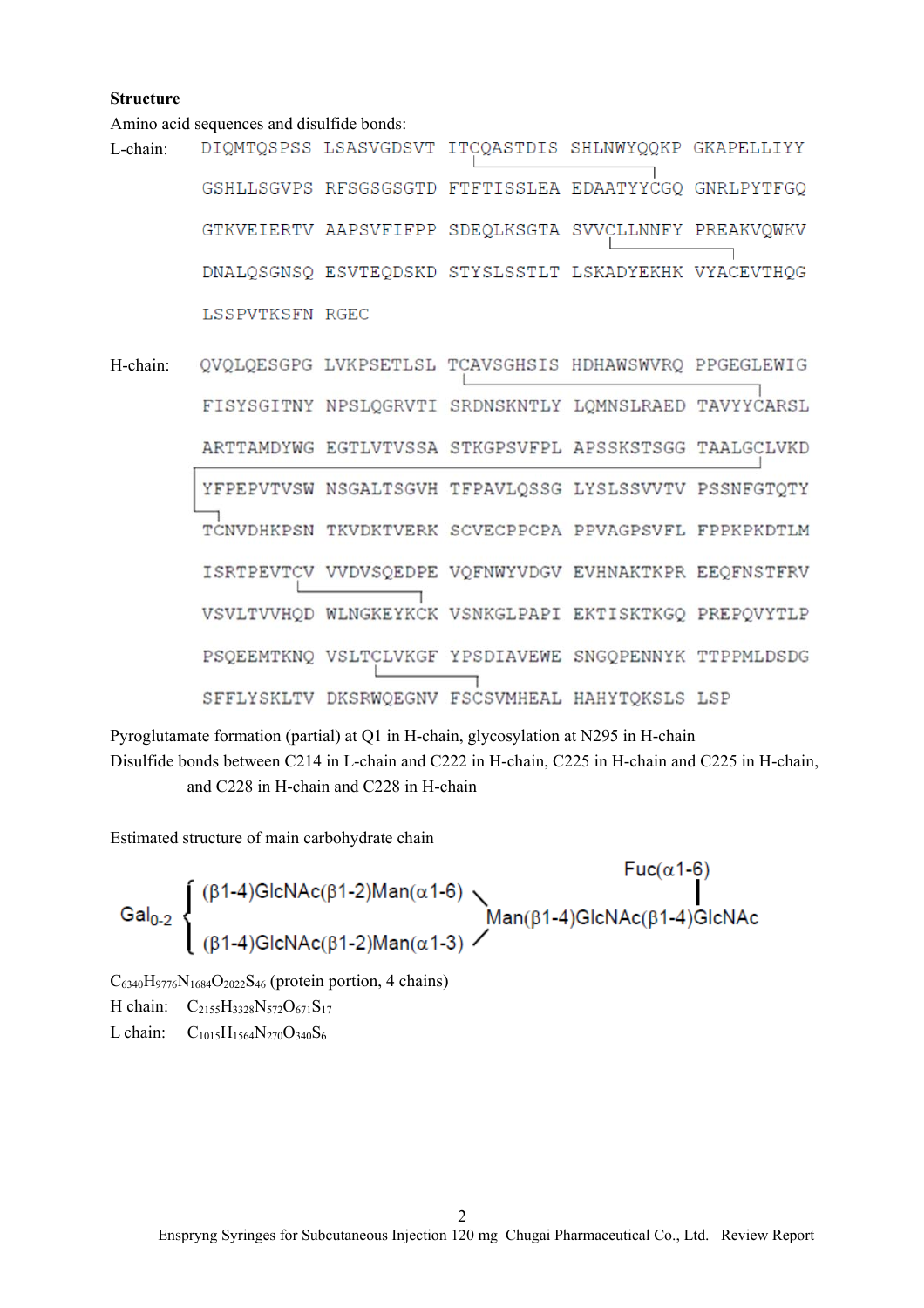#### **Items Warranting Special Mention**

|                         | Orphan drug (Orphan Drug Designation No. 443 of 2019 [31 yaku];         |  |  |  |
|-------------------------|-------------------------------------------------------------------------|--|--|--|
|                         | PSEHB/PED Notification No. 0912-1 dated September 12, 2019, by          |  |  |  |
|                         | the Pharmaceutical Evaluation Division, Pharmaceutical Safety and       |  |  |  |
|                         | Environmental Health Bureau, Ministry of Health, Labour and<br>Welfare) |  |  |  |
| <b>Reviewing Office</b> | Office of New Drug III                                                  |  |  |  |

#### **Results of Review**

On the basis of the data submitted, PMDA has concluded that the product has efficacy in the prevention of the relapse of neuromyelitis optica spectrum disorder (including neuromyelitis optica), and that the product has acceptable safety in view of its benefits (see Attachment).

As a result of its review, PMDA has concluded that the product may be approved for the indication and dosage and administration shown below, with the following conditions.

| Indication | Prevention of relapse of neuromyelitis optica spectrum disorder<br>(including neuromyelitis optica)                                                                                                                            |  |  |  |
|------------|--------------------------------------------------------------------------------------------------------------------------------------------------------------------------------------------------------------------------------|--|--|--|
|            | <b>Dosage and Administration</b> The usual dosage of satralizumab (genetical recombination) for adults<br>and children is 120 mg administered by subcutaneous injection at<br>Weeks 0, 2, and 4, and every 4 weeks thereafter. |  |  |  |

#### **Approval Conditions**

- 1. The applicant is required to develop and appropriately implement a risk management plan.
- 2. Because data from Japanese clinical studies are extremely limited, the applicant is required to conduct a post-marketing drug use-results survey involving all patients treated with the product until data from a specified number of patients have been gathered in order to identify the characteristics of patients using the product, and to promptly collect safety and efficacy data, so that necessary measures are taken to ensure the proper use of the product.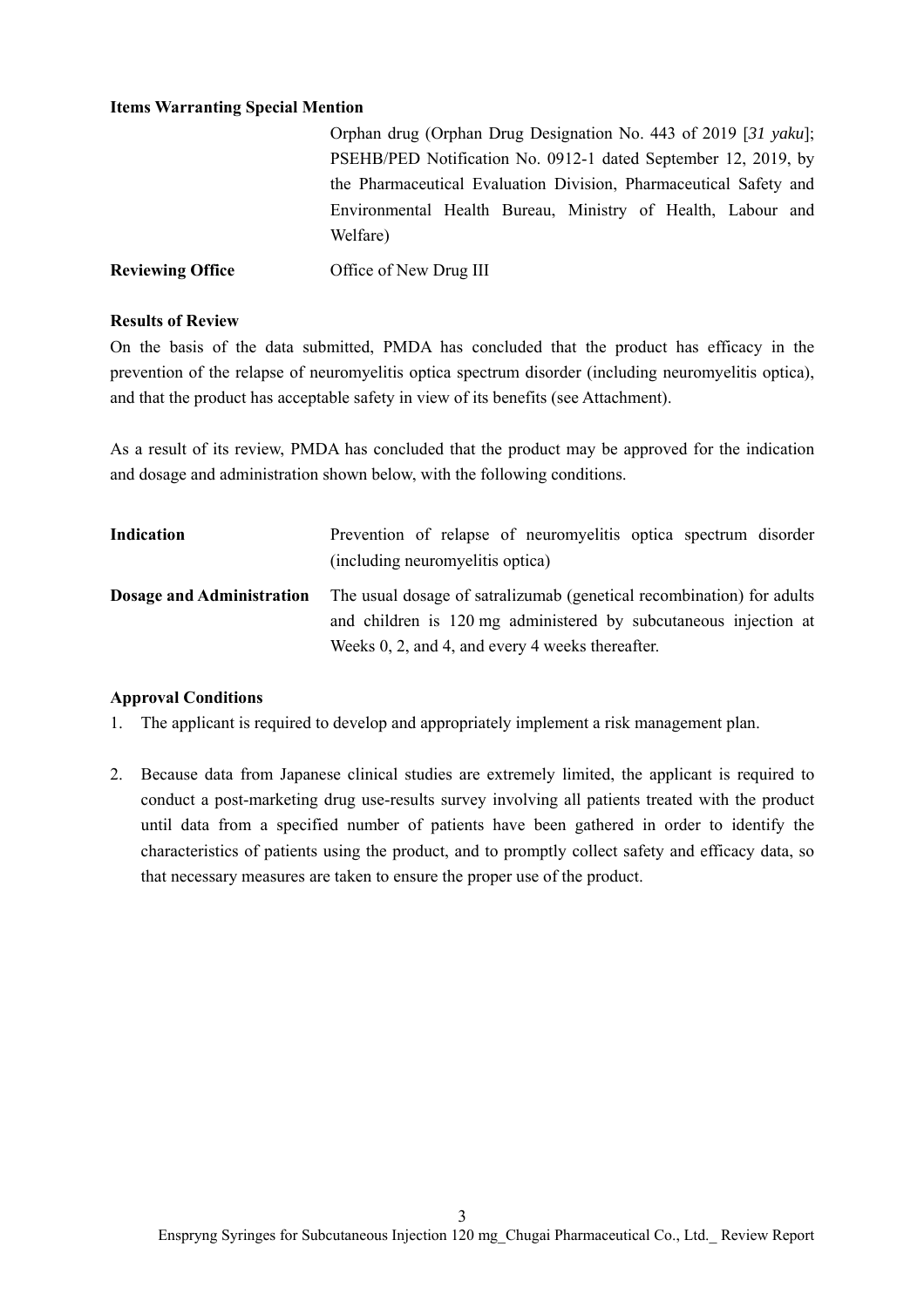# **Attachment**

#### **Review Report (1)**

March 25, 2020

The following is an outline of the data submitted by the applicant and content of the review conducted by the Pharmaceuticals and Medical Devices Agency (PMDA).

## **Product Submitted for Approval**

| <b>Brand Name</b>           | Enspryng Syringes for Subcutaneous Injection 120 mg                                          |  |  |  |
|-----------------------------|----------------------------------------------------------------------------------------------|--|--|--|
| <b>Non-proprietary Name</b> | Satralizumab (Genetical Recombination)                                                       |  |  |  |
| Applicant                   | Chugai Pharmaceutical Co., Ltd.                                                              |  |  |  |
| Date of Application         | November 8, 2019                                                                             |  |  |  |
| <b>Dosage Form/Strength</b> | Injection: Each syringe (1 mL) contains 120 mg of Satralizumab<br>(Genetical Recombination). |  |  |  |
| <b>Proposed Indication</b>  | Neuromyelitis optica spectrum                                                                |  |  |  |

## **Proposed Dosage and Administration**

The usual dosage of satralizumab (genetical recombination) for adults and children aged  $\geq$ 12 years is 120 mg administered by subcutaneous injection at Weeks 0, 2, and 4, and every 4 weeks thereafter.

#### **Table of Contents**

| 4. Non-clinical Pharmacokinetics and Outline of the Review Conducted by PMDA 14   |  |
|-----------------------------------------------------------------------------------|--|
|                                                                                   |  |
| 6. Summary of Biopharmaceutic Studies and Associated Analytical Methods, Clinical |  |
|                                                                                   |  |
| 7. Clinical Efficacy and Safety and Outline of the Review Conducted by PMDA       |  |
| 8. Results of Compliance Assessment Concerning the New Drug Application Data and  |  |
|                                                                                   |  |
|                                                                                   |  |
|                                                                                   |  |

## **List of Abbreviations**

See Appendix.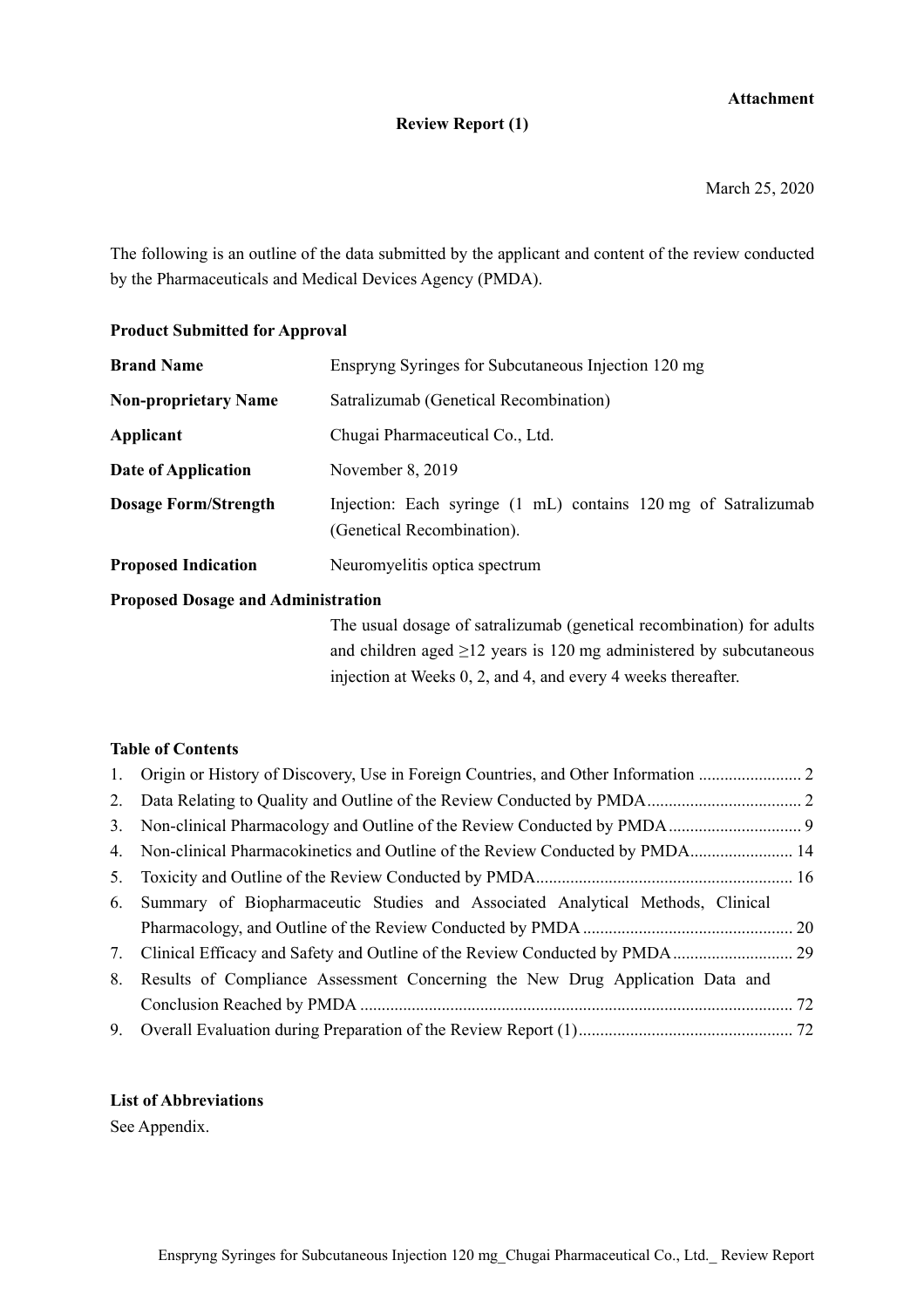## **1. Origin or History of Discovery, Use in Foreign Countries, and Other Information**

Neuromyelitis optica spectrum disorder (NMOSD) is an autoimmune inflammatory demyelinating disease in the central nervous system, and characterized by severe optic neuritis and transverse myelitis. Anti-aquaporin-4 (AQP4) antibody, an autoantibody against the water channel AQP4 expressed in the central nervous system, is considered to be involved in the pathology of NMOSD. In contrast, some patients with NMOSD are anti-AQP4 antibody-negative, suggesting that autoantibodies other than anti-AQP4 antibody may also contribute to the pathogenesis of the disease(*J Neurol Neurosurg Psychiatry*. 2013;84:922-30, *Eur J Neurol.* 2015;22:1511-18). Untreated patients with NMOSD experienced 1 to 1.5 relapses within 1 year on average (*Brain.* 2012;135:1834-49). Recurrent NMOSD attacks result in the accumulation of disability. Most of patients with NMOSD experience severe relapses, with a single attack potentially leading to blindness and wheelchair-dependence. Approximately 35% of patients with NMOSD are eventually inflicted with irreversible spinal cord disorder, and approximately 25% of the patients become wheelchair-dependent (*2017 Japanese guidelines for multiple sclerosis and neuromyelitis optica* [in Japanese]. Igaku Shoin; 2017). Patients with higher anti-AQP4 antibody titers tend to have serious relapses (*2017 Japanese guidelines for multiple sclerosis and neuromyelitis optica* [in Japanese]. Igaku Shoin; 2017).

The estimated prevalence of NMOSD is 0.52 to 4.4 per 100,000 people globally (*Mult Scler*. 2015;21:845-53) and 3.65 per 100,000 people in Japan (the total number of patients in Japan is approximately 4370) (*Japanese Journal of Clinical Medicine*. 2014;11:1903-7). Satralizumab has been designated as an orphan drug with the intended indication of "neuromyelitis optica and neuromyelitis optica-related diseases" (Orphan Drug Designation No. 443 of 2019 [*31 yaku*]).

Satralizumab, a humanized anti-interleukin-6 receptor (IL-6R) immunoglobulin G (IgG)2 monoclonal antibody, was discovered by Chugai Pharmaceutical Co., Ltd.

In Japan, a clinical study was initiated in November 11, 2010. The applicant has submitted a marketing application for satralizumab with the claim that the efficacy and safety of satralizumab in patients with neuromyelitis optica spectrum has been demonstrated by the global phase III study and other data.

Outside of Japan, marketing applications for satralizumab were submitted in the US and Europe in August 2019 and are currently under review. As of February 2020, satralizumab has not been approved in any country or region.

In Japan, Eculizumab (Genetical Recombination) ("eculizumab") was approved in November 2019 for "prevention of relapses of neuromyelitis optica spectrum disorder (including neuromyelitis optica)."

## **2. Data Relating to Quality and Outline of the Review Conducted by PMDA**

## **2.1 Drug substance**

## **2.1.1 Generation and control of cell substrate**

The gene fragments encoding the variable regions of the heavy and light chains isolated from mouse hybridoma cells producing mouse anti-human IL-6R monoclonal antibody (\*\*\*\*\*) (*J Immunol.* 1989;143:2900-6) were humanized, subjected to amino acid substitution for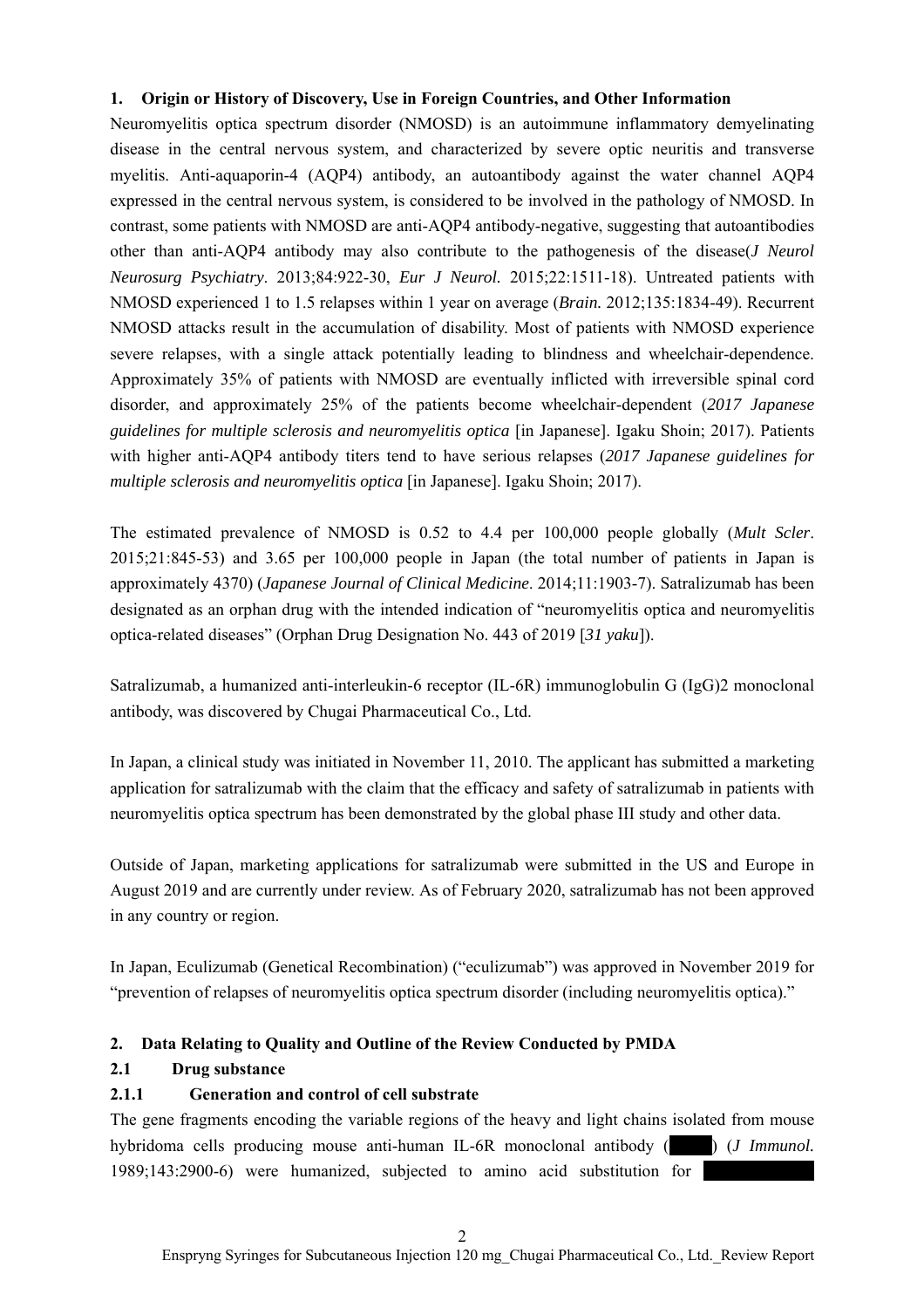\*\*\*\*\*\*\*\*\*\*\*\*\*\*\*\*\*\*\*\*\*\*\*\*\*\*\*\*, and then fused with the gene fragments encoding the constant region of modified human IgG2 heavy chain and human κ light chain to obtain the gene fragments of interest. Thus-obtained gene expression constructs were introduced into Chinese hamster ovary (CHO) cells, and a master cell bank (MCB) and a working cell bank (WCB) were prepared from the clone best suited for the manufacture of satralizumab drug substance.

Characterization and purity test of the MCB, WCB, and post process cells (PPC) were performed according to the International Council for Harmonisation of Technical Requirements for Pharmaceuticals for Human Use (ICH) Q5A (R1), Q5B, and Q5D guidelines. Results confirmed genetic stability during the manufacturing of satralizumab drug substance. Except for endogenous retrovirus-like particles commonly observed in rodent-derived cell lines, no viral or non-viral adventitious agents were detected within the range of the tests performed.

The MCB and WCB are stored in the vapor phase of liquid nitrogen.  $\blacksquare$ new WCB will be generated as necessary.

## **2.1.2 Manufacturing process**

The manufacturing process for the drug substance comprises thawing of WCB, seed culture, inoculation culture, production culture, harvesting, \*\*\*\*\*\*\*\*\*\*\*\*\*\*\*\*\*\*\*\*\*\*\*\*\*\*\* chromatography, \*\*\*\*\*\*\*\* virus inactivation, \*\*\*\*\*\*\*\*\* chromatography, viral \*\*\*\*\*\*\*\*\*\*\*, \*\*\*\*\*\*\*\*\*\*\*

chromatography,  $\blacksquare$  chromatography,  $\blacksquare$  filtration, dilution and adjustment, filtration, filling, testing, and storage.





The manufacturing process for the drug substance was validated on a commercial scale and at a down-scaled model.

#### **2.1.3 Safety evaluation of adventitious agents**

In the manufacturing process for the drug substance, no raw materials of biological origin are used except for CHO cells, the host cells.

Purity tests were performed on the MCB, WCB, and PPC [see Section 2.1.1]. An unprocessed bulk manufactured on a commercial scale was subjected before harvest to bioburden testing, mycoplasma testing, *in vitro* adventitious virus testing, transmission electron microscopy, and mouse minute virus testing. No contamination with either viral or non-viral adventitious agents was detected within the range of the tests performed. These tests for unprocessed bulk, except for transmission electron microscopy, are included in the in-process controls.

A virus clearance study was performed using model viruses for the purification process. Results showed that the purification process has sufficient virus clearance capacity (Table 1).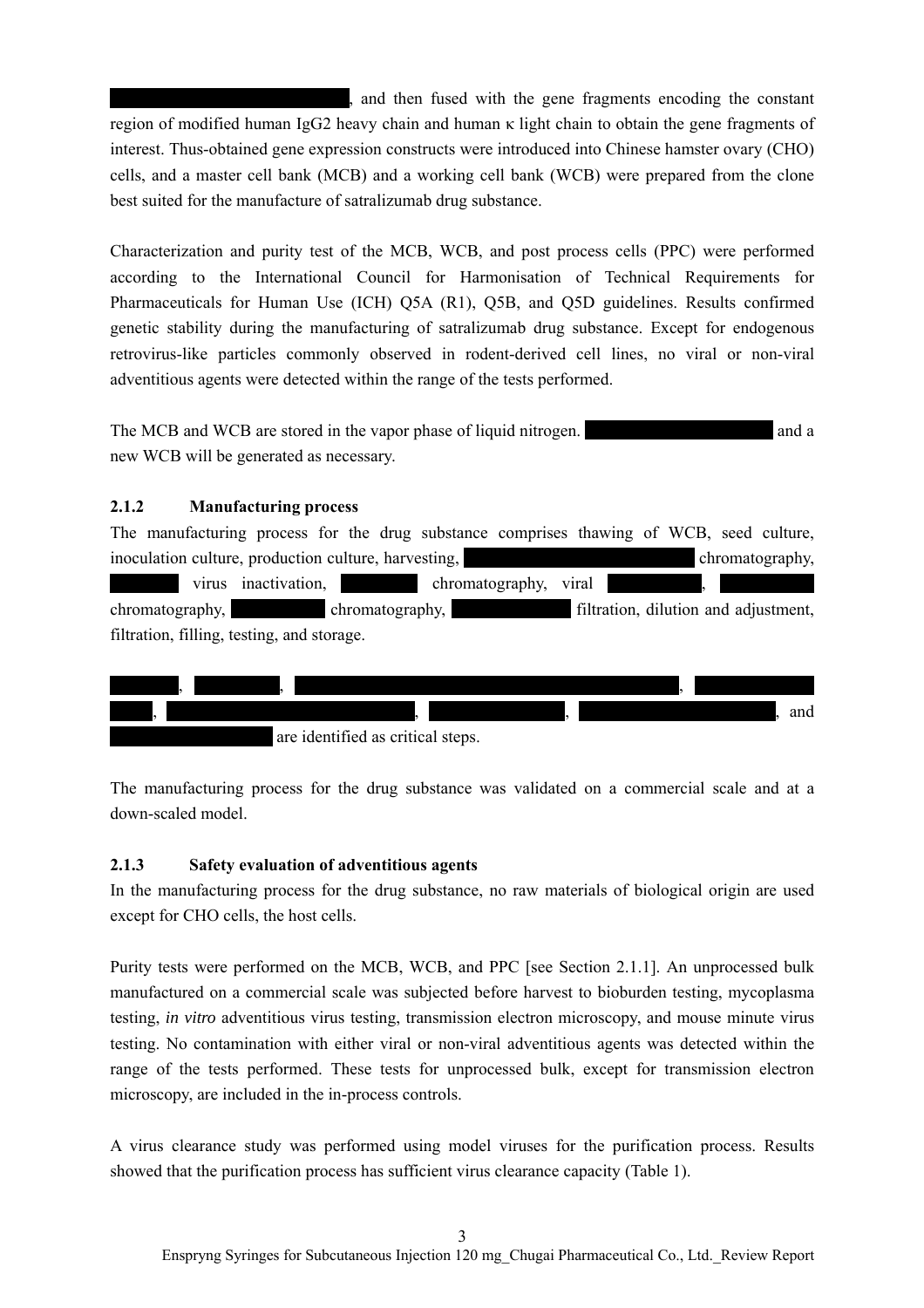|                        | Viral reduction factor $(log_{10})$ |                      |         |  |  |
|------------------------|-------------------------------------|----------------------|---------|--|--|
| Manufacturing process  | Xenotropic murine<br>leukemia virus | Minute virus of mice | $SV-40$ |  |  |
| virus inactivation     |                                     |                      |         |  |  |
| chromatography         |                                     |                      |         |  |  |
| <b>Virus</b>           |                                     |                      |         |  |  |
| Total reduction factor | $\geq$ 15.92                        | >8.16                | >10.44  |  |  |

#### **Table 1. Results of virus clearance tests**

## **2.1.4 Manufacturing process development**

Main changes made to the manufacturing process during the development of the drug substance (process for toxicity studies, G1 process, and proposed process) are described below. The phase I studies and the double-blind period of the phase III study used the formulations produced from the drug substance manufactured by the G1 process. The open-label extension period of the phase III study used the formulation produced from the drug substance manufactured by the proposed process.

• From the process for toxicity studies to the G1 process: Changes in  $.$  etc. • From the G1 process to the proposed process:  $\blacksquare$ , changes in and change in

After the process change from the G1 process to the proposed process, the comparability of quality attributes of the pre-change and post-change drug substance was demonstrated by comparability studies.

The quality-by-design (QbD) approach was used for the development of the manufacturing process [see Section 2.3].

# **2.1.5 Characterization**

## **2.1.5.1 Structure and characteristics**

Characterization studies were conducted as shown in Table 2.

| Primary structure/higher | Amino acid sequence, posttranslational modification (                                         |
|--------------------------|-----------------------------------------------------------------------------------------------|
| order structure          | secondary structure, disulfide bond, free thiol group                                         |
| Physicochemical          | Molecular weight, isoelectric point, molecular weight species (high molecular weight species, |
| properties               | low molecular weight species), charge variants                                                |
| Carbohydrate chain       |                                                                                               |
| structure                |                                                                                               |
|                          | IL-6R-binding activity (pH dependency), inhibition of IL-6-induded proliferation of cells     |
| Biological properties    | FcγR-binding activity (                                                                       |
|                          | ), FcRn-binding activity, C1q-binding activity, ADCC activity, CDC activity                   |

#### **Table 2. Test parameters and methods for characterization**

As for main biological characteristics, the competitive inhibitory activity of satralizumab against IL-6-induced-proliferation was demonstrated by the test system using IL-6-dependent  $\mathbf{A}$  test for antigen-binding activity by  $\mathbf{B}$  showed pH-dependent association/dissociation reaction \*\*\*\*\*\*\*\*\*\*\*\* pH

4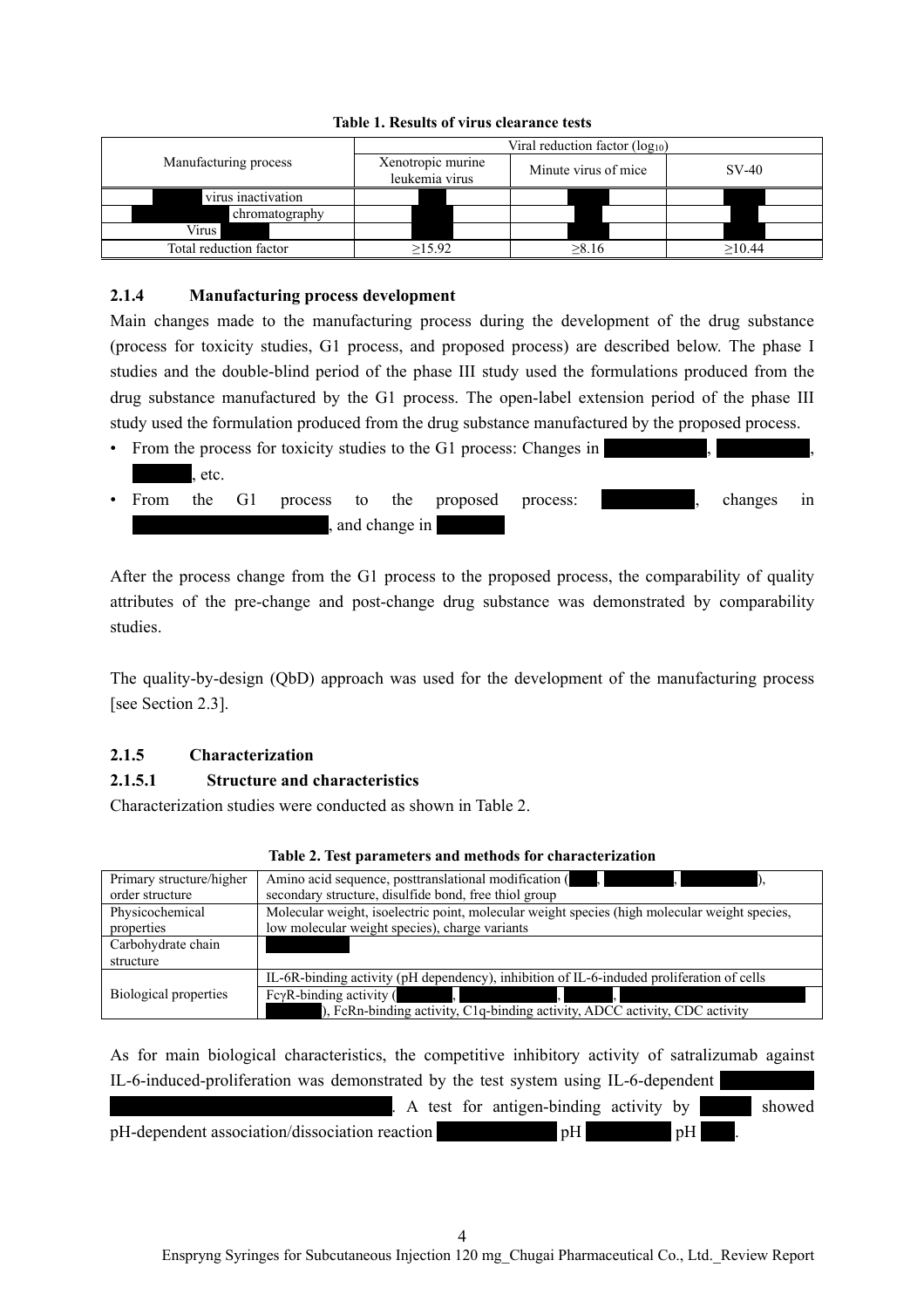Studies on effector functions demonstrated that the profile of satralizumab for Fcγ receptor (FcγR)-binding activity was characteristic of IgG2, that the FcγR-binding activity and C1q-binding activity were similar to, or lower than, those of the control IgG2 antibody, and that satralizumab has little or no antibody-dependent cellular cytotoxicity (ADCC) or complement-dependent cytotoxicity (CDC) activity.

# **2.1.5.2 Product-related substances/Product-related impurities**

No product-related substances were identified. Based on the results of the characterization in Section 2.1.5.1, the following were identified as product-related impurities: Variant A



# **2.1.5.3 Process-related impurities**

Host cell protein (HCP), host cell-derived deoxyribonucleic acid (DNA), and Process-related Impurity A were identified as process-related impurities. All of them have been confirmed to be removed completely during the manufacture process.

# **2.1.6 Control of drug substance**

The proposed specifications for the drug substance include content, description, identification (peptide mapping), osmolality, pH, purity (capillary gel electrophoresis with sodium dodecyl sulfate [CE-SDS (non-reduced)], size exclusion chromatography [SEC], and anion exchange chromatography [AEX]), bacterial endotoxins, microbial limit,  $\blacksquare$ , potency (inhibition of IL-6-induced proliferation of cells), and assay (ultraviolet-visible spectrophotometry).

## **2.1.7 Stability of drug substance**

Table 3 shows main stability studies conducted of the drug substance.

|                        | Manufacturing<br>process | Number of<br>batches | Storage condition | Study<br>period | Storage container |
|------------------------|--------------------------|----------------------|-------------------|-----------------|-------------------|
| Long-term<br>testing   | Proposed process         | $\mathfrak{a}$       | $\pm$ °C          | months          |                   |
| Accelerated<br>testing | Proposed process         |                      | $\pm$ °C          | months          |                   |
| Stress testing         | Proposed process         |                      | $\pm$ °C/ % RH    | weeks           | container         |

**Table 3. Summary of main stability studies of drug substance** 

a) Conducted up to \*\* months for 1 batch. The stability study is ongoing up to \*\* months in all batches.

The long-term testing and the accelerated testing did not show any clear change in the quality attributes throughout the study period.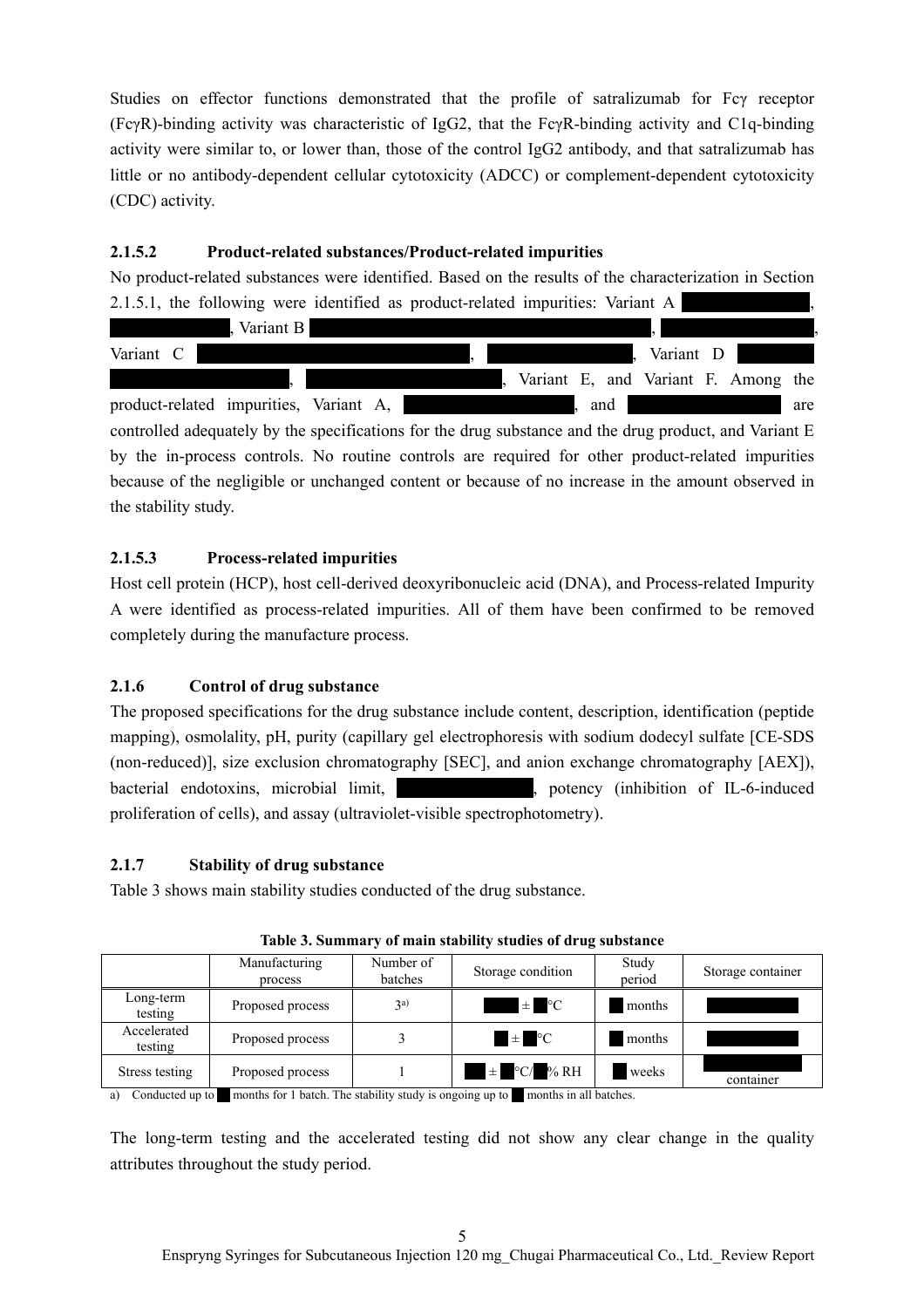

Based on the above, a shelf-life of  $\blacksquare$  months was proposed for the drug substance when stored in  $at <$   $\degree$ C.

## **2.2 Drug product**

# **2.2.1 Description and composition of drug product and formulation development**

The drug product is a solution for injection containing 120 mg of satralizumab per syringe (1 mL). The excipients contained in the drug product are L-histidine, L-aspartic acid, L-arginine, poloxamer 188, and water for injection. The drug product is a combination product comprised of a pre-filled plastic syringe with a needle, equipped with a device to prevent needle-stick injury. The plastic syringe with a needle is \*\*\*\*\*\*\*\*\*\*\*\*\*\*\*\*\*\*\*\*\*\*\*\*\*\*\*\*\*\*\*\*\*\*\*\*\*\*\*\*\*\*\*\*\*\*\*\*\*\*\*\*\*\*\*\*\*\*\*\*\*\*\*\*\* (\*\*\*\*\*\*\*\*

## **2.2.2 Manufacturing process**

 $\;$  ).

The manufacturing process for the drug product comprises drug solution preparation, sterile filtration, filling/sealing, inspection, assembly, packaging/labeling, and storage/testing.

and  $*$  have been defined as critical steps.

The manufacturing process for the drug product was validated on a commercial scale.

#### **2.2.3 Manufacturing process development**

Major changes made to the manufacturing process during the development of the drug product (Process A, Process B, and the proposed process) are described below. The phase III study used the formulation manufactured by Process B and by the proposed process.

- From Process A to Process B: Changes in , etc.
- From Process B to the proposed process: Changes in  $\bullet$ , etc.

After the changes in the manufacturing process, the comparability of quality attributes of the pre-change and post-change drug product was demonstrated by comparability studies.

The QbD approach was used for the development of the manufacturing process [see Section 2.3].

## **2.2.4 Control of drug product**

The proposed specifications for the drug product consist of strength, description, identification (peptide mapping), osmolality, pH, purity (CE-SDS [non-reduced], SEC, and AEX), bacterial endotoxins, extractable volume, foreign insoluble matter, insoluble particulate matter, sterility, potency (inhibition of IL-6-induced proliferation of cells), and assay (ultraviolet-visible spectrophotometry).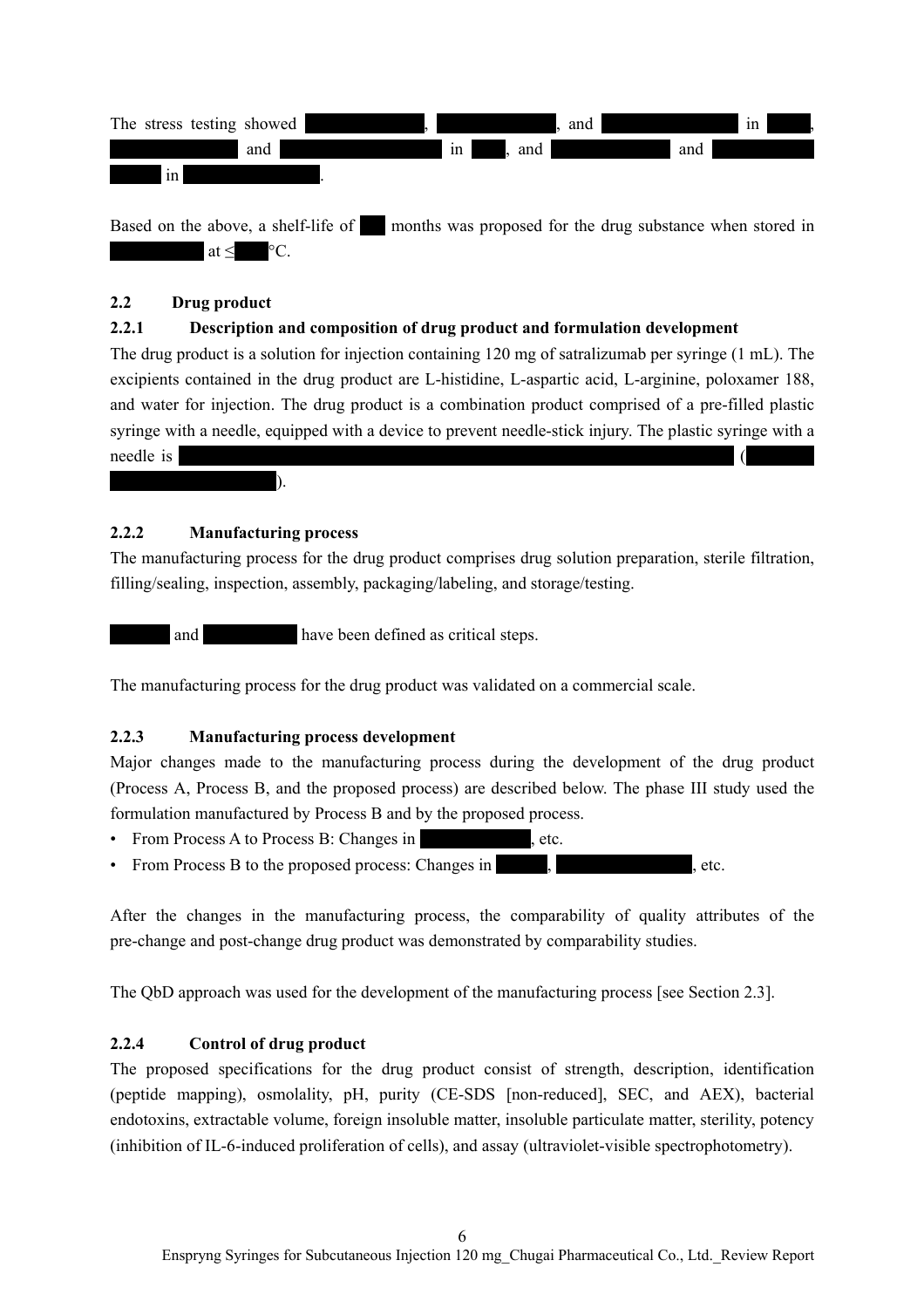## **2.2.5 Stability of drug product**

Table 4 shows the main stability studies of the drug product.

|                                     | Number of<br>batches <sup>a)</sup>     | Storage conditions                                                                      | Study period                                                                                                                     | Storage container <sup>c)</sup>        |  |  |
|-------------------------------------|----------------------------------------|-----------------------------------------------------------------------------------------|----------------------------------------------------------------------------------------------------------------------------------|----------------------------------------|--|--|
| Long-term<br>testing                | 4                                      | $5 \pm 3$ °C                                                                            | months <sup>b)</sup>                                                                                                             |                                        |  |  |
| Accelerated<br>testing              | 8                                      | $\rm ^{\circ}C/$ % RH                                                                   | months                                                                                                                           | syringe and<br>cap and plunger stopper |  |  |
| Stress testing<br>(light)           |                                        |                                                                                         | Overall illumination of $\geq$ 1.2 million lux $\cdot$ h,<br>integrated near ultraviolet energy of $\geq$ 200 W·h/m <sup>2</sup> |                                        |  |  |
| a)                                  |                                        | Both the drug substance and the drug product were manufactured by the proposed process. |                                                                                                                                  |                                        |  |  |
| Up to months for 1 batch.<br>b)     |                                        |                                                                                         |                                                                                                                                  |                                        |  |  |
| Separately, 3 batches each of<br>c) |                                        |                                                                                         |                                                                                                                                  |                                        |  |  |
|                                     | was shown not to affect the stability. |                                                                                         |                                                                                                                                  |                                        |  |  |
|                                     |                                        |                                                                                         |                                                                                                                                  |                                        |  |  |
|                                     |                                        |                                                                                         |                                                                                                                                  | $\alpha$ 1.1                           |  |  |

**Table 4. Summary of the main stability studies of the drug product** 

The long-term testing showed and and  $\frac{1}{x}$  and  $\frac{1}{x}$ . Some batches were found to contain visible particles detected by the foreign insoluble matter test after and the visible particles were identified as complex of protein and \*\*\*\*\*\* by \*\*\*\*. There were no clear changes over time in other attributes tested throughout the study period.

The accelerated testing showed \*\*\*\*\*\*\*\*\*\*\*\*\*\* and \*\*\*\*\*\*\*\*\*\*\*\*\*\* in \*\*\*\*.

The stress testing (light) showed that the drug product is sensitive to light.

Based on the above, a shelf-life of 24 months has been proposed for the drug product when stored at 2°C to 8°C in a primary container (\*\*\*\*\*\*\*\*\*\*\*\*\*\*\*\*\*\* syringe, \*\*\*\*\*\*\*\*\*\*\* cap, and plunger stopper) protected from light in a paper box.

# **2.3 QbD**

The QbD approach was used for the development of the drug substance and the drug product. The strategy for quality control was developed by the following investigations:

• Identification of critical quality attributes (CQAs)

The following CQAs were identified from among the quality attributes related to product-related impurities, process-related impurities, and drug product formulation, based on the information obtained during the development of the drug substance and the drug product and related findings.



• Characterization of process:

The acceptable control range for each process parameter was determined, based on the analysis of the impact of each process on CQAs.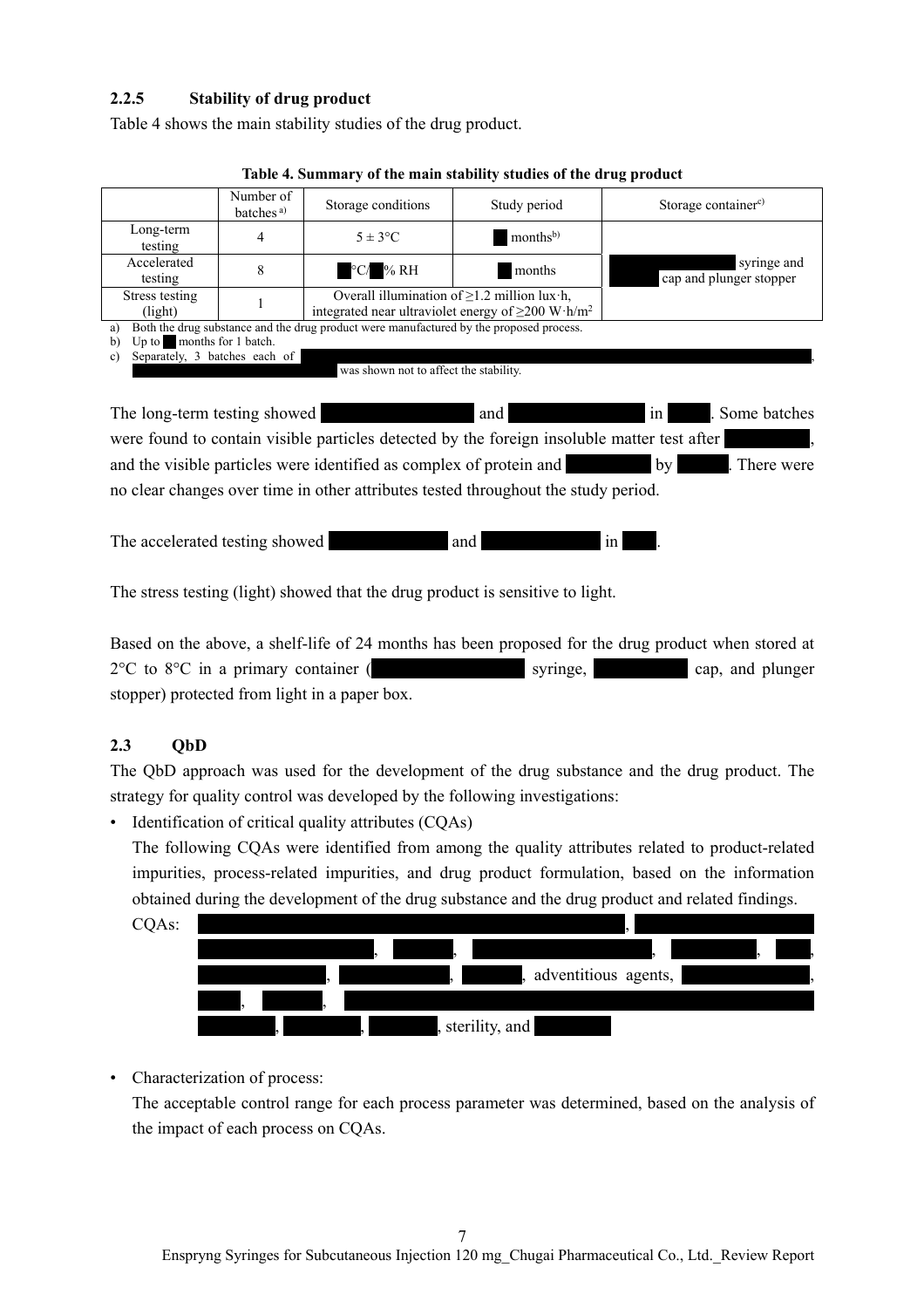# • Establishment of control strategy

Based on the knowledge on the process including the above characterization of process and on risk assessment related to quality attributes, etc., the control strategy for the quality attributes of the drug substance and the drug product was established by the combination of the process parameters, in-process controls, and specifications [see Sections 2.1.5.2 and 2.1.5.3 for the control of product-related impurities and process-related impurities].

# **2.R Outline of the review conducted by PMDA**

PMDA conducted the following review on the submitted data and concluded that the submitted data indicate that the quality of the drug substance and the drug product is controlled adequately, though further investigations are needed to improve the stability of the drug product.

# **2.R.1 Insoluble visible particles detected in the drug product**

Taking account of the presence of batches showing visible particles under the long-term storage conditions after **EXECUTE:** PMDA asked the applicant to explain (a) the remedial measures attempted so far and future actions, and (b) the quality control of the proposed drug product and the shelf-life of the drug product.

## The applicant's explanation:

(a) In order to prevent the formation of visible particles during the storage of the drug product, \*\*\*\*\*\*\*\*\*\*\*\*\*\*\*\*\*\*\*\*\*\*\*\*\*\*\*\*\*\*\*\*\*\*\*\*\*\*\*\*\*\*\*\*\*\*\*\* was attempted but failed to solve the problem.  $\blacksquare$  is suspected to contribute to the formation of visible particles. The drug product in which visible particles were observed during the storage was used in clinical studies without any significant safety problem [see Section 7.R.2.7]. This suggests that the quality is within the acceptable range and that no changes are necessary for the formulation or dosage form of the drug product.

(b) Visible particles in the drug product are controlled at  $\qquad$  according to the Foreign Insoluble Matter Test for Injections stipulated in the General Tests of Japanese Pharmacopoeia. If visible particles are detected  $\cdot$   $\cdot$  will be performed to ensure that \*\*\*\* visible particles are present as a complex of protein and \*\*\*\*\*\*\*\*\*\*. As a , the stability of the drug product is confirmed by ensuring the absence of easily detectable foreign insoluble matter other than visible particles \*\*\*\*\*\*\*\*\*\*\*\*\*\*\*\*\*\*\*\*\*. On the basis of these controls and results of other tests, the proposed shelf-life (24 months) for the drug product is considered appropriate.

PMDA's view:

• Visible particles in the drug product is a risk factor for immunogenicity and other aspects. The formation of visible particles was also observed in the study drug used in clinical studies, with some clinical experience of the drug product. However, the presence of visible particles vary from batch to batch. To assess this risk factor, the applicant should investigate several issues, including but not limited to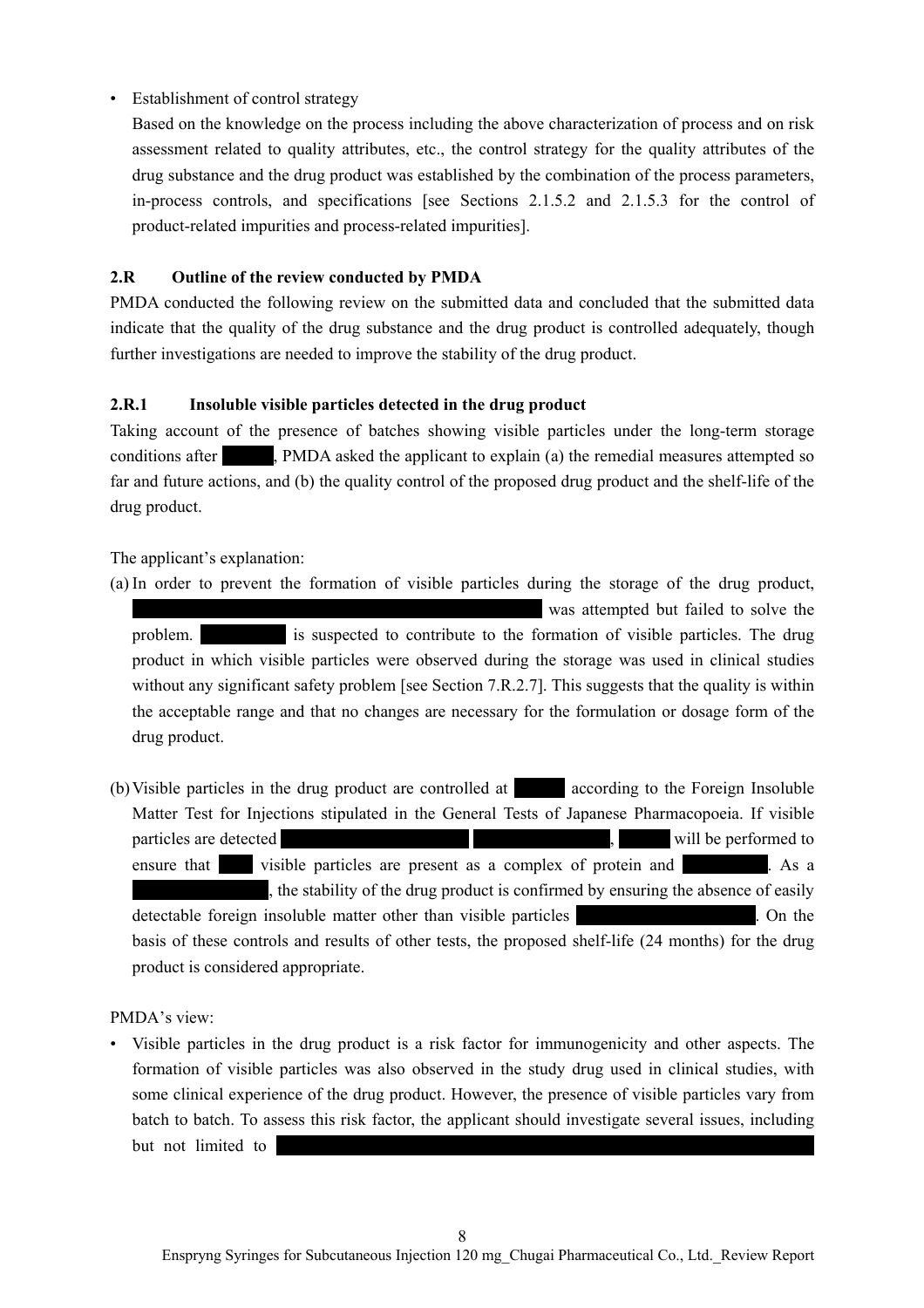, and continue to elucidate the cause of the visible particles and to device a preventive measure, thereby to take appropriate actions.

• Taking account of the facts that the drug product is a solution for subcutaneous injection and that no safety problem related to the visible particles is reported currently in clinical studies in which the drug product containing visible particles was used, the proposed specification for insoluble foreign matter in the drug product and the proposed shelf-life of the drug product are acceptable on the premise that further investigation is performed and appropriate measures are taken.

The applicant agreed to take actions for the above, and PMDA accepted the applicant's response.

## **3. Non-clinical Pharmacology and Outline of the Review Conducted by PMDA**

The applicant submitted the results of primary pharmacodynamic studies as those of the nonclinical pharmacology study of satralizumab. No independent safety pharmacology study was conducted. Instead, the effect on the central nervous system, cardiovascular system, and respiratory system was investigated in 4- and 26-week repeated-dose toxicity studies in cynomolgus monkeys. Data are expressed in geometric mean (geometric standard deviation) unless specified otherwise. In *in vivo* studies, 150 mmol/L arginine-aspartate buffer (containing 20 mmol/L histidine and 0.5 mg/mL poloxamer 188) was used as vehicle. Results of main studies are described below.

## **3.1 Primary pharmacodynamics**

## **3.1.1** *In vitro* **studies**

## **3.1.1.1 Binding affinity to IL-6R**

Using CHO cells expressing human or cynomolgus monkey membrane-bound IL-6R, binding affinity of satralizumab and Tocilizumab (Genetical Recombination) ("tocilizumab"), another anti-IL6R antibody, to IL-6R was investigated by flow cytometry. Both satralizumab and tocilizumab bound to the receptor in a concentration-dependent manner, with effective concentration,  $50\%$  (EC<sub>50</sub>) of 0.019 μg/mL (1.0) and 0.017 μg/mL (1.1), respectively, to human membrane-bound IL-6R and  $EC_{50}$  of 0.019 μg/mL (1.1) and 0.018 μg/mL (1.1), respectively, to cynomolgus monkey membrane-bound IL-6R (CTD 4.2.1.1-1).

Table 5 shows the binding affinity of satralizumab and tocilizumab for human and cynomolgus monkey soluble IL-6R at pH 7.4 investigated by Surface Plasmon Resonance (SPR). Satralizumab showed a higher binding affinity for human soluble IL-6R than did tocilizumab (Common Technical Document [CTD] 4.2.1.1-2).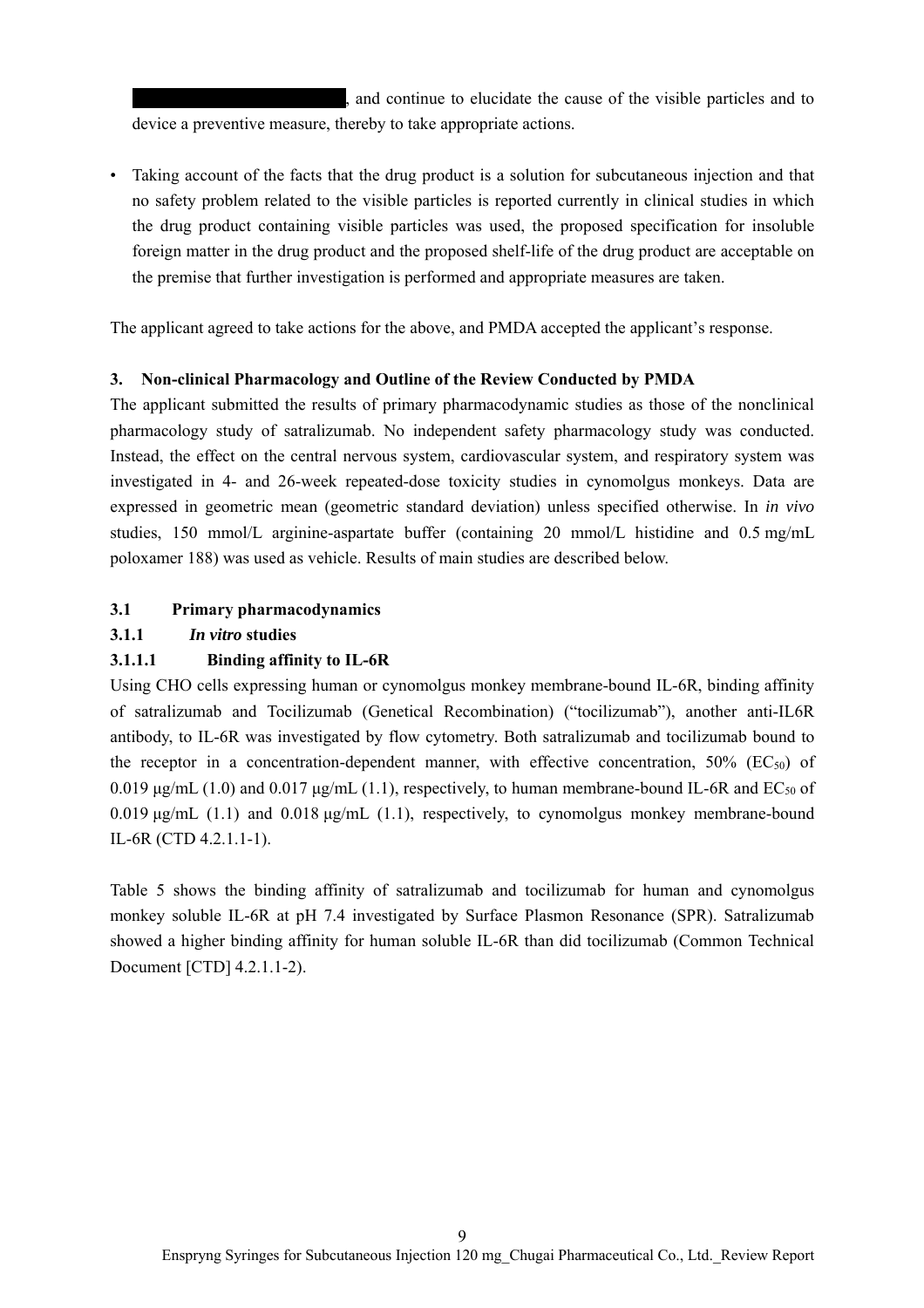|              |                      | kа                                                                        |                                    | $k_d$                                                  |                                    | $K_D$                         |                                    |
|--------------|----------------------|---------------------------------------------------------------------------|------------------------------------|--------------------------------------------------------|------------------------------------|-------------------------------|------------------------------------|
|              | Soluble<br>$IL-6R$   | Geometric<br>mean<br>$(\times 10^4$<br>$\text{[mol/L]}^{-1}\text{s}^{-1}$ | Geometric<br>standard<br>deviation | Geometric<br>mean<br>$(\times 10^{-4} \text{ s}^{-1})$ | Geometric<br>standard<br>deviation | Geometric<br>mean<br>(mmol/L) | Geometric<br>standard<br>deviation |
|              | Human                | 61.4                                                                      | 1.0                                | 9.4                                                    | 1.0                                | 1.5                           | 1.0                                |
| Satralizumab | Cynomolgus<br>monkey | 57.9                                                                      | 1.0                                | 11.8                                                   | 1.0                                | 2.0                           | 1.0                                |
|              | Human                | 20.1                                                                      | 1.0                                | 11.6                                                   | 1.0                                | 5.8                           | 1.1                                |
| Tocilizumab  | Cynomolgus<br>monkey | 17.2                                                                      | 1.0                                | 14.7                                                   | 1.0                                | 8.5                           | 1.0                                |

**Table 5. Binding affinity for human and cynomolgus monkey soluble IL-6R** 

Table 6 shows the binding affinity of satralizumab for human soluble IL-6R at pH 6.0, 6.5, 7.0, and 7.4 investigated by SPR. As shown in Table 6, dissociation rate constant  $(k_d)$  and dissociation constant  $(K_D)$ increased with the decrease in pH, indicating that satralizumab is rapidly dissociated from human soluble IL-6R with the decrease in pH, demonstrating pH-dependent binding affinity (CTD 4.2.1.1-3).

**Table 6. Binding affinity of satralizumab for human soluble IL-6R under different pH conditions** 

| pΗ  | $k_a$ (× 10 <sup>4</sup> [mol/L] <sup>-1</sup> s <sup>-1</sup> ) | $k_d$ (× 10 <sup>-4</sup> s <sup>-1</sup> ) | $K_D$ (nmol/L)   |
|-----|------------------------------------------------------------------|---------------------------------------------|------------------|
| 6.0 | $32.7 \pm 1.0$                                                   | $110 \pm 1.0$                               | $33.6 \pm 1.4$   |
|     | $43.8 \pm 3.9$                                                   | $29.9 \pm 0.70$                             | $6.87 \pm 0.80$  |
| 7.0 | $47.0 \pm 1.5$                                                   | $12.4 \pm 0.96$                             | $2.64 \pm 0.25$  |
|     | $46.8 \pm 1.7$                                                   | $8.85 \pm 0.32$                             | $1.89 \pm 0.026$ |

Mean  $\pm$  standard deviation (SD)

 $\overline{a}$ 

#### **3.1.1.2 IL-6R-mediated inhibition of IL-6 activity (CTD 4.2.1.1-6)**

Using the combination of BaF/hIL-6R cell line<sup>1)</sup> and human IL-6 or BaF/CyIL-6R cell line<sup>2)</sup> and cynomolgus monkey IL-6, the inhibitory effect of satralizumab and tocilizumab against cell growth through signaling mediated by membrane-bound IL-6R was investigated. Both satralizumab and tocilizumab inhibited membrane-bound IL-6R-mediated cell growth in a concentration-dependent manner, with 50% inhibitory concentration (IC<sub>50</sub>) of 11  $\mu$ g/mL (1.3) and 5.1  $\mu$ g/mL (1.8), respectively, against cell growth mediated by human membrane-bound IL-6R and IC<sub>50</sub> of 3.9  $\mu$ g/mL (2.3) and 2.1 μg/mL (1.8), respectively, against cell growth mediated by cynomolgus monkey membrane-bound IL-6R.

Using a combination of (1) BaF/hgp130 cell line,<sup>3)</sup> human soluble IL-6R, and human IL-6, or (2) BaF/hgp130 cell line, cynomolgus monkey soluble IL-6R, and cynomolgus monkey IL-6, the inhibitory effect of satralizumab and tocilizumab against cell growth through signaling mediated by soluble IL-6R was investigated. Both satralizumab and tocilizumab inhibited soluble IL-6R-mediated cell growth in a concentration-dependent manner, with  $IC_{50}$  of 0.038  $\mu$ g/mL (1.4) and 0.078  $\mu$ g/mL (1.3), respectively, against cell growth mediated by human soluble IL-6R and IC<sub>50</sub> of 0.046  $\mu$ g/mL (1.5) and 0.067 μg/mL (1.6), respectively, against cell growth mediated by cynomolgus monkey soluble IL-6R.

<sup>1)</sup> Mouse pro-B cell-derived Ba/F3 cell line transduced with human membrane-bound IL-6R and human gp130

<sup>&</sup>lt;sup>2)</sup> Mouse pro-B cell-derived Ba/F3 cell line transduced with cynomolgus monkey membrane-bound IL-6R and human gp130

<sup>&</sup>lt;sup>3)</sup> Mouse pro-B cell-derived Ba/F3 cell line transduced with human gp130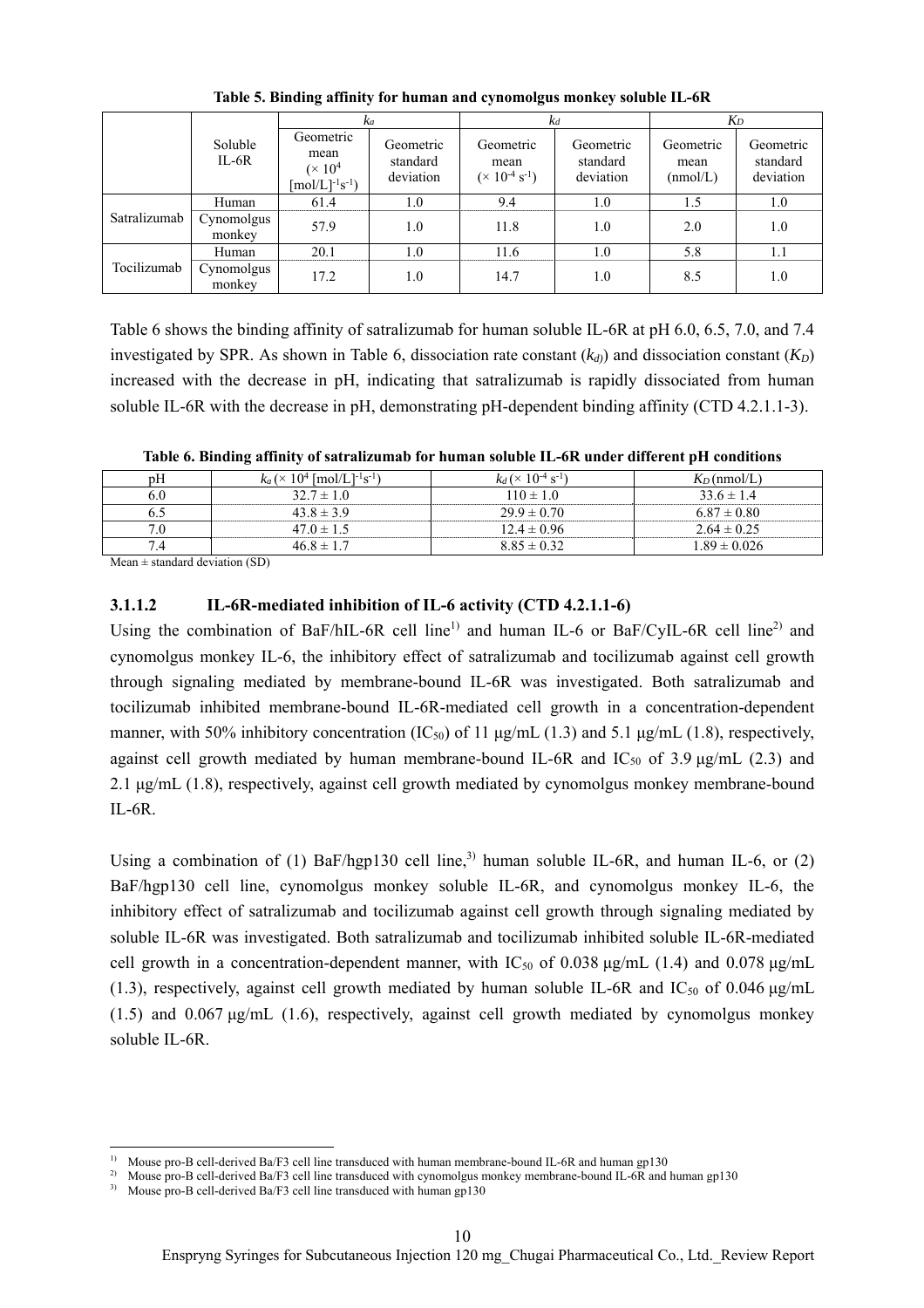## **3.1.1.3 Binding affinity for FcRn and FcγR (CTD 4.2.1.1-4)**

Binding affinity of satralizumab and Panitumumab (Genetical Recombination) ("panitumumab"), natural type human IgG2 antibody, for human and cynomolgus monkey neonatal Fc receptor (FcRn) was investigated by SPR.  $K_D$  at pH 6.0 was 0.68  $\mu$ mol/L (1.0) and 2.1  $\mu$ mol/L (1.0), respectively, for human FcRn and 0.64 μmol/L (1.0) and 1.9 μmol/L (1.0), respectively, for cynomolgus monkey FcRn, showing that satralizumab has a higher binding affinity for FcRn than does panitumumab.

The binding affinity of satralizumab, tocilizumab, natural type human IgG1 antibody, and panitumumab, natural type human IgG2 antibody, for human FcγR (Ⅰa, Ⅱa, Ⅱb, Ⅲa, Ⅲb) and cynomolgus monkey FcγR (Ⅰa, Ⅱa, Ⅱb, Ⅲa) was investigated by SPR. The binding affinity of satralizumab for either human or cynomolgus monkey FcγR did not tend to be higher than that of tocilizumab or panitumumab.

# **3.1.1.4 ADCC and CDC activities (CTD 4.2.1.1-5)**

Using human B lymphoma-derived U266 cell line expressing human IL-6R, ADCC and CDC activities of satralizumab were investigated. Satralizumab did not show ADCC activity (satralizumab concentration 0.0064-100 μg/mL) or CDC activity (satralizumab concentration 0.0064-10 μg/mL) against U266 cell line.

# **3.1.1.5 Inhibitory effect against IL-6-induced IgG1 production by human plasmablasts (CTD 4.2.1.1-8)**

Using plasmablasts isolated from peripheral blood of healthy adults, the effect of satralizumab on IL-6-induced IgG1 production by plasmablasts was investigated by enzyme-linked immunosorbent assay (ELISA). Satralizumab (1 μg/mL) inhibited IL-6-induced IgG1 production by plasmablasts.

## **3.1.2** *In vivo* **studies**

# **3.1.2.1 Inhibition of IL-6 activity in cynomolgus monkeys (CTD 4.2.1.1-11)**

A single dose of satralizumab (0.5 mg/kg) or tocilizumab (1.0 mg/kg) was administered subcutaneously to cynomolgus monkeys, followed by once-daily subcutaneous administration of cynomolgus monkey IL-6 (5  $\mu$ g/kg) from Days 3 to 10, and the effect on IL-6-induced C-reactive protein (CRP) production was investigated. Satralizumab inhibited cynomolgus monkey IL-6-induced CRP production continuously for 11 days. Plasma tocilizumab concentration decreased below the lower limit of quantitation at Day 7, whereas plasma satralizumab concentration was maintained at  $0.984 \pm 0.091$  μg/mL (mean  $\pm$  standard error [SE]) even at Day 10.

A single dose of satralizumab (1.0 or 2.0 mg/kg) or tocilizumab (2.0 mg/kg) was administered subcutaneously to cynomolgus monkeys, followed by repeated subcutaneous administration of cynomolgus monkey IL-6 (5 μg/kg) every other day from Days 5 to 27, and the effect on IL-6-induced CRP production was investigated. Satralizumab (2.0 mg/kg) inhibited cynomolgus monkey IL-6-induced CRP production continuously for 28 days. Plasma tocilizumab concentration and plasma satralizumab concentration (following administration of 1.0 mg/kg) decreased below the lower limit of quantitation at Day 14 and at Day 26, respectively, whereas, following administration of 2.0 mg of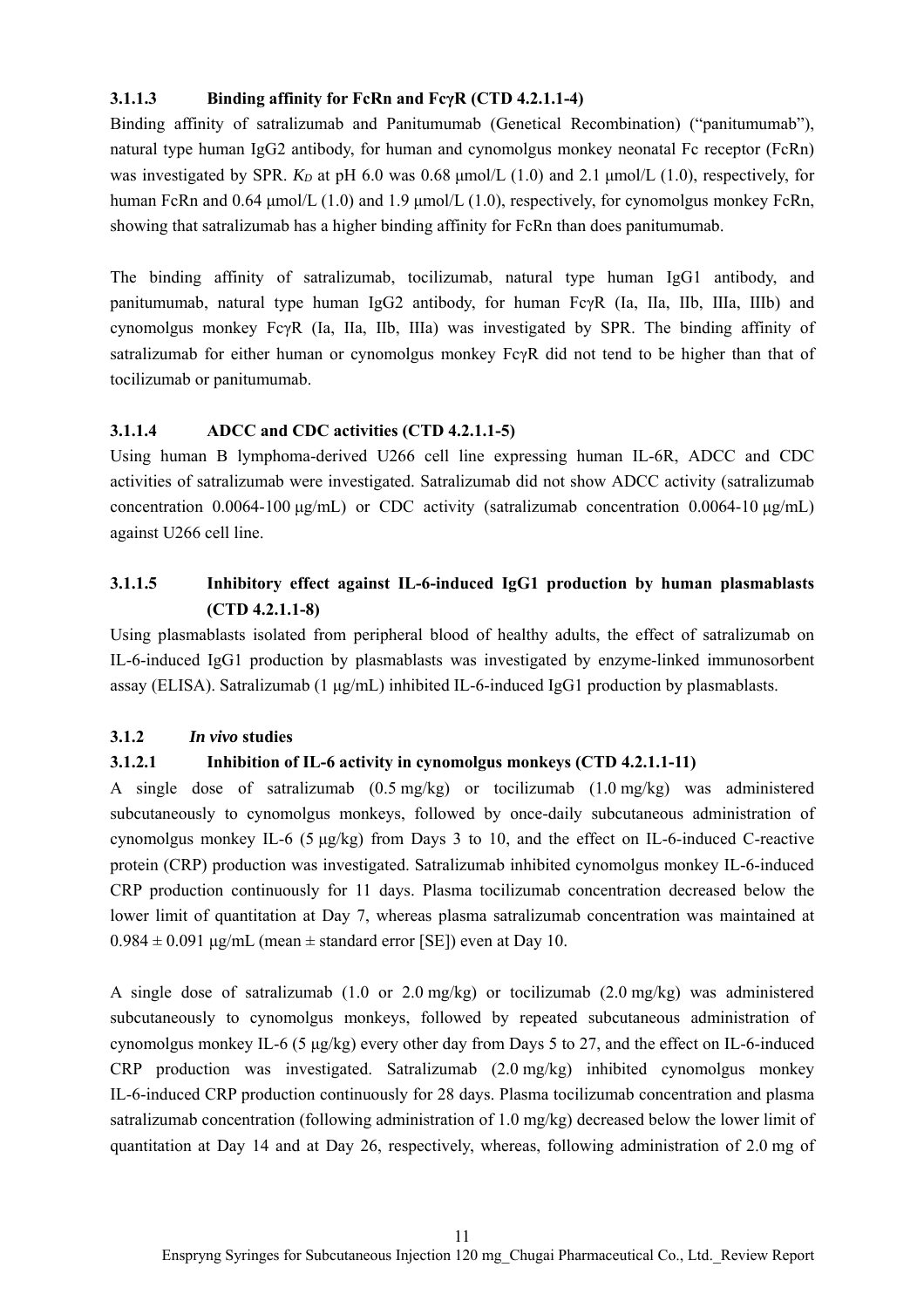satralizumab, plasma satralizumab concentration was maintained at  $1.14 \pm 0.60$   $\mu$ g/mL (mean  $\pm$  SE) even at Day 28.

## **3.2 Safety pharmacology**

Safety pharmacology parameters were investigated in the 4- and 26-week repeated-dose toxicity studies in cynomolgus monkeys. Table 7 summarizes the results.

| Organ system                                   | Test system                                     | Endpoints and methods                                                                                                                                                                                                                | Dose                                                    | Route of<br>administration | Findings  | <b>CTD</b>    |
|------------------------------------------------|-------------------------------------------------|--------------------------------------------------------------------------------------------------------------------------------------------------------------------------------------------------------------------------------------|---------------------------------------------------------|----------------------------|-----------|---------------|
| Central<br>nervous<br>system<br>Cardiovascular | Cynomolgus<br>monkeys<br>$(4/\text{sex/group})$ | Clinical signs, respiratory rate,<br>electrocardiogram, blood pressure,<br>and pathological examinations<br>(necropsy, histology of organs and<br>tissues related to central nervous,<br>respiratory, and cardiovascular<br>systems) | 2, 10, and 50<br>$mg/kg$ once<br>weekly for 4<br>weeks  | S.C.                       | No effect | $4.2.3.2 - 2$ |
| system<br>Respiratory<br>system                | Cynomolgus<br>monkeys<br>$(5/\text{sex/group})$ |                                                                                                                                                                                                                                      | 2, 10, and 50<br>$mg/kg$ once<br>weekly for 26<br>weeks | S.C.                       | No effect | $4.2.3.2 - 3$ |

**Table 7. Outline of the results of safety pharmacology studies** 

## **3.R Outline of the review conducted by PMDA**

## **3.R.1 Mechanism of action of satralizumab**

PMDA asked the applicant to explain the pathogenesis of NMOSD and the mechanism of action of satralizumab against NMOSD.

The applicant's explanation:

- NMOSD is considered to develop mainly as a result of anti-AQP4 antibody-mediated injury of astrocytes in the central nervous system. Thus, anti-AQP4 antibody that has infiltrated in the central nervous system induces astrocyte dysfunction and local inflammation, leading eventually to demyelination and axonal injury, precipitating in the development of neurological symptoms characteristic of NMOSD (*Lancet Neurol.* 2007;6:805-15). The pathogenesis of NMOSD in anti-AQP4 antibody-negative patients remains to be elucidated, but involvement of anti-myelin oligodendrocyte glycoprotein (MOG) and anti-glucose-regulated protein (GRP)78 autoantibodies is suggested (*Neurology*. 2014;82:474-81, *Sci Transl Med.* 2017;9). Also, possible involvement of Th17 cells in the etiology of NMOSD is suggested by the report of increase in Th17 cell count in blood in patients with NMOSD (*J Clin Neurosci.* 2011;18:1313-7).
- IL-6 is an inflammatory cytokine with a variety of functions including inflammatory reaction, induction of differentiation and growth of various cells, regulation of immune response, and platelet production. IL-6 concentration in serum and cerebrospinal fluid (CSF) increases in patients with NMOSD when the disease relapses (*Int J Neurosci.* 2010;120:71-5, *Mult Scler.* 2010;16:1443-52). IL-6 is considered to be involved in the pathogenesis of NMOSD which consists of the following mechanisms: (1) Enhanced production of antibodies such as anti-AQP4 and other antibodies by B cells, (2) enhancement of maturation of B cells to autoantibody-producing cells, (3) differentiation of cluster of differentiation (CD)4-positive T cells into Th17 cells, and (4) increase in the permeability of the blood-brain barrier leading to enhanced infiltration of white blood cells (such as neutrophils) and autoantibodies into the central nervous system. (*Clin Exp Neuroimmunology.* 2013;4:167-72, *Neurol Neuroimmunol Neuroinflamm*. 2016;4:e311).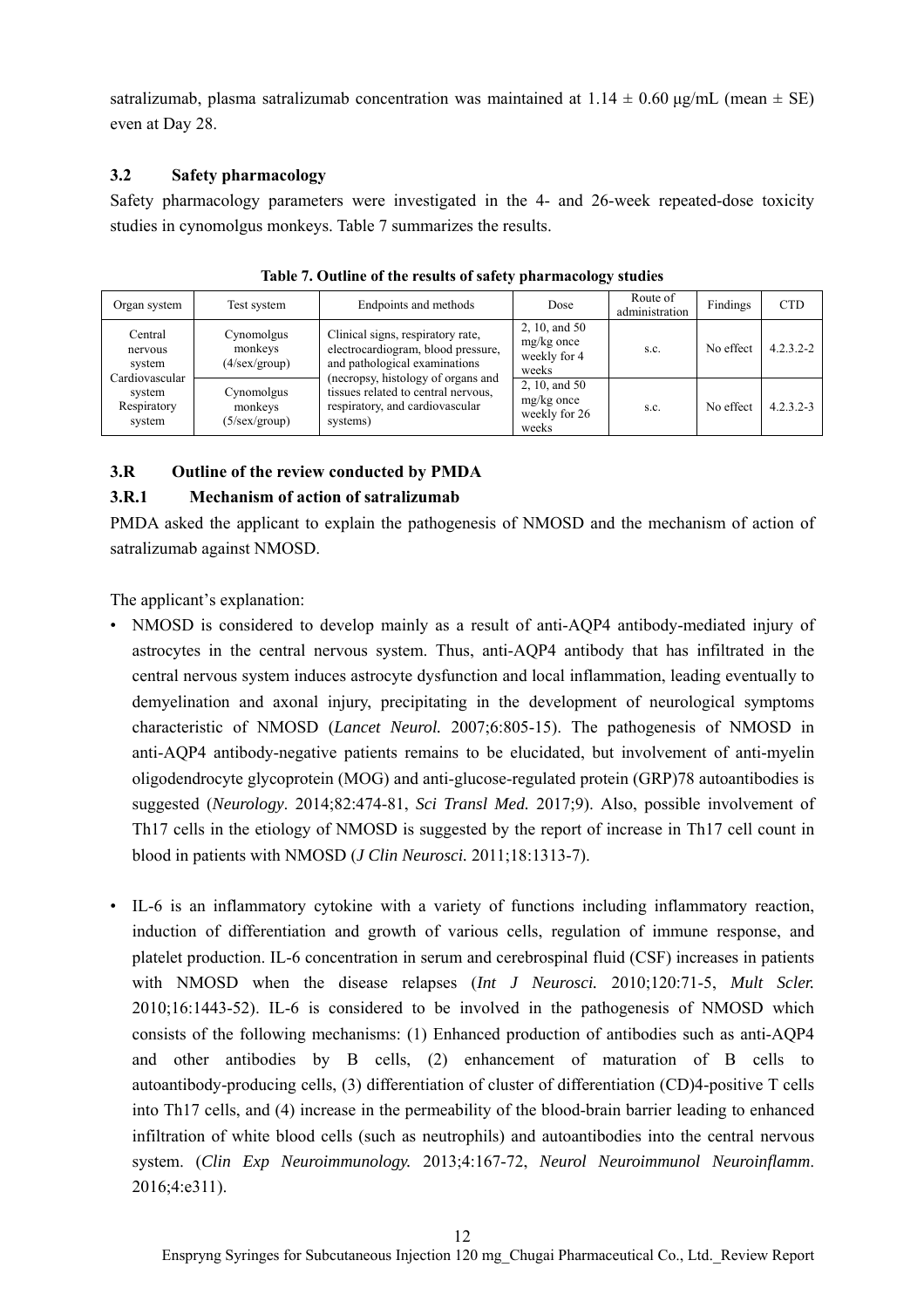• Satralizumab is a humanized monoclonal antibody against human IL-6R. Satralizumab is considered to exhibit a therapeutic effect on NMOSD by inhibiting IL-6 signaling through inhibition of the binding of IL-6 to membrane-bound and soluble IL-6R.

PMDA asked the applicant to explain the difference between satralizumab and existing anti-IL-6R antibody preparations (e.g., tocilizumab) in the mechanism of action of inhibiting IL-6 signaling, also taking account of the characteristic property of satralizumab, i.e., pH-dependent binding to IL-6R, and to explain adverse events that may occur associated with satralizumab.

The applicant's explanation:

- Satralizumab binds to IL-6R in a pH-dependent manner, and is rapidly dissociated from IL-6R under acidic conditions [see Section 3.1.1.1]. This characteristic property of satralizumab is considered to contribute to suppression of degradation of antibody-antigen complex within endosomes and thereby to release of intact satralizumab for retention in plasma.
- In human blood and CSF with physiological pH, in contrast, the dissociation characteristics of satralizumab from IL-6R is similar to those for tocilizumab [see Section 3.1.1.1]. Also, the binding affinity of satralizumab for IL-6R and the inhibition of cell growth mediated by IL-6 signaling were similar to those observed with tocilizumab [see Section 3.1.1.2]. These results suggest that, under physiological pH conditions, the mechanism of action of satralizumab to inhibit IL-6 signaling is similar to that of tocilizumab.
- Based on the above, blood satralizumab is considered to be maintained over a long-time period thanks to its pH-dependent binding to IL-6R, but that the mechanism of action to inhibit IL-6 signaling under physiological pH condition does not differ between satralizumab and existing anti-IL-6R antibody preparations.
- IL-6 is involved in actions in the immune system (B cell survival and differentiation, antibody production, regulation of CD4 T cell differentiation, inhibition of differentiation to regulatory T cells, differentiation to Th17 cells, protection from infection), in liver (acute phase protein production, liver regeneration, antibody presentation to CD8 T cells by sinusoidal cells), in the hematopoietic system (neutrophil mobilization, thrombocytosis, iron metabolism regulation), and in the lipid system (lipid metabolism regulation) (*Int J Mol Sci.* 2018;19:3528, *Immunity.* 2019;50:1007-23).
- It is reported that existing anti-IL-6R antibody preparations cause the following adverse events associated with these actions of IL-6: Infection, intestinal perforation, hepatic dysfunction, neutropenia/leukopenia/agranulocytosis, thrombocytopenia, and dyslipidemia. Satralizumab also is expected to cause similar adverse events by inhibiting IL-6 signaling.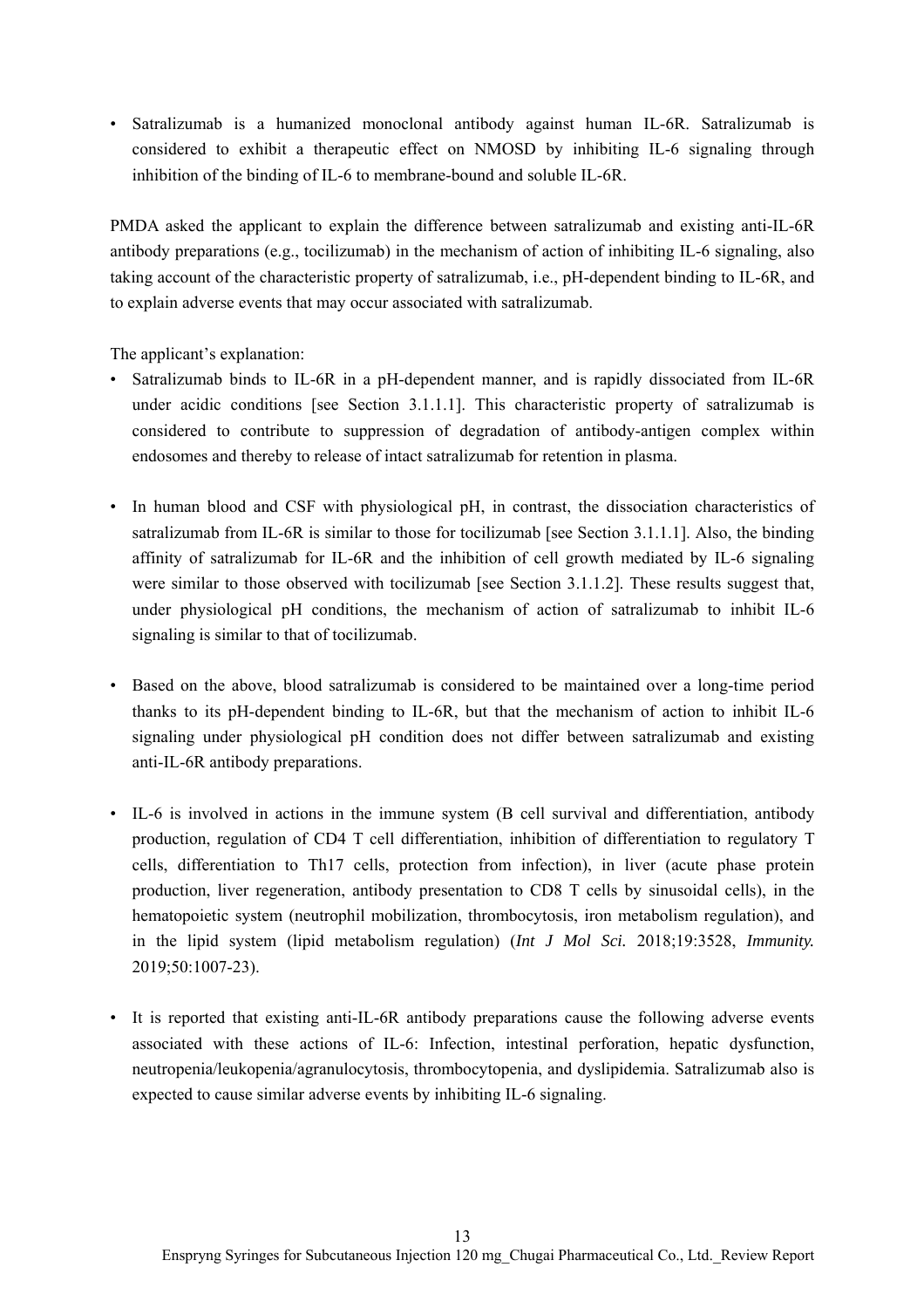#### PMDA's view:

Explanation of the mechanism of action of satralizumab is provided based on the currently available information. Efficacy of satralizumab in patients negative for anti-AQP4 antibody is discussed in Section 7.R.1.1, and safety of satralizumab in Section 7.R.2.

#### **4. Non-clinical Pharmacokinetics and Outline of the Review Conducted by PMDA**

The applicant submitted the data on absorption, distribution, and excretion of satralizumab in cynomolgus monkeys as non-clinical pharmacokinetic studies. Since satralizumab is a monoclonal antibody which is considered to be degraded into peptides and amino acids as are the cases with endogenous IgG, no data on metabolism were submitted. Plasma satralizumab concentration was determined by ELISA (lower limit of quantitation 0.05 μg/mL), and plasma anti-satralizumab antibody by electrochemiluminescence immunoassay and by ELISA (lower limit of quantitation 0.50 μg/mL). Unless specified otherwise,  $t_{\text{max}}$  was expressed in median and other pharmacokinetic parameters in mean or mean  $\pm$  standard deviation (SD). In the following are described the results of main non-clinical pharmacokinetic studies.

#### **4.1 Absorption**

#### **4.1.1 Single-dose study**

A single dose of satralizumab (0.4, 2.0, 10, or 50 mg/kg) was administered intravenously or subcutaneously to male cynomolgus monkeys ( $n = 3/$ group). Table 8 shows pharmacokinetic parameters of satralizumab in plasma. C<sub>max</sub> and AUC were nonlinear in the low-dose range. The bioavailability following the single subcutaneous administration was 62.3% to 78.2% (CTD 4.2.2.2-1 and CTD 4.2.2.2-2).

Anti-satralizumab antibody was positive in 4 of 12 animals receiving intravenous administration, and neutralizing activity was observed in all of the 4 animals. Anti-satralizumab antibody was positive in 5 of 12 animals receiving subcutaneous administration, and neutralizing activity was observed in 4 of them.

| Route of<br>administration | Dose<br>(mg/kg) | $C_{\text{max}}$<br>$(\mu g/mL)$ | $t_{\rm max}$<br>$(\text{day})^{\text{a}}$ | $t_{1/2}$ (day)  | $AUC_{0-7d}$<br>$(\mu$ g•day/mL) | AUC <sub>inf</sub><br>$(\mu g \cdot \text{day/mL})$ | <b>CTD</b>    |
|----------------------------|-----------------|----------------------------------|--------------------------------------------|------------------|----------------------------------|-----------------------------------------------------|---------------|
|                            | 0.4             | $10.3 \pm 0.3^{b}$               |                                            | $1.9 \pm 0.7$    | $28.1 \pm 3.9$                   | $33.1 \pm 5.4$                                      | $4.2.2.2 - 1$ |
| $\cdot$                    | 2.0             | $51.5 \pm 4.9^{b}$               |                                            | $6.4 \pm 6.5$    | $163 \pm 15$                     |                                                     |               |
| 1.V.                       | 10              | $258 \pm 36^{b}$                 |                                            | $25.8 \pm 18.7$  | $1040 \pm 40$                    | $4460 \pm 1420$                                     |               |
|                            | 50              | $1320 \pm 150^{6}$               |                                            | $22.6 \pm 2.2$   | $5290 \pm 1210$                  | $24400 \pm 9600$                                    |               |
| S.C.                       | 0.4             | $3.33 \pm 0.35$                  | 4.0 $[2.0, 4.0]$                           | $2.2 \pm 0.8$    | $18.3 \pm 2.2$                   | $25.9 \pm 5.6$                                      |               |
|                            | 2.0             | $23.2 \pm 2.6$                   | 4.0 $[2.0, 4.0]$                           | 4.0 <sup>c</sup> | $131 \pm 10$                     | $406^{\circ}$                                       | $4.2.2.2 - 2$ |
|                            | 10              | $108 \pm 7$                      | 4.0 $[2.0, 4.0]$                           | $22.7 \pm 11.3$  | $575 \pm 46$                     | $2780^{\circ}$                                      |               |
|                            | 50              | $616 \pm 152$                    | 4.0 $[4.0, 4.0]$                           | $18.4 \pm 7.2$   | $3190 \pm 600$                   | $17400 \pm 4500$                                    |               |

**Table 8. Pharmacokinetic parameters of satralizumab in plasma following a single intravenous or subcutaneous administration to male cynomolgus monkeys** 

Mean ± SD; Number of animals evaluated, 3/group; -, Not calculated

a) Median [min, max]

b) Plasma concentration at 0 hour after intravenous administration, calculated by extrapolation

c) Calculated from the data of 2 anti-satralizumab antibody-negative animals, excluding an anti-satralizumab antibody-positive animal, because of extremely low plasma satralizumab concentration observed in an animal with anti-satralizumab antibody with neutralizing activity.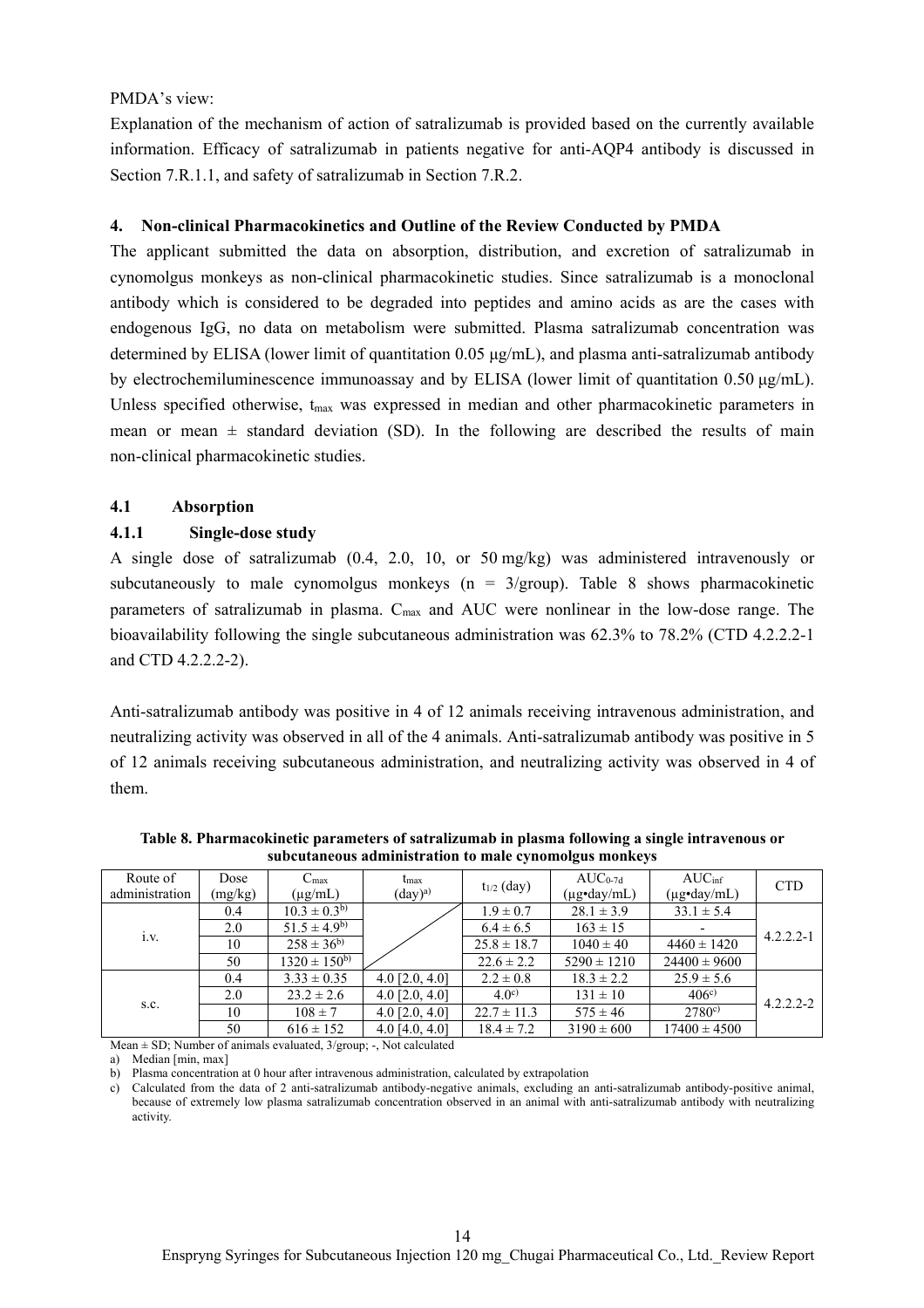#### **4.1.2 Repeated-dose study**

Toxicokinetics was investigated in a 26-week repeated subcutaneous toxicity study in male and female cynomolgus monkeys ( $n = 5/\text{sex/group}$ ). Table 9 shows pharmacokinetic parameters of satralizumab in plasma. The exposure to satralizumab increased with the increase in the frequency of administration, with the ratio of AUC at the last to the first dose being 2.7 to 11.6. Anti-satralizumab antibody turned positive in 9 of 30 animals, and neutralizing antibody was detected in 4 animals in the 2 mg/kg group. In 2 of 4 animals positive for neutralizing antibody,  $C_{\text{max}}$  following the last dose (Week 26) could be determined to be 0.139 and 24.7 μg/mL, respectively, showing that plasma satralizumab concentration in the anti-satralizumab antibody-positive animals was lower than that in the negative animals (CTD 4.2.3.2-3).

| Measuring  | Dose           |     | No. of animals          | $C_{\text{max}}$ |                   | $AUC_{0-7d}$     |               |
|------------|----------------|-----|-------------------------|------------------|-------------------|------------------|---------------|
| time point | (mg/kg/week)   | Sex | evaluated <sup>a)</sup> | $(\mu g/mL)$     | $t_{\max}(h)^{b}$ | (µg•day/mL)      | <b>CTD</b>    |
|            | $\overline{2}$ | М   | 4                       | $11.2 \pm 1.9$   | 132 [96, 168]     | $58.3 \pm 11.3$  |               |
|            |                | F   | $\overline{2}$          | 17.0             | 96 [96, 96]       | 89.6             |               |
|            | 10             | M   | 5                       | $114 \pm 28$     | 96 [48, 168]      | $608 \pm 125$    |               |
| Day 1      |                | F   | 5                       | $187 \pm 88$     | 96 [48, 168]      | $942 \pm 458$    |               |
|            | 50             | М   | 5                       | $367 \pm 70$     | 96 [8, 168]       | $2150 \pm 460$   |               |
|            |                | F   | 5                       | $1130 \pm 280$   | 96 [48, 168]      | $5040 \pm 1580$  |               |
|            | 2              | M   | 4                       | $87.2 \pm 37.9$  | 72 [48, 96]       | $488 \pm 183$    |               |
|            |                | F   | 2                       | 51.9             | 72 [48, 96]       | 317              |               |
| Week 4     | 10             | М   | 5                       | $378 \pm 27$     | 24 [8, 168]       | $2060 \pm 300$   |               |
|            |                | F   | 5                       | $231 \pm 64$     | 8 [0, 168]        | $1280 \pm 470$   |               |
|            | 50             | M   | 5                       | $1650 \pm 190$   | 48 [48, 96]       | $10400 \pm 1000$ |               |
|            |                | F   | 5                       | $1360 \pm 200$   | 48 [0, 96]        | $7880 \pm 1210$  |               |
|            | $\overline{2}$ | M   | 4                       | $128 \pm 36$     | $16\,[0, 24]$     | $733 \pm 204$    | $4.2.3.2 - 3$ |
|            |                | F   | $\overline{c}$          | 82.5             | 72 [48, 96]       | 513              |               |
| Week 13    | 10             | M   | 5                       | $525 \pm 83$     | 96 [24, 96]       | $3310 \pm 460$   |               |
|            |                | F   | 5                       | $399 \pm 127$    | 96 [24, 96]       | $2530 \pm 830$   |               |
|            | 50             | М   | 5                       | $2460 \pm 680$   | 48 [24, 168]      | $15800 \pm 4100$ |               |
|            |                | F   | 5                       | $2110 \pm 360$   | 24 [8, 48]        | $13400 \pm 2100$ |               |
|            | $\overline{2}$ | М   | 4                       | $107 \pm 37$     | 8 [8, 96]         | $679 \pm 242$    |               |
|            |                | F   | 2                       | 95.2             | 8 [8, 8]          | 513              |               |
|            |                | M   | 5                       | $541 \pm 104$    | 48 [24, 168]      | $3020 \pm 640$   |               |
| Week 26    | 10             | F   | 5                       | $530 \pm 142$    | 24 [8, 48]        | $2580 \pm 640$   |               |
|            |                | M   | 5                       | $3810 \pm 950$   | 48 [8, 168]       | $23000 \pm 6700$ |               |
|            | 50             | F   | 5                       | $3300 \pm 340$   | 24 [0, 48]        | $20000 \pm 1600$ |               |

**Table 9. Pharmacokinetic parameters of satralizumab in plasma following 26-week repeated subcutaneous administration of satralizumab in male and female cynomolgus monkeys** 

 $Mean \pm SD$ 

a) Excluding animals positive for neutralizing anti-satralizumab antibody

b) Median [min, max]

#### **4.2 Distribution**

#### **4.2.1 Placental transfer**

In an expanded pre- and postnatal development study in pregnant cynomolgus monkeys ( $n =$ 16-17/group), satralizumab (2 or 50 mg/kg) was administered subcutaneously once weekly from Gestation Day 20 until delivery. Table 10 shows plasma satralizumab concentration in maternal animals and offspring on Postnatal Day 14, which suggested that satralizumab, after administration to maternal animals, crossed the blood-placental barrier and was distributed in fetuses (CTD 4.2.3.5-1). Taking account of the observation suggesting the crossing of satralizumab through the blood-placental barrier in cynomolgus monkeys, the applicant explained that it would be cautioned that satralizumab should be used in pregnant women only if the expected therapeutic benefits outweigh the possible risks associated with treatment, as is the case with other anti-IL-6 antibody preparations.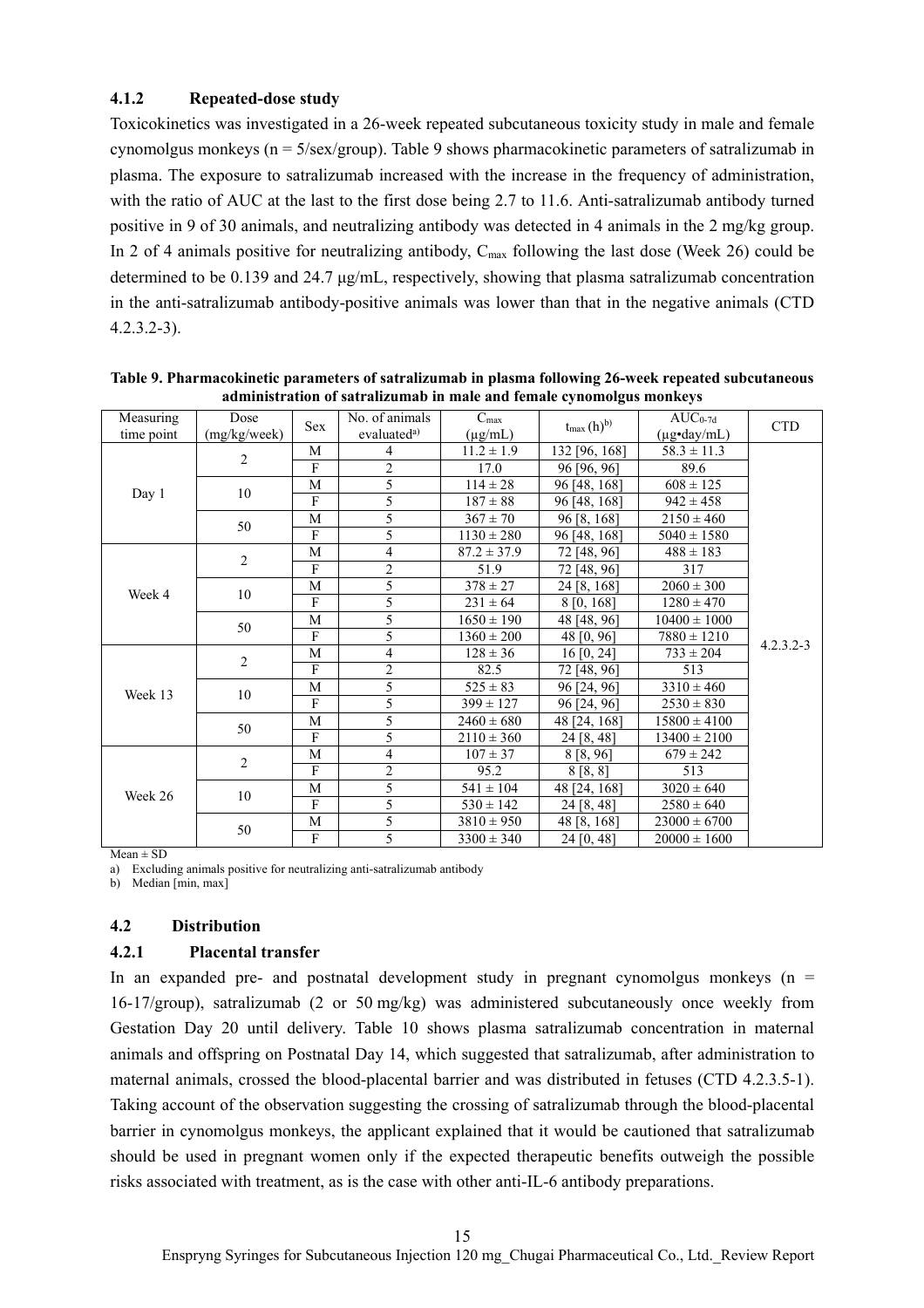| Dose<br>(mg/kg/week) |                | Maternal animals           | Offspring      |                            |  |
|----------------------|----------------|----------------------------|----------------|----------------------------|--|
|                      | No. of animals | Plasma satralizumah        | No. of animals | Plasma satralizumab        |  |
|                      | evaluated      | concentration $(\mu g/mL)$ | evaluated      | concentration $(\mu g/mL)$ |  |
| 2a)                  |                | $44.4 \pm 13.8$            | 14             | $46.2 \pm 14.6$            |  |
| $50^{b}$             |                | $1300 \pm 480$             |                | $1860 \pm 460$             |  |

#### **Table 10. Plasma satralizumab concentration on Postnatal Day 14 in pregnant cynomolgus monkeys receiving repeated administration of satralizumab**

 $Mean \pm SD$ 

a)  $n = 17$ , b)  $n = 16$ 

## **4.3 Excretion**

## **4.3.1 Excretion in milk**

In the expanded pre- and postnatal development study in pregnant cynomolgus monkeys ( $n =$ 16-17/group), satralizumab (2 or 50 mg/kg) was administered subcutaneously once weekly from Gestation Day 20 until delivery, and excretion of satralizumab in milk was investigated. Table 11 shows satralizumab concentration in milk of maternal animals on Postpartum Day 14. Excretion of satralizumab in milk was observed (CTD 4.2.3.5-1). Taking account of the observation of satralizumab excretion in milk of cynomolgus monkeys, the applicant explained that it would be cautioned during lactation that whether to continue breastfeeding should be considered by taking into account the benefit of the expected therapeutic treatment and the usefulness of breast feeding, as is the case with other anti-IL6R antibody preparations.

**Table 11. Satralizumab concentration in milk of maternal animals on Postpartum Day 14 in repeated satralizumab administration to pregnant cynomolgus monkeys** 

|                           |                          | __<br>.                                         |
|---------------------------|--------------------------|-------------------------------------------------|
| Dose $(mg/kg/week)$       | No. of animals evaluated | Satralizumab concentration in milk $(\mu g/mL)$ |
| $\gamma$ a                |                          | $0.0320 \pm 0.0712$                             |
| 50b)                      |                          | $1.03 \pm 0.48$                                 |
| $\mathbf{M}$ $\mathbf{m}$ |                          |                                                 |

 $Mean \pm SD$ a)  $n = 17$ , b)  $n = 16$ 

## **4.R Outline of the review conducted by PMDA**

On the basis of the results of the non-clinical pharmacokinetic studies submitted, PMDA concluded that there were no particular problems.

## **5. Toxicity and Outline of the Review Conducted by PMDA**

The applicant submitted the data of repeated-dose toxicity studies, reproductive and developmental toxicity studies, and other studies as toxicology studies of satralizumab.

## **5.1 Single-dose toxicity**

Acute toxicity of satralizumab was evaluated in 4- and 26-week repeated-dose toxicity studies in cynomolgus monkeys (Table 12). The approximate lethal dose of satralizumab in monkeys was determined to be >200 mg/kg in intravenous administration and >50 mg/kg in subcutaneous administration.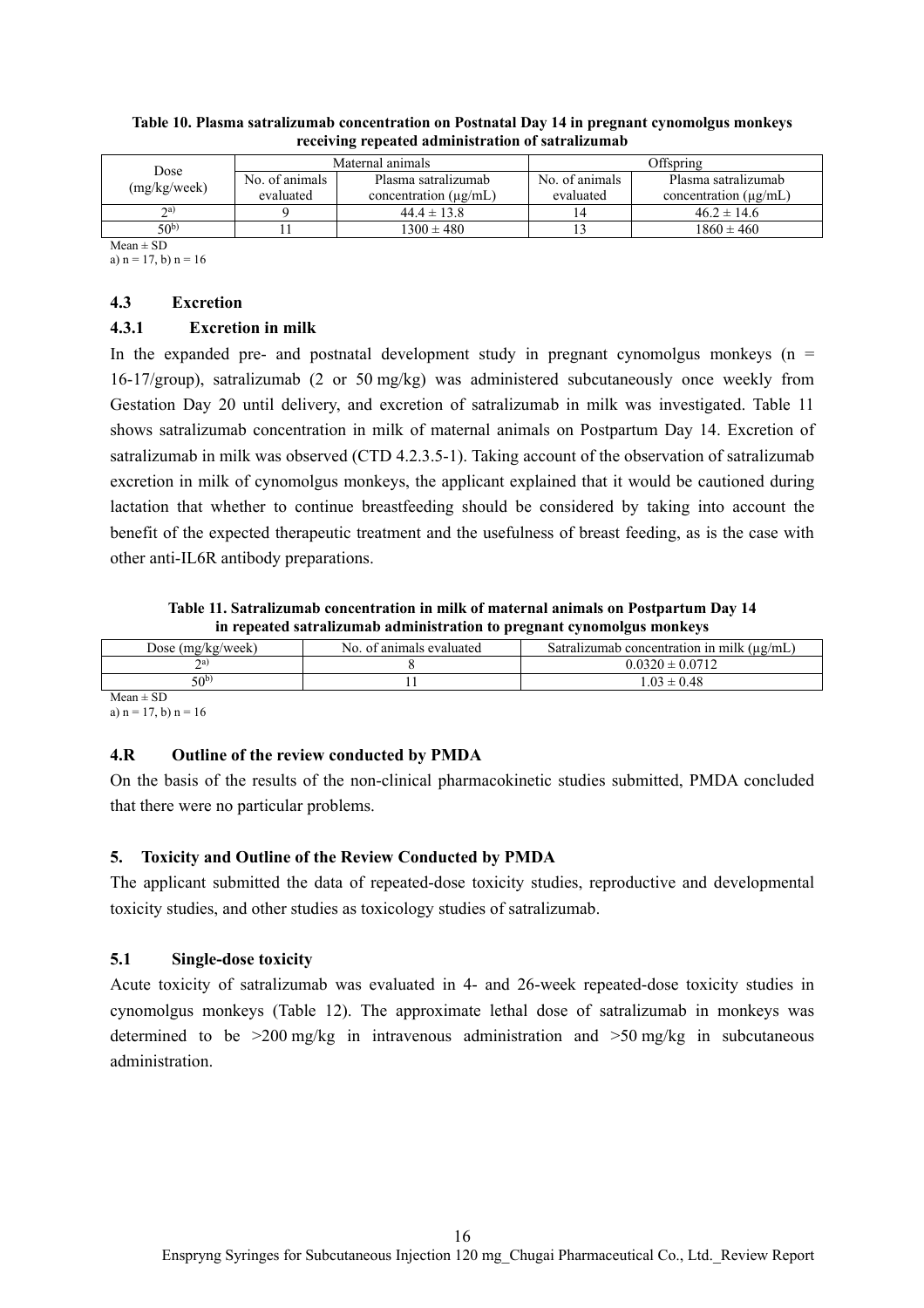| Test system                              | Route of<br>administration | Dose<br>(mg/kg)                  | Main findings                                                                                                            | Approximate<br>lethal dose<br>(mg/kg) | <b>CTD</b>                   |
|------------------------------------------|----------------------------|----------------------------------|--------------------------------------------------------------------------------------------------------------------------|---------------------------------------|------------------------------|
| Male and female<br>cynomolgus<br>monkeys | 1.V.                       | $0,$ <sup>a)</sup> 8, 40,<br>200 | Acute toxicity was evaluated in the<br>4-week repeated intravenous toxicity<br>study.<br>No noteworthy findings          | >200                                  | Reference<br>$4.2.3.2 - 1$   |
| Male and female<br>cynomolgus<br>monkeys | S.C.                       | $0,$ <sup>b)</sup> 2, 10, 50     | Acute toxicity was evaluated in the 4-<br>and 26-week repeated subcutaneous<br>toxicity study.<br>No noteworthy findings | >50                                   | $4.2.3.2.-2$<br>$4.2.3.2.-3$ |

**Table 12. Outline of the results of single-dose toxicity studies** 

a) Vehicle: 50 mmol/L Arginine-glutamate buffer (containing 20 mmol/L histidine)

b) Vehicle: 150 mmol/L Arginine-aspartate buffer (containing 20 mmol/L histidine and 0.5 mg/mL poloxamer 188)

#### **5.2 Repeated-dose toxicity**

Repeated-dose toxicity studies (4 and 26 weeks) were conducted using cynomolgus monkeys (Table 13). Satralizumab caused increase in IL-6 concentration in blood supposedly due to IL-6R inhibition, the pharmacological action of satralizumab, but no noteworthy toxic findings were observed. The exposure to satralizumab (AUC<sub>0-7d</sub>, 20,000-23,000 μg•day/mL) at the no observed adverse effect level (NOAEL) (50 mg/kg) in the 26-week repeated subcutaneous toxicity study was approximately 30 times the exposure ( $AUC_{0.28d}$ , 705  $\mu$ g•day/mL<sup>4)</sup>) in humans treated with satralizumab at the clinical dose (120 mg at Weeks 0, 2, 4, and every 4 weeks thereafter).

| iv ist o atlike of tepenten wood tomacity othered         |                            |                                                                 |                               |                                                                                                                                                                                     |                              |                            |  |  |
|-----------------------------------------------------------|----------------------------|-----------------------------------------------------------------|-------------------------------|-------------------------------------------------------------------------------------------------------------------------------------------------------------------------------------|------------------------------|----------------------------|--|--|
| Test system                                               | Route of<br>administration | Administration<br>period                                        | Dose<br>(mg/kg/week)          | Main findings                                                                                                                                                                       | <b>NOAEL</b><br>(mg/kg/week) | <b>CTD</b>                 |  |  |
| Male and<br>female<br>cynomolgus<br>monkeys               | i.v.                       | 4 weeks<br>(once weekly)                                        | $0,$ <sup>a)</sup> 8, 40, 200 | $\geq$ 8: Anti-satralizumab<br>antibody positive (only in<br>$males)$ <sup>b)</sup>                                                                                                 | 200                          | Reference<br>$4.2.3.2 - 1$ |  |  |
| Male and<br>female<br>cynomolgus<br>monkeys               | s.c.                       | 4 weeks<br>(once weekly)                                        | $0, c$ 2, 10, 50              | $\geq$ 2: Blood IL-6<br>concentration increased,<br>anti-satralizumab antibody<br>positive <sup>b)</sup>                                                                            | 50                           | $4.2.3.2 - 2$              |  |  |
| Male and<br>female<br>cynomolgus<br>monkeys <sup>d)</sup> | s.c.                       | 26 weeks<br>(once weekly)<br>$^{+}$<br>$13$ -week<br>withdrawal | $0, c$ 2, 10, 50              | $\geq$ 2: Blood IL-6<br>concentration increased,<br>anti-satralizumab antibody<br>positive, <sup>b</sup> ) atrophy of<br>bilateral testicular<br>seminiferous tubules<br>Reversible | 50                           | $4.2.3.2 - 3$              |  |  |

**Table 13. Outline of repeated-dose toxicity studies** 

a) Vehicle: 50 mmol/L Arginine-glutamate buffer (containing 20 mmol/L histidine)

b) With neutralizing activity. Satralizumab concentration decreased in antibody-positive animals.

c) Vehicle: 150 mmol/L Arginine-aspartate buffer (containing 20 mmol/L histidine and 0.5 mg/mL poloxamer 188)

d) Includes evaluation of fertility based on estrous cycle, sperm analysis, testis size measurement, and histopathological examination of male and female reproductive organs.

#### **5.3 Genotoxicity**

l

Since satralizumab is an antibody drug, no genotoxicity study was conducted according to "Preclinical Safety Evaluation of Biotechnology-Derived Pharmaceuticals" (PFSB/ELD Notification No. 0323-1 dated March 23, 2012).

<sup>&</sup>lt;sup>4)</sup> The median of values at steady state (at Week 52) in the global phase III study (CTD 5.3.5.1-1, Study SA-307JG) and the foreign phase III study (CTD 5.3.5.1-2, Study SA-309JG), estimated by population pharmacokinetic analysis (CTD 5.3.3.5-2).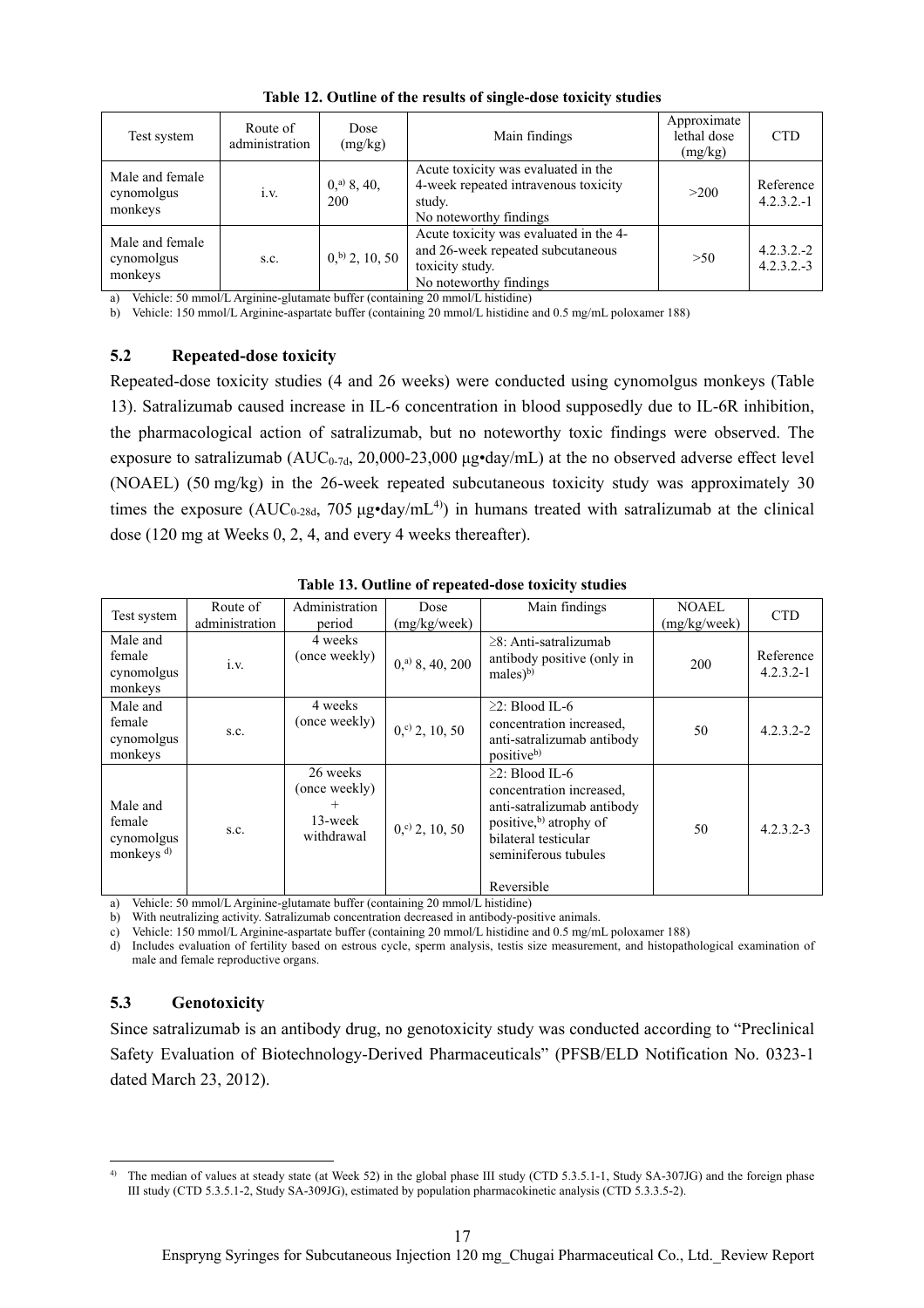## **5.4 Carcinogenicity**

Satralizumab does not cross-react with IL-6R of mice or rats. Although alloantibody for mice (rat anti-mouse IL-6R antibody) was prepared, it induced production of anti-drug antibodies by its immunogenicity, which in turn reduced blood drug concentration to an extremely low level, precluding the interpretation of the effect of the antibody. For these reasons, no standard carcinogenicity study in rodents was conducted. Since IL-6 pathway may possibly be involved in antitumor reaction by regulating the immune cell surveillance within tumor environment, as is the case with other immunoregulatory pathways such as those of tumor necrosis factor (TNF)-α, the possible risk of malignant tumor development by inhibition of IL-6R-mediated IL-6 signaling cannot be completely excluded. However, no events related to tumorigenic transformation, including hypertrophy and hyperplasia, were observed or reported for satralizumab or tocilizumab, the drug in the same class, in a repeat-dose toxicity study of up to 26 weeks in cynomolgus monkeys, the animal species in which these antibodies cross-react with their IL-6R. Based on these findings, the applicant explained that satralizumab is unlikely to be tumorigenic.

## **5.5 Reproductive and developmental toxicity**

An expanded pre- and postnatal development study was conducted in pregnant cynomolgus monkeys (Table 14). No teratogenicity was observed. The exposure  $(AUC_{0.7d}, 18,000 \mu g \cdot day/mL)$  at the NOAEL for the offspring (50 mg/kg) was 26 times the exposure (AUC<sub>0-28d</sub>, 705 µg•day/mL<sup>4)</sup>) in humans treated with satralizumab at the clinical dose (120 mg at Weeks 0, 2, and 4, and every 4 weeks thereafter).

| Study                                                                                  | Test system                                                 | Route of<br>administration | Administration<br>period                                               | Dose<br>(mg/kg/week)                     | Main findings                                                                                                                                                                                                                                 | <b>NOAEL</b><br>(mg/kg/week)                                                 | <b>CTD</b>    |
|----------------------------------------------------------------------------------------|-------------------------------------------------------------|----------------------------|------------------------------------------------------------------------|------------------------------------------|-----------------------------------------------------------------------------------------------------------------------------------------------------------------------------------------------------------------------------------------------|------------------------------------------------------------------------------|---------------|
| Expanded<br>pre- and<br>postnatal<br>development<br>study<br>$X \times 1$ $Y \times 1$ | Female<br>cynomolgus<br>monkeys<br>1/T <sub>1</sub><br>1.50 | S.C.<br>$\cdot$ $\cdot$    | Gestation day<br>20 to delivery<br>(once weekly)<br>$\sim$<br>$\alpha$ | $0^{a}$ , 2, 50<br>$1/7$ $1$ $1$ $1$ $1$ | Parental animals<br>$\geq$ 2: Blood IL-6 increased,<br>anti-satralizumab<br>antibody positive <sup>b)</sup><br>Offspring $e$ :<br>$\geq$ 2: Blood IL-6 increased.<br>TDAR suppressed,<br>anti-satralizumab<br>antibody positive <sup>b)</sup> | Parental<br>animals<br>(general)<br>toxicity): $50$<br>Offspring: 50<br>1001 | $4.2.3.5 - 1$ |

**Table 14. Outline of reproductive and developmental toxicity study** 

a) Vehicle: 150 mmol/L Arginine-aspartate buffer (containing 20 mmol/L histidine and 0.5 mg/mL poloxamer 188)

b) With neutralizing activity. Satralizumab concentration decreased in antibody-positive animals.

c) Satralizumab was detected in plasma of the offspring up to 63 days after birth in the 2 mg/kg group, and up to 203 days after birth in the 50 mg/kg group.

#### **5.6 Local tolerance**

Local tolerance of satralizumab was evaluated in the 4- and 26-week repeated subcutaneous toxicity studies in cynomolgus monkeys. No skin irritation was observed at the site of administration.

## **5.7 Other toxicity studies**

## **5.7.1 Cross-reactivity**

In a tissue cross-reactivity study using the tissues of humans and cynomolgus monkeys (Table 15), satralizumab showed characteristic reactions at the sites reported to express IL-6R (*Regul Toxicol Pharmacol.* 2009;53:46-51), showing similar staining patterns in humans and cynomolgus monkeys.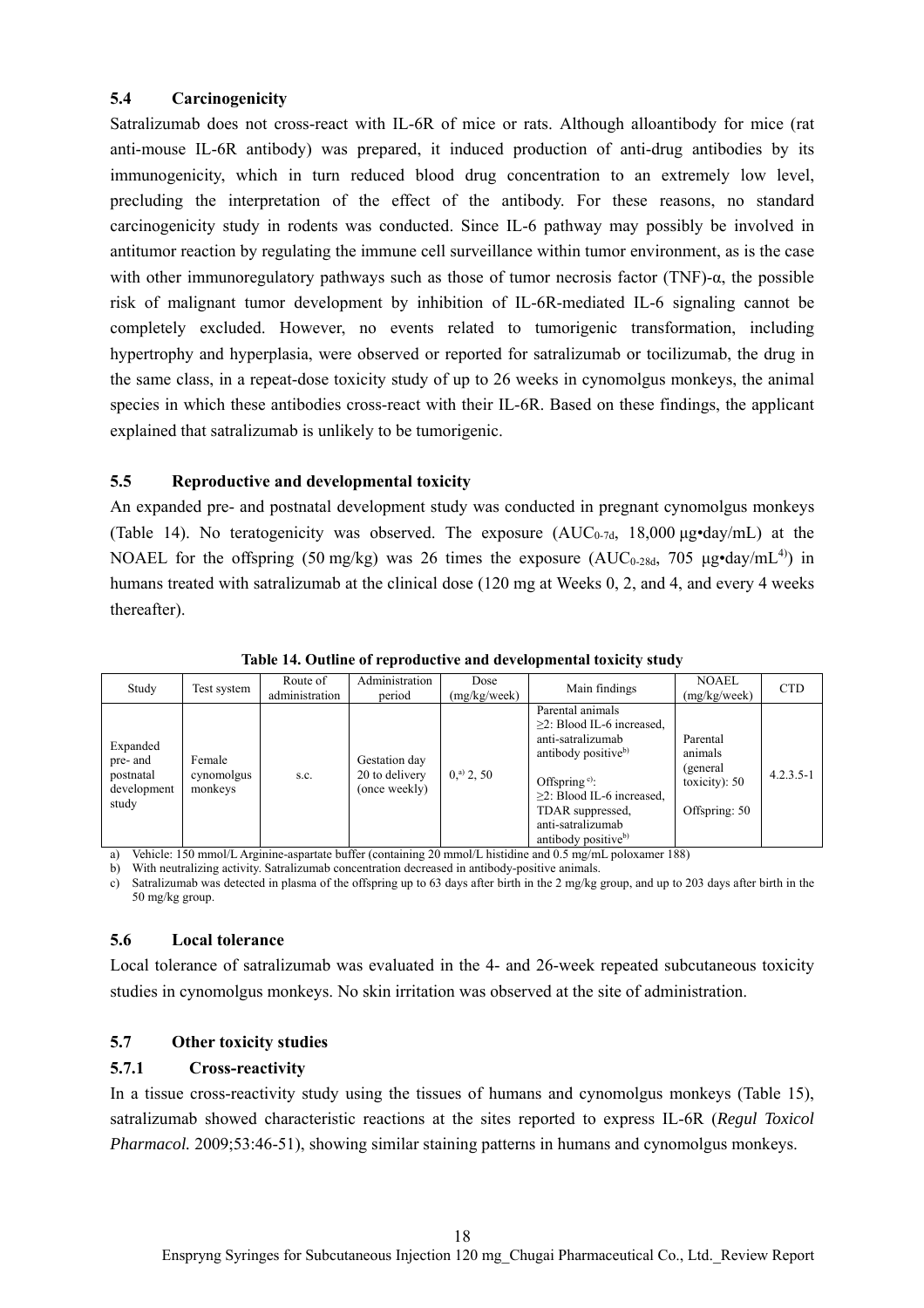|  | Table 15. Summary of cross-reactivity study |  |  |  |
|--|---------------------------------------------|--|--|--|
|--|---------------------------------------------|--|--|--|

|       | Study                    | Main findings                                                                 | <b>CTD</b>    |
|-------|--------------------------|-------------------------------------------------------------------------------|---------------|
| In    | In vitro tissue cross    | Specific reaction was observed in the following human tissues:                | $4.2.3.7.7-1$ |
| vitro | reactivity was evaluated | Mononuclear cells in lymphatic tissues (lymph                                 |               |
|       | using frozen tissue      | nodes/spleen/thymus/tonsil/esophagus mesentery lymph tissues, peripheral      |               |
|       | sections of humans and   | blood), bone-marrow hematopoietic cells, adherent or migratory                |               |
|       | cynomolgus monkeys.      | mononuclear cells in salivary gland/stomach/bladder, glomerular cells in      |               |
|       |                          | kidney, Hofbauer cells in placenta, spermatogenic cells in testis, hepatic    |               |
|       |                          | sinusoidal cells, epithelial cells in breast/fallopian tube/uterus/rete       |               |
|       |                          | testis/small intestine/pancreas/pituitary gland/salivary gland/skin/urinary   |               |
|       |                          | duct/bladder/urethra, etc. A similar staining pattern was observed in tissues |               |
|       |                          | of cynomolgus monkeys as well.                                                |               |

## **5.7.2 Human blood compatibility**

Neither hemolysis nor agglutination reaction was observed in a hemocompatibility study using human blood (Table 16).

|       | Studv                                              | Results                                  |               |
|-------|----------------------------------------------------|------------------------------------------|---------------|
| In    | Evaluation of hemolysis and agglutination reaction | Satralizumab (1.182 mg/mL) did not cause | 4 2 3 7 7 - 2 |
| vitro | in human blood or plasma (5 healthy adults)        | hemolysis nor agglutination.             |               |

## **5.7.3 Evaluation of risk for cytokine release syndrome**

The risk of cytokine release was evaluated using human blood (Table 17). Satralizumab induced the release of IL-6 and IL-8. Comparison of the frequency of increase in IL-6, IL-8, and TNF showed that satralizumab's risk of causing cytokine release syndrome was lower than that of Alemtuzumab (Genetical Recombination) ("alemtuzumab") and  $TGN1412$ <sup>5)</sup> drugs known to cause cytokine release syndromes clinically, and comparable to that of tocilizumab. In clinical studies, alemtuzumab frequently caused infusion reactions with the main symptoms such as pyrexia, chills, nausea, hypotension, urticaria, dyspnoea, rash, diarrhoea, bronchospasm, etc. (Review Report of MabCampath 30 mg I.V. Infusion, dated August 20 2014). In contrast, no cytokine release syndrome has been reported either with satralizumab or with tocilizumab, based on which the applicant explained that the risk of cytokine release syndrome is low at the clinical dose of satralizumab.

#### **Table 17. Outline of the risk for cytokine release**

| Study |                             | Results                                                                 | <b>CTD</b>    |
|-------|-----------------------------|-------------------------------------------------------------------------|---------------|
| In    | IL-6, IL-8, and $TNF$       | Satralizumab $(1-100 \mu g/mL)$ increased IL-6 or IL-8 concentration in | Reference     |
| vitro | concentrations in blood     | 4 of 12 subjects.                                                       | $4.2.3.7.7-3$ |
|       | (collected from 12 healthy) | Tocilizumab increased IL-6 or IL-8 concentration in 5 of 12             |               |
|       | adults) were measured at 24 | subjects, TGN1412 increased IL-6 or IL-8 concentration in 9 of 12       |               |
|       | hours after addition of     | subjects, and alemtuzumab increased IL-6, IL-8, or TNF                  |               |
|       | satralizumab.               | concentration in 12 of 12 subjects.                                     |               |

## **5.R Outline of the review conducted by PMDA**

Based on the documents submitted, PMDA concluded that use of satralizumab does not pose any toxicological concern. However, since IL-6 signaling pathway is possibly related to the risk of malignant tumor [see Section 5.4], the carcinogenic risk of satralizumab is reviewed further in Section 7.R.2.11 below.

 $\overline{a}$  $5)$  Antibody prepared by the applicant that has the identical sequence as that of TGN1412.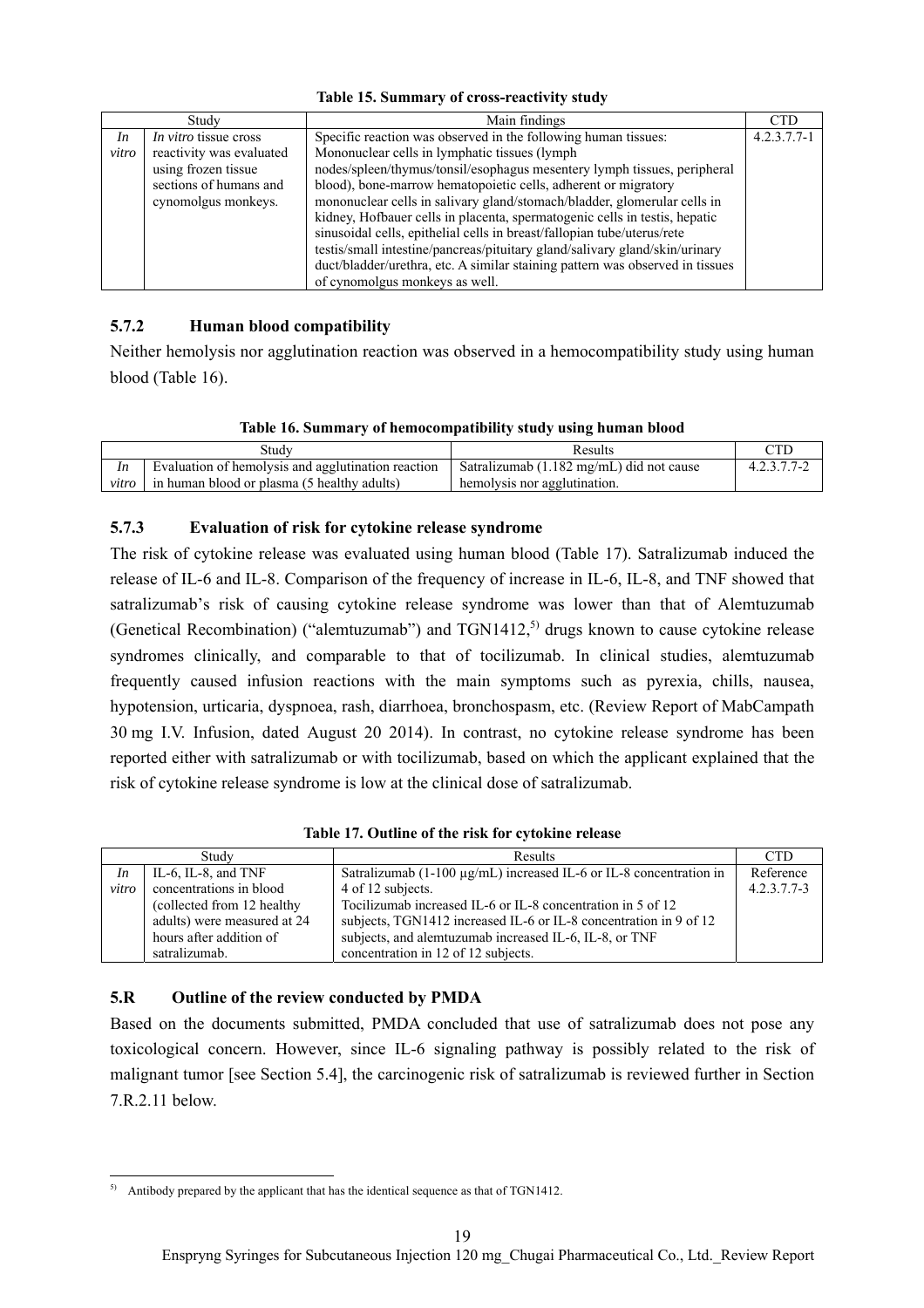# **6. Summary of Biopharmaceutic Studies and Associated Analytical Methods, Clinical Pharmacology, and Outline of the Review Conducted by PMDA**

## **6.1 Summary of biopharmaceutic studies and associated analytical methods**

The applicant did not submit "Data on biopharmaceutical studies." Serum satralizumab concentration was measured by  $\qquad$  (lower limit of quantitation  $\qquad$  ng/mL), binding antibody to satralizumab by  $(r_{\text{relative sensitivity}}$   $\qquad \qquad$  ng/mL), and neutralizing antibody against satralizumab by \*\*\*\* (relative sensitivity \*\*\*\*\*\*\*\*\* ng/mL). Both vial preparation and prefilled syringe preparation were used in the clinical studies of satralizumab.

## **6.2 Clinical pharmacology**

The applicant submitted results of the following clinical pharmacology studies: A Japanese phase I study in Japanese and non-Japanese healthy adults (CTD 5.3.3.1-1, Study SA-001JP), a Japanese phase I study in Japanese patients with rheumatoid arthritis (CTD 5.3.3.2-1, Study SA-105JP), a global phase III study in Japanese and non-Japanese patients with NMOSD (CTD 5.3.5.1-1, Study SA-307JG), a foreign phase III study in non-Japanese patients with NMOSD (CTD 5.3.5.1-2, Study SA-309JG), and a population pharmacokinetic analysis (CTD 5.3.3.5-1 and CTD 5.3.3.5-2). Unless specified otherwise,  $t_{\text{max}}$  was expressed in median, and other pharmacokinetic parameters in mean  $\pm$ SD. In the following are described only the results of main pharmacokinetic studies.

## **6.2.1 Single-dose study**

A single dose of placebo or satralizumab 30, 60, 120, or 240 mg was administered subcutaneously or a single dose of satralizumab 60 or 120 mg was administered intravenously to healthy Japanese and non-Japanese adults (70 subjects evaluable for PK analysis). Table 18 shows pharmacokinetic parameter values. After single subcutaneous administration, serum satralizumab concentration increased more than in proportion to dose (CTD 5.3.3.1-1, Study SA-001JP). The absolute bioavailability (mean [90% confidence interval (CI)]) after a single subcutaneous administration of satralizumab (60 or 120 mg) was 0.636 [0.425, 0.953] and 0.694 [0.564, 0.854], respectively.

| Dose<br>(mg) | Route of<br>administration | Japanese/<br>non-Japanese | N  | $C_{\text{max}}(\mu g/mL)$ | $t_{\text{max}}$ (days) <sup>a)</sup> | $t_{1/2}$ (days)        | AUC <sub>inf</sub><br>(µg•days/mL) |
|--------------|----------------------------|---------------------------|----|----------------------------|---------------------------------------|-------------------------|------------------------------------|
| 30           |                            | Japanese                  | 6  | $1.94 \pm 0.432$           | 5.50 [3.33, 7.02]                     | $3.81^{b}$              | $20.2^{b}$                         |
| 60           |                            | Japanese                  | 6  | $6.33 \pm 2.80$            | 4.00 [3.33, 7.02]                     | $5.26 \pm 1.69^{\circ}$ | $105 \pm 48.4^{\circ}$             |
| 120          |                            | Japanese                  | 12 | $15.3 \pm 2.72$            | 6.99 [3.33, 7.03]                     | $4.56 \pm 1.49$         | $311 \pm 74.4$                     |
|              | S.C.                       | Non-Japanese              | 10 | $13.7 \pm 2.67$            | 4.00 [2.33, 7.05]                     | $4.40 \pm 1.24$         | $255 \pm 67.0$                     |
| 240          |                            | Japanese                  | 12 | $33.7 \pm 7.45$            | 5.50 [3.00, 14.0]                     | $6.58 \pm 2.78$         | $987 \pm 244$                      |
|              |                            | Non-Japanese              | 12 | $25.9 \pm 5.40$            | 7.02 [4.00, 14.0]                     | $5.92 \pm 2.80$         | $731 \pm 179$                      |
| 60           |                            | Japanese                  | 6  | $19.8 \pm 1.71$            |                                       | $6.25 \pm 0.862$        | $150 \pm 19.1$                     |
| 120          | 1.V.                       | Japanese                  | 6  | $38.7 \pm 5.97$            |                                       | $4.80 \pm 1.06$         | $442 \pm 73.7$                     |

**Table 18. Pharmacokinetic data following single-dose subcutaneous or intravenous administration of satralizumab in healthy Japanese and non-Japanese adults** 

 $Mean \pm SD$ 

a) Median [min, max]; b)  $n = 1$ ; c)  $n = 4$ 

#### **6.2.2 Multiple-dose study**

Satralizumab 120 mg was administered to Japanese patients with rheumatoid arthritis (11 PK-evaluable subjects per group) at Weeks 0, 2, and 4, followed by satralizumab 30, 60, or 120 mg every 4 weeks up to Week 16. Table 19 shows trough serum satralizumab concentration, which reached the steady state between Week 4 and Week 8 in the 120 mg group, and decreased almost to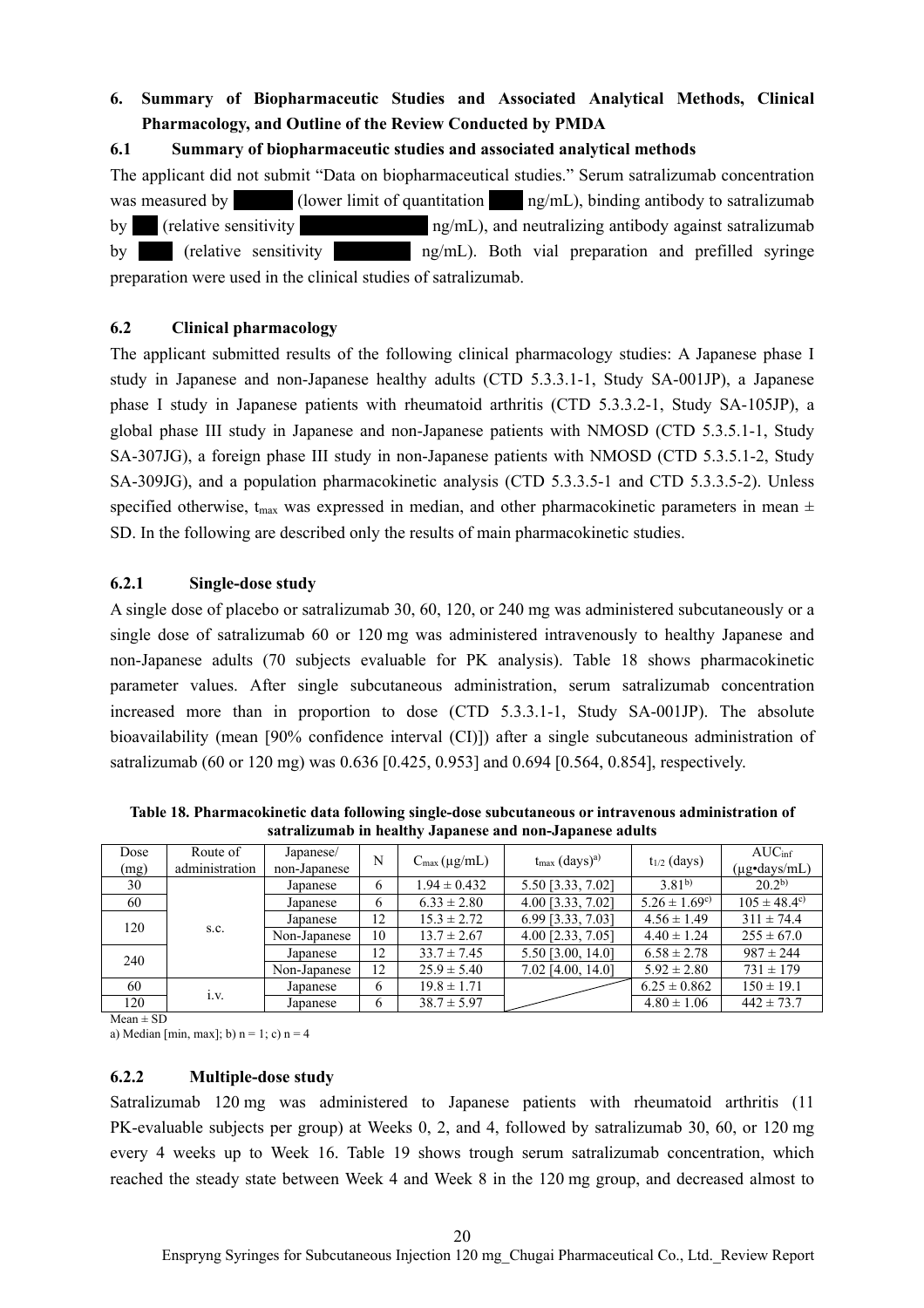zero in all patients at or before Week 32 (16 weeks after the end of treatment) (CTD 5.3.3.2-1, Study SA-105JP).

| Measuring      | Dose from Week 8         |                            |                          |                            |    |                       |  |  |  |
|----------------|--------------------------|----------------------------|--------------------------|----------------------------|----|-----------------------|--|--|--|
| time point     |                          | $30 \text{ mg}$            |                          | $60 \text{ mg}$            |    | $120 \text{ mg}$      |  |  |  |
| (Week)         | N                        | Serum satralizumab         | N                        | Serum satralizumab         | N  | Serum satralizumab    |  |  |  |
|                |                          | concentration $(\mu g/mL)$ |                          | concentration $(\mu g/mL)$ |    | concentration (µg/mL) |  |  |  |
|                | 11                       | $6.98 \pm 3.68$            | 11                       | $7.94 \pm 2.02$            | 11 | $10.9 \pm 3.27$       |  |  |  |
| $\mathfrak{D}$ | 11                       | $5.27 \pm 3.88$            | 11                       | $7.54 \pm 2.93$            | 11 | $9.78 \pm 2.71$       |  |  |  |
| 4              | 10                       | $12.3 \pm 7.27$            | 10                       | $16.1 \pm 4.98$            | 10 | $19.3 \pm 4.13$       |  |  |  |
| 8              | 10                       | $10.1 \pm 8.82$            | 10                       | $17.0 \pm 8.10$            | 9  | $19.7 \pm 4.76$       |  |  |  |
| 12             | 10                       | $3.83 \pm 5.29$            | 9                        | $10.4 \pm 8.05$            | 9  | $18.6 \pm 4.90$       |  |  |  |
| 16             | 9                        | $1.55 \pm 2.40$            | 9                        | $6.24 \pm 5.88$            | 9  | $18.3 \pm 5.41$       |  |  |  |
| 20             | 9                        | $0.713 \pm 1.22$           | 9                        | $4.64 \pm 5.38$            | 9  | $20.3 \pm 6.13$       |  |  |  |
| 24             | 9                        | $0.100 \pm 0.00$           | 7                        | $1.09 \pm 2.04$            | 9  | $8.37 \pm 4.95$       |  |  |  |
| 28             | $\overline{\phantom{a}}$ |                            | 8                        | $0.113 \pm 0.0375$         | 9  | $1.85 \pm 2.22$       |  |  |  |
| 32             | $\overline{\phantom{0}}$ |                            | $\overline{\phantom{a}}$ |                            | 9  | $0.244 \pm 0.265$     |  |  |  |

**Table 19. Trough serum satralizumab concentration following multiple administration of satralizumab in Japanese patients with rheumatoid arthritis** 

Mean  $\pm$  SD; -, Not evaluated.

#### **6.2.3 Studies in patients with NMOSD**

Japanese and non-Japanese patients with NMOSD aged  $\geq$ 12 years (83 subjects evaluable for PK analysis) received the basal treatment,<sup>6)</sup> followed by satralizumab 120 mg at Weeks 0, 2, and 4, and every 4 weeks thereafter, and trough serum satralizumab concentration was measured (CTD 5.3.5.1-1, Study SA-307JG). In a separate study, non-Japanese patients with NMOSD aged  $\geq$ 18 years (95 subjects evaluable for PK analysis) received satralizumab 120 mg alone at Weeks 0, 2, and 4, and every 4 weeks thereafter, and trough serum satralizumab concentration was measured (CTD 5.3.5.1-2, Study SA-309JG). Table 20 shows the results.

| Table 20. Trough serum satralizumab concentration following multiple administration of satralizumab to |
|--------------------------------------------------------------------------------------------------------|
| patients with NMOSD                                                                                    |

| Measuring            | Study SA-307JG (CTD 5.3.5.1-1) |                                          |    | Study SA-309JG (CTD 5.3.5.1-2)                |
|----------------------|--------------------------------|------------------------------------------|----|-----------------------------------------------|
| time point<br>(Week) | N                              | Serum satralizumab concentration (µg/mL) | N  | Serum satralizumab concentration $(\mu g/mL)$ |
| 2                    | 41                             | $11.3 \pm 5.13$                          | 61 | $8.10 \pm 4.54$                               |
| 4                    | 38                             | $22.2 \pm 8.00$                          | 56 | $14.6 \pm 8.93$                               |
| 8                    | 39                             | $21.2 \pm 9.05$                          | 60 | $14.9 \pm 9.96$                               |
| 12                   | 38                             | $20.9 \pm 9.54$                          | 55 | $14.8 \pm 10.7$                               |
| 16                   | 35                             | $20.3 \pm 10.7$                          | 53 | $14.6 \pm 11.3$                               |
| 20                   | 33                             | $20.1 \pm 10.7$                          | 55 | $14.1 \pm 12.5$                               |
| 24                   | 30                             | $20.2 \pm 10.1$                          | 55 | $15.6 \pm 13.3$                               |
| 36                   | 26                             | $21.1 \pm 11.2$                          | 50 | $16.1 \pm 14.6$                               |
| 48                   | 25                             | $23.3 \pm 14.0$                          | 44 | $16.7 \pm 16.8$                               |
| 60                   | 24                             | $23.1 \pm 15.8$                          | 43 | $16.1 \pm 14.8$                               |
| 72                   | 23                             | $26.6 \pm 15.0$                          | 42 | $12.9 \pm 13.8$                               |
| 84                   | 21                             | $27.0 \pm 15.5$                          | 40 | $11.7 \pm 13.7$                               |
| 96                   | 21                             | $26.8 \pm 15.1$                          | 31 | $14.0 \pm 12.6$                               |
| 108                  | 21                             | $26.1 \pm 12.5$                          | 22 | $16.0 \pm 13.5$                               |
| 120                  | 20                             | $24.9 \pm 13.2$                          | 14 | $16.6 \pm 16.8$                               |
| 144                  | 15                             | $28.0 \pm 11.5$                          | 11 | $16.1 \pm 13.8$                               |
| 168                  | 9                              | $23.7 \pm 11.6$                          | 10 | $14.2 \pm 9.91$                               |
| 192                  | 2                              | $32.7 \pm 7.85$                          | 2  | $28.8 \pm 22.4$                               |
| 216                  |                                | 28.6                                     |    |                                               |

Mean  $\pm$  SD; -, Not evaluated.

 $\overline{a}$ 

<sup>6)</sup> Azathioprine, mycophenolate mofetil, and/or oral corticosteroid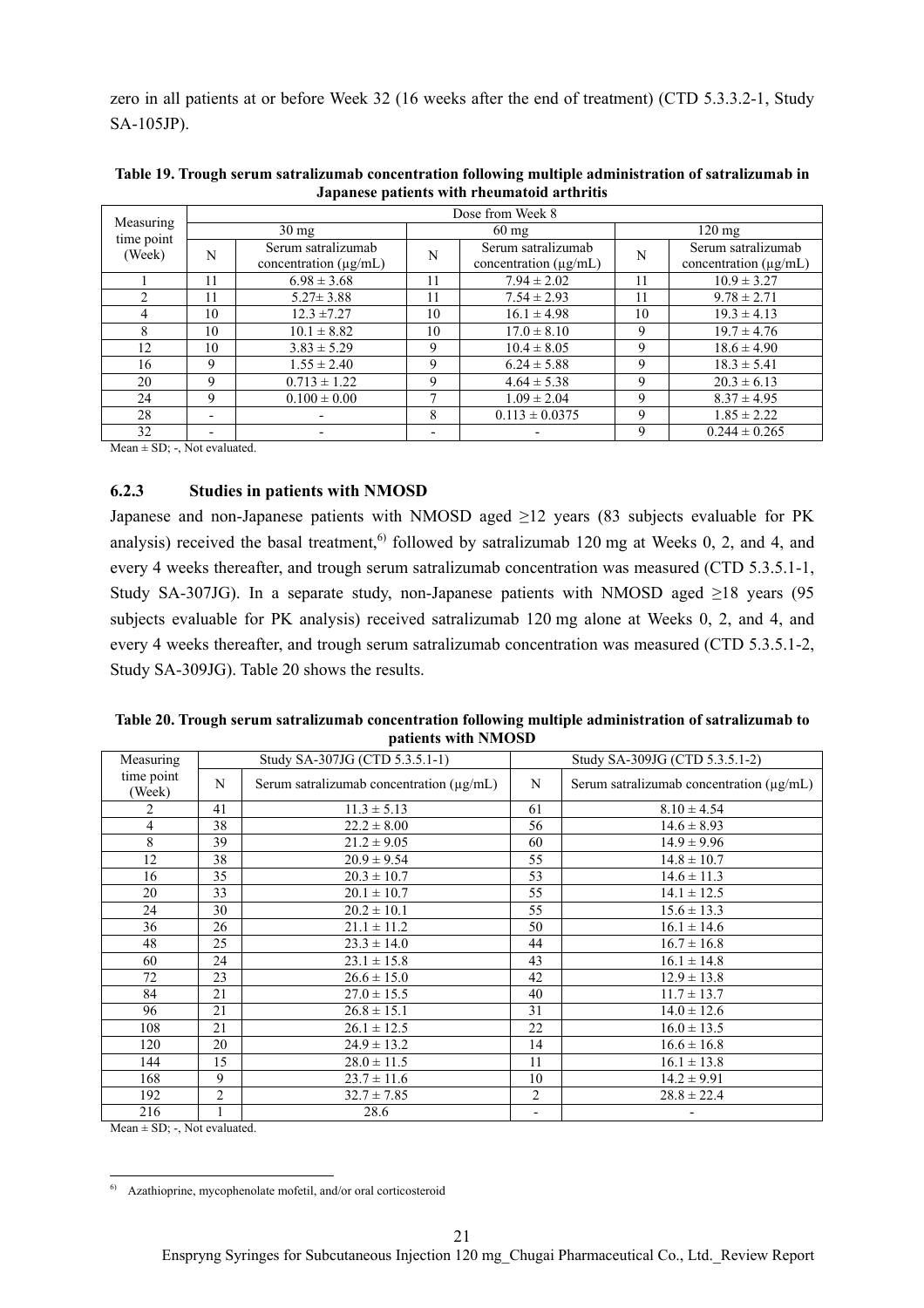#### **6.2.4 Population pharmacokinetics (CTD 5.3.3.5-1 and CTD 5.3.3.5-2)**

Population pharmacokinetic analysis was conducted using serum satralizumab concentration data (4715 measuring points in 226 subjects) obtained from a single-dose study in healthy adults (CTD 5.3.3.1-1, Study SA-001JP), a global phase III study in patients with NMOSD (CTD 5.3.5.1-1, Study SA-307JG), and a foreign phase III study in patients with NMOSD (CTD 5.3.5.1-2, Study SA-309JG). The results showed that the pharmacokinetics of satralizumab in patients with NMOSD were described by a 2-comparment model with the first-order absorption process. In the final model, the following parameters were included as covariates: Effect of disease conditions for linear clearance (CL); effect of body weight for CL, inter-compartmental clearance (Q), central volume of distribution (Vc), and peripheral volume of distribution (Vp); effect of drug formulation for CL, effect of anti-satralizumab antibody expression for CL and for bioavailability.

#### **6.R Outline of the review conducted by PMDA**

#### **6.R.1 Effect of ethnicity on pharmacokinetics**

PMDA asked the applicant to explain the effect of ethnicity on the pharmacokinetics of satralizumab.

The applicant's explanation about the pharmacokinetics of satralizumab in Japanese and non-Japanese subjects:

- In the Japanese phase I study (CTD 5.3.3.1-1, Study SA-001JP) administering satralizumab (120 or 240 mg) subcutaneously as a single dose, serum satralizumab concentration tended to be slightly higher in Japanese than in non-Japanese subjects [see Section 6.2.1]. Investigation of covariates in the population pharmacokinetic analysis suggested that body weight, type of drug formulation, and anti-satralizumab antibody expression affected the pharmacokinetics of satralizumab, and difference was observed in body weight  $(60.22 \pm 9.190 \text{ kg} \text{ in Japanese in the } 120 \text{ mg group}, 61.48)$  $\pm$  5.784 kg in Japanese in the 240 mg group; 70.95  $\pm$  7.872 kg in non-Japanese in the 120 mg group, 74.49  $\pm$  6.582 kg in non-Japanese in the 240 mg group) and percentage of subjects positive for anti-satralizumab antibody (66.7% [8 of 12] of Japanese subjects in the 120 mg group, 16.7% [2 of 12] of Japanese subjects] in the 240 mg group; 66.7% [8 of 12] of non-Japanese subjects in the 120 mg group, 66.7% [8 of 12] of non-Japanese subjects in the 240 mg group) between Japanese and non-Japanese subjects. These differences (body weight was lighter by approximately 10 kg, and the percentage of anti-satralizumab antibody lower, in Japanese subjects) were considered to have contributed to the observed differences in the exposure between Japanese and non-Japanese subjects. In single subcutaneous administration in Study SA-001JP, the mean ratio of AUC<sub>inf</sub> in Japanese subjects to that in non-Japanese subjects, adjusted by dose per body weight, was 0.973 [0.853, 1.11] at 120 mg and 0.895 [0.779, 1.03] at 240 mg, suggesting that ethnic factors other than body weight are unlikely to affect the pharmacokinetics of satralizumab.
- In the global phase III study (CTD 5.3.5.1-1, Study SA-307JG), the incidences of adverse events were similar between the Japanese population and the non-Japanese population, showing no tendency of incidence of adverse events unique to the Japanese patient population [see Section 7.R.1.2.2].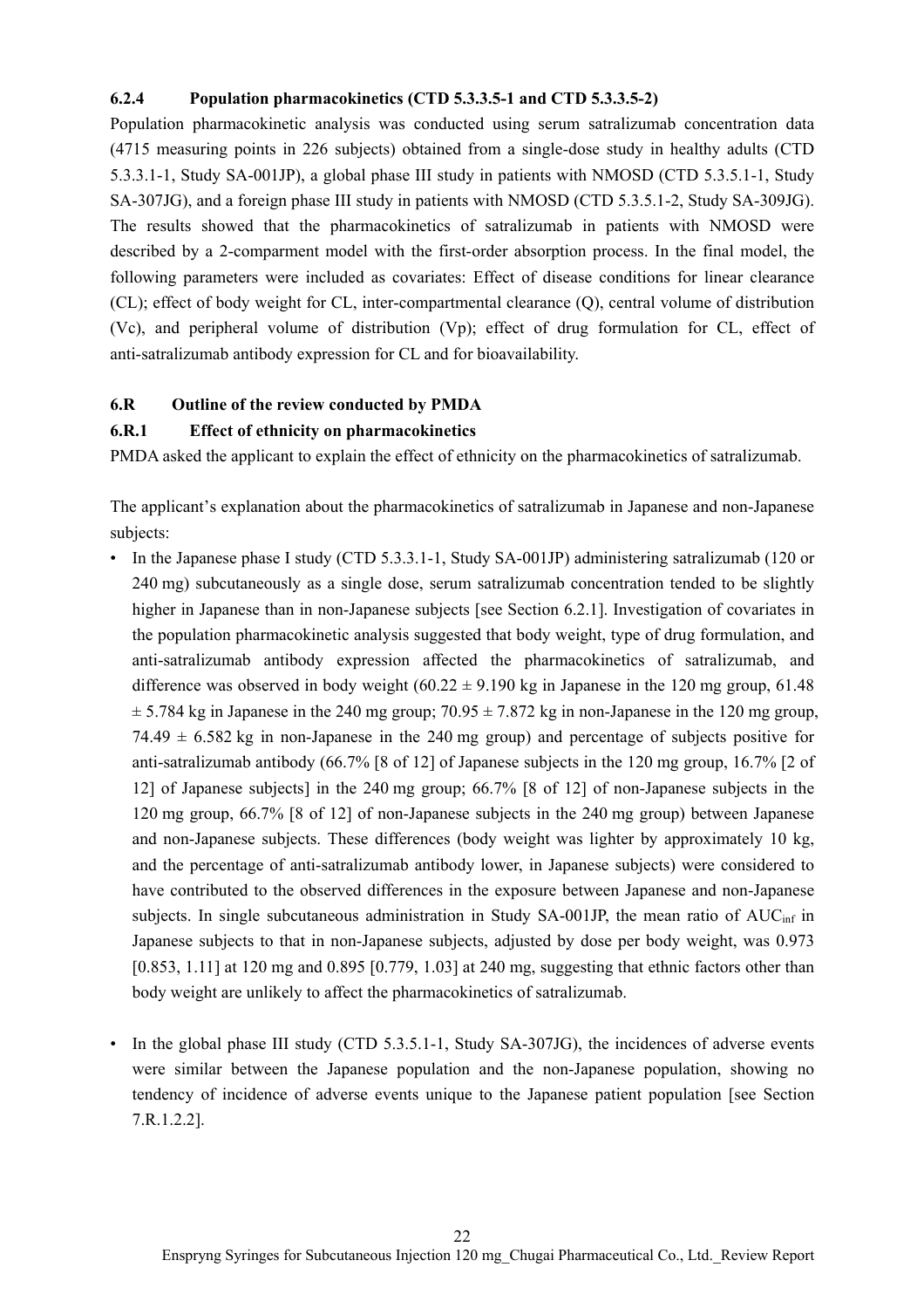• Thus, although the exposure to satralizumab tends to be higher in Japanese subjects than in non-Japanese subjects, ethnic factors are unlikely to have a significant impact clinically.

PMDA accepted the explanation of the applicant.

# **6.R.2 Effect of age on pharmacokinetics**

PMDA asked the applicant to explain the effect of age on the pharmacokinetics of satralizumab.

The applicant's explanation:

- In the global phase III study (CTD 5.3.5.1-1, Study SA-307JG), serum satralizumab concentration 8 weeks after the first dose was  $16.7 \pm 7.30$  µg/mL in children ( $\geq 12$  to <18 years old) and  $21.8 \pm 1.6$ 9.17  $\mu$ g/mL in adults ( $\geq$ 18 to  $\leq$ 74 years old).
- Although serum satralizumab concentration 8 weeks after the first dose tended to be lower in children than in adults, the concentration range in children overlapped with that in adults, showing no significant difference in serum satralizumab concentration between the two age groups.
- In the population pharmacokinetic analysis [see Section 6.2.4], age was not identified as a covariate for the pharmacokinetics of satralizumab. Median [fifth percentile, 95th percentile] of  $C_{\text{max}}$  and trough serum satralizumab concentration at steady state (Week 52) in Studies SA-307JG and SA-309JG, predicted from the population pharmacokinetic analysis, were 23.4 [9.49, 62.5] μg/mL and 13.7 [3.29, 44.5]  $\mu$ g/mL, respectively, in subjects aged <18 years and 29.5 [10.4, 56.9]  $\mu$ g/mL and 18.8 [2.88, 40.2]  $\mu$ g/mL, respectively, in subjects aged  $\geq$ 18 years, showing no tendency of difference between children and adults.
- These results suggest that age is unlikely to affect the pharmacokinetics of satralizumab.

PMDA accepted the explanation of the applicant.

# **6.R.3 Anti-satralizumab antibody**

PMDA asked the applicant to explain the incidence of anti-satralizumab antibody after administration of satralizumab and the effect of anti-satralizumab antibody on the pharmacokinetics, efficacy, and safety of satralizumab.

The applicant's explanation:

The incidence of anti-satralizumab antibody after administration of satralizumab was 54.2% (39 of 72) of subjects in the Japanese phase I study in healthy adults (CTD 5.3.3.1-1, Study SA-001JP) and 6.1% (2 of 33) of subjects in the Japanese phase I study in patients with rheumatoid arthritis (CTD 5.3.3.2-1, Study SA-105JP). In the global phase III study in patients with NMOSD (CTD 5.3.5.1-1, Study SA-307JG), the incidence was 41.5% (17 of 41) of subjects in the double-blind period and 52.3% (34 of 65 subjects) in the entire treatment period. In the foreign phase III study (CTD 5.3.5.1-2, Study SA-309JG), the incidence was 71.4% (45 of 63) of subjects in the double-blind period and 72.5% (58 of 80) of subjects in the entire treatment period. Neutralizing antibody was not measured in Study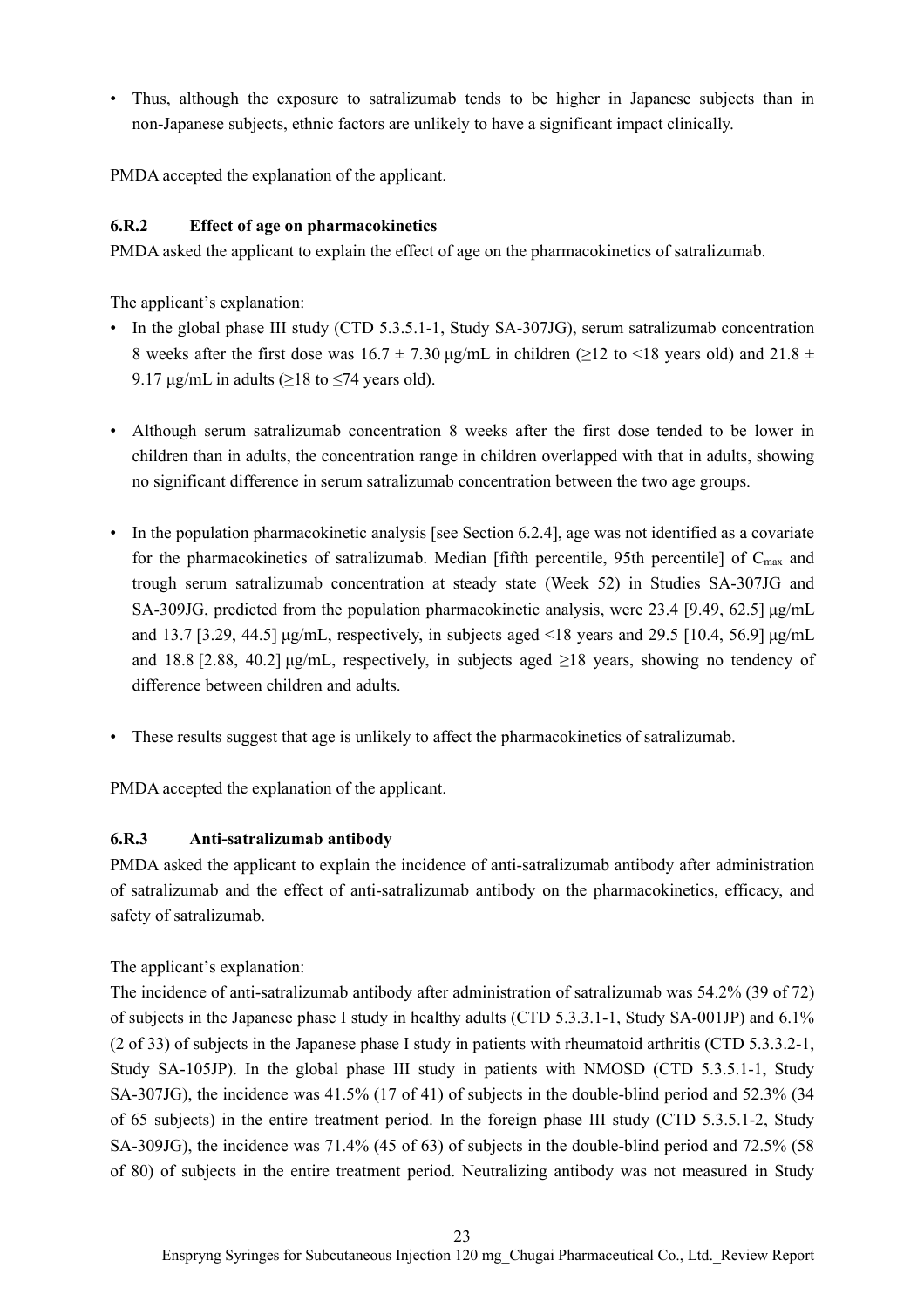SA-001JP, detected in 2 subjects in Study SA-105JP, in 3 subjects in the double-blind period and 11 subjects in the entire treatment period of Study SA-307JG, and in 17 subjects in the double-blind period and 29 subjects in the entire treatment period of Study SA-309JG.7)

The applicant's explanation about the effect of anti-satralizumab antibody on the pharmacokinetics, efficacy, and safety of satralizumab, based on the above:

• The effect of anti-satralizumab antibody on the pharmacokinetics of satralizumab was investigated based on the population pharmacodynamic analysis [see Section 6.2.4]. Table 21 shows the pharmacokinetic parameter values in anti-satralizumab antibody-positive and negative patients, estimated by the population pharmacokinetic analysis. The exposure in anti-satralizumab antibody-positive patients tended to be lower than in negative patients, as revealed by the analysis of the effect of anti-satralizumab antibody on bioavailability and on CL. On the other hand, there was a positive correlation between body weight and antibody-positive rate, with the median [fifth percentile, 95th percentile] body weight of 76.6 [49.8, 132] kg in anti-satralizumab antibody-positive patients and 60.0 [47.9, 90.3] kg in negative patients, suggesting the possibility that, in addition to anti-satralizumab antibody, body weight also affected the decrease in serum satralizumab concentration. Thus, both anti-satralizumab antibody and body weight contributed to the lower exposure in anti-satralizumab antibody-positive patients than in negative patients.

**Table 21. Pharmacokinetic parameters after administration of satralizumab (120 mg) in anti-satralizumab antibody-positive and negative patients, estimated from the population pharmacokinetic analysis** 

| Anti-satralizumab antibody |                  | $C_{\text{max}}$ (µg/mL) | $C_{\min}$ (µg/mL)  | $AUC$ ( $\mu$ g/mL $\cdot$ day) |
|----------------------------|------------------|--------------------------|---------------------|---------------------------------|
| Negative                   |                  | 42.9 [21, 61.7]          | [11.2.45.2]         | 1010 [468, 1600]                |
|                            | Analysis $1a$    | 30.1 [9.65, 57.2]        | 17.2 [1.88, 43.5]   | ., 14601                        |
| Positive                   | Analysis $2^{b}$ | 22.7 [6.99, 45.9]        | 11.9 [0.485, 34.2]  | 7 [109, 1160]                   |
|                            | Analysis $3c$ )  | 17.4 [5.98, 39.2]        | $6.75$ [0.17, 29.7] | 5. 9881<br>304 [82.5,           |

Median [95% CI]

a) Analysis conducted without taking account of the effect of anti-satralizumab antibody

b) Analysis conducted by taking account of the effect of anti-satralizumab antibody on bioavailability

c) Analysis conducted by taking account of the effect of anti-satralizumab antibody on bioavailability and CL

• As for efficacy, Table 22 shows the incidence of the initial protocol-defined relapse (PDR) during the double-blind period in anti-satralizumab antibody-positive and negative patients in Studies SA-307JG and SA-309JG, suggesting efficacy both in anti-satralizumab antibody-positive and negative patients with no significant difference in the efficacy between the two patient groups. In neutralizing antibody-positive patients, the incidence of the initial PDR during the double-blind period was 33.3% (1 of 3) of subjects in Study SA-307JG and 17.6% (3 of 17) of subjects in Study SA-309JG, which was not different in tendency from the incidence in anti-satralizumab antibody-positive or negative patients.

 $\overline{a}$ 7) Neutralizing antibody test was considered to give a false-positive or false-negative result if serum satralizumab concentration exceeded 1 μg/mL. Therefore, neutralizing antibody was evaluated only when anti-satralizumab was positive after the initial dose of satralizumab and serum satralizumab concentration was  $\leq$ 1 μg/mL.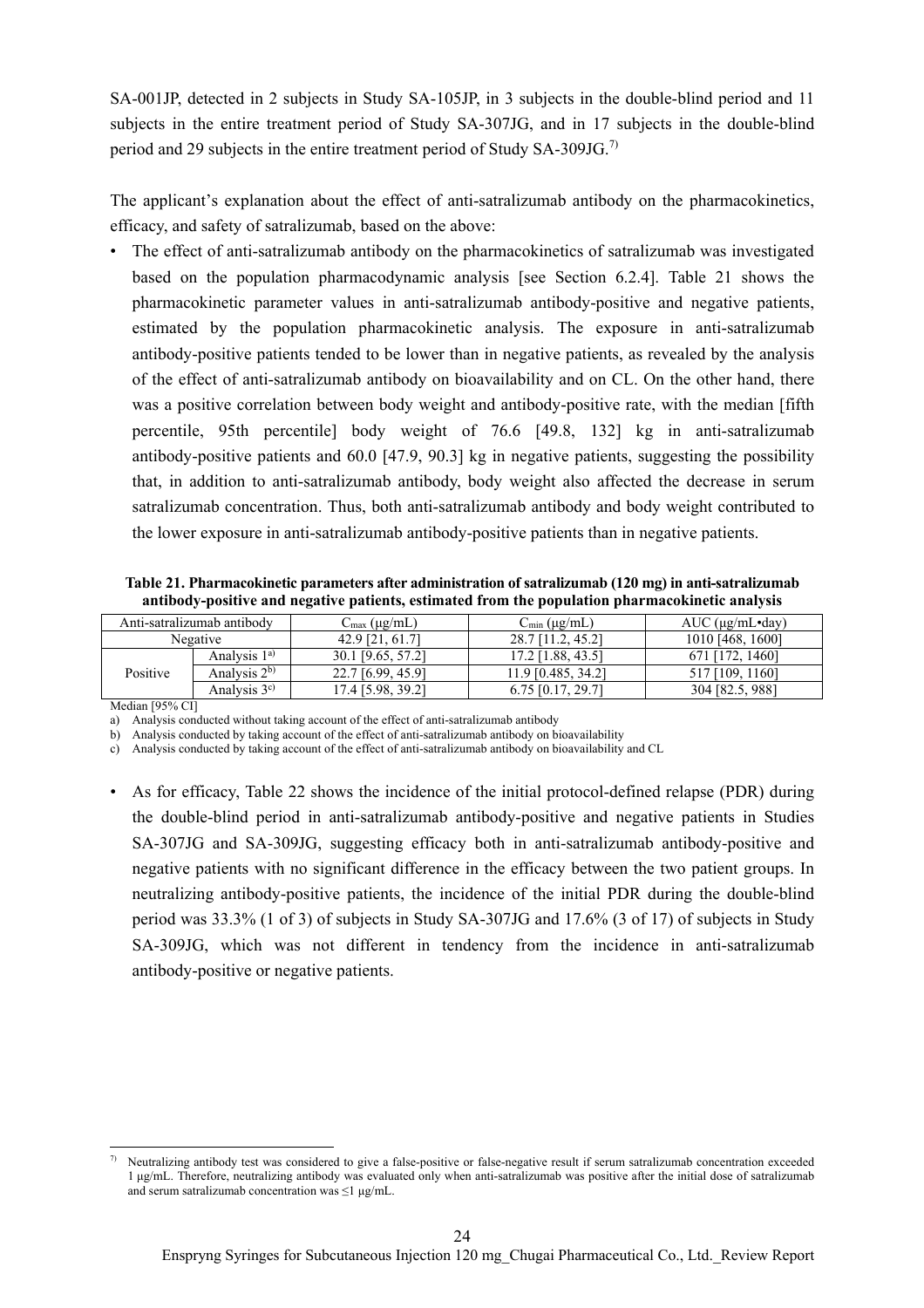|                                     | Study SA-307JG |                                        |                                        | Study SA-309JG |                                        |                                        |  |
|-------------------------------------|----------------|----------------------------------------|----------------------------------------|----------------|----------------------------------------|----------------------------------------|--|
|                                     |                | Satralizumab                           |                                        |                | Satralizumab                           |                                        |  |
|                                     | Placebo        | Anti-satralizumab<br>antibody positive | Anti-satralizumab<br>antibody negative | Placebo        | Anti-satralizumab<br>antibody positive | Anti-satralizumab<br>antibody negative |  |
| No. of patients<br>evaluated        | 42             | 17                                     | 24                                     | 32             | 45                                     | 18                                     |  |
| No. of patients<br>with PDR $(\% )$ | 18(42.9)       | 5(29.4)                                | 3(12.5)                                | 16(50.0)       | 14(31.1)                               | 5(27.8)                                |  |
| Hazard ratio <sup>a)</sup>          |                | 0.68                                   | 0.20                                   |                | 0.43                                   | 0.50                                   |  |
| $[95%$ CI]                          |                | [0.25, 1.83]                           | [0.06, 0.68]                           |                | [0.20, 0.91]                           | [0.18, 1.40]                           |  |

**Table 22. Incidence of the initial PDR in anti-satralizumab antibody-positive and negative patients (double-blind period)** 

a) Based on Cox-proportional hazard model stratified by allocation factor

• As for safety, Table 23 shows the incidence of adverse events in anti-satralizumab antibody-positive and negative patients during the entire treatment period of Studies SA-307JG and SA-309JG. In Study SA-307JG, the incidence of adverse events leading to treatment discontinuation tended to be higher in anti-satralizumab antibody-positive patients than in negative patients, whereas there were no infusion-related adverse events leading to treatment discontinuation. The incidence of serious adverse events was higher in anti-satralizumab antibody-positive patients than in negative patients, whereas there were no events related to immunogenicity.<sup>8)</sup> Among neutralizing antibody-positive patients, infusion-related reaction was observed in 18.2% (2 of 11) of patients in Study SA-307JG and in 10.3% (3 of 29 ) of patients in Study SA-309JG, but the incidence in neutralizing antibody-positive patients did not tend to be higher than that in anti-satralizumab antibody-positive patients or in negative patients.

**Table 23. Incidence of adverse events in anti-satralizumab antibody-positive and negative patients (entire treatment period)** 

|                                                        |                   | Study SA-307JG    | Study SA-309JG    |                   |
|--------------------------------------------------------|-------------------|-------------------|-------------------|-------------------|
|                                                        | Anti-satralizumab | Anti-satralizumab | Anti-satralizumab | Anti-satralizumab |
|                                                        | antibody positive | antibody negative | antibody positive | antibody negative |
| No. of patients evaluated                              | 34                | 31                | 58                | 22                |
| All adverse events                                     | 31 (91.2)         | 30(96.8)          | 55 (94.8)         | 21(95.5)          |
| Events resulting in death                              |                   |                   |                   |                   |
| Serious adverse events other than<br>death             | 9(26.5)           | 5(16.1)           | 10(17.2)          | 3(13.6)           |
| Adverse events leading to treatment<br>discontinuation | 5(14.7)           | 1(3.2)            | 0                 | 1(4.5)            |
| Infusion related reaction <sup>a)</sup>                | 5(14.7)           | 4(12.9)           | 7(12.1)           | 4(18.2)           |

 $n$  (%)

a) Adverse events observed within 24 hours after administration of study drug (excluding events that were considered non-allergic reactions)

Based on the above, the applicant explained that although anti-satralizumab antibody may possibly decrease serum satralizumab concentration, there is no clear effect of anti-satralizumab antibody, and that the efficacy of satralizumab is expected in anti-satralizumab antibody-positive patients as well, with no significant safety problem.

#### PMDA's view:

• The exposure tended to be lower in anti-satralizumab antibody-positive patients than in negative patients, suggesting that anti-satralizumab antibody may affect pharmacokinetics of satralizumab. Also, in Study SA-307JG, the incidence of initial PDR tended to be higher in anti-satralizumab

 $\overline{a}$ 8) Anaphylaxis, haemolytic anaemia, serum sickness, and glomerulonephritis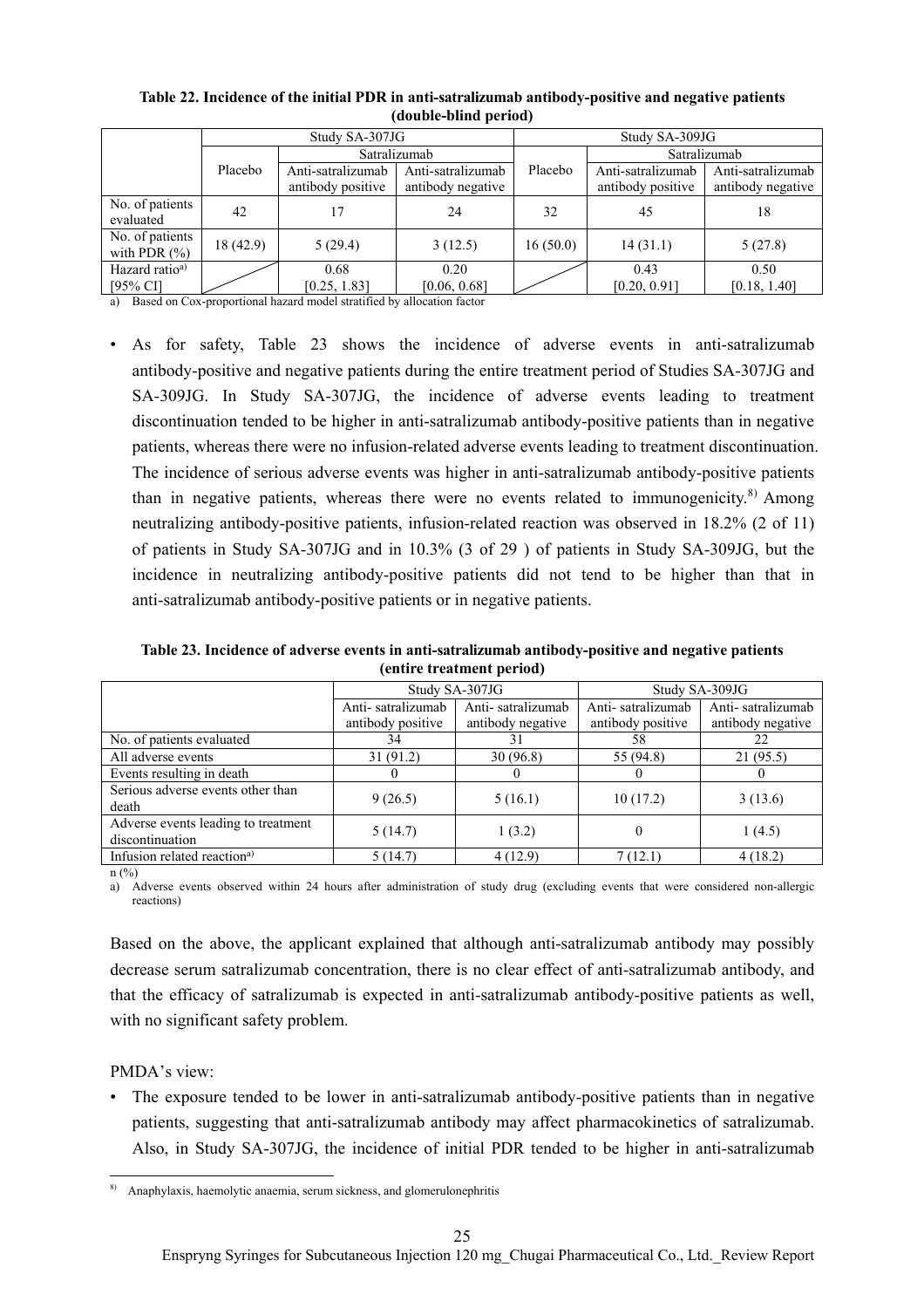antibody-positive patients than in negative patients and, in Studies SA-307JG and SA-309JG, the incidence of serious adverse events tended to be higher in anti-satralizumab antibody-positive patients than in negative patients.

- Only a limited number of patients were investigated in clinical studies.
- Given the above situations, the effect of immunogenicity should be further investigated after the market launch.

## **6.R.4 Dosage regimen from the point of view of clinical pharmacology**

PMDA asked the applicant to explain the appropriateness of the dosage regimen from the point of view of clinical pharmacology, based on the rationale for dosage regimen used in the phase III study.

The applicant's explanation about the rationale for the dosage regimen in the phase III study from the point of view of clinical pharmacology:

• From the changes in serum IL-6 concentration and soluble interleukin 6 receptor (sIL-6R) concentration in the phase I study (Study CTD 5.3.3.1-1, SA-001JP), a dose of  $\geq$ 120 mg was considered necessary to inhibit IL-6 signaling continuously for 28 days. Table 24 shows satralizumab, sIL-6R, CRP, and IL-6 concentrations in serum over time in the phase I study in patients with rheumatoid arthritis (CTD 5.3.3.2-1, Study SA-105JP). At all doses tested, sIL-6R and IL-6 increased, and CRP decreased, with the increase in serum satralizumab concentration, and sIL-6R and IL-6 decreased, and CRP tended to return to baseline, with the decrease in serum satralizumab concentration. Table 25 shows the percentage of patients<sup>9)</sup> in whom CRP normalized in Study SA-105JP. Results showed that the decreased serum CRP concentration, caused by inhibition of IL-6 signaling, was maintained in the group receiving satralizumab 120 mg once every 4 weeks.

 $\overline{a}$ 

<sup>&</sup>lt;sup>9)</sup> Percentage of subjects in whom serum CRP concentration decreased to  $\leq 0.3$  mg/dL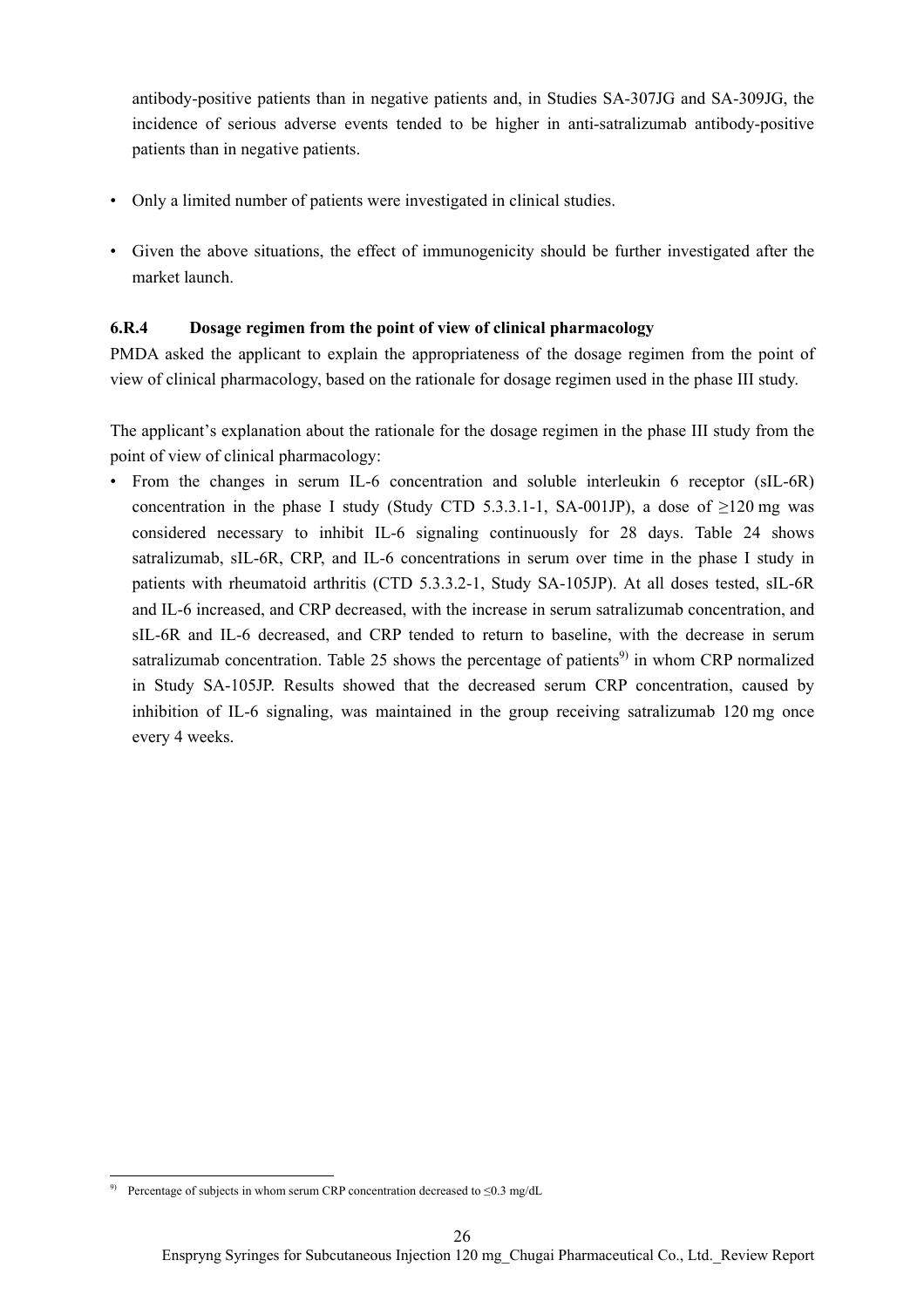| Dose            | Measuring               | No. of         | Trough satralizumab | Serum IL-6                 | Serum sIL-6R                        | Serum CRP             |
|-----------------|-------------------------|----------------|---------------------|----------------------------|-------------------------------------|-----------------------|
| from            | time point              | patients       | concentration       | concentration              | concentration                       | concentration         |
| Week 8          | (Week)                  | evaluated      | $(\mu g/mL)$        | (pg/mL)                    | (ng/mL)                             | (mg/dL)               |
|                 | <b>Baseline</b>         | 11             |                     | $57.9 \pm 55.5$            | $36.7 \pm 11.1$                     | $1.78 \pm 1.54$       |
|                 |                         | 11             | $5.27 \pm 3.88$     | $208 \pm 175$              | $455 \pm 126$                       | $0.192 \pm 0.241$     |
|                 | 2<br>$\overline{4}$     | 10             |                     |                            |                                     |                       |
|                 |                         |                | $12.3 \pm 7.27$     | $158 \pm 133$              | $560 \pm 152$                       | $0.0827 \pm 0.136$    |
| $30 \text{ mg}$ | $\overline{8}$          | 10             | $10.1 \pm 8.82$     | $88.5 \pm 111$             | $584 \pm 251$                       | $0.382 \pm 1.09$      |
|                 | 12                      | 10             | $3.83 \pm 5.29$     | $54.6 \pm 63.3$            | $365 \pm 296$                       | $1.09 \pm 1.43$       |
|                 | 16                      | 9              | $1.55 \pm 2.40$     | $26.4 \pm 22.3$            | $293 \pm 326$                       | $1.40 \pm 1.95$       |
|                 | 20                      | 9              | $0.713 \pm 1.22$    | $46.6 \pm 52.1$            | $216 \pm 295$                       | $2.02 \pm 2.54$       |
|                 | 24                      | 9              | $0.100 \pm 0.00$    | $33.5 \pm 50.6$            | $\frac{97.7 \pm 131}{97.7 \pm 131}$ | $2.32 \pm 2.67$       |
|                 | <b>Baseline</b>         | 11             |                     | $49.6 \pm 41.3$            | $40.6 \pm 11.9$                     | $2.23 \pm 2.39$       |
|                 | $\overline{2}$          | 11             | $7.54 \pm 2.93$     | $241 \pm 277$              | $491 \pm 69.2$                      | $0.662 \pm 1.78$      |
|                 | $\overline{\mathbf{4}}$ | 10             | $16.1 \pm 4.98$     | $\overline{211} \pm 312$   | $636 \pm 60.1$                      | $0.0698 \pm 0.154$    |
|                 | $\overline{8}$          | 10             | $17.0 \pm 8.10$     | $107 \pm 122$              | $685 \pm 103$                       | $0.0520 \pm 0.108$    |
| $60$ mg         | 12                      | 9              | $10.4 \pm 8.05$     | $91.9 \pm 167$             | $626 \pm 131$                       | $0.0281 \pm 0.0360$   |
|                 | 16                      | 9              | $6.24 \pm 5.88$     | $87.5 \pm 147$             | $560 \pm 236$                       | $0.115 \pm 0.159$     |
|                 | 20                      | 9              | $4.64 \pm 5.38$     | $74.4 \pm 123$             | $466 \pm 256$                       | $0.250 \pm 0.454$     |
|                 | 24                      | $\overline{7}$ | $1.09 \pm 2.04$     |                            | $369 \pm 258$                       | $0.848 \pm 1.55$      |
|                 | 28                      | 8              | $0.113 \pm 0.0375$  | $34.4 \pm 75.1$            | $72.9 \pm 49.5$                     | $1.80 \pm 2.98$       |
|                 | <b>Baseline</b>         | 11             |                     | $32.2 \pm 26.4$            | $45.8 \pm 16.8$                     | $0.942 \pm 0.569$     |
|                 | $\overline{2}$          | 11             | $9.78 \pm 2.71$     | $134 \pm 112$              | $537 \pm 89.2$                      | $0.0284 \pm 0.0459$   |
|                 | $\overline{4}$          | 10             | $19.3 \pm 4.13$     | $112 \pm 130$              | $658 \pm 72.0$                      | $0.0109 \pm 0.0112$   |
|                 | $\overline{8}$          | 9              | $19.7 \pm 4.76$     | $74.0 \pm 83.5$            | $\sqrt{783} \pm 124$                | $0.00742 \pm 0.00663$ |
|                 | 12                      | 9              | $18.6 \pm 4.90$     | $58.5 \pm 46.7$            | $760 \pm 126$                       | $0.0106 \pm 0.0101$   |
| $120$ mg        | 16                      | 9              | $18.3 \pm 5.41$     | $41.4 \pm 40.3$            | $802 \pm 145$                       | $0.00837 \pm 0.00876$ |
|                 | 20                      | 9              | $20.3 \pm 6.13$     | $\overline{53.8} \pm 67.1$ | $797 \pm 129$                       | $0.00857 \pm 0.00960$ |
|                 | 24                      | 9              | $8.37 \pm 4.95$     |                            | $726 \pm 178$                       | $0.0253 \pm 0.0351$   |
|                 | $\overline{28}$         | 9              | $1.85 \pm 2.22$     | $\blacksquare$             | $527 \pm 207$                       | $0.197 \pm 0.359$     |
|                 | 32                      | $\overline{9}$ | $0.244 \pm 0.265$   | $29.1 \pm 47.6$            | $227 \pm 207$                       | $0.505 \pm 0.593$     |

**Table 24. Changes in trough satralizumab concentration, serum IL-6 concentration, serum sIL-6R concentration, and serum CRP concentration following multiple administration of satralizumab in Japanese patients with rheumatoid arthritis** 

Mean  $\pm$  SD; -, Not evaluated.

| Table 25. Percentage of patients with rheumatoid arthritis showing normalized CRP level |  |  |  |
|-----------------------------------------------------------------------------------------|--|--|--|
|                                                                                         |  |  |  |

| Measuring time point                                                                                                                                                                                                                                                                                                                                   | $30 \text{ mg}$ | $60 \text{ mg}$ | 120 mg      |  |
|--------------------------------------------------------------------------------------------------------------------------------------------------------------------------------------------------------------------------------------------------------------------------------------------------------------------------------------------------------|-----------------|-----------------|-------------|--|
| Week 8                                                                                                                                                                                                                                                                                                                                                 | (90.9)<br>10/11 | 9/11<br>(81.8)  | 10/10 (100) |  |
| Week 20                                                                                                                                                                                                                                                                                                                                                | 3/9(33.3)       | 8/10(80.0)      | 10/10 (100) |  |
| $\mathbf{M} = \mathbf{C} \times \mathbf{A}$ of $\mathbf{C} = \mathbf{A}$ and $\mathbf{A} = \mathbf{A}$ and $\mathbf{A} = \mathbf{A}$ and $\mathbf{A} = \mathbf{A}$ and $\mathbf{A} = \mathbf{A}$ and $\mathbf{A} = \mathbf{A}$ and $\mathbf{A} = \mathbf{A}$ and $\mathbf{A} = \mathbf{A}$ and $\mathbf{A} = \mathbf{A}$ and $\mathbf{A} = \mathbf{A}$ |                 |                 |             |  |

No. of patients with normalized CRP level/No. of patients evaluated (%)

• Based on the above, satralizumab 120 mg was to be administered at Weeks 0, 2, 4, and every 4 weeks thereafter in the phase III study.

PMDA's view:

- There are no major problems in the explanation of the applicant. However, since increases in sIL-6R and IL-6, and decrease in CRP, were observed up to 16 weeks after the end of administration of satralizumab in Study SA-105JP, it should be included in the package insert that inhibition of IL-6 signaling continues even after the end of administration of satralizumab.
- The above conclusion will be finalized, taking account of comments raised in the Expert Discussion. The appropriateness of the dosage regimen of satralizumab is further discussed in Section 7.R.5.1.

#### **6.R.5 Pharmacokinetic drug interactions**

PMDA asked the applicant to explain the pharmacokinetic drug interactions of satralizumab.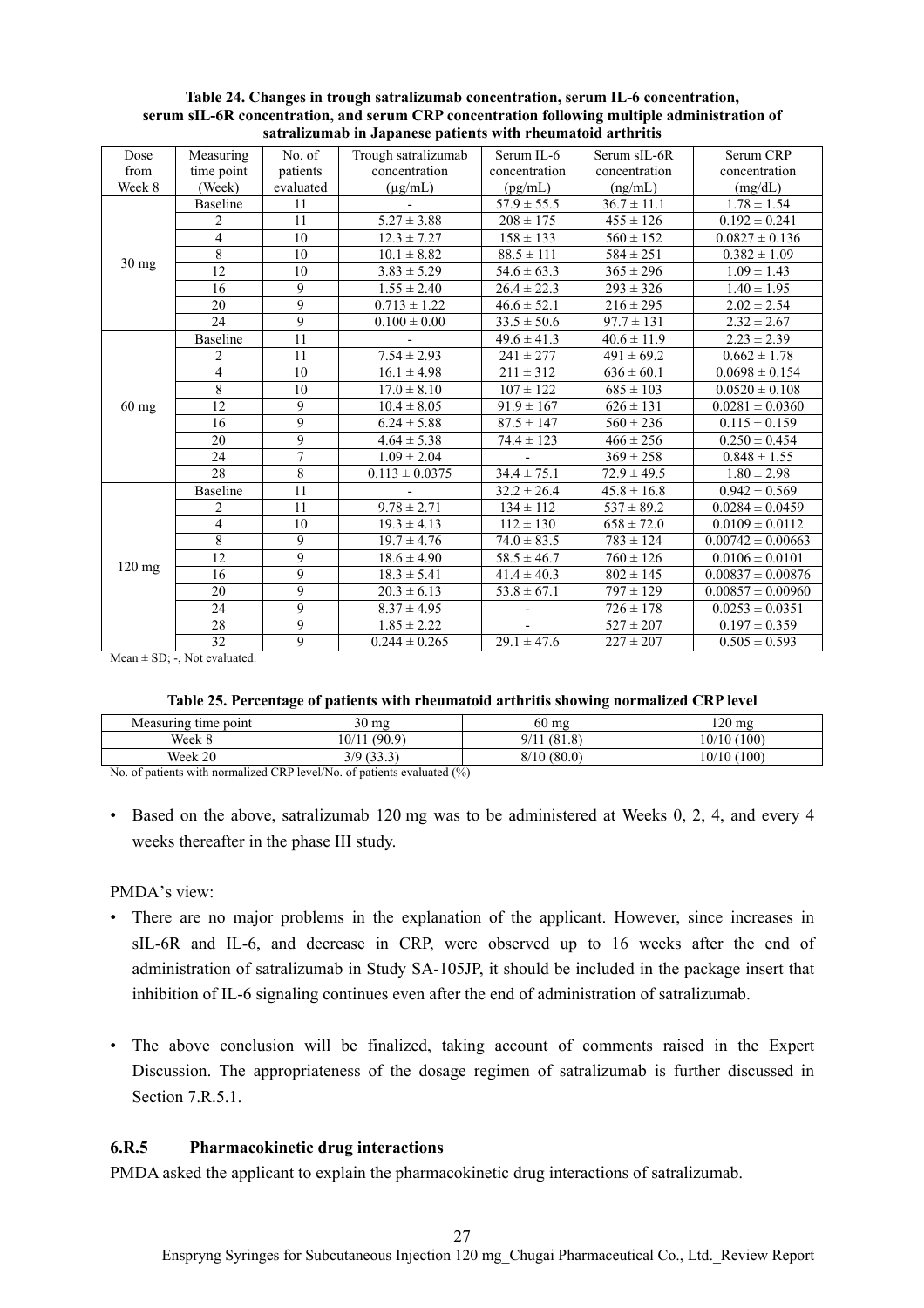The applicant's explanation about the possible effect of satralizumab on the pharmacokinetics of concomitant drugs:

- The cytokine IL-6 is known to suppress the expression level of cytochrome P450 (CYP) and, in patients with inflammatory reaction, CYP expression is suppressed by excess production of IL-6 (*J Interferon Cytokine Res.* 2001;21:821-6, *Br J Cancer.* 2002;87:277-80). In addition, when an IL-6R inhibitor is administered to patients with rheumatoid arthritis, expression of the suppressed CYP3A4 and CYP2C19 was recovered (*Japanese journal of clinical pharmacology and Therapeutics*. 2007;38 Suppl:S236). These results suggest the possibility that administration of satralizumab induces the recovery of CYP expression suppressed by IL-6 and thereby stimulates the metabolism of drugs that serve as substrates for CYP.
- In patients with NMOSD, mean [minimum, maximum] serum IL-6 concentration before the start of administration of study drug was 1.92 [1.6, 9.6]  $pg/mL$  in the satralizumab group and 1.63 [1.6, 4.1] pg/mL in the placebo group of the global phase III study (CTD 5.3.5.1-1, Study SA-307JG), and 3.49 [1.6, 37.2] pg/mL in the satralizumab group and 3.66 [1.6, 34.2] pg/mL in the placebo group of the foreign phase III study (CTD 5.3.5.1-2, Study SA-309JG). These values tended to be lower than those observed in each dose group (57.9 [1.57, 178] pg/mL in the 30 mg group, 49.6 [3.33, 116] pg/mL in the 60 mg group, 32.2 [1.57, 93.6] pg/mL in the 120 mg group) of the phase I study in patients with rheumatoid arthritis (CTD 5.3.3.2-1, Study SA-105JP). These results suggest that the effect of CYP-mediated pharmacokinetic interactions caused by satralizumab-induced inhibition of IL-6 signaling is relatively smaller in patients in NMOSD patients than in patients with rheumatoid arthritis.
- In a study using the physiologically based pharmacokinetics (PBPK) model<sup>10)</sup> (CTD 5.3.2.2-1, AAPS J 2019;21:42), the effect of change in serum IL-6 concentration (from 10 pg/mL to 0 pg/mL<sup>11)</sup>) on C<sub>max</sub> and AUC of the concomitant drug in the Japanese population was simulated<sup>12)</sup> by referring to serum IL-6 concentration in Studies SA-307JG and SA-309JG. Table 26 shows the estimated ratios of Cmax and AUC of drugs that serve as substrates of each CYP, which suggested that satralizumab-induced decrease in serum IL-6 concentration is unlikely to have a clinically significant effect on the pharmacokinetics of concomitant drugs.

 $\overline{a}$ <sup>10)</sup> Simcyp version 16 R1 was used for PBPK model analysis. A minimal PBPK model was used to estimate IL-6 concentration at steady state. The relationship between expression level of CYP and IL-6 was described by a semimechanistic direct reaction model, using published data of minimum amount of active enzyme observed in the *in vitro* system (E<sub>min</sub>) and concentration of inducer that supports the half maximal induction/suppression (IndC50) of each CYP (*Drug Metab Dispos.* 2011;39:1415-22). The default value of Simcyp was used for drugs that serve as substrates.

<sup>&</sup>lt;sup>11)</sup> IL-6 concentration was assumed to be 0 pg/mL in order to express satralizumab-induced inhibition of IL-6 signaling.

<sup>&</sup>lt;sup>12)</sup> A hypothetical population of 100 subjects was generated using Simcyp. Default values of Simcyp were used for demographics, physiological parameters, and CYP isoforms. Height, body weight, and kidney weight were adjusted by data published by the Ministry of Health, Labour and Welfare (http://www.mhlw.go.jp/seisakunitsuite/bunya/kenkou\_iryou/kenkou/kenkounippon21/eiyouchousa/keinen\_ henka\_shintai.html. http://www.mhlw.go.jp/toukei/kouhyo/data-kou18/data12/junkan-h12-4.pdf). Conditions for simulation: Simvastatin, 40 mg single oral administration; dextromethorphan, 30 mg single oral administration; caffeine, 150 mg single oral administration; omeprazole, 20 mg single oral administration; midazolam, 5 mg single oral administration; *S*-warfarin, 10 mg single oral administration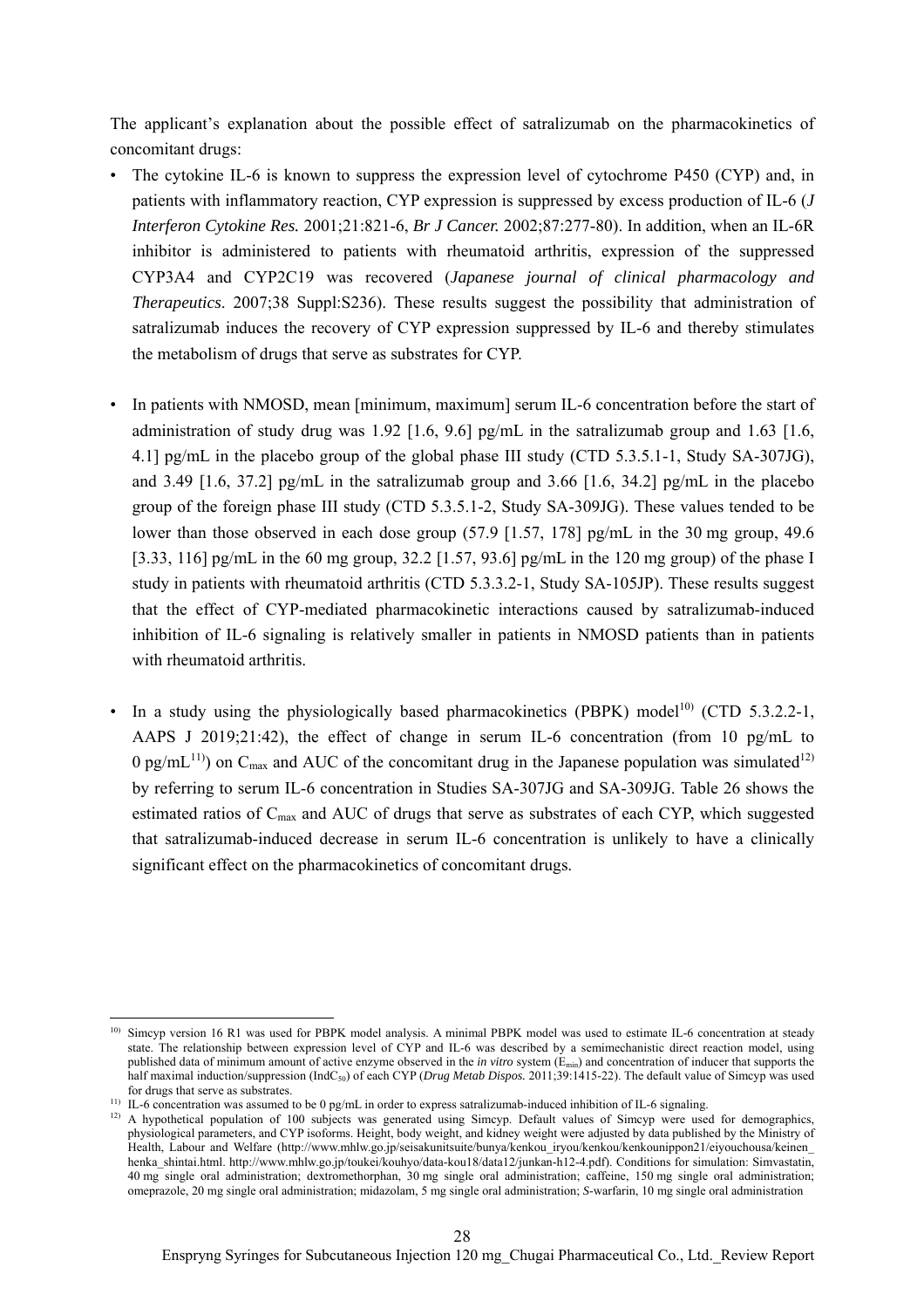| changed from 0 to 10 pg/mL in Japanese patients |                     |                                            |  |  |  |
|-------------------------------------------------|---------------------|--------------------------------------------|--|--|--|
| Substrate                                       |                     | Geometric mean ratio <sup>a</sup> [95% CI] |  |  |  |
|                                                 | $C_{\text{max}}$    | AUC                                        |  |  |  |
| Simvastatin (CYP3A4)                            | $1.14$ [1.13, 1.15] | $1.17$ [1.16, 1.17]                        |  |  |  |
| Dextromethorphan (CYP2D6)                       | $1.04$ [1.03, 1.04] | $1.05$ [1.05, 1.05]                        |  |  |  |
| Caffeine (CYP1A2)                               | $1.00$ [1.00, 1.00] | $1.01$ [1.01, 1.01]                        |  |  |  |
| Omeprazole (CYP2C19)                            | $1.07$ [1.06, 1.08] | $1.12$ [1.11, 1.13]                        |  |  |  |
| Midazolam (CYP3A4)                              | $1.10$ [1.09, 1.11] | $1.15$ [1.14, 1.16]                        |  |  |  |
| S-warfarin (CYP2C9)                             | 1.00 [1.00, 1.00]   | 1.04 [1.04, 1.05]                          |  |  |  |

# **Table 26. Estimated ratios of Cmax and AUC of each substrate when serum IL-6 concentration was**

a) Without satralizumab/with satralizumab

• On the other hand, the maximum serum IL-6 concentration was 37.2 pg/mL before the start of administration of study drug in Studies SA-307JG and SA-309JG, and 80 pg/mL in patients with NMOSD (*Mult Scler.* 2010:16;1443-52). Therefore, as a worst-case scenario, the effect of change in serum IL-6 concentration from 100 to 0 pg/mL on  $C_{\text{max}}$  and AUC was estimated by a simulation using the PBPK model. Table 27 shows the estimated ratios of  $C_{\text{max}}$  and AUC of drugs that serve as substrates of each CYP, which predicted that AUC of simvastatin, the drug that showed the maximum change in the simulation, would decrease by approximately 56%. In Studies SA-307JG and SA-309JG, however, serum IL-6 concentration was  $\leq$  pg/mL in 157 of 173 patients and  $>$ 10 pg/mL in only 5 patients (10.1, 14.3, 17.3, 34.2, and 37.2 pg/mL, respectively), suggesting that, in patients with NMOSD, satralizumab-induced drug interactions are unlikely.

**Table 27. Estimated ratios of Cmax and AUC of each substrate when serum IL-6 concentration changed from 0 to 100 pg/mL in Japanese patients** 

| Substrate                 | Geometric mean ratio <sup>a</sup> [95% CI] |                     |  |  |
|---------------------------|--------------------------------------------|---------------------|--|--|
|                           | $C_{\text{max}}$                           | AUC                 |  |  |
| Simvastatin (CYP3A4)      | 1.96 [1.91, 2.02]                          | 2.25 [2.18, 2.32]   |  |  |
| Dextromethorphan (CYP2D6) | 1.28 [1.25, 1.30]                          | 1.39 [1.36, 1.42]   |  |  |
| Caffeine (CYP1A2)         | $1.01$ [1.01, 1.01]                        | $1.06$ [1.06, 1.06] |  |  |
| Omeprazole (CYP2C19)      | 1.41 [1.38, 1.45]                          | 1.88 [1.83, 1.94]   |  |  |
| Midazolam (CYP3A4)        | 1.59 [1.54, 1.64]                          | 2.06 [1.99, 2.13]   |  |  |
| S-warfarin (CYP2C9)       | $1.02$ [1.02, 1.03]                        | 1.29 [1.26, 1.33]   |  |  |

a) Without satralizumab/with satralizumab

• The above results suggest that satralizumab is unlikely to significantly affect the pharmacokinetics of concomitant drugs. Nevertheless, it should be included in the package insert that satralizumab may restore suppressed CYP expression, thereby attenuating the efficacy of concomitant drugs that are metabolized by CYP.

PMDA accepted the above explanation of the applicant.

# **7. Clinical Efficacy and Safety and Outline of the Review Conducted by PMDA**

The applicant submitted the results of the studies listed in Table 28 as the efficacy and safety data.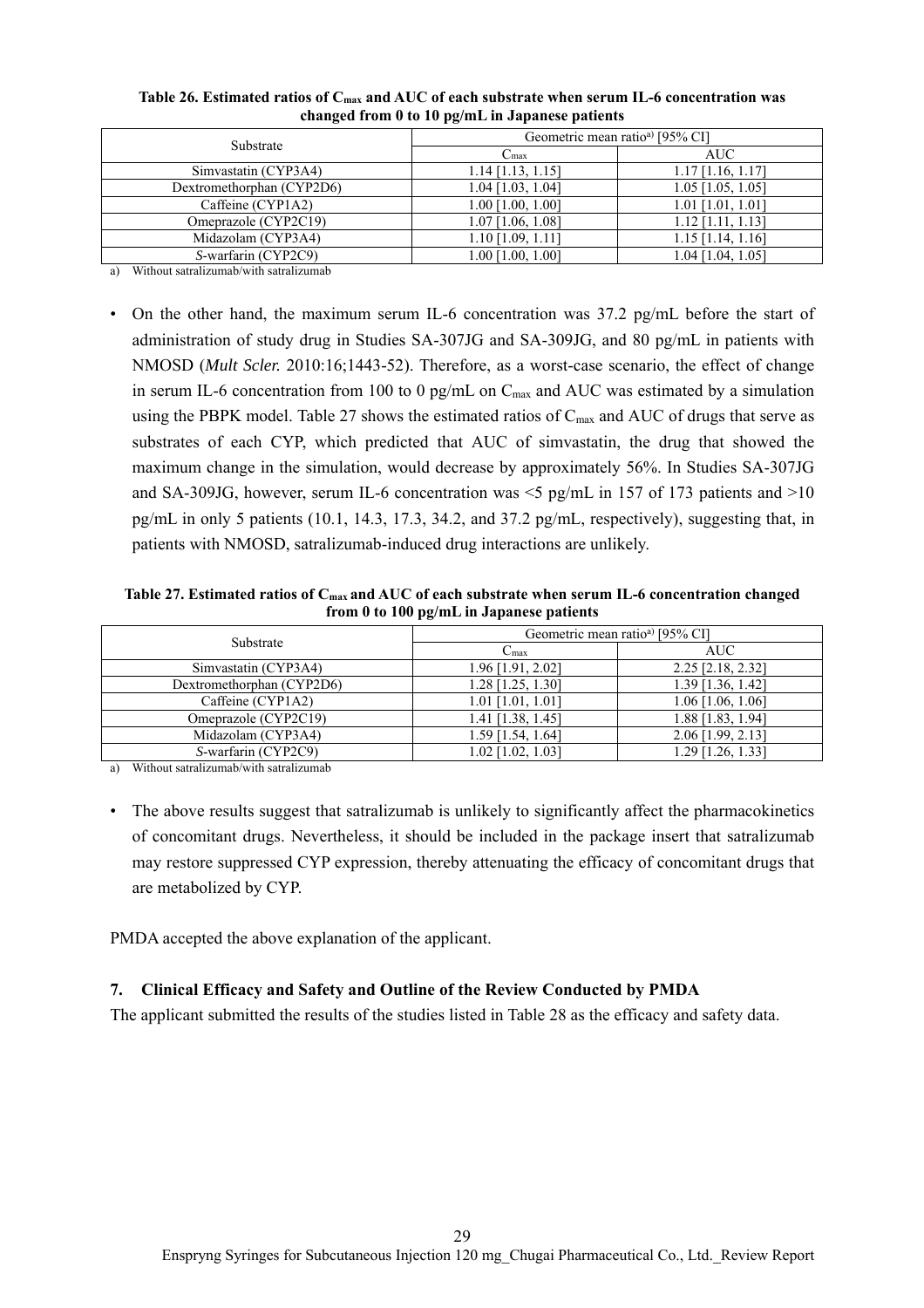| Data<br>category | Region                              | Study<br>identifier,<br><b>CTD</b> | Phase                                         | Study<br>population                                  | No. of<br>patients<br>treated                                                                                                                       | Outline of dosage regimen                                                                                                                                                                                                                                                                                                                                                                                                                          | Main endpoints             |
|------------------|-------------------------------------|------------------------------------|-----------------------------------------------|------------------------------------------------------|-----------------------------------------------------------------------------------------------------------------------------------------------------|----------------------------------------------------------------------------------------------------------------------------------------------------------------------------------------------------------------------------------------------------------------------------------------------------------------------------------------------------------------------------------------------------------------------------------------------------|----------------------------|
| Evaluation       | Japan                               | $SA-001JP$<br>$5.3.3.1 - 1$        | I                                             | Japanese and<br>non-Japanese<br>healthy adult<br>men | 84                                                                                                                                                  | Part A: Single dose of placebo or<br>satralizumab 30, 60, 120, or 240 mg as<br>subcutaneous administration (SC)<br>(Japanese subjects)<br>Part B: Single dose of placebo or<br>satralizumab 120 or 240 mg SC<br>(non-Japanese subjects)<br>Part C: Single dose of satralizumab 60 or<br>120 mg as intravenous administration (IV)<br>(Japanese subjects)                                                                                           | Safety<br>Pharmacokinetics |
|                  | Japan                               | $SA-105JP$<br>$5.3.3.2 - 1$        | I                                             | Japanese<br>patients with<br>rheumatoid<br>arthritis | 33                                                                                                                                                  | Primary evaluation period<br>Group A: Satralizumab 120 mg SC at<br>Weeks 0, 2, and 4, followed by<br>satralizumab 120 mg SC every 4 weeks<br>until Week 16.<br>Group B: Satralizumab 120 mg SC at<br>Weeks 0, 2, and 4, followed by<br>satralizumab 60 mg SC every 4 weeks<br>until Week 16.<br>Group C: Satralizumab 120 mg SC at<br>Weeks 0, 2, and 4, followed by<br>satralizumab 30 mg SC every 4 weeks<br>until Week 16.<br>Extension period: | Safety<br>Pharmacokinetics |
|                  |                                     |                                    |                                               |                                                      | 28                                                                                                                                                  | Satralizumab 120 mg SC at Weeks 0, 2,<br>and 4, followed by satralizumab 120 mg<br>SC every 4 weeks.                                                                                                                                                                                                                                                                                                                                               |                            |
|                  | SA-307JG<br>Global<br>$5.3.5.1 - 1$ | Ш                                  | Japanese and<br>non-Japanese<br>patients with | 83                                                   | Double-blind period:<br>In addition to basal treatment, placebo or<br>satralizumab 120 mg SC at Weeks 0, 2,<br>and 4, and every 4 weeks thereafter. | Efficacy<br>Safety                                                                                                                                                                                                                                                                                                                                                                                                                                 |                            |
|                  |                                     |                                    |                                               | NMO or<br><b>NMOSD</b>                               | 42                                                                                                                                                  | Open-label extension period:<br>With or without add-on basal treatment,<br>satralizumab 120 mg SC at Weeks 0, 2,<br>and 4, and every 4 weeks thereafter.                                                                                                                                                                                                                                                                                           | Pharmacokinetics           |
|                  | Foreign<br>$5.3.5.1 - 2$            | $SA-309JG$                         | $\rm III$                                     | Non-Japanese<br>patients with<br>NMO or              | 95                                                                                                                                                  | Double-blind period:<br>Placebo or satralizumab 120 mg SC at<br>Weeks 0, 2, and 4, and every 4 weeks<br>thereafter.                                                                                                                                                                                                                                                                                                                                | Efficacy<br>Safety         |
|                  |                                     |                                    | <b>NMOSD</b>                                  | 35                                                   | Open-label extension period:<br>Satralizumab 120 mg SC at Weeks 0, 2,<br>and 4, and every 4 weeks thereafter.                                       | Pharmacokinetics                                                                                                                                                                                                                                                                                                                                                                                                                                   |                            |

**Table 28. List of clinical studies on efficacy and safety** 

#### **7.1 Phase I studies**

# **7.1.1 Japanese phase I study (CTD 5.3.3.1-1, Study SA-001JP [November 2010 to June 2011])**

A clinical study in Japanese and non-Japanese healthy adult men (target sample size, 84 subjects) was conducted to investigate the safety and pharmacokinetics of satralizumab following single subcutaneous administration of satralizumab [see Section 6.2.1 for pharmacokinetics]. The study consisted of Part A (Japanese subjects), Part B (non-Japanese subjects), and Part C (Japanese subjects).

#### **(a) Part A**

A placebo-controlled, randomized, double-blind, ascending dose study was conducted in healthy Japanese adult men (target sample size, 44 subjects [8 in the placebo group, 6 in the satralizumab 30 mg group, 6 in the satralizumab 60 mg group, 12 in the satralizumab 120 mg group, 12 in the satralizumab 240 mg group]) to investigate the safety and pharmacokinetics of satralizumab following single subcutaneous administration of satralizumab.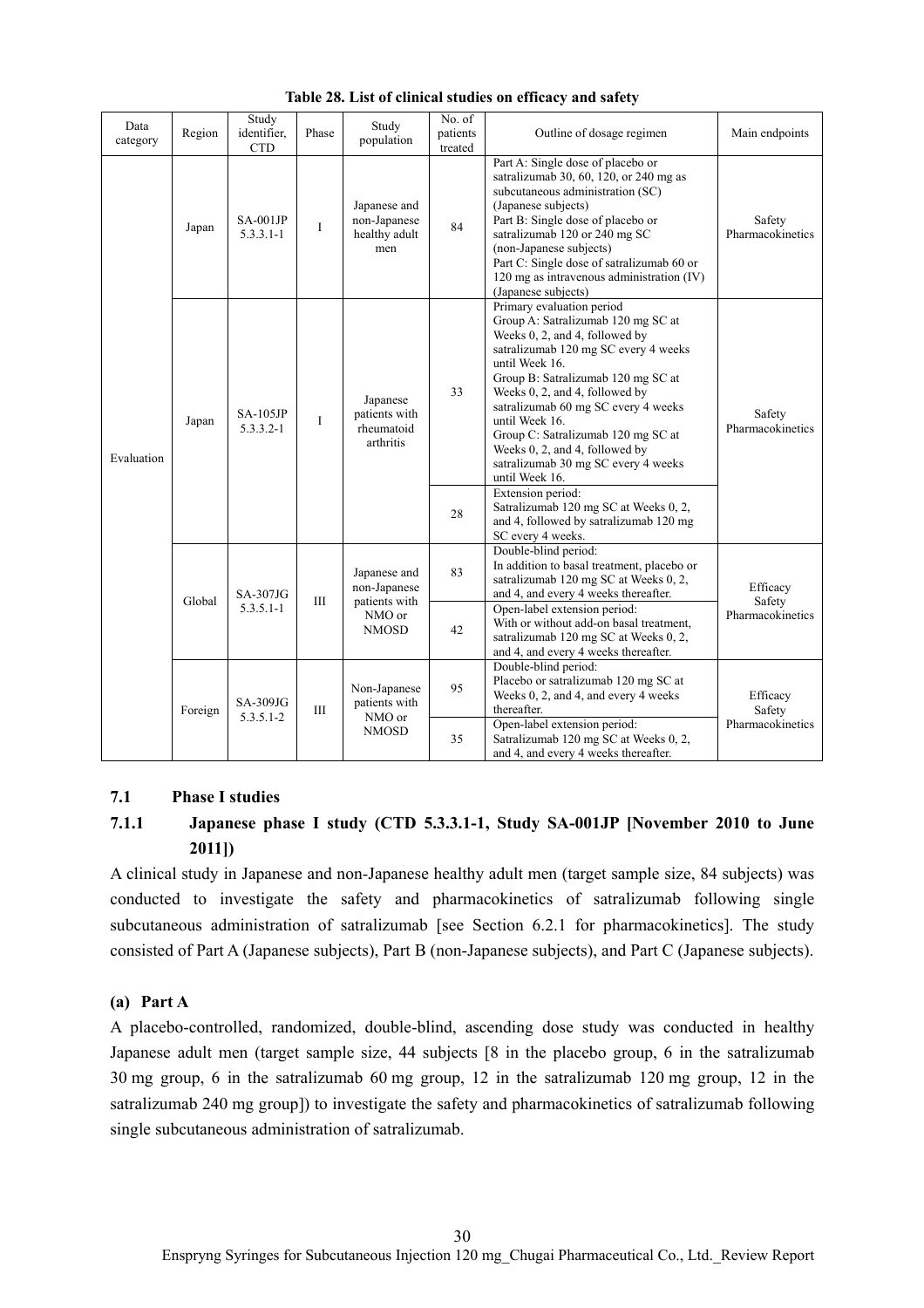A single dose of placebo or satralizumab (30, 60, 120, or 240 mg) was administered subcutaneously in the abdomen.

All of the 44 subjects receiving the study drug (8 in the placebo group, 6 in the satralizumab 30 mg group, 6 in the 60 mg group, 12 in the 120 mg group, and 12 in the 240 mg group) were included in the safety analysis population. None of them discontinued the study.

Adverse events (including laboratory abnormalities) were observed in none of the subjects in the placebo group, 33.3% (2 of 6) of subjects in the satralizumab 30 mg group, 83.3% (5 of 6) of subjects in the 60 mg group, 83.3% (10 of 12) of subjects in the 120 mg group, and 83.3% (10 of 12) of subjects in the 240 mg group. No death or serious adverse events were observed. Adverse events for which a causal relationship to the study drug (including laboratory abnormalities) could not be ruled out were observed in none of the subjects in the placebo group, in 16.7% (1 of 6) of subjects in the satralizumab 30 mg group, 83.3% (5 of 6) of subjects in the 60 mg group, 83.3% (10 of 12) of subjects in the 120 mg group, and 75.0% (9 of 12) of subjects in the 240 mg group. The most common adverse events were blood fibrinogen decreased (0 subject in the placebo group, 0 subject in the satralizumab 30 mg group, 3 subjects in the 60 mg group, 8 subjects in the 120 mg group, 9 subjects in the 240 mg group) and oropharyngeal pain (0 subject, 0 subject, 3 subjects, 3 subjects, 0 subject).

Vital signs (blood pressure, pulse rate, and body temperature) and electrocardiogram did not show any clinically significant changes.

## **(b) Part B**

A placebo-controlled, randomized, double-blind, ascending dose study was conducted to investigate the safety and pharmacokinetics of satralizumab in non-Japanese healthy adult men (target sample size, 28 subjects [4 in the placebo group, 12 in the satralizumab 120 mg group, 12 in the satralizumab 240 mg]).

A single dose of placebo or satralizumab (120 or 240 mg) was administered subcutaneously in the abdomen.

All of the 28 subjects receiving the study drug (4 in the placebo group, 12 in the satralizumab 120 mg group, and 12 in the 240 mg group) were included in the safety analysis population. None of them discontinued the study.

Adverse events (including laboratory abnormalities) were observed in 50.0% (2 of 4) of subjects in the placebo group, 58.3% (7 of 12) of subjects in the satralizumab 120 mg group, and 58.3% (7 of 12) of subjects in the 240 mg group. No death or serious adverse events were observed. Adverse events for which a causal relationship to the study drug could not be ruled out (including laboratory abnormalities) were observed in 50.0% (2 of 4) of subjects in the placebo group, 41.7% (5 of 12) of subjects in the satralizumab 120 mg group, and 25.0% (3 of 12) of subjects in the 240 mg group. The most common adverse event was blood fibrinogen decreased (0 subject in the placebo group, 5 subjects in the satralizumab 120 mg group, 3 subjects in the 240 mg group).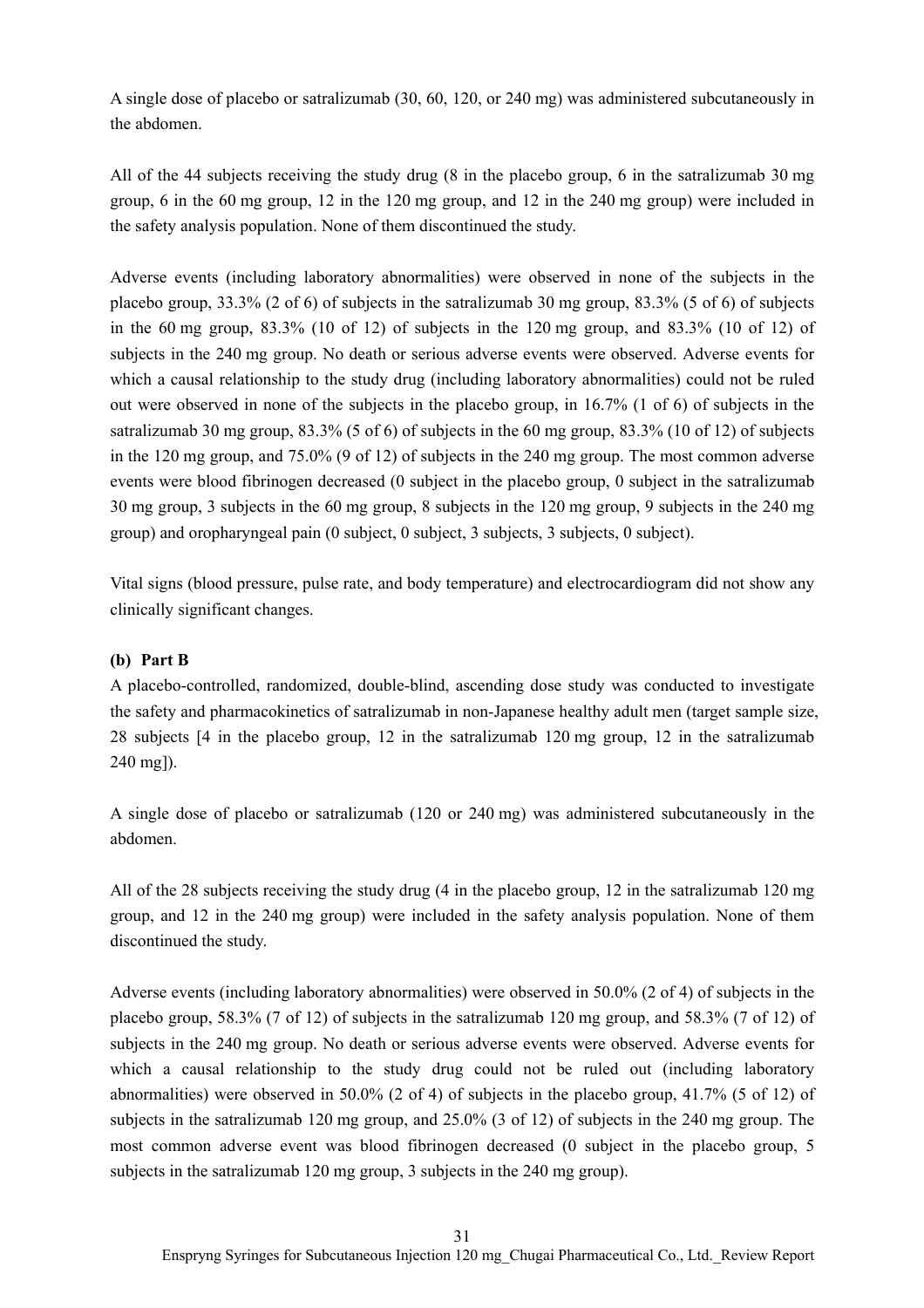Vital signs (blood pressure, pulse rate, and body temperature) and electrocardiogram did not show any clinically significant changes.

## **(c) Part C**

An open-label, uncontrolled study was conducted to investigate the safety and pharmacokinetics of satralizumab in healthy Japanese adult men (target sample size, 12 subjects [6 in the satralizumab 60 mg group, 6 in the satralizumab 120 mg group]) .

A single dose of satralizumab (60 or 120 mg) was administered as an intravenous infusion.

All of the 12 subjects receiving the study drug (6 in the satralizumab 60 mg group, 6 in the 120 mg group) were included in the safety analysis population. None of them discontinued the study.

Adverse events (including laboratory abnormalities) were observed in 83.3% (5 of 6) of subjects in the satralizumab 60 mg group and in 100.0% (6 of 6) of subjects in the 120 mg group. No death or serious adverse events were observed. Adverse events for which a causal relationship to the study drug could not be ruled out (including laboratory abnormalities) were observed in 83.3% (5 of 6) of subjects in the satralizumab 60 mg group and in 100% (6 of 6) of subjects in the 120 mg group. The most common adverse event was blood fibrinogen decreased (4 subjects in the satralizumab 60 mg group, 4 subjects in the 120 mg group).

Vital signs (blood pressure, pulse rate, and body temperature) and electrocardiogram did not show any clinically significant changes.

# **7.1.2 Japanese phase I study (CTD 5.3.3.2-1, Study SA-105JP [March 2012 to September 2013])**

An open-label, parallel-group study was conducted in Japanese patients with rheumatoid arthritis<sup>13)</sup> (target sample size; 30 subjects, 10 per group) to investigate the safety and pharmacokinetics of satralizumab following multiple subcutaneous administration of satralizumab [see Section 6.2.2 for pharmacokinetics]. The study consisted of a primary evaluation period (satralizumab 120 mg group [Group A], 32 weeks; satralizumab 60 mg group [Group B], 28 weeks; satralizumab 30 mg group [Group C], 24 weeks) and an extension period.

During the primary evaluation period, satralizumab 120 mg was administered subcutaneously (SC) in the abdomen every 2 weeks for the first 3 doses (Weeks 0, 2, and 4), followed by satralizumab 30, 60, or 120 mg SC in the abdomen every 4 weeks for the subsequent 3 doses (Weeks 8, 12, and 16). As a general rule, after Week 16, subjects were followed up for 16 weeks (satralizumab 120 mg group [Group A]), 12 weeks (satralizumab 60 mg group [Group B]), and 8 weeks (satralizumab 30 mg group

l

<sup>13)</sup> Patients who met both of the following criteria were enrolled in the study:

<sup>•</sup> Patients who were diagnosed with rheumatoid arthritis according to the American Rheumatism Association 1987 revised criteria and had been suffering from the disease for ≥6 months.

<sup>•</sup> In the test conducted within 2 weeks before the start of study treatment, CRP exceeded the upper limit of normal.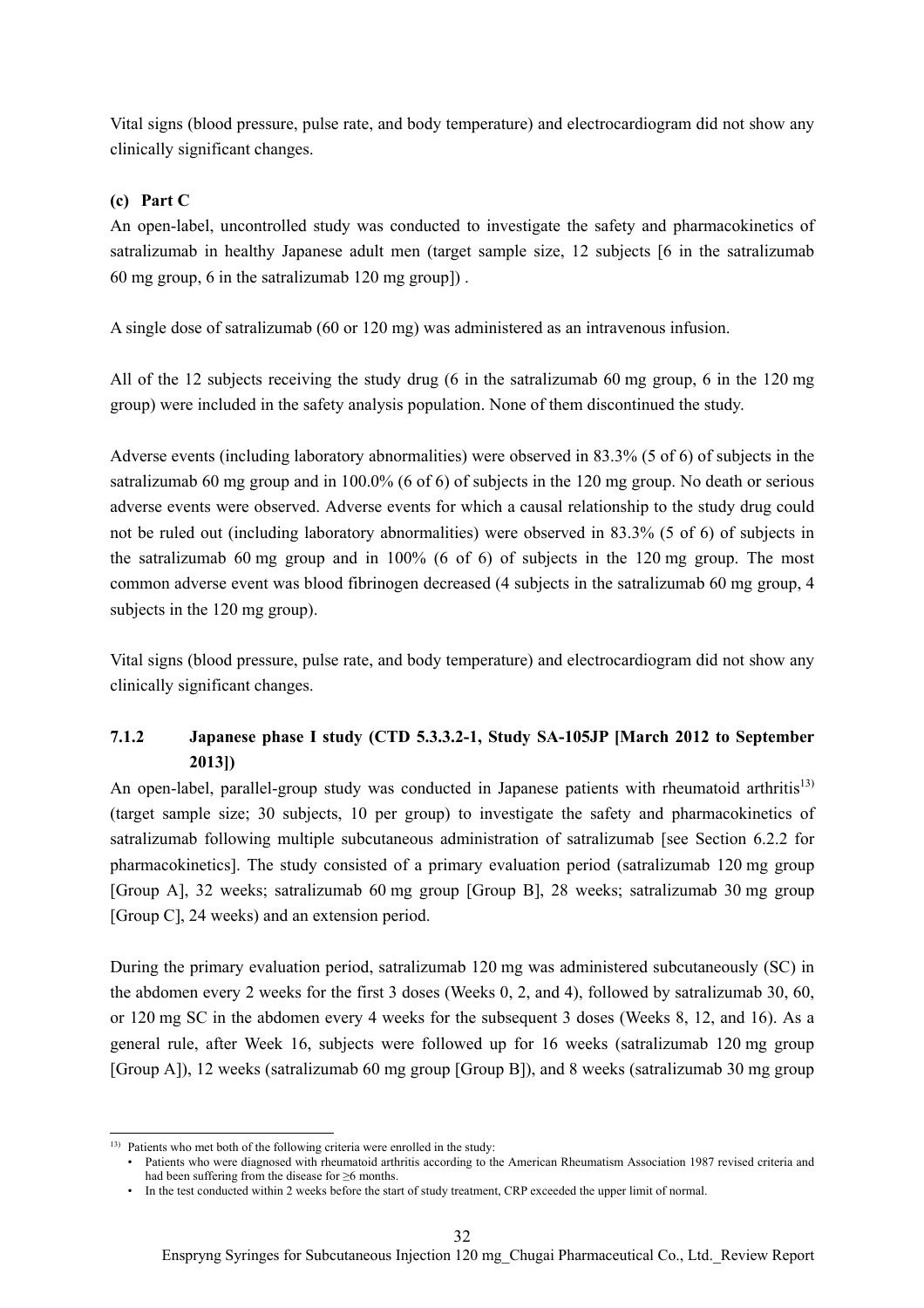[Group C]).<sup>14)</sup> During the extension period, satralizumab 120 mg was administered subcutaneously in the abdomen every 2 weeks for the first 3 doses (Weeks 0, 2, and 4 of the extension period) to subjects in all groups, followed by satralizumab 120 mg SC in the abdomen every 4 weeks for the subsequent 4 doses (Weeks 8, 12, 16, and 20 of the extension period), and by follow-up until Week 32 of the extension period.

All of the randomized 33 subjects (11 in Group A, 11 in Group B, 11 in Group C) were included in the safety analysis population. Treatment discontinuation occurred in 9 subjects (1 subject, 4 subjects, 4 subjects) during the entire treatment period. The reasons for treatment discontinuation were inadequate response (0 subject, 2 subjects, 3 subjects), adverse events (1 subject, 0 subject, 1 subject), treatment refusal or non-cooperation (0 subject, 2 subjects, 0 subject).

During the entire treatment period, adverse events (including laboratory abnormalities) were observed in 90.9% (10 of 11) of subjects in Group A, 81.8% (9 of 11) of subjects in Group B, and 72.7% (8 of 11) of subjects in Group C. No death occurred. Serious adverse events other than death were observed in 1 subject in Group A (interstitial lung disease) and in 1 subject in Group B (bronchopneumonia), and a causal relationship to the study drug could not be ruled out for either of these events. Adverse events for which a causal relationship to the study drug could not be ruled out (including laboratory abnormalities) were observed in 54.5% (6 of 11) of subjects in Group A, 45.5% (5 of 11) of subjects in Group B, and 63.6% (7 of 11) of subjects in Group C. The most common adverse events were injection related reaction (2 subjects, 0 subject, 0 subject), pharyngitis (1 subject, 0 subject, 1 subject), hyperlipidaemia (0 subject, 1 subject, 1 subject), and diabetes mellitus (0 subject, 1 subject, 1 subject).

Vital signs (blood pressure, pulse rate, and body temperature) and electrocardiogram did not show any clinically significant changes.

#### **7.2 Phase III studies**

l

# **7.2.1 Global phase III study (CTD 5.3.5.1-1, Study SA-307JG [ongoing since February 2014 {data cut-off, June 2018}])**

A placebo controlled, randomized, double-blind, parallel-group study was conducted in 11 countries or regions<sup>15)</sup> to evaluate the efficacy, safety, and pharmacokinetics of satralizumab. The subjects enrolled<sup>16)</sup> were Japanese and non-Japanese patients with neuromyelitis optica (NMO) or NMOSD aged 12 to 74 years who were (1) diagnosed with NMO according to the 2006 criteria (*Neurology.* 2006;66:1485-9) or (2) positive for anti-AQP4 antibodies and diagnosed with NMOSD according to the 2007 criteria (*Lancet Neurol*. 2007;6:805-15) (target sample size, 70 subjects; 35 in the placebo group and 35 in the satralizumab group) [see Section 6.2.3 for pharmacokinetics].

<sup>&</sup>lt;sup>14)</sup> Patients with serum satralizumab concentrations below the detection limit at or after Week 20 were allowed to enter the extension period.

<sup>15)</sup> Spain, Germany, UK, France, Hungary, Italy, Japan, Poland, Taiwan, Ukraine, and US

<sup>&</sup>lt;sup>16)</sup> The patients enrolled in the study were patients who had at least 2 documented relapses (including the newly diagnosed rheumatoid arthritis) within 2 years before the screening and had at least one relapse within 12 months before the screening. The maximum proportion of 18- to 74-year-old patients negative for anti-AQP4 antibodies was specified at approximately 30% of all patients. At least 8 patients aged 12 to 17 years were to be enrolled, and at least 4 patients positive for anti-AQP4 antibody were to be enrolled.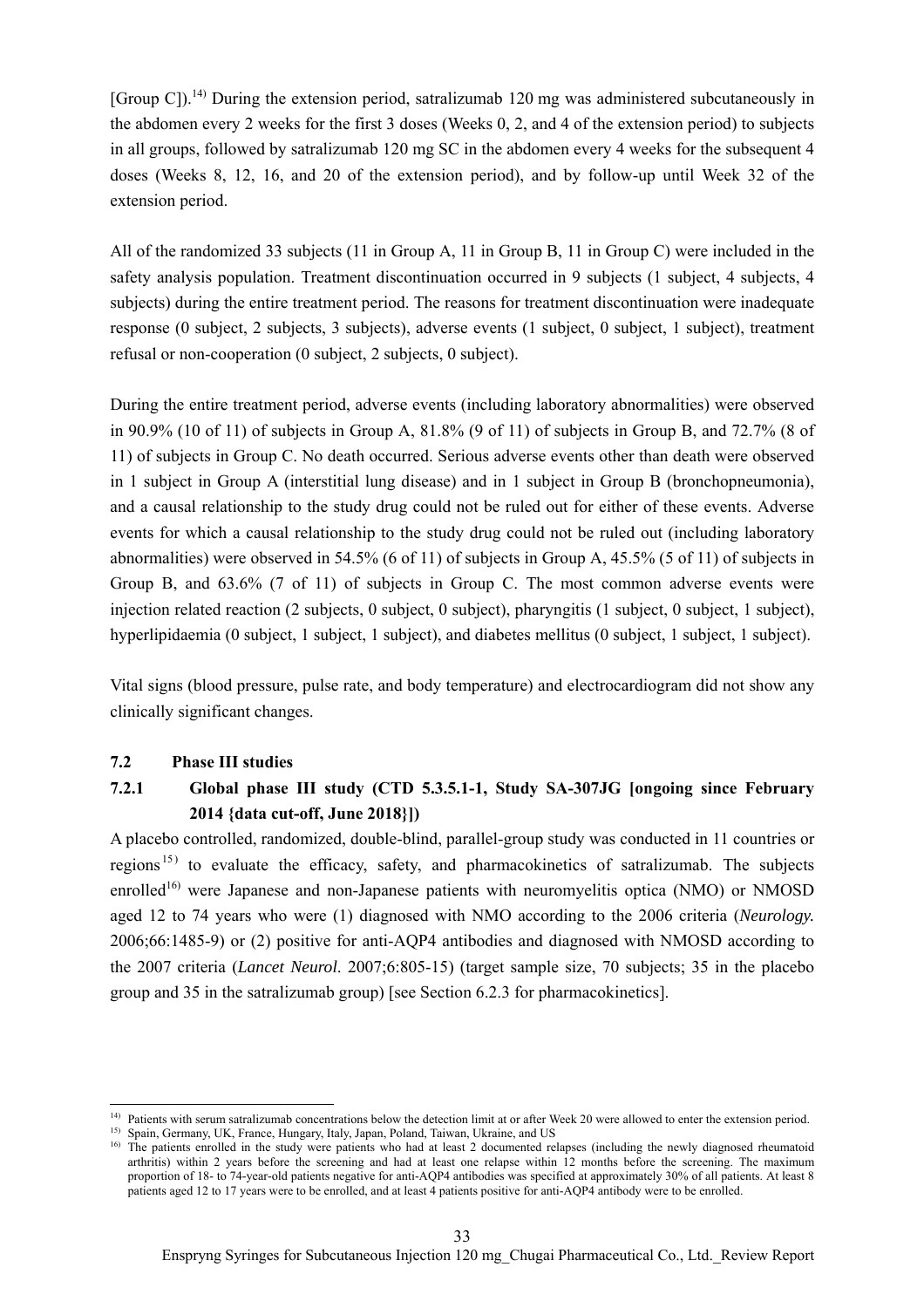During the double-blind period, placebo or satralizumab 120 mg was administered subcutaneously every 2 weeks for the first 3 doses (Weeks 0, 2, and 4), and every 4 weeks thereafter.<sup>17)</sup> During the open-label extension period, satralizumab 120 mg was administered subcutaneously every 2 weeks for the first 3 doses (Weeks 0, 2, and 4), followed by satralizumab 120 mg SC every 4 weeks.<sup>18)</sup> Oral corticosteroid or an immunosuppressant was administered as the basal treatment.<sup>19)</sup>

The double-blind period was terminated at the time point when the total number of  $PDRs$ ,<sup>20)</sup> adjudicated by the Clinical Endpoint Committee (CEC), reached 26. Patients who experienced a relapse during the double-blind period<sup>21)</sup> were allowed to enter the open-label extension period within 31 to 60 days after the relapse if the disease condition was stabilized. Patients who had no relapse during the double-blind period were allowed to enter the open-label extension period 4 weeks after the last dose. During the open-label extension period, patients self-injected satralizumab.<sup>22)</sup>

All of the 83 randomized subjects (42 in the placebo group, 41 in the satralizumab group) were included in the primary efficacy analysis population (intention-to-treat [ITT] population) and the safety analysis population. During the double-blind period, treatment discontinuation occurred in 13 subjects (10 subjects, 3 subjects). The reasons for treatment discontinuation were adverse events (5 subjects, 3 subjects), treatment refusal or non-cooperation (2 subjects, 0 subject), consent withdrawal (2 subjects, 0 subject), and violation of exclusion criteria (1 subject, 0 subject). During the open-label extension period, treatment discontinuation occurred in 9 subjects (5 subjects, 4 subjects) as of the date of data cut-off. The causes of treatment discontinuation were adverse events (2 subjects, 1 subject), inadequate response (clinical relapse) (3 subjects, 0 subject), consent withdrawal (0 subject, 2 subjects), and treatment refusal or non-cooperation (0 subject, 1 subject).

Table 29 and Figure 1 show the time to the first PDR during the double-blind period,<sup>23)</sup> the primary endpoint. A statistically significant difference was observed between the satralizumab group and the placebo group.

l

 $17)$  During the double-blind period, placebo and satralizumab in vials were used.

<sup>&</sup>lt;sup>18)</sup> During the open-label extension period, satralizumab was switched from vial formulation to prefilled syringe. Patients who had entered the open-label extension period before the introduction of the prefilled syringe received the vial formulation until the introduction of the prefilled syringe.

<sup>19)</sup> From ≥8 weeks before baseline, azathioprine (≤3 mg/kg/day), mycophenolate mofetil (≤3000 mg/day), or oral corticosteroid (prednisolone equivalent ≤15 mg/day) was administered as the monotherapy at a stable dose. During the study period, dose reduction was allowed for safety reason, but the treatment was to be continued without dose increase (combination of azathioprine and oral corticosteroid, or combination of mycophenolate mofetil and oral corticosteroid was allowed in pediatric patients).

<sup>&</sup>lt;sup>20)</sup> New or worsening neurological symptoms caused by NMO or NMOSD that met any of the following:

<sup>•</sup> An increase of  $\geq 1$  point on the Expanded Disability Status Scale (EDSS) score if the baseline score was  $\geq 1$  point, or an increase of  $\geq 2$ points if the baseline score was 0.

An increase of  $\geq$  2 point on 1 of appropriate Functional System Score (FSS) scores

<sup>•</sup> If the baseline score on an appropriate FSS was ≥1, an increase of ≥1 point on ≥2 appropriate FSS scores.

<sup>•</sup> If the baseline FSS in single eye was  $\geq 1$  point, an increase of  $\geq 1$  point on FSS in the eye.

EDSS/FSS assessment score immediately before the relapse was used as the control for increase in score. An appropriate FSS referred to the score of factors affecting at least one of the functions of pyramidal tract, cerebellum, brainstem, sensation, rectum/bladder, or visual function (single eye)

<sup>&</sup>lt;sup>21)</sup> Patients who experienced a clinical relapse and/or PDR requiring acute phase treatment

<sup>&</sup>lt;sup>22)</sup> At the study sites in Japan, each patient assessed as capable of self-injection by the investigator (or subinvestigator) received injection of pre-filled syringe formulation from a healthcare professional for 24 weeks (healthcare professional administration period), and was then trained for self-injection. After that, the patient self-injected, or a caregiver injected, under the supervision of the investigator or the subinvestigator (self-injection period).

<sup>&</sup>lt;sup>23)</sup> Time from randomization to the first attack of relapse during the double-blind period. The relapse had to be adjudicated as a PDR by the CEC, among the relapses evaluated for EDSS/FSS by the evaluator of the study site within 7 days after the patient reported the symptom to the study site.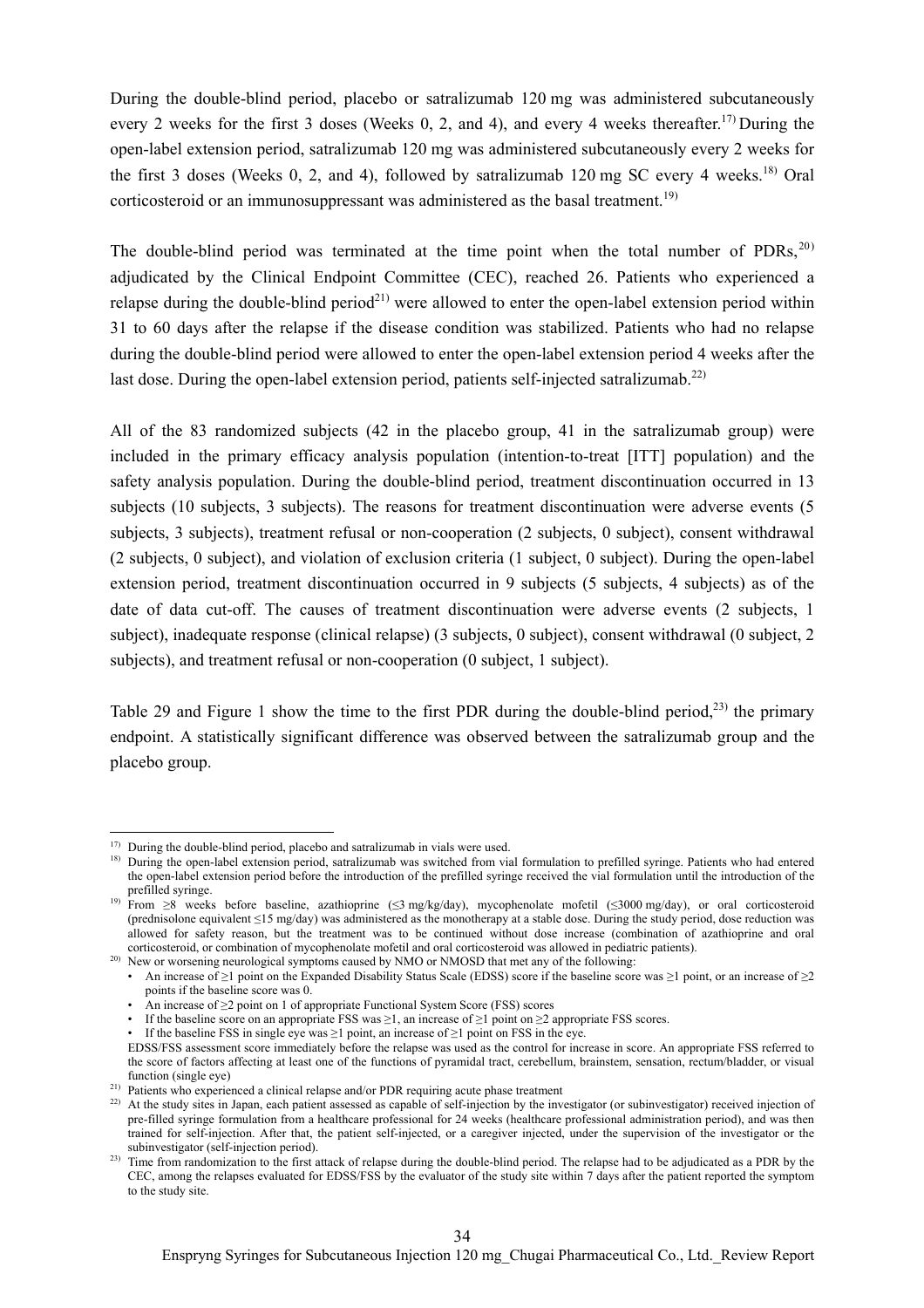|            | Treatment<br>group | No. of<br>patients<br>evaluated | No. of<br>patients<br>with PDR<br>$\binom{0}{0}$ | Time to the first<br>PDR (weeks) <sup>a)</sup> | Hazard ratio <sup>b)</sup><br>$[95\%$ CI] | P value <sup>c)</sup> | Percentage of<br>patients<br>relapse-free<br>up to Week 96<br>$\frac{1}{2}$ |
|------------|--------------------|---------------------------------|--------------------------------------------------|------------------------------------------------|-------------------------------------------|-----------------------|-----------------------------------------------------------------------------|
| Overall    | Placebo            | 42                              | 18 (42.9)                                        | 120.6 (29.4, 178.1)                            | $0.38$ [0.16, 0.88]                       | 0.0184                | 58.68%                                                                      |
| population | Satralizumab       | 41                              | 8(19.5)                                          | $-(110.0,-)$                                   |                                           |                       | 77.58%                                                                      |
| Japanese   | Placebo            | 10                              | 3(30.0)                                          | $-(68.7,-)$                                    |                                           |                       | 51.85%                                                                      |
| population | Satralizumab       |                                 |                                                  |                                                |                                           |                       | 100%                                                                        |

**Table 29. Time to the first PDR during the double-blind period (Study SA-307JG, ITT population)** 

-, Noncalculable

a) Median (first quartile, third quartile)

b) Based on Cox-proportional hazard model stratified by allocation factor.

c) Stratified log-rank test stratified by allocation factor

Allocation factor, baseline annualized relapse rate (1 or >1); geographic region (Asia or Europe/other)



**Figure 1. Kaplan-Meier curve during the period until the first PDR in the double-blind period (Study SA-307JG, ITT population)** 

During the double-blind period, adverse events (including laboratory abnormalities) were observed in 95.2% (40 of 42) of subjects in the placebo group and in 90.2% (37 of 41) of subjects in the satralizumab group. No death occurred. Table 30 shows the incidence of serious adverse events other than death.

**Table 30. Incidence of serious adverse events other than death (Study SA-307JG, safety analysis population, double-blind period)** 

| Treatment group | Incidence       | Serious adverse events                                                                                                                                                                                                                         |
|-----------------|-----------------|------------------------------------------------------------------------------------------------------------------------------------------------------------------------------------------------------------------------------------------------|
| Placebo         | $21.4\%$ (9/42) | Hepatic cancer, leukopenia*/uterine polyp,* lymphopenia*/escherichia sepsis,*<br>autoimmune thrombocytopenia,* retinal vein thrombosis, abdominal pain/urinary<br>tract infection, breast cancer, appendicitis,* and dysuria in 1 patient each |
| Satralizumab    | $17.1\%$ (7/41) | Anaemia macrocytic, femur fracture, tension headache, cervical dysplasia, spinal<br>compression fracture, pneumonia,* and suicide attempt/urinary tract infection in 1<br>patient each                                                         |

\* Events for which a causal relationship to the study drug could not be ruled out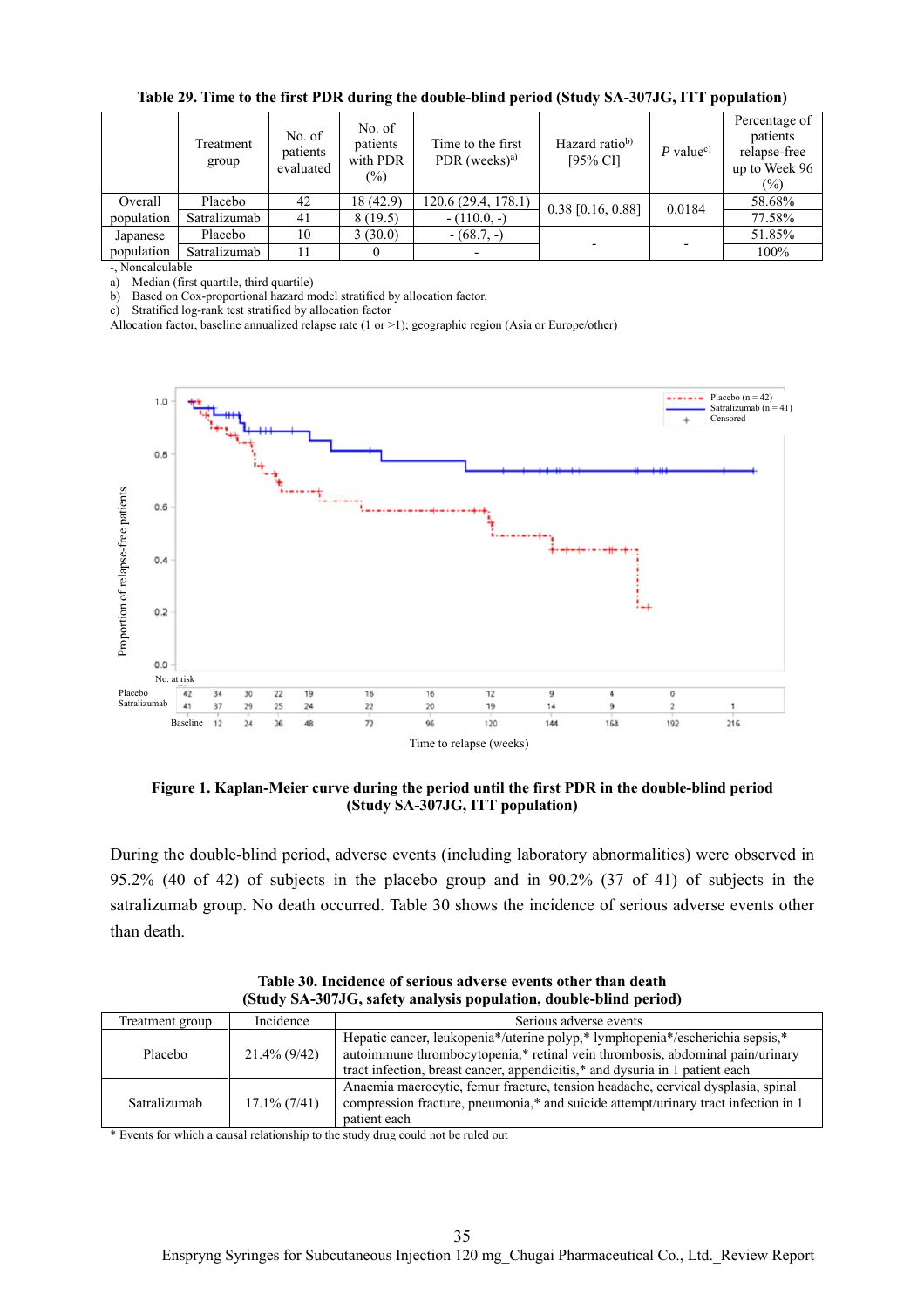In the Japanese population, adverse events (including laboratory abnormalities) were observed in 100% (10 of 10) of subjects in the placebo group and in 100% (11 of 11) of subjects in the satralizumab group. No death occurred. Serious adverse events other than death were observed in 1 subject in the placebo group (appendicitis) and in 5 subjects in the satralizumab group (pneumonia, cervical dysplasia, and spinal compression fracture in 1 subject each). A causal relationship to the study drug could not be ruled out for appendicitis in the placebo group and pneumonia in the satralizumab group.

Adverse events for which a causal relationship to the study drug could not be ruled out (including laboratory abnormalities) were observed in 47.6% (20 of 42) of subjects in the placebo group and in 41.5% (17 of 41) of subjects in the satralizumab group. The common adverse events observed were cystitis (3 subjects in the placebo group, 0 subject in the satralizumab group), urinary tract infection (2 subjects, 0 subject), leukopenia (3 subjects, 5 subjects), lymphopenia (3 subjects, 3 subjects), anaemia (3 subjects, 1 subject), blood triglycerides increased (2 subjects, 0 subject), neutrophil count decreased (0 subject, 2 subjects), hypercholesterolaemia (3 subjects, 2 subjects), injection related reaction (1 subject, 5 subjects), pyrexia (2 subjects, 0 subject), hypertransaminasaemia (2 subjects, 0 subject), and oropharyngeal pain (0 subject, 2 subjects).

During the entire treatment period including the open-label extension period, adverse events (including laboratory abnormalities) were observed in 93.8% (61 of 65) of subjects. No death occurred. Serious adverse events other than death were observed in 21.5% (14 of 65) of subjects. Serious adverse events newly observed during the open-label extension period were spinal compression fracture/glaucoma, enterocolitis infectious, endocarditis, cellulitis, upper limb fracture/hepatitis E/influenza, Parkinsonism/gait disturbance, convulsion/urosepsis, and systemic lupus erythematosus (1 subject each). Among them, spinal compression fracture/glaucoma, enterocolitis infectious, and upper limb fracture/hepatitis E/influenza were observed in Japanese subjects. A causal relationship to the study drug could not be ruled out for endocarditis, enterocolitis infectious, and glaucoma.

During the entire satralizumab treatment period, adverse events for which a causal relationship to the study drug could not be ruled out (including laboratory abnormalities) were observed in 53.8% (35 of 65) of subjects. The common adverse events observed were leukopenia (11 subjects), injection related reaction (8 subjects), and lymphopenia (5 subjects).

Throughout the satralizumab treatment period, vital signs (blood pressure, pulse rate, and body temperature) and electrocardiogram did not show any clinically significant changes.

# **7.2.2 Foreign phase III study (CTD 5.3.5.1-2, Study SA-309JG [ongoing since August 2014 (data cut-off, October 2018)])**

A randomized, double-blind, placebo-controlled, parallel-group study was conducted in 13 countries or regions<sup>24)</sup> to evaluate the efficacy, safety, and pharmacokinetics of satralizumab. The subjects

 $\overline{\phantom{a}}$ <sup>24)</sup> Bulgaria, Canada, Croatia, Italy, Georgia, South Korea, Malaysia, Poland, Romania, Turkey, Taiwan, Ukraine, and US.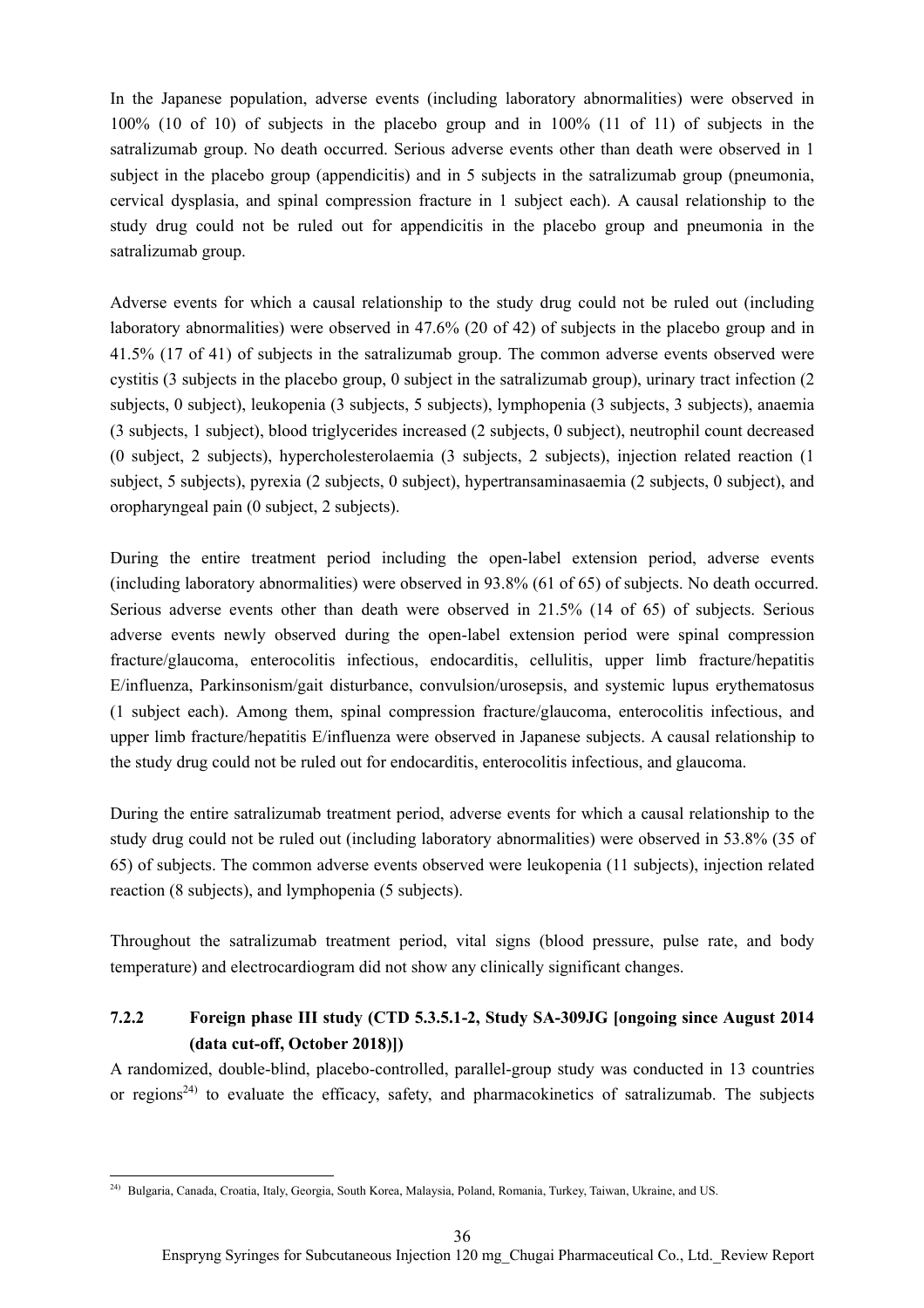enrolled<sup>25)</sup> were non-Japanese patients with NMO or NMOSD aged 18 to 74 years who were (1) diagnosed with NMO according to the 2006 criteria or (2) positive for AQP4 antibody at screening and diagnosed with NMOSD according to the 2007 criteria (target sample size, 90 subjects; 30 in the placebo group and 60 in the satralizumab group [see Section 6.2.3 for pharmacokinetics].

During the double-blind period, placebo or satralizumab 120 mg was administered subcutaneously every 2 weeks for the first 3 doses (Weeks 0, 2, and 4), and every 4 weeks thereafter.<sup>26)</sup> During the open-label extension period, satralizumab 120 mg was administered subcutaneously every 2 weeks for the first 3 doses (Weeks 0, 2, and 4), followed by satralizumab 120 mg SC every 4 weeks.<sup>27)</sup> Concomitant use of medications to prevent the relapse of NMOSD was prohibited from baseline.<sup>28)</sup> The double-blind period was terminated at the time point when the total number of PDRs<sup>20)</sup> reached 44 or when 1.5 years passed after the assignment of the last patient to a treatment group, whichever was earlier. Patients who experienced a relapse during the double-blind period<sup>29)</sup> were allowed to enter the open-label extension period after ≥31 days after the relapse if the disease condition was stabilized. Patients who had no relapse during the double-blind period were allowed to enter the open-label extension period 4 weeks after the last dose.

All of the randomized 95 subjects (32 in the placebo group, 63 in the satralizumab group) were included in the primary efficacy analysis population (ITT population) and the safety analysis population. During the double-blind period, treatment discontinuation occurred in 11 subjects (4 subjects, 7 subjects). The reasons for treatment discontinuation were consent withdrawal (2 subjects, 2 subjects), adverse events (1 subject, 1 subject), treatment refusal or non-cooperation (0 subject, 1 subject), other protocol deviation (0 subject, 1 subject), and others (1 subject, 2 subjects). During the open-label extension period, treatment discontinuation occurred in 6 subjects (3 subjects, 3 subjects) as of the date of data cut-off. The reasons for treatment discontinuation were consent withdrawal (1 subject, 1 subject), others (1 subject, 1 subject), inadequate response (clinical relapse) (1 subject, 0 subject), and treatment refusal or non-cooperation (0 subject, 1 subject).

Table 31 and Figure 2 show the time to the first PDR during the double-blind period.<sup>23)</sup> the primary endpoint, demonstrating a statistically significant difference between the satralizumab group and the placebo group.

l

<sup>&</sup>lt;sup>25)</sup> Patients enrolled in the study were patients who had experienced at least 1 clinical relapse (including the first attack) within 12 months before screening but none within 30 days before the first dose. The proportion of patients negative for anti-AQP4 antibodies had to be within approximately 30% of all patients.

<sup>&</sup>lt;sup>26)</sup> During the double-blind period, placebo and satralizumab in vials were used.

<sup>&</sup>lt;sup>27)</sup> During the open-label extension period, satralizumab was switched from vial formulation to prefilled syringe. Patients who had entered the open-label extension period before the introduction of the prefilled syringe received the vial formulation until the introduction of the prefilled syringe.

<sup>&</sup>lt;sup>28)</sup> Only patients who had discontinued, or had not received, medications for preventing the relapse of NMOSD before baseline were enrolled in the study. The use of medications for preventing the relapse of NMOSD was prohibited from baseline until the end of the study.

<sup>29)</sup> Patients who experienced a PDR adjudicated by CEC.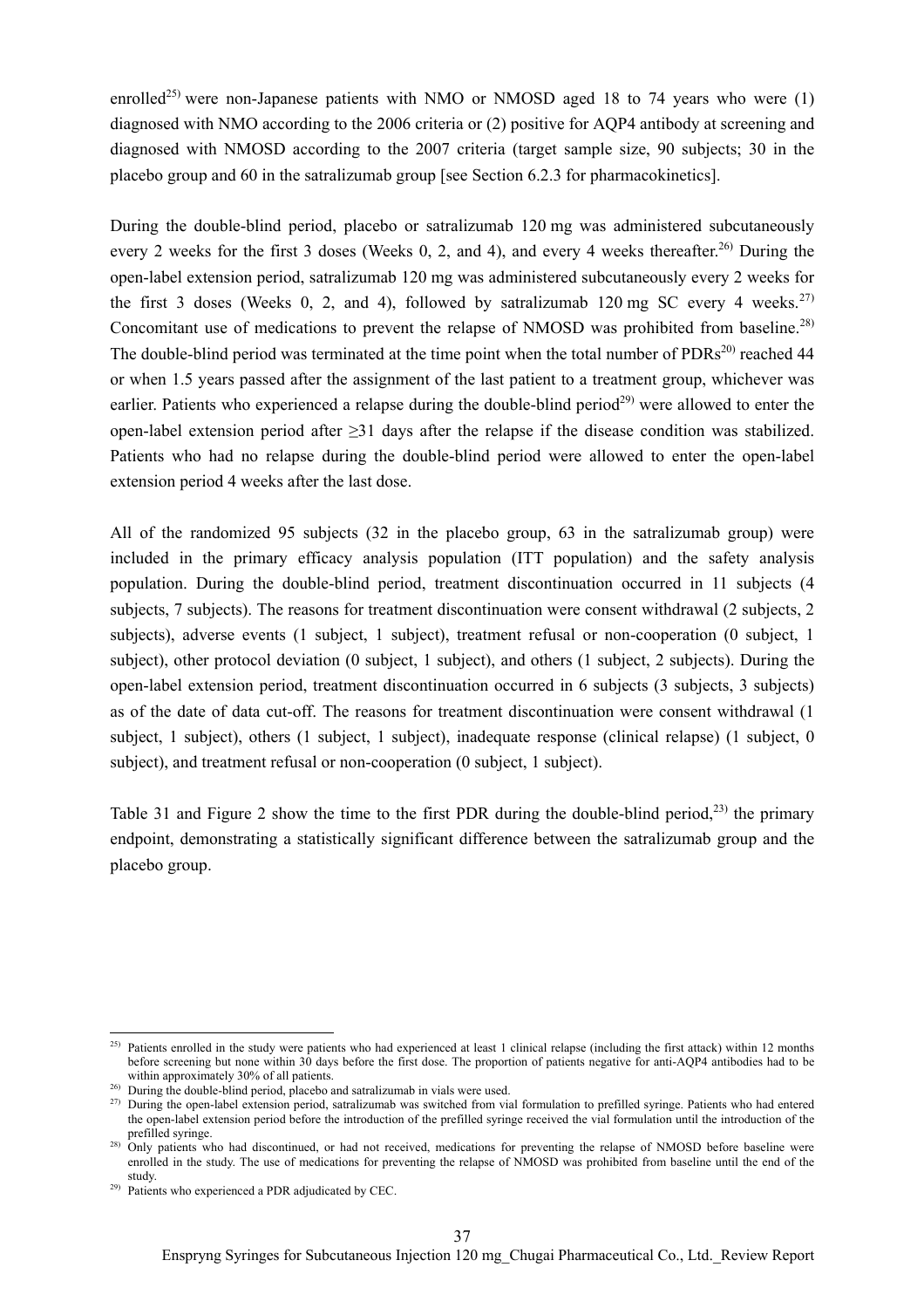| Treatment<br>group | No. of<br>patients<br>evaluated | No. of patients<br>with PDR<br>$\frac{1}{2}$ | Time to the first<br>PDR (Week) $a$ ) | Hazard ratio <sup>b)</sup><br>[95% CI] | P value $\circ$ | Percentage of patients<br>relapse-free up to Week<br>96(%) |
|--------------------|---------------------------------|----------------------------------------------|---------------------------------------|----------------------------------------|-----------------|------------------------------------------------------------|
| Placebo            | 32                              | 16 (50.0)                                    | $128.3(11.7,-)$                       | $0.45$ [0.23, 0.89]                    | 0.0184          | 51.21%                                                     |
| Satralizumab       | 63                              | 19 (30.2)                                    | $-(69.3,-)$                           |                                        |                 | 72.14%                                                     |

-, Noncalculable

a) Median (first quartile, third quartile)

b) Based on Cox-proportional hazard model stratified by allocation factor.

c) Stratified log-rank test stratified by allocation factor

Allocation factor, Prior treatments for preventing NMOSD relapse (B-cell depletion drug or immunosuppressant/other); Onset immediately before screening (first attack or relapse)



**Figure 2. Kaplan-Meier curve during the period until the first PDR in the double-blind period (Study SA-309JG, ITT population)** 

During the double-blind period, adverse events (including laboratory abnormalities) were observed in 75.0% (24 of 32) of subjects in the placebo group and in 92.1% (58 of 63) of subjects in the satralizumab group. No death occurred. Table 32 shows the incidence of serious adverse events other than death.

| Treatment group | Incidence        | Serious adverse events                                                                                                                                                                                                                                                                                                                    |
|-----------------|------------------|-------------------------------------------------------------------------------------------------------------------------------------------------------------------------------------------------------------------------------------------------------------------------------------------------------------------------------------------|
| Placebo         | $15.6\% (5/32)$  | Cystitis, neuromyelitis optica, cervical radiculopathy, upper respiratory tract<br>infection, and urinary tract infection* in 1 subject each                                                                                                                                                                                              |
| Satralizumab    | $19.0\%$ (12/63) | Influenza in 2 subjects and nausea/acute myocardial infarction, radius fracture,<br>non-cardiac chest pain, visual impairment/urosepsis/mental status changes,<br>enterocolitis, pyelonephritis/bradycardia/apnoea/hypothermia/mental status<br>changes, pulmonary oedema, pulmonary sepsis,* injury, and pneumonia* in 1<br>subject each |

**Table 32. Incidence of serious adverse events other than death (Study SA-309JG, safety analysis population, double-blind period)** 

\* Events for which a causal relationship to the study drug could not be ruled out.

During the double-blind period, adverse events for which a causal relationship to the study drug could not be ruled out (including laboratory abnormalities) were observed in 34.4% (11 of 32) of subjects in the placebo group and in 34.9% (22 of 63) of subjects in the satralizumab group. Main events were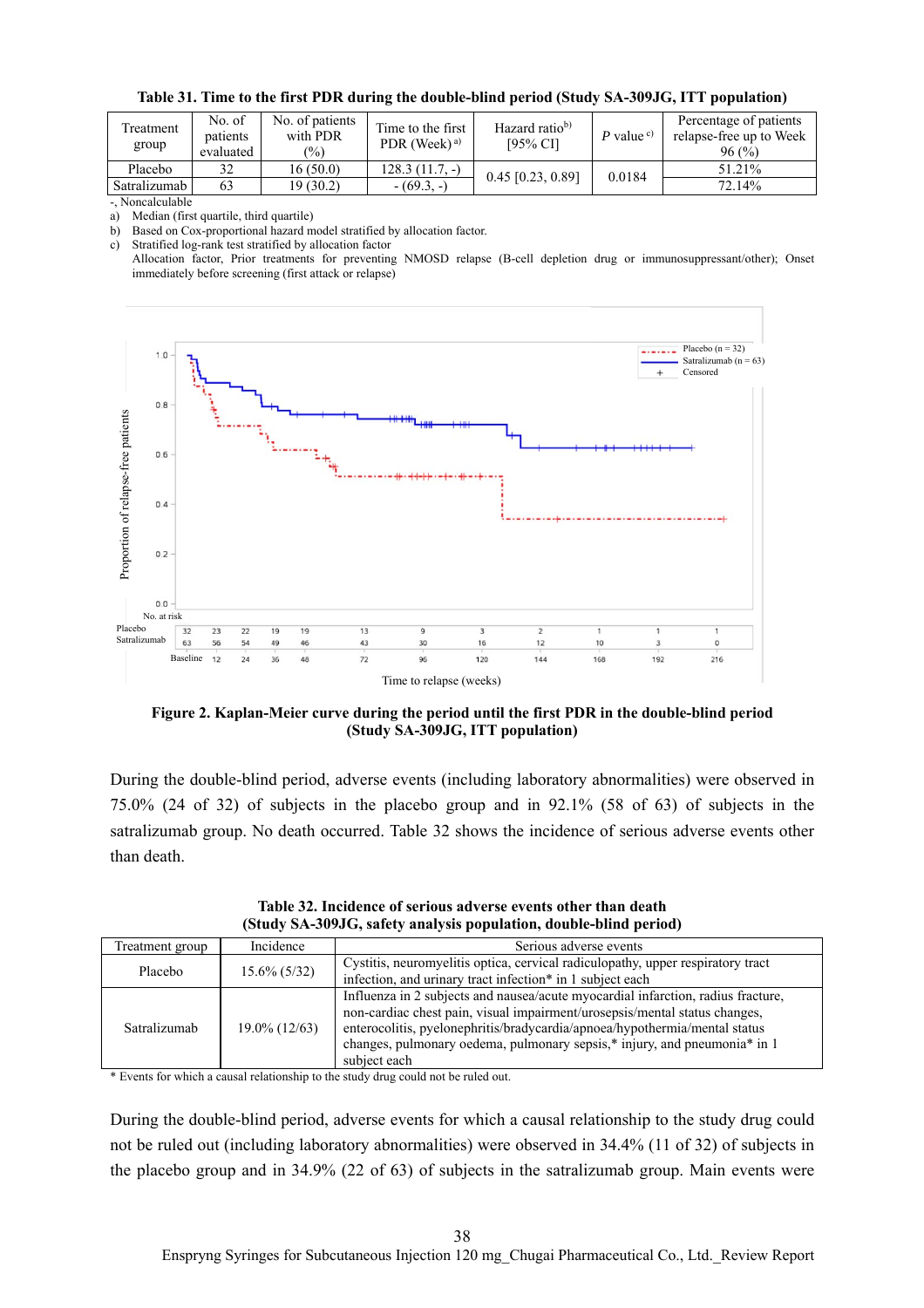neutropenia (1 subject in the placebo group, 2 subjects in the satralizumab group), lymphopenia (0 subject, 2 subjects), hypofibrinogenaemia (0 subject, 2 subjects), injection related reaction (5 subjects, 6 subjects), upper respiratory tract infection (1 subject, 2 subjects), urinary tract infection (2 subjects, 1 subject), sinusitis (0 subject, 2 subjects), lymphocyte count decreased (0 subject, 2 subjects), white blood cell count decreased (0 subject, 2 subjects), diarrhoea (0 subject, 4 subjects), nausea (1 subject, 2 subjects), influenza like illness (0 subject, 2 subjects), and pain in extremity (1 subject, 2 subjects).

During the entire treatment period including the open-label extension period, adverse events (including laboratory abnormalities) were observed in 95.0% (76 of 80) of subjects. No death occurred. Serious adverse events other than death were observed in 16.3% (13 of 80) of subjects. New adverse events reported during the open-label extension period were post procedural haematoma and intracranial aneurysm (1 subject each), and a causal relation to the study drug was ruled out for both of the events.

During the entire satralizumab treatment period, adverse events for which a causal relationship to the study drug could not be ruled out (including laboratory abnormalities) were observed in 37.5% (30 of 80) of subjects. The most common events observed were injection related reaction (9 subjects), upper respiratory tract infection (5 subjects), and diarrhoea (5 subjects).

Throughout the satralizumab treatment period, vital signs (blood pressure, pulse rate, and body temperature) and electrocardiogram did not show any clinically significant changes.

## **7.R Outline of the review conducted by PMDA**

# **7.R.1 Efficacy**

# **7.R.1.1 Efficacy in patients positive and negative for anti-AQP4 antibody**

Taking account of the possible difference in the pathogenesis of NMOSD between patients positive and negative for anti-AQP4 antibodies [see Section 3.R.1], PMDA asked the applicant to explain the efficacy of satralizumab in anti-AQP4 antibody-positive patients and in negative patients.

The applicant's explanation:

- Satralizumab is expected to be effective even in anti-AQP4 antibody-negative patients because it inhibits IL-6 signaling. It is desirable to start the treatment of NMOSD immediately after diagnosis regardless of the status of anti-AQP4 antibodies. For the above reasons, the global phase III study (CTD 5.3.5.1-1, Study SA-307JG) and the foreign phase III study (CTD 5.3.5.1-2, Study SA-309JG) included not only in anti-AQP4 antibody-positive patients but also in negative patients in order to provide the opportunity of treatment to as many patients with NMOSD as possible.
- Analyses were performed to evaluate the efficacy of satralizumab in anti-AQP4 antibody-positive and negative patients in Studies SA-307JG and SA-309JG. Table 33 shows the incidence of the first PDR in anti-AQP4 antibody-positive and negative patients. The efficacy of satralizumab in anti-AQP4 antibody-positive patients was demonstrated in Studies SA-307JG and SA-309JG, whereas a conclusion on the efficacy of satralizumab in anti-AQP4 antibody-negative patients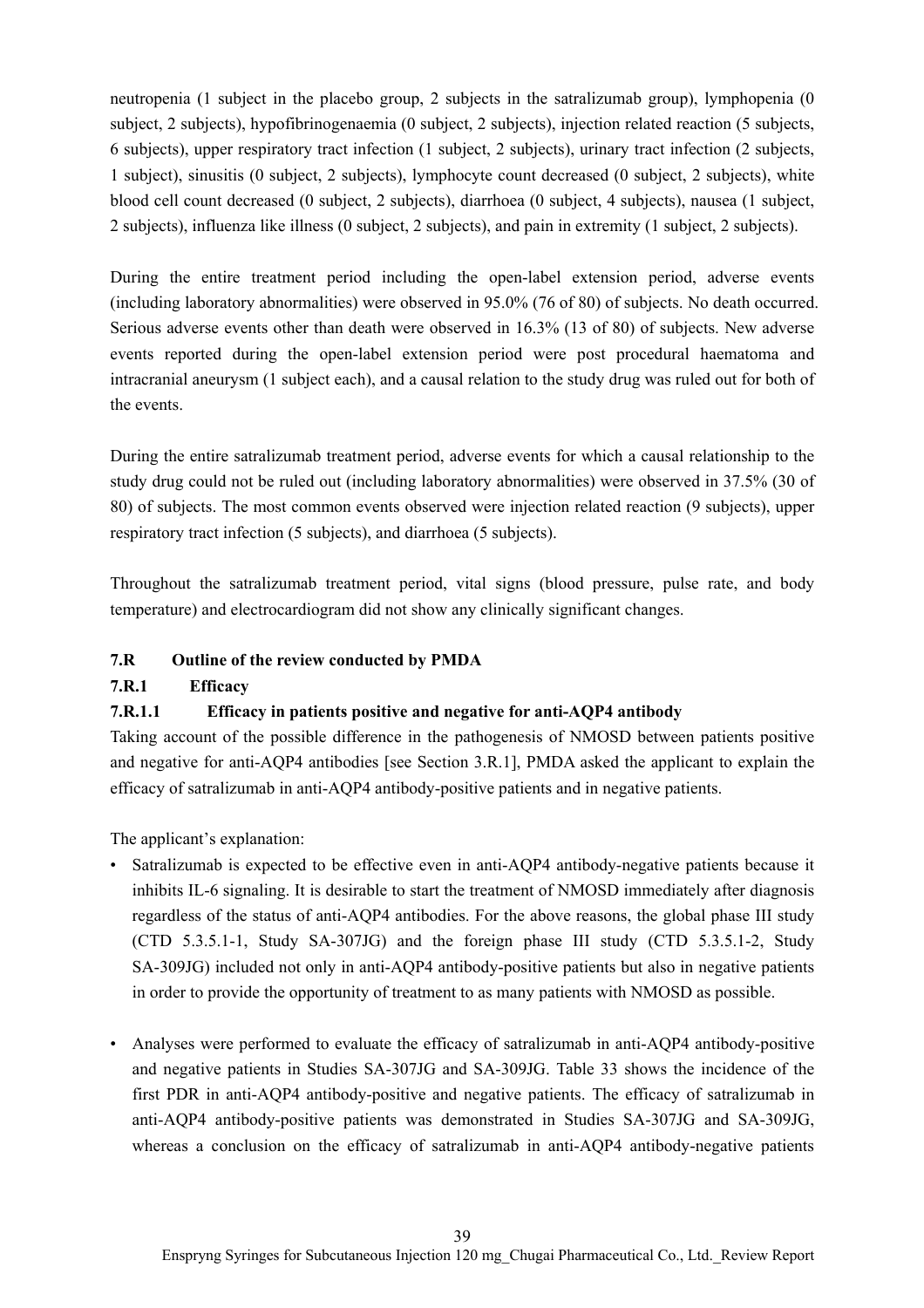could not be reached due to the small number of negative patients and to the diverse clinical conditions of anti-AQP4 antibody-negative patients.

|            |                    |                                 | Anti-AQP4 antibody positive                     |                                           | Anti-AQP4 antibody negative |                                 |                                          |                                                      |                         |
|------------|--------------------|---------------------------------|-------------------------------------------------|-------------------------------------------|-----------------------------|---------------------------------|------------------------------------------|------------------------------------------------------|-------------------------|
| Study      | Treatment<br>group | No. of<br>patients<br>evaluated | No. of<br>patients with<br><b>PDR</b><br>$(\%)$ | Hazard<br>ratio <sup>a)</sup><br>[95% CI] | $P$ value <sup>b)</sup>     | No. of<br>patients<br>evaluated | No. of<br>patients<br>with PDR<br>$(\%)$ | Hazard<br>ratio <sup>a)</sup><br>$[95\% \text{ CI}]$ | $P$ value <sup>b)</sup> |
|            | Placebo            | 28                              | 12<br>(42.9)                                    | 0.21                                      | 0.0086                      | 14                              | <sub>b</sub><br>(42.9)                   | 0.66<br>[0.20,                                       | 0.50                    |
| $SA-307JG$ | Satralizumab       | 27                              | (11.1)                                          | [0.06,<br>0.751                           |                             | 14                              | (35.7)                                   | 2.231                                                |                         |
| $SA-309JG$ | Placebo            | 23                              | 13<br>(56.5)                                    | 0.26                                      | 0.0014                      | 9                               | (33.3)                                   | 1.19                                                 | 0.80                    |
|            | Satralizumab       | 41                              | (22.0)                                          | [0.11,<br>0.63]                           |                             | 22                              | 10<br>(45.5)                             | [0.30,<br>4.78]                                      |                         |

**Table 33. Incidence of the first PDR in anti-AQP4 antibody-positive and negative patients (double-blind period)** 

a) Based on Cox-proportional hazard model stratified by allocation factor in each study.

b) Stratified log-rank test stratified by allocation factor in each study. This analysis is positioned as an exploratory one and does not take into account the multiplicity of test.

• In order to investigate the factors that affected the evaluation of efficacy in anti-AQP4 antibody-negative patients in Studies SA-307JG and SA-309JG, a subpopulation analysis classified by patient characteristics  $30$  was conducted. Because of the limited number of anti-AOP4 antibody-negative patients investigated in both studies, it was difficult to clearly identify the factors affecting the efficacy evaluation in anti-AQP4 antibody-negative patients [see Section 7.R.1.3].

## The applicant's explanation:

Satralizumab can, nevertheless, offer a new therapeutic option because it is expected to be effective in anti-AQP4 antibody-negative patients as well, based on the following evidence:

- IL-6 levels in blood and CSF increase in patients experiencing the relapse of NMOSD (*Int J Neurosci.* 2010; 120:71-5, *J Neurol.* 2009;256:2082-4, *Mult Scler.* 2010;16:1443-52), and is involved in the enhancement of the production of anti-AQP4 antibodies and other autoantibodies, in the pathogenesis of NMOSD, and in the induction of migration of white blood cells and autoantibodies to the central nervous system associated with the enhanced permeability of the blood-brain barrier (C*lin Exp Neuroimmunology*. 2013, *Neurol Neuroimmunol Neuroinflamm*. 2016;4:e311). Based on these reports, satralizumab, which blocks IL-6R, is expected to be effective for the treatment of both anti-AQP4 antibody-dependent and independent pathologic conditions of patients with NMOSD.
- Table 34 shows the percentage of patients with severe PDR by anti-AQP4 antibody status at the onset of relapse during the double-blind period of Studies SA-307JG and SA-309JG. Because of the limited number of anti-AQP4 antibody-negative patients, the studies could not clearly demonstrate the efficacy of satralizumab. Nevertheless, the results suggest that satralizumab possibly decreases the percentage of patients with severe PDR at relapse in not only anti-AQP4 antibody-positive patients but also negative patients.

l <sup>30)</sup> Age, race, region, baseline annualized relapse rate, NMO or NMOSD, type of basal therapeutic agent, sex, baseline EDSS, prior treatment to prevent NMOSD relapse, type of the attack (first or relapse) immediately before screening, and past annualized relapse rate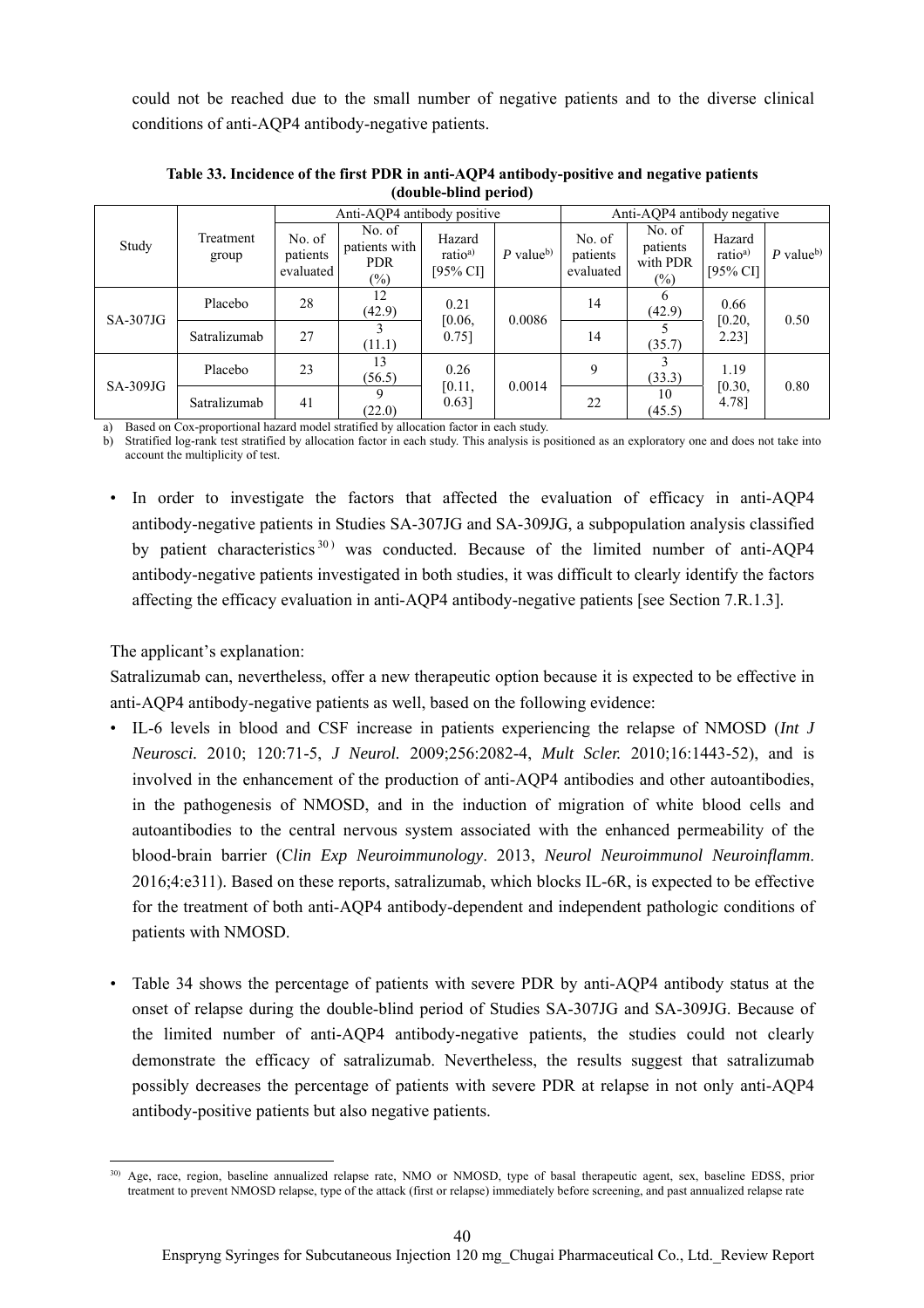|                                |                                 |                                                              | Study SA-307JG                  |                                                                 | Study SA-309JG                  |                                                                 |                                 |                                                                 |  |
|--------------------------------|---------------------------------|--------------------------------------------------------------|---------------------------------|-----------------------------------------------------------------|---------------------------------|-----------------------------------------------------------------|---------------------------------|-----------------------------------------------------------------|--|
|                                |                                 | Placebo                                                      |                                 | Satralizumab                                                    | Placebo                         |                                                                 |                                 | Satralizumab                                                    |  |
|                                | No. of<br>patients<br>evaluated | No. of<br>patients<br>with<br>severe<br><b>PDR</b><br>$(\%)$ | No. of<br>patients<br>evaluated | No. of<br>patients<br>with severe<br>PDR <sup>a</sup><br>$(\%)$ | No. of<br>patients<br>evaluated | No. of<br>patients<br>with severe<br>PDR <sup>a</sup><br>$(\%)$ | No. of<br>patients<br>evaluated | No. of<br>patients<br>with severe<br>PDR <sup>a</sup><br>$(\%)$ |  |
| Overall<br>population          | 42                              | 6(14.3)                                                      | 41                              | 1(2.4)                                                          | 32                              | 6(18.8)                                                         | 63                              | 4(6.3)                                                          |  |
| Anti-AQP4<br>antibody-positive | 28                              | 6(21.4)                                                      | 27                              | 1(3.7)                                                          | 23                              | 5(21.7)                                                         | 41                              | 3(7.3)                                                          |  |
| Anti-AQP4<br>antibody-negative | 14                              | $\theta$                                                     | 14                              | $\mathbf{0}$                                                    | 9                               | 1(11.1)                                                         | 22                              | 1(4.5)                                                          |  |

#### **Table 34. Percentage of patients with severe PDR among anti-AQP4 antibody-positive and negative patients at the onset of relapse during the double-blind period**

a) PDR was assessed as severe when Expanded Disability Status Scale (EDSS) score at the relapse decreased by ≥2 points compared with the score before the relapse.

Although the efficacy of satralizumab in anti-AQP4 antibody-negative patients remained unclear in Studies SA-307JG and SA-309JG, the applicant considers that satralizumab is effective in anti-AQP4 antibody-negative patients as well because IL-6 is involved in the pathology of NMOSD and because study results suggested the possibility that satralizumab decreases the percentage of patients with severe PDR at relapse.

PMDA's view:

- The subpopulation analyses of anti-AQP4 antibody-positive patients in Studies SA-307JG and SA-309JG showed that the risk of relapse decreased in the satralizumab group compared with the placebo group and that the percentage of patients with severe PDR at relapse in the satralizumab group were lower than that in the placebo group, demonstrating the efficacy of satralizumab in anti-AQP4 antibody-positive patients.
- In contrast, the subpopulation analyses of anti-AQP4 antibody-negative patients in Studies SA-307JG and SA-309JG did not show clear difference in the number of patients with the first PDR between the satralizumab group and the placebo group. Further, the incidence of severe PDR at relapse did not differ between the satralizumab group and the placebo group in Study SA-307JG, although a definite conclusion could not be drawn due to the limited number of patients with relapse. It is therefore difficult to definitely conclude that satralizumab decreased the percentage of severe PDR at relapse in anti-AQP4 antibody-negative patients. Thus, it is difficult to conclude that satralizumab is effective in anti-AQP4 antibody-negative patients.
- The above results show a tendency toward a difference in the efficacy of satralizumab between anti-AQP4 antibody-positive and negative patients, with the efficacy of satralizumab remaining inconclusive in anti-AQP4 antibody-negative patients.
- The above decision will be finalized, taking account of comments raised in the Expert Discussion. Whether satralizumab can be indicated for anti-AQP4 antibody-negative patients is further discussed in Section 7.R.4.2.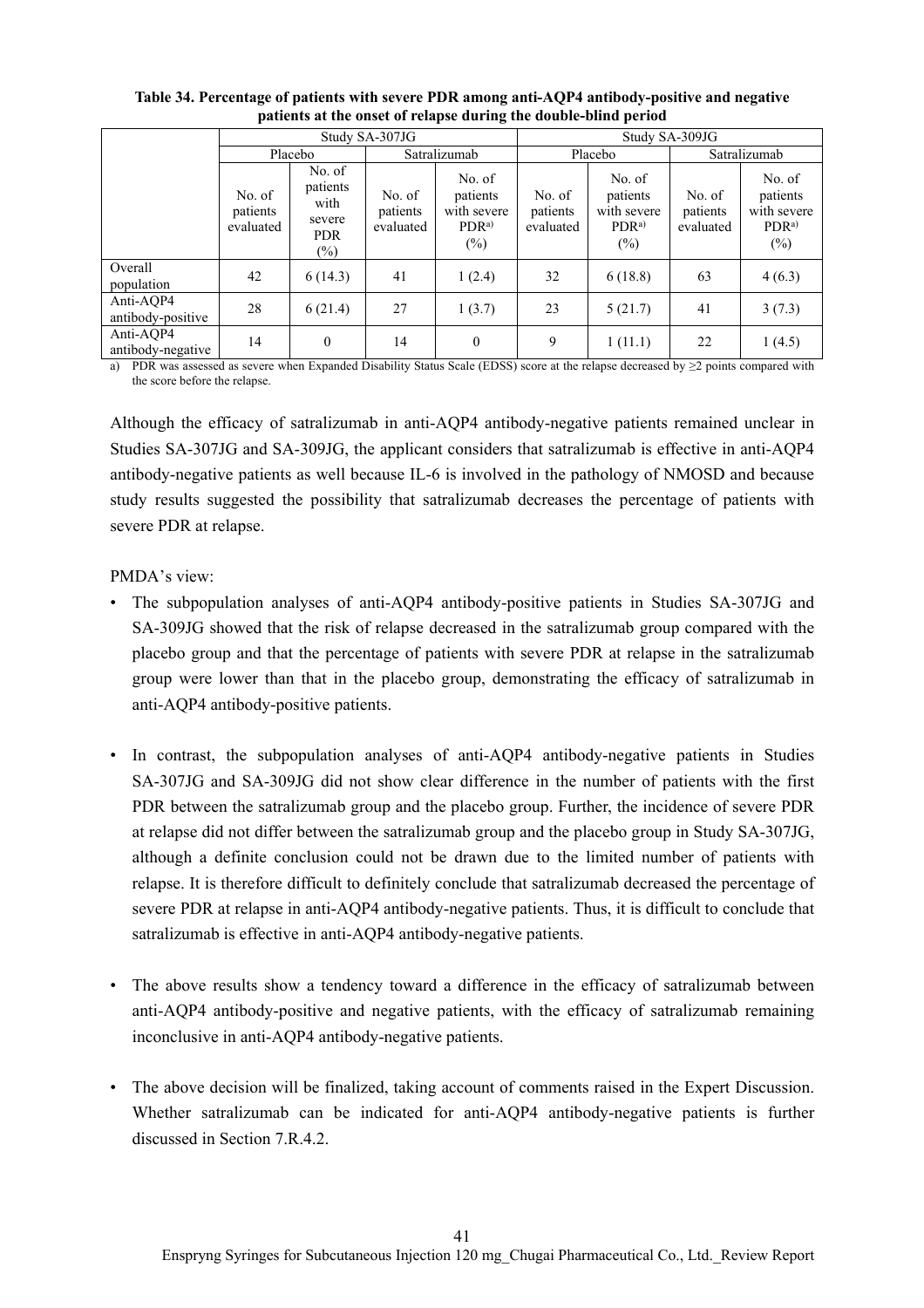## **7.R.1.2 Evaluation based on the results of the global phase III study**

## **7.R.1.2.1 Intrinsic and extrinsic ethnic factors**

PMDA asked the applicant to explain how the consideration was given to the effect of ethnic factors on the efficacy and safety of satralizumab in Study SA-307JG (CTD 5.3.5.1-1) which was conducted as a global phase III study.

The applicant's explanation:

There are no significant differences in intrinsic or extrinsic ethnic factors between Japanese and non-Japanese patients, as suggested by the following findings:

- In the phase I study (CTD 5.3.3.1-1, Study SA-001JP) in Japanese and non-Japanese healthy adult men, a single dose of satralizumab up to 240 mg was safe and well-tolerated both in Japanese and non-Japanese subjects [see Section 7.1.1]. The pharmacokinetic study showed a tendency toward lower serum satralizumab concentrations in non-Japanese subjects than in Japanese subjects but, after data adjustment for body weight, no significant difference was observed between Japanese and non-Japanese subjects [see Section 6.R.1]. In the population pharmacokinetic analysis of data obtained from Studies SA-001JP and SA-307JG, and the foreign phase III study (CTD 5.3.5.1-2, Study SA-309JG), race was not identified as a covariate affecting pharmacokinetics [see Section 6.2.4].
- Study SA-307JG was conducted in patients who were diagnosed with NMO according to the 2006 criteria and patients who were anti-AQP4 antibody-positive and diagnosed with NMOSD according to the 2007 criteria. These criteria are widely used across the world, and there is no report suggesting a difference in the pathologies of NMO or NMOSD between Japanese and non-Japanese patients.
- When Study SA-307JG was ongoing, there were no therapeutic agents for NMSOD supported by evidence such as data from a head-to-head study or other methods, but conventional therapies, such as mainly corticosteroids in Japan and mainly immunosuppressants and Rituximab (Genetical Recombination) ("rituximab") in the US and Europe, were used to prevent the relapse of NMOSD (*2017 Japanese guidelines for multiple sclerosis and neuromyelitis optica* [in Japanese]. Igaku Shoin; 2017, *Mult Scler Relat Disord*. 2012;1:180-7). In Study SA-307JG, all patients used basal therapeutic agents, and the percentage of patients using each basal therapeutic agent is shown in Table 35. Table 36 shows the adverse events by basal therapeutic agent. There was no significant difference in the incidence of adverse events among patients on satralizumab who used different basal therapeutic agents.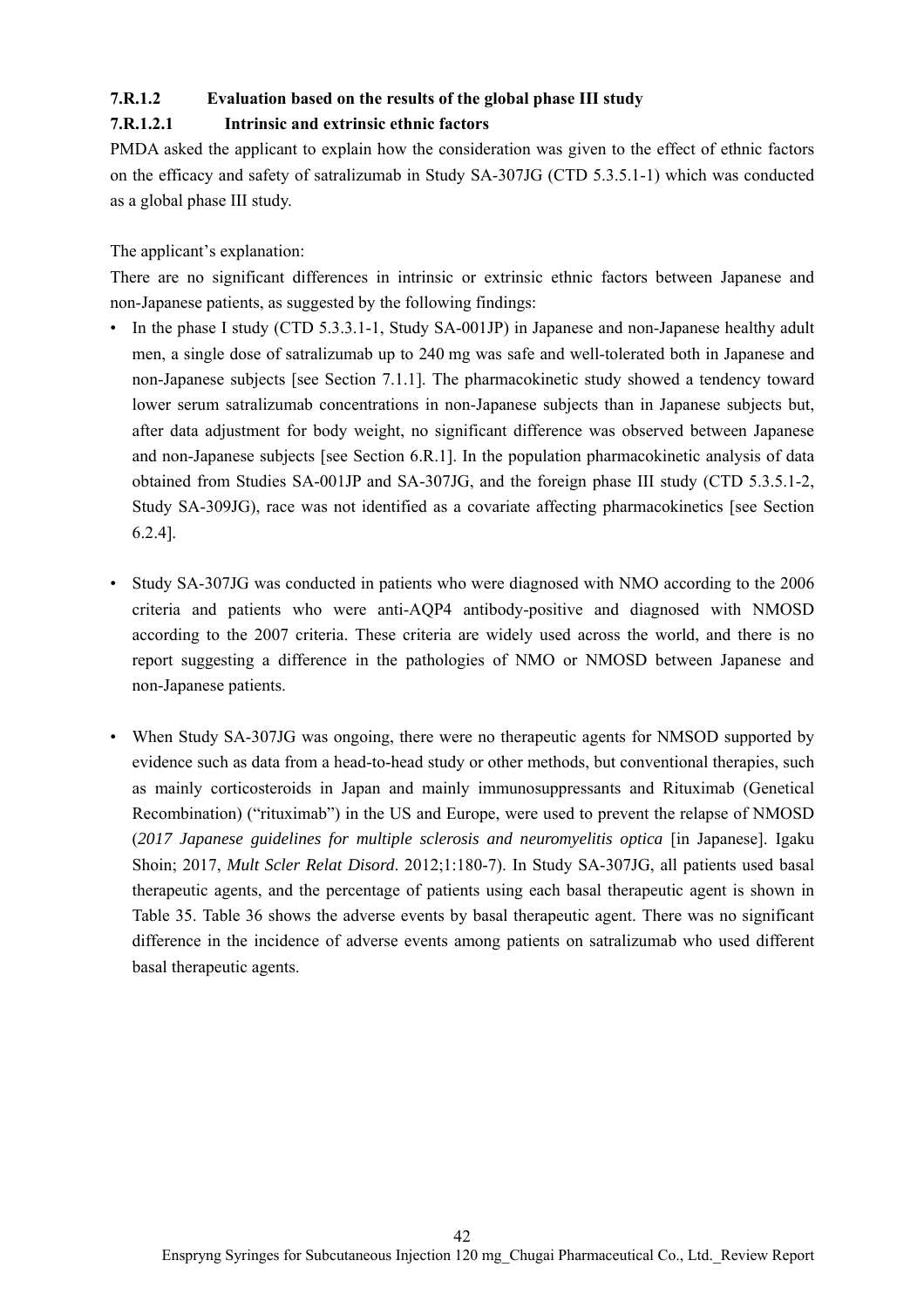#### **Table 35. Basal therapeutic agents for NMOSD used in Japanese and non-Japanese populations (Study SA-307JG)**

|                                               |            | Placebo      | Satralizumab |              |  |
|-----------------------------------------------|------------|--------------|--------------|--------------|--|
|                                               | Japanese   | Non-Japanese | Japanese     | Non-Japanese |  |
|                                               | population | population   | population   | population   |  |
| No. of patients evaluated                     | 10         | 32           |              | 30           |  |
| Oral corticosteroid alone                     | 10(100.0)  | 10(31.3)     | 11(100.0)    | 6(20.0)      |  |
| Azathioprine alone                            |            | 13(40.6)     |              | 16(53.3)     |  |
| Mycophenolate mofetil alone                   |            | 8(25.0)      |              | 4(13.3)      |  |
| Azathioprine + oral corticosteroid            |            |              |              | 3(10.0)      |  |
| Mycophenolate mofetil $+$ oral corticosteroid |            | 1 (3.1)      |              | 1(3.3)       |  |

n (%)

| Table 36. Incidence of adverse events in patients receiving different basal treatments |
|----------------------------------------------------------------------------------------|
| (Study SA-307JG, double-blind period)                                                  |

|                                             |    | Placebo              | Satralizumab |                      |  |
|---------------------------------------------|----|----------------------|--------------|----------------------|--|
|                                             |    | No. of patients with |              | No. of patients with |  |
|                                             | N  | adverse events       | N            | adverse events       |  |
|                                             |    | (%)                  |              | (%)                  |  |
| Oral corticosteroid alone                   | 20 | 19(95.0)             | 17           | 16(94.1)             |  |
| Azathioprine alone                          |    | 13(100.0)            | 16           | 14(87.5)             |  |
| Mycophenolate mofetil alone                 |    | 7(87.5)              |              | 4(100.0)             |  |
| Azathioprine $+$ oral corticosteroid        |    |                      |              | 2(66.7)              |  |
| Mycophenolate mofetil + oral corticosteroid |    | (100.0)              |              | (100.0)              |  |

# **7.R.1.2.2 Differences in efficacy and safety between Japanese and non-Japanese populations in global phase III study**

PMDA asked the applicant to explain differences in the efficacy and safety of satralizumab between Japanese and non-Japanese populations in the global phase III study (CTD 5.3.5.1-1, Study SA-307JG).

The applicant's explanation:

Table 37 shows the incidence of the first PDR in the Japanese and non-Japanese populations. In both populations, the incidence of PDR was lower in the satralizumab group than in the placebo group, showing a similar tendency.

|                                              | Overall population  |          |                            |             | Anti-AOP4 antibody positive |          |                            | Anti-AOP4 antibody negative |                     |          |                            |                                                                                                                               |
|----------------------------------------------|---------------------|----------|----------------------------|-------------|-----------------------------|----------|----------------------------|-----------------------------|---------------------|----------|----------------------------|-------------------------------------------------------------------------------------------------------------------------------|
|                                              | Japanese population |          | Non-Japanese<br>population |             | Japanese population         |          | Non-Japanese<br>population |                             | Japanese population |          | Non-Japanese<br>population |                                                                                                                               |
|                                              |                     |          |                            |             |                             |          |                            |                             |                     |          |                            | Placebo Satralizumab Placebo Satralizumab Placebo Satralizumab Placebo Satralizumab Placebo Satralizumab Placebo Satralizumab |
| No. of<br>patients<br>evaluated              | 10                  | 11       | 32                         | 30          | 9                           | 10       | 19                         | 17                          |                     |          | 13                         | 13                                                                                                                            |
| No. of<br>patients<br>with<br>PDR $(\%)$     | (30.0)              | $\Omega$ | 15<br>(46.9)               | 8<br>(26.7) | 3<br>(33.3)                 | $\theta$ | 9<br>(47.4)                | (17.6)                      | $\theta$            | $\theta$ | 6<br>(46.2)                | (38.5)                                                                                                                        |
| Hazard<br>ratio <sup>a)</sup><br>$[95\%$ CI] |                     |          | 0.51<br>[0.21, 1.24]       |             |                             |          | 0.39<br>[0.10, 1.57]       |                             |                     |          |                            | 0.66<br>[0.20, 2.23]                                                                                                          |

**Table 37. Incidence of the first PDR in Japanese and non-Japanese populations (Study SA-307JG, double-blind period)** 

-, Not estimable

a) Based on Cox proportional hazard model stratified by allocation factor

Table 38 shows the incidence of adverse events in the Japanese and the non-Japanese populations. The incidence of adverse events was similar between the Japanese and the non-Japanese populations, and there were no adverse events specific to the Japanese population.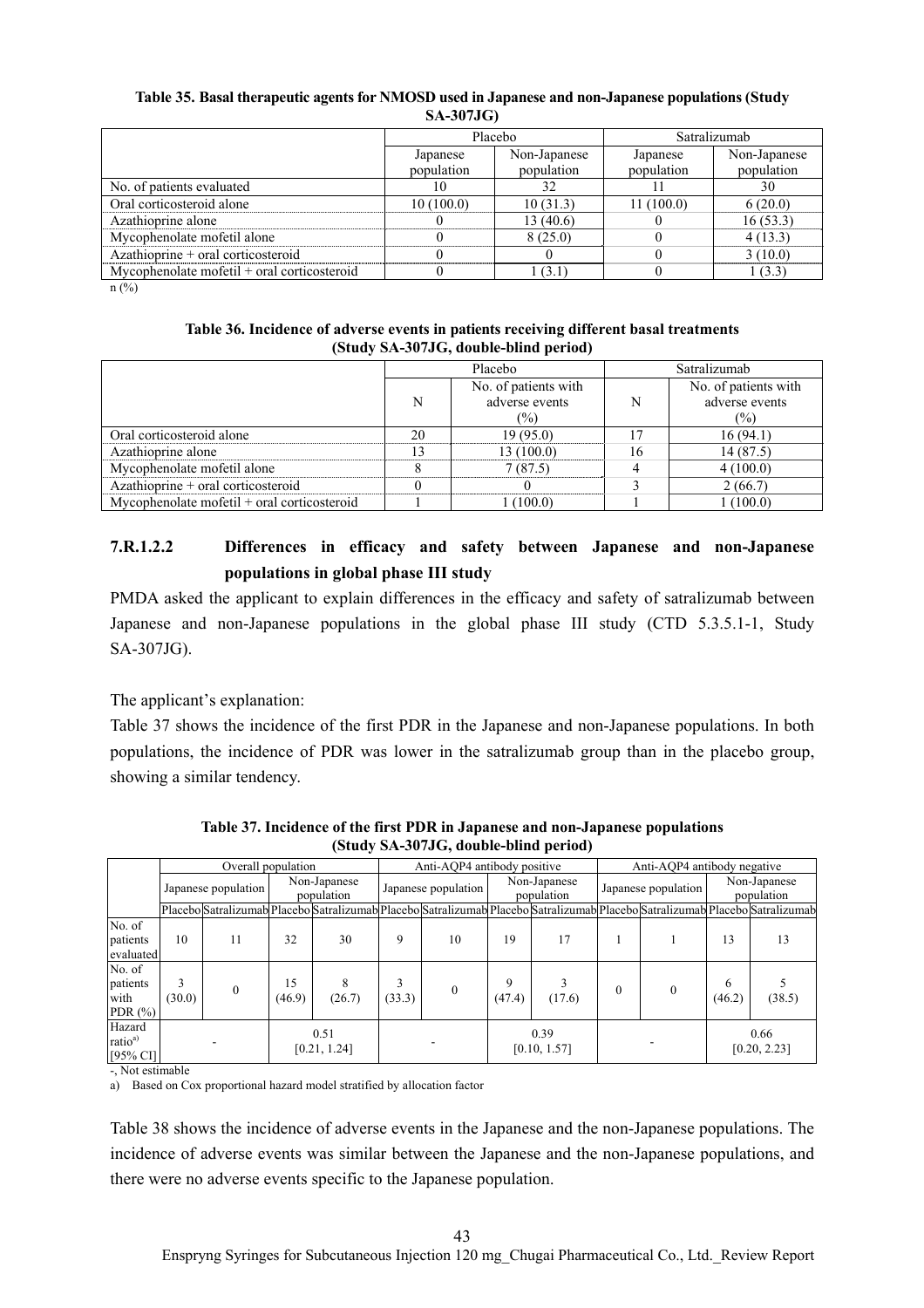|                                         |          | Overall population |           | Japanese population |              | Non-Japanese population |  |  |
|-----------------------------------------|----------|--------------------|-----------|---------------------|--------------|-------------------------|--|--|
|                                         | Placebo  | Satralizumab       | Placebo   | Satralizumab        | Placebo      | Satralizumab            |  |  |
| No. of patients evaluated               | 42       | 41                 | 10        | 11                  | 32           | 30                      |  |  |
| Any adverse event                       | 40(95.2) | 37(90.2)           | 10(100.0) | 11(100.0)           | 30(93.8)     | 26(86.7)                |  |  |
| Death                                   | $\Omega$ | $\Omega$           | $\Omega$  | $\Omega$            | $\Omega$     | $\Omega$                |  |  |
| Serious adverse events other than death | 9(21.4)  | 7(17.1)            | 1(10.0)   | 3(27.3)             | 8(25.0)      | 4(13.3)                 |  |  |
| Most common adverse events              |          |                    |           |                     |              |                         |  |  |
| Nasopharyngitis                         | 7(16.7)  | 10(24.4)           | 2(20.0)   | 5(45.5)             | 5(15.6)      | 5(16.7)                 |  |  |
| Headache                                | 4(9.5)   | 10(24.4)           | 3(30.0)   | 2(18.2)             | 1(3.1)       | 8(26.7)                 |  |  |
| Upper respiratory tract infection       | 6(14.3)  | 10(24.4)           | 1(10.0)   | 0                   | 5(15.6)      | 10(33.3)                |  |  |
| Urinary tract infection                 | 7(16.7)  | 7(17.1)            | $\Omega$  | 1(9.1)              | 7(21.9)      | 6(20.0)                 |  |  |
| Leukopenia                              | 4(9.5)   | 6(14.6)            | $\Omega$  | 1(9.1)              | 4(12.5)      | 5(16.7)                 |  |  |
| Injection related reaction              | 2(4.8)   | 5(12.2)            | $\Omega$  | 0                   | 2(6.3)       | 5(16.7)                 |  |  |
| Pharyngitis                             | 3(7.1)   | 4(9.8)             | 2(20.0)   | 2(18.2)             | 1(3.1)       | 2(6.7)                  |  |  |
| Gastritis                               | $\Omega$ | 4 (9.8)            | $\Omega$  | 2(18.2)             | $\theta$     | 2(6.7)                  |  |  |
| Back pain                               | 5(11.9)  | 4(9.8)             | 3(30.0)   | 1(9.1)              | 2(6.3)       | 3(10.0)                 |  |  |
| Hypercholesterolaemia                   | 5(11.9)  | 4(9.8)             | 2(20.0)   | 0                   | 3(9.4)       | 4(13.3)                 |  |  |
| Cystitis                                | 4(9.5)   | 3(7.3)             | 1(10.0)   | 2(18.2)             | 3(9.4)       | 1(3.3)                  |  |  |
| Oropharyngeal pain                      | 1(2.4)   | 3(7.3)             | 1(10.0)   | 2(18.2)             | $\theta$     | 1(3.3)                  |  |  |
| Anaemia                                 | 5(11.9)  | 3(7.3)             | 1(10.0)   | 0                   | 4(12.5)      | 3(10.0)                 |  |  |
| Iron deficiency anaemia                 | 1(2.4)   | 2(4.9)             | 1(10.0)   | 2(18.2)             | $\theta$     | $\mathbf{0}$            |  |  |
| Compression fracture                    | 0        | 2(4.9)             | $\theta$  | 2(18.2)             | $\theta$     | $\mathbf{0}$            |  |  |
| Hyperlipidaemia                         | $\Omega$ | 2(4.9)             | $\Omega$  | 2(18.2)             | $\mathbf{0}$ | $\theta$                |  |  |
| Dental caries                           | 2(4.8)   | 2(4.9)             | 2(20.0)   | 1(9.1)              | $\Omega$     | 1(3.3)                  |  |  |
| Constipation                            | 7(16.7)  | 2(4.9)             | 4(40.0)   | 0                   | 3(9.4)       | 2(6.7)                  |  |  |
| <b>Blood CPK</b> increased              | 2(4.8)   | 1(2.4)             | 2(20.0)   | $\Omega$            | $\Omega$     | 1(3.3)                  |  |  |
| Pyrexia                                 | 5(11.9)  | 0                  | 1(10.0)   | $\mathbf{0}$        | 4(12.5)      | $\mathbf{0}$            |  |  |

**Table 38. Incidence of adverse events in Japanese and non-Japanese populations (Study SA-307JG, double-blind period)** 

n (%)

PMDA's view on data presented in Sections 7.R.1.2.1 and 7.R.1.2.2:

Despite the difference in basal therapeutic agents used between Japanese and non-Japanese populations, no significant difference was observed between the populations in the incidence of adverse events in the satralizumab group, classified by basal therapeutic agents used. In Study SA-307JG, no significant difference was observed in the efficacy and safety of satralizumab between the Japanese and non-Japanese populations. PMDA concludes that there is no particular problem in the applicant's explanation, based on the above findings, that there is no significant difference in the ethnic factors affecting the efficacy and safety.

#### **7.R.1.3 Factors affecting efficacy**

PMDA asked the applicant to explain factors affecting the efficacy of satralizumab.

#### The applicant's explanation:

Table 39 shows the results of subgroup analyses for the incidence of the first PDR in anti-AQP4 antibody-positive patients in the global phase III study (CTD 5.3.5.1-1, Study SA-307JG) and the foreign phase III study (CTD 5.3.5.1-2, Study SA-309JG), classified by patient characteristics. In all subgroup analyses, the incidence of PDR was lower in the satralizumab group than in the placebo group, with no factors affecting efficacy identified in anti-AQP4 antibody-positive patients. Subgroup analyses by patient characteristics were conducted also in anti-AQP4 antibody-negative patients. However, because of the limited number of anti-AQP4 antibody-negative patients in both studies, it seemed difficult to clearly identify factors affecting efficacy evaluation.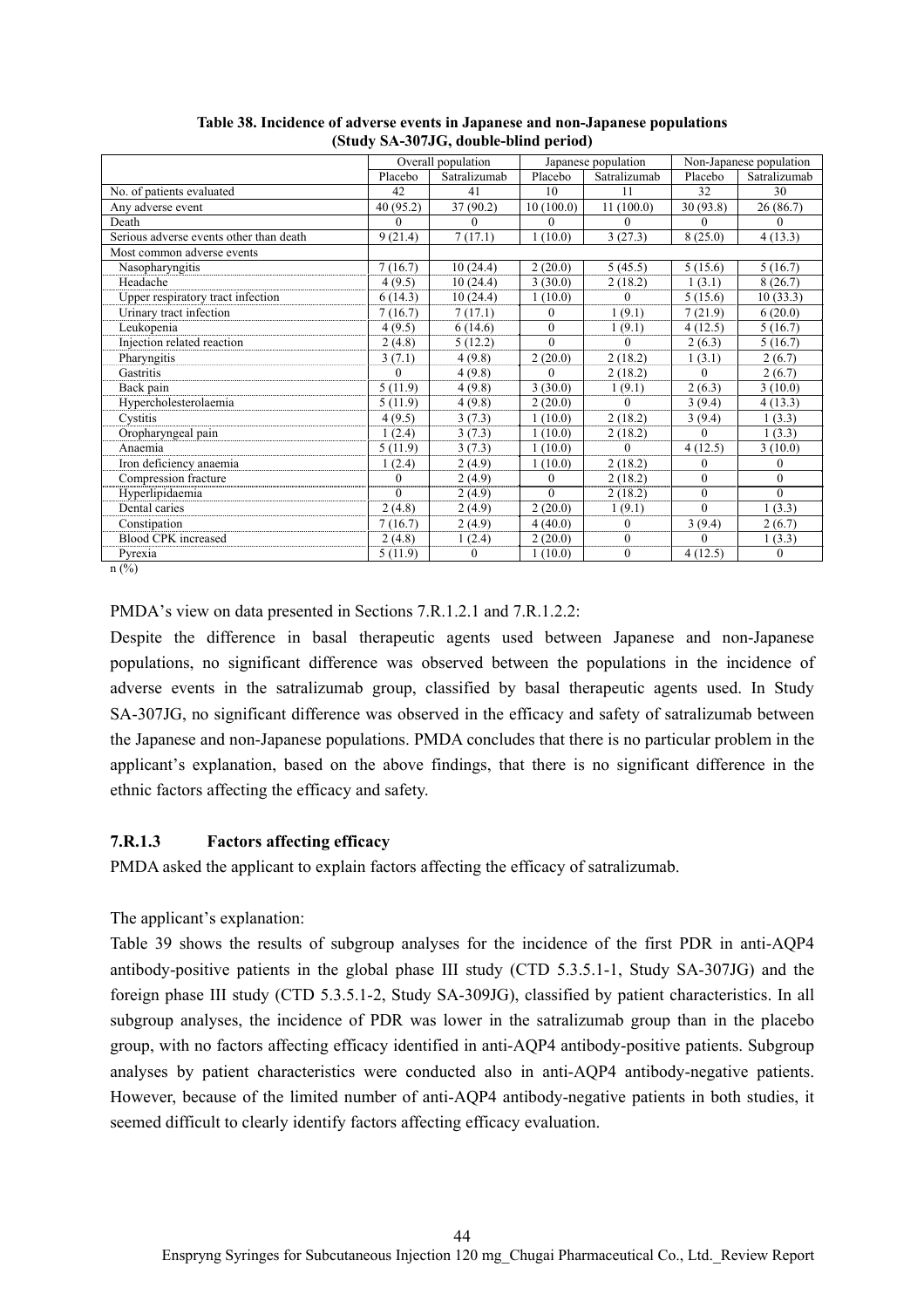|                                          |                    |                |          | Study SA-307JG                                     |                                        | Study SA-309JG |                |                                                 |                                           |
|------------------------------------------|--------------------|----------------|----------|----------------------------------------------------|----------------------------------------|----------------|----------------|-------------------------------------------------|-------------------------------------------|
|                                          | Treatment<br>group | Subgroup       | N        | No. of<br>patients<br>with<br><b>PDR</b><br>$(\%)$ | Hazard ratio <sup>a)</sup><br>[95% CI] | Subgroup       | N              | No. of<br>patients<br>with<br><b>PDR</b><br>(%) | Hazard ratio <sup>a)</sup><br>[95% $CI$ ] |
|                                          | Placebo            | < 58.4         | 11       | 3(27.3)                                            | 0.56                                   | <70.5          | 14             | 6(42.9)                                         | 0.19                                      |
| Body weight                              | Satralizumab       |                | 16       | 2(12.5)                                            | [0.07, 4.18]                           |                | 18             | 2(11.1)                                         | [0.04, 0.95]                              |
| $(kg)^{b}$                               | Placebo            | >58.4          | 17       | 9(52.9)                                            | 0.14                                   | $\geq 70.5$    | 9              | 7(77.8)                                         | 0.24                                      |
|                                          | Satralizumab       |                | 11       | (9.1)                                              | [0.02, 1.15]                           |                | 23             | 7(30.4)                                         | [0.07, 0.82]                              |
| Oral                                     | Placebo            | Yes            | 14       | 6(42.9)                                            | < 0.01                                 |                |                |                                                 |                                           |
| corticosteroid at                        | Satralizumab       |                | 15       | $\Omega$                                           | $[0.00, -]$                            |                |                |                                                 |                                           |
| baseline                                 | Placebo            | N <sub>o</sub> | 14       | 6(42.9)                                            | 0.64                                   |                |                |                                                 |                                           |
|                                          | Satralizumab       |                | 12       | 3(25.0)                                            | [0.14, 2.88]                           |                |                |                                                 |                                           |
| Time to the first                        | Placebo            | <3.4           | 16       | 7(43.8)                                            | 0.17                                   | < 2.7          | 14             | 6(42.9)                                         | 0.44                                      |
| dose from the                            | Satralizumab       |                | 11       | (9.1)                                              | [0.02, 1.41]                           |                | 18             | 6(33.3)                                         | [0.14, 1.38]                              |
| first attack of                          | Placebo            |                | 12       | 5(41.7)                                            | 0.27                                   |                | 9              | 7(77.8)                                         | 0.07                                      |
| <b>NMOSD</b><br>$(years)^{b), c}$        | Satralizumab       | $\geq$ 3.4     | 16       | 2(12.5)                                            | [0.05, 1.46]                           | $\geq$ 2.7     | 23             | 3(13.0)                                         | [0.01, 0.36]                              |
|                                          | Placebo            | <1             | $\theta$ | $\mathbf{0}$                                       |                                        | <1             | $\overline{7}$ | 3(42.9)                                         | 0.36                                      |
| Annualized                               | Satralizumab       |                | $\Omega$ | $\Omega$                                           |                                        |                | 19             | 4(21.1)                                         | [0.07, 1.82]                              |
| relapse rate in<br>the past <sup>b</sup> | Placebo            | $\geq$ 1       | 28       | 12(42.9)                                           | 0.21                                   | $\geq$ 1       | 16             | 10(62.5)                                        | 0.16                                      |
|                                          | Satralizumab       |                | 27       | 3(11.1)                                            | [0.06, 0.75]                           |                | 22             | 5(22.7)                                         | [0.05, 0.49]                              |
|                                          | Placebo            | <3.5           | 12       | 4(33.3)                                            | < 0.01                                 | <3.5           | 11             | 6(54.5)                                         | 0.13                                      |
| Baseline EDSS                            | Satralizumab       |                | 5        | $\Omega$                                           | $[0.00, -]$                            |                | 12             | 1(8.3)                                          | [0.02, 1.11]                              |
| score <sup>b)</sup>                      | Placebo            |                | 15       | 8(53.3)                                            | 0.21                                   |                | 12             | 7(58.3)                                         | 0.30                                      |
|                                          | Satralizumab       | $\geq 3.5$     | 22       | 3(13.6)                                            | [0.05, 0.82]                           | $\geq 3.5$     | 29             | 8(27.6)                                         | [0.10, 0.88]                              |

**Table 39. Subgroup analyses by patient characteristics for the incidence of the first PDR in anti-AQP4 antibody-positive patients (double-blind period)** 

-, Not estimable

a) Based on Cox proportional hazard model stratified by allocation factor

b) Classified by median value

c) The earliest date of the relapse of NMOSD that was collected in the study was handled as the date of first attack.

PMDA accepted the above explanation of the applicant.

## **7.R.2 Safety**

## **7.R.2.1 Safety in anti-AQP4 antibody-positive and negative patients**

PMDA asked the applicant to explain the safety of satralizumab in anti-AQP4 antibody-positive and negative patients with NMOSD.

The applicant's explanation:

Table 40 shows the incidence of the most common adverse events in anti-AQP4 antibody-positive and negative patients in the global phase III study (CTD 5.3.5.1-1, Study SA-307JG) and in the foreign phase III study (CTD 5.3.5.1-2, Study SA-309JG). Results suggest that there is no significant difference in the safety profile of satralizumab between anti-AQP4 antibody-positive and negative patients.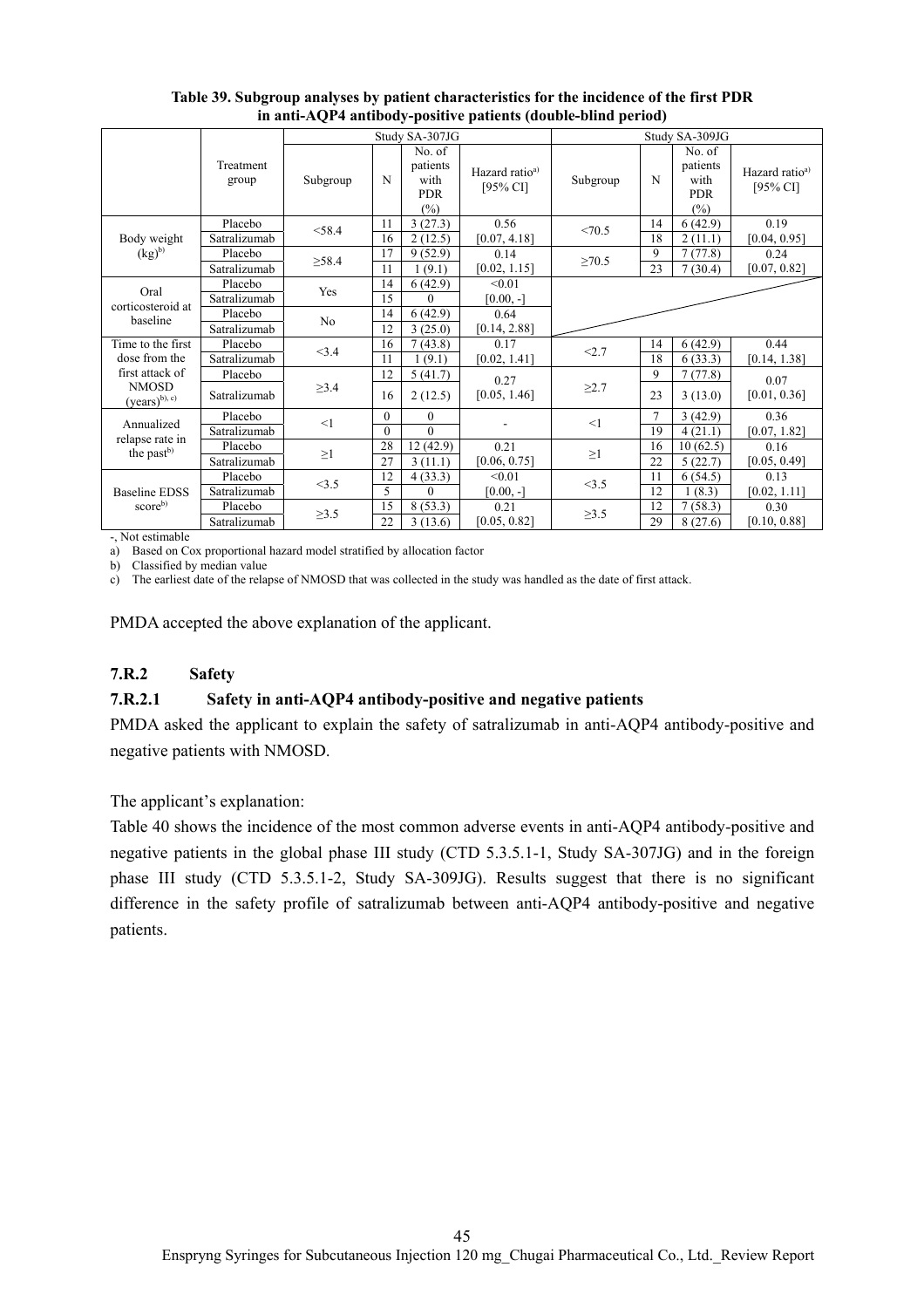|                                      | Study SA-307JG |                    |                  |                    | Study SA-309JG   |                    |                  |                    |  |
|--------------------------------------|----------------|--------------------|------------------|--------------------|------------------|--------------------|------------------|--------------------|--|
|                                      |                | Anti-AOP4 antibody |                  | Anti-AOP4 antibody |                  | Anti-AOP4 antibody |                  | Anti-AQP4 antibody |  |
|                                      |                | positive           |                  | negative           |                  | positive           |                  | negative           |  |
|                                      | Placebo        | Satralizumab       | Placebo          | Satralizumab       | Placebo          | Satralizumab       | Placebo          | Satralizumab       |  |
| No. of patients evaluated            | 28             | 27                 | 14               | 14                 | 23               | 41                 | 9                | 22                 |  |
| Any adverse event                    | 27             | 25                 | 13               | 12                 | 16               | 36                 | 8                | 22                 |  |
|                                      | (96.4)         | (92.6)             | (92.9)           | (85.7)             | (69.6)           | (87.8)             | (88.9)           | (100)              |  |
| Serious adverse events               | 7(25.0)        | 7(25.9)            | 2(14.3)          | $\mathbf{0}$       | 3(13.0)          | 7(17.1)            | 2(22.2)          | 5(22.7)            |  |
| Most common adverse                  |                |                    |                  |                    |                  |                    |                  |                    |  |
| events                               |                |                    |                  |                    |                  |                    |                  |                    |  |
| Upper respiratory tract<br>infection | 3(10.7)        | 5(18.5)            | 3(21.4)          | 5(35.7)            | 5(21.7)          | 6(14.6)            | 1(11.1)          | 4(18.2)            |  |
| Urinary tract infection              | 5(17.9)        | 4(14.8)            | 2(14.3)          | 3(21.4)            | 5(21.7)          | 8(19.5)            | 3(33.3)          | 3(13.6)            |  |
| Pharyngitis                          | 2(7.1)         | 3(11.1)            | 1(7.1)           | 1(7.1)             | $\theta$         | 1(2.4)             | $\boldsymbol{0}$ | $\Omega$           |  |
| Nasopharyngitis                      | 5(17.9)        | 8(29.6)            | 2(14.3)          | 2(14.3)            | 1(4.3)           | 5(12.2)            | $\theta$         | 4(18.2)            |  |
| Oral herpes                          | 3(10.7)        | $\Omega$           | $\Omega$         | 2(14.3)            | $\mathbf{0}$     | 1(2.4)             | 1(11.1)          | $\Omega$           |  |
| Back pain                            | 4(14.3)        | 3(11.1)            | 1(7.1)           | 1(7.1)             | 3(13.0)          | 3(7.3)             | $\boldsymbol{0}$ | 1(4.5)             |  |
| Myalgia                              | 2(7.1)         | $\Omega$           | $\theta$         | 1(7.1)             | $\mathbf{0}$     | 3(7.3)             | $\theta$         | 1(4.5)             |  |
| Injection related reaction           | 1(3.6)         | 2(7.4)             | 1(7.1)           | 3(21.4)            | 3(13.0)          | 4(9.8)             | 2(22.2)          | 4(18.2)            |  |
| Leukopenia                           | 4(14.3)        | 3(11.1)            | $\Omega$         | 3(21.4)            | $\theta$         | 1(2.4)             | $\overline{0}$   | 1(4.5)             |  |
| Neutropenia                          | 1(3.6)         | 1(3.7)             | 1(7.1)           | 1(7.1)             | 1(4.3)           | 4(9.8)             | $\theta$         | $\mathbf{0}$       |  |
| Lymphopenia                          | 3(10.7)        | 2(7.4)             | 1(7.1)           | 1(7.1)             | $\boldsymbol{0}$ | $\theta$           | $\theta$         | $\theta$           |  |
| Anaemia                              | 3(10.7)        | 3(11.1)            | 2(14.3)          | $\mathbf{0}$       | $\overline{0}$   | 1(2.4)             | $\overline{0}$   | 1(4.5)             |  |
| Hyperfibrinogenaemia                 | 2(7.1)         | $\theta$           | $\theta$         | $\theta$           | 1(4.3)           | $\Omega$           | $\theta$         | $\theta$           |  |
| Hypercholesterolaemia                | 5(17.9)        | 3(11.1)            | $\mathbf{0}$     | 1(7.1)             | $\boldsymbol{0}$ | 1(2.4)             | $\overline{0}$   | 1(4.5)             |  |
| Hyponatraemia                        | $\theta$       | $\Omega$           | $\Omega$         | $\theta$           | 1(4.3)           | $\Omega$           | $\theta$         | $\Omega$           |  |
| Headache                             | 3(10.7)        | 8(29.6)            | 1(7.1)           | 2(14.3)            | 3(13.0)          | 4(9.8)             | 1(11.1)          | 6(27.3)            |  |
| Diarrhoea                            | 2(7.1)         | 1(3.7)             | 1(7.1)           | $\theta$           | $\mathbf{0}$     | 2(4.9)             | $\boldsymbol{0}$ | 2(9.1)             |  |
| Nausea                               | 2(7.1)         | 2(7.4)             | 1(7.1)           | 1(7.1)             | 2(8.7)           | 6(14.6)            | $\boldsymbol{0}$ | 5(22.7)            |  |
| Constipation                         | 6(21.4)        | 2(7.4)             | 1(7.1)           | $\boldsymbol{0}$   | 2(8.7)           | 2(4.9)             | $\boldsymbol{0}$ | 1(4.5)             |  |
| Pyrexia                              | 5(17.9)        | $\overline{0}$     | $\boldsymbol{0}$ | $\mathbf{0}$       | $\boldsymbol{0}$ | $\mathbf{0}$       | $\overline{0}$   | 1(4.5)             |  |

| Table 40. Incidence of adverse events in anti-AQP4 antibody-positive and negative patients |
|--------------------------------------------------------------------------------------------|
| (double-blind period)                                                                      |

 $n$  (%)

PMDA accepted the explanation of the applicant and, in the subsections below, further reviewed the following individual adverse events: Adverse events related to infection, hepatitis B virus reactivation, adverse events related to neutropenia/leukopenia/agranulocytosis, adverse events related to thrombocytopenia, adverse events related to hepatic dysfunction, adverse events related to hypersensitivity, adverse events related to lipids abnormal and cardiac disorder, adverse events related to intestinal perforation, adverse events related to interstitial pneumonia, and adverse events related to malignant tumor.

# **7.R.2.2 Adverse events related to infection**

PMDA asked the applicant to explain the incidence of infection-related adverse events associated with satralizumab, taking account of the following: (1) Caution against infection is required in treatment with other anti-IL-6R antibody drugs, (2) satralizumab inhibits IL-6, a cytokine that regulates humoral immunity, and (3) a majority of patients with NMOSD use drugs with immunosuppressive activity [see Section 7.R.1.2.1].

The applicant's explanation:

Table 41 shows the incidence of infection-related adverse events<sup>31)</sup> in the global phase III study (CTD 5.3.5.1-1, Study SA-307JG) and in the foreign phase III study (CTD 5.3.5.1-2, Study SA-309JG). In both studies, the incidence of adverse events was higher in the satralizumab group than in the placebo group, but the incidence of serious adverse events was similar between the placebo group and the satralizumab group.

 $\overline{\phantom{a}}$ <sup>31)</sup> Events coded to "Infections and infestations" in System Organ Class (SOC) in Medical Dictionary for Regulatory Activities (MedDRA).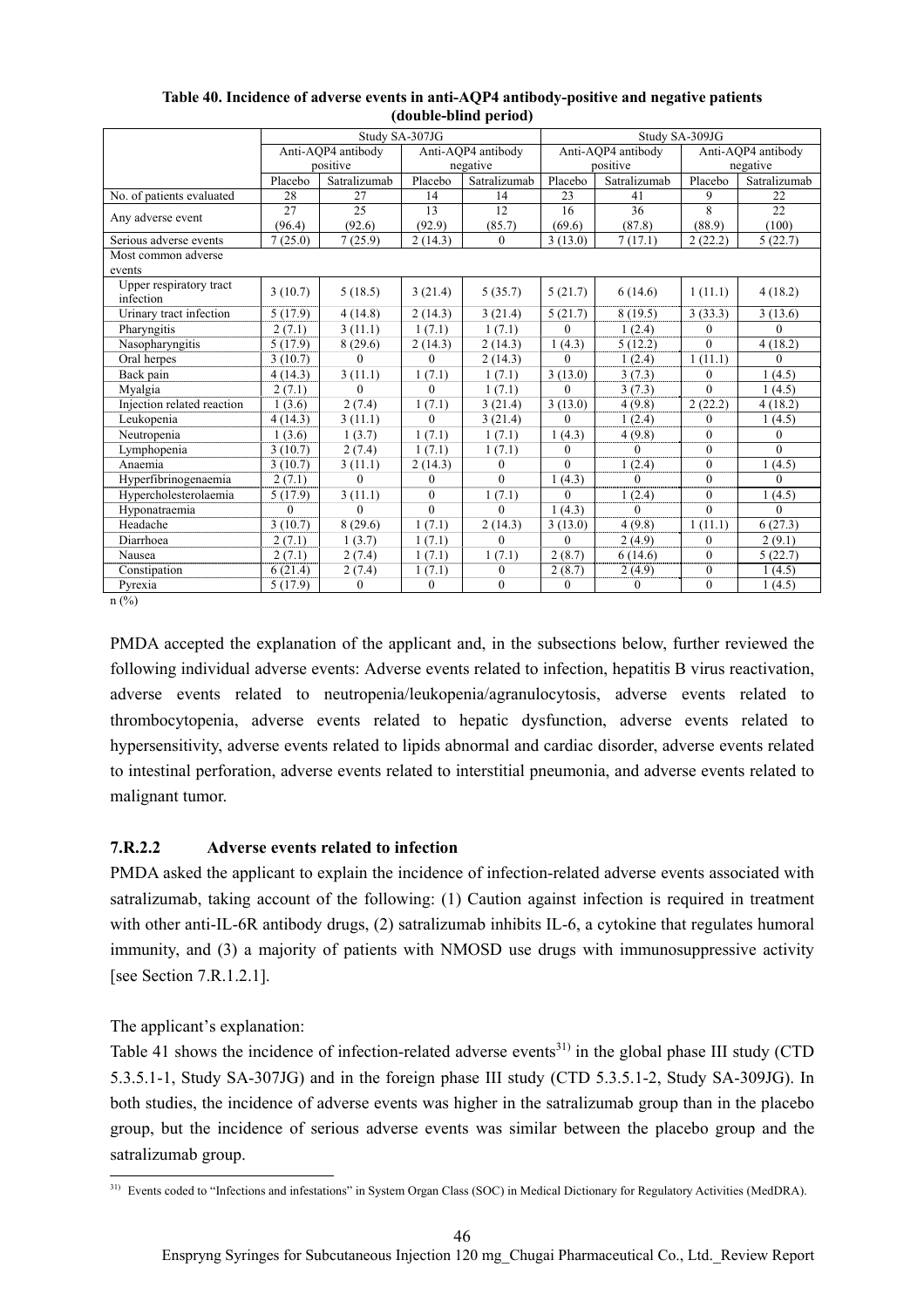|                                   |          | Study SA-307JG |          | Study SA-309JG |
|-----------------------------------|----------|----------------|----------|----------------|
|                                   | Placebo  | Satralizumab   | Placebo  | Satralizumab   |
| No. of patients evaluated         | 42       | 41             | 32       | 63             |
| Any adverse event                 | 26(61.9) | 28 (68.3)      | 14(43.8) | 34(54.0)       |
| Serious adverse events            | 3(7.1)   | 2(4.9)         | 3(9.4)   | 6(9.5)         |
| Most common adverse events        |          |                |          |                |
| Upper respiratory tract infection | 6(14.3)  | 10(24.4)       | 6(18.8)  | 10(15.9)       |
| Nasopharyngitis                   | 7(16.7)  | 10(24.4)       | 1(3.1)   | 9(14.3)        |
| Urinary tract infection           | 7(16.7)  | 7(17.1)        | 8(25.0)  | 11(17.5)       |
| Pharyngitis                       | 3(7.1)   | 4(9.8)         |          | $\theta$       |
| Cystitis                          | 4(9.5)   | 3(7.3)         | $\theta$ | $\theta$       |
| Rhinitis                          | 0        | 3(7.3)         | $\theta$ | $\theta$       |
| <b>Sinusitis</b>                  | 0        | 3(7.3)         | $\Omega$ | $\Omega$       |
| Oral herpes                       | 3(7.1)   | 2(4.9)         | $\Omega$ | $\theta$       |
| Influenza                         | 4 (9.5)  | $\theta$       | 2(6.3)   | 5(7.9)         |
| Cellulitis                        | 0        | $\theta$       | 0        | 4(6.3)         |
| <b>Bronchitis</b>                 | $\theta$ | $\theta$       | 2(6.3)   | 2(3.2)         |
| Oral candidiasis                  | $\theta$ | $\theta$       | 2(6.3)   | $\Omega$       |
| Tooth abscess                     | 0        | $\theta$       | 2(6.3)   | $\Omega$       |

**Table 41. Incidence of infection-related adverse events (double-blind period)** 

n (%)

PMDA asked the applicant to explain whether suppression of acute phase inflammatory reaction delays the detection of infection, resulting in serious conditions.

### The applicant's explanation:

In Studies SA-307JG and SA-309JG, there were no cases of infection that became serious due to delay in the detection because of suppressed acute phase reaction. Therefore, the relationship between satralizumab and serious infection is unclear. However, since inhibition of IL-6 signaling suppresses the acute inflammatory reaction and the delay in the detection of infection may possibly occur, precipitating in serious conditions, a precaution similar to that given for other anti-IL-6R antibody drugs will be included in the package insert.

## PMDA's view:

The above explanation of the applicant is acceptable. Given that infection-related events are risks expected from the pharmacological action of satralizumab and that only a limited number of patients were treated in the clinical studies of satralizumab, information on infection-related events should be collected continuously after the market launch.

## **7.R.2.3 Reactivation of hepatitis virus B**

Cautions are raised against reactivation of hepatitis B in using other anti-IL-6 antibody drugs. PMDA asked the applicant to explain the incidence of adverse events related to hepatitis B reactivation.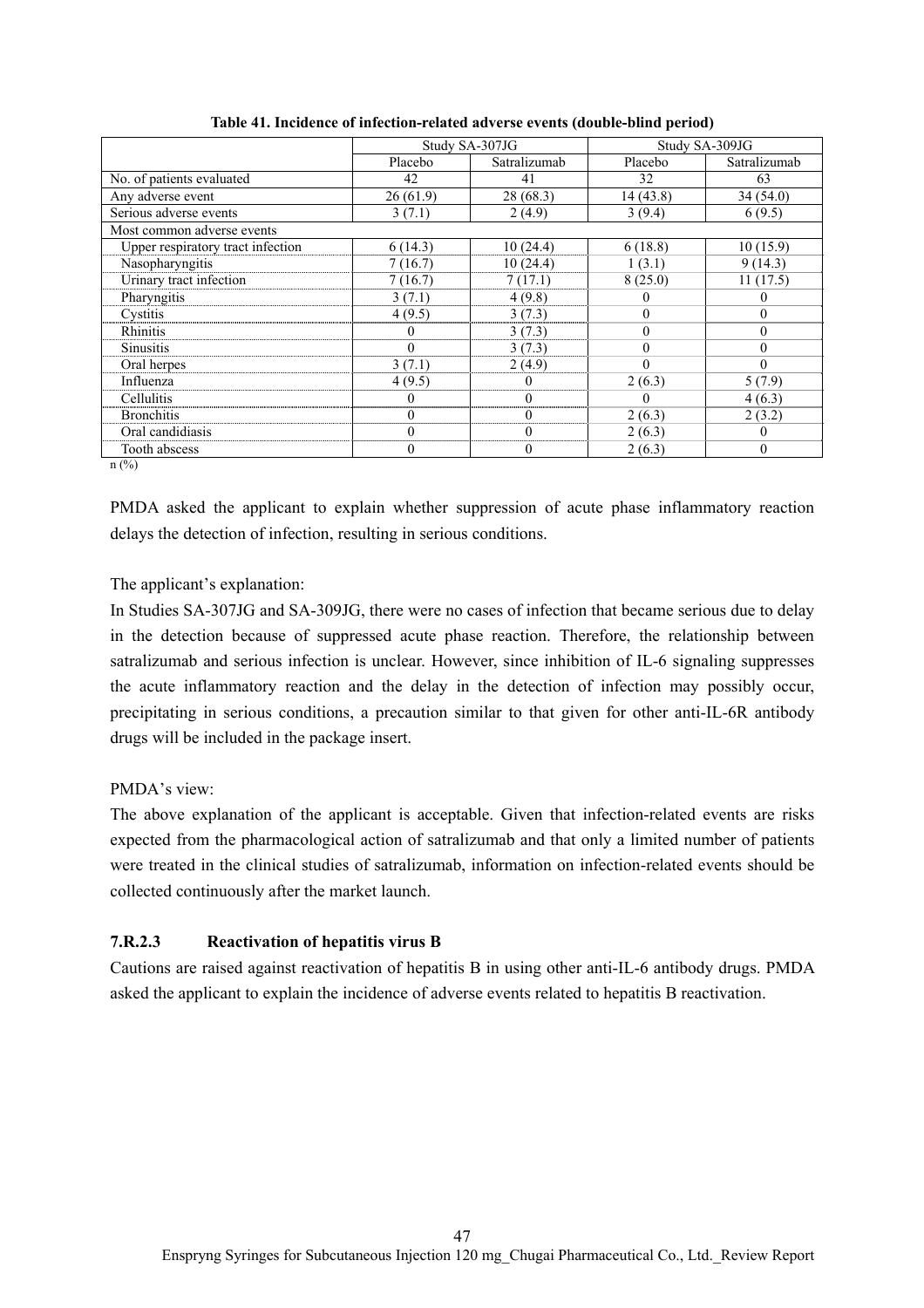### The applicant's explanation:

Regarding the incidence of adverse events related to hepatitis B reactivation<sup>32)</sup> during the double-blind period of the global phase III study (CTD 5.3.5.1-1, Study SA-307JG) and the foreign phase III study (CTD 5.3.5.1-2, SA-309JG), hepatitis B DNA assay positive was observed in 1 patient in the satralizumab group in Study SA-307JG, but a causal relationship to satralizumab was ruled out and administration of satralizumab was continued without any measures taken against the adverse event. The patient had a history of hepatitis B infection. At Week 12 of administration, the patient was reported to have turned positive for hepatitis B virus with DNA level of 1.76 IU/mL. Thereafter, the patient was monitored periodically for hepatitis B virus DNA at intervals of approximately 4 weeks during the study period, and the virus was negative in all measurements, with the viral DNA level below 20 IU/mL, showing no increase in the viral DNA level. Thus, the event did not fall under the definition of hepatitis B virus reactivation.

However, only the above patient in Study SA-307JG had a history of hepatitis B infection among patients enrolled in clinical studies, and no sufficient data have been collected for detailed evaluation. Therefore, a precaution similar to that given for other anti-IL-6R drugs will be included in the package insert.

### PMDA's view:

- As is the case with other anti-IL-6 antibody drugs approved for the indication for rheumatoid arthritis, satralizumab may also cause immune suppression in patients with NMOSD when administered in combination with corticosteroid, etc. Therefore, serious hepatitis may occur due to reactivation of hepatitis B virus. However, it is possible to avoid aggravation of symptoms by appropriate precaution, screening before administration, and monitoring during administration.
- Therefore, the applicant's explanation to include a similar precaution as that for other anti-IL-6 antibody drugs in the package insert is acceptable.
- Given that hepatitis B virus reactivation is a risk expected from the pharmacological action of satralizumab and that there are only a limited number of patients treated with satralizumab in clinical studies, information on hepatitis B virus reactivation-related events should be collected continuously after the market launch.

## **7.R.2.4 Adverse events related to neutropenia/leukopenia/agranulocytosis**

Taking account of the facts that caution is raised against neutropenia/leukopenia/agranulocytosis in administering other anti-IL-6 antibody drugs, and that IL-6 inhibition may cause decrease in neutrophil and white blood cell counts [see Section 3.R.1], PMDA asked the applicant to explain the incidence of adverse events related to neutropenia/leukopenia/agranulocytosis associated with satralizumab.

l  $32)$  Events coded to any of the following in Preferred Term (PT) in MedDRA:

Acute hepatitis B, chronic hepatitis B, congenital hepatitis B infection, HBV-DNA polymerase increased, hepatitis B, hepatitis B antibody abnormal, hepatitis B antibody positive, hepatitis B core antibody positive, hepatitis B core antigen positive, hepatitis B DNA assay positive, hepatitis B DNA increased, hepatitis B e antibody positive, hepatitis B e antigen positive, hepatitis B surface antibody positive, hepatitis B surface antigen positive, hepatitis B virus test positive, hepatitis viral, hepatitis infectious, asymptomatic viral hepatitis, hepatic infection, viral hepatitis carrier, hepatitis virus test positive, and hepatobiliary infection.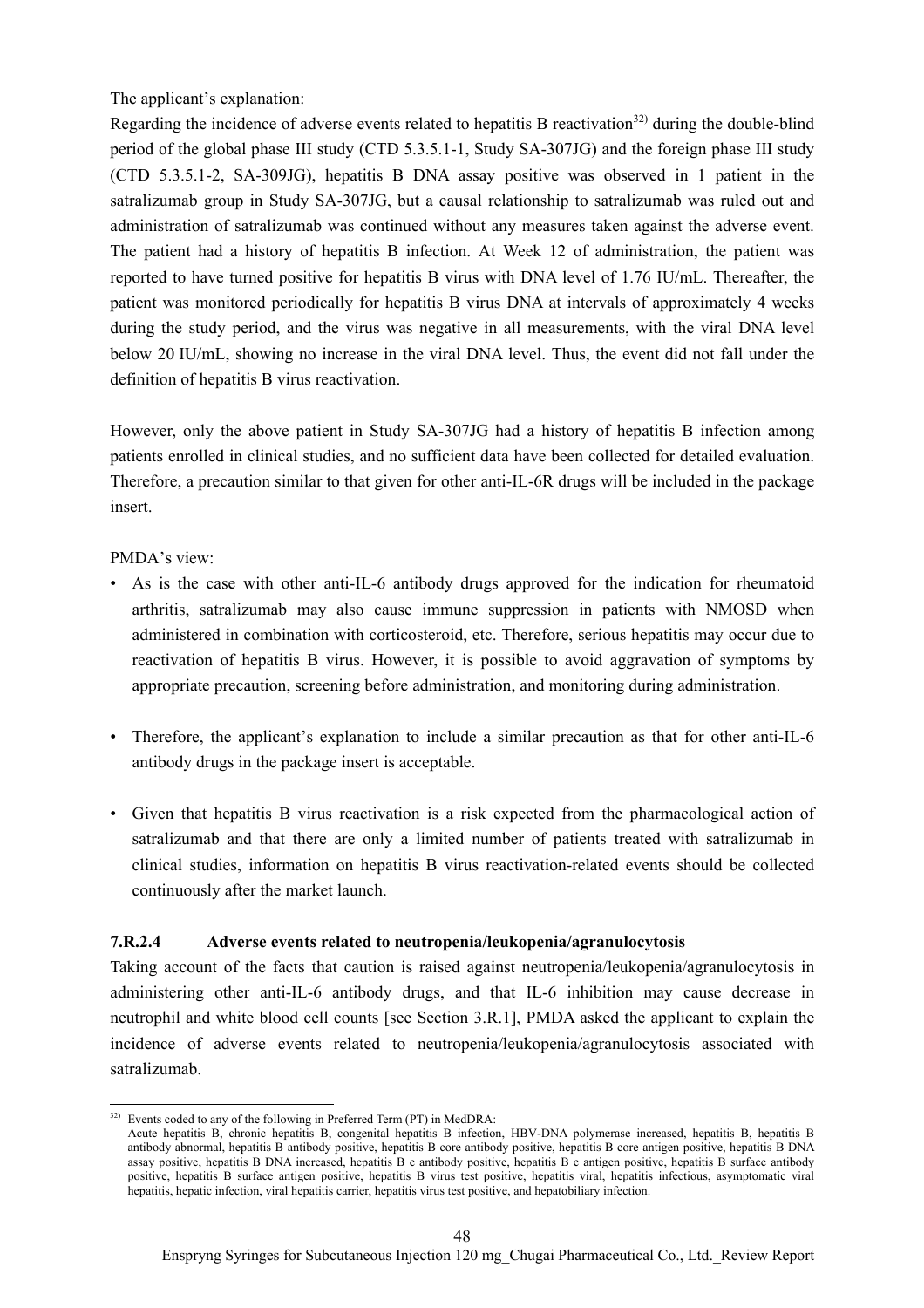The applicant's explanation:

Table 42 shows the incidence of adverse events related to neutropenia/leukopenia/agranulocytosis<sup>33</sup> during the double-blind period of the global phase III study (CTD 5.3.5.1-1, Study SA-307JG) and the foreign phase III study (CTD 5.3.5.1-2, Study SA-309JG). In both studies, the incidence of adverse events was higher in the satralizumab group than in the placebo group, but no serious adverse event was observed in the satralizumab group.

|                                  |          | Study SA-307JG | Study SA-309JG |              |
|----------------------------------|----------|----------------|----------------|--------------|
|                                  | Placebo  | Satralizumab   | Placebo        | Satralizumab |
| No. of patients evaluated        | 42       | 41             | 32             | 63           |
| Any adverse event                | 5(11.9)  | 11(26.8)       | 3(9.4)         | 11(17.5)     |
| Serious adverse events           | 2(4.8)   | O              |                |              |
| Adverse events                   |          |                |                |              |
| Leukopenia                       | 4(9.5)   | 6(14.6)        | $\Omega$       | 2(3.2)       |
| Lymphopenia                      | 4(9.5)   | 3(7.3)         | $\theta$       | 2(3.2)       |
| Neutropenia                      | 2(4.8)   | 2(4.9)         | 1(3.1)         | 4(6.3)       |
| Neutrophil count decreased       | 0        | 2(4.9)         | 2(6.3)         | 1(1.6)       |
| White blood cell count decreased | $\theta$ | 1(2.4)         |                | 5(7.9)       |
| (0,1)                            |          |                |                |              |

**Table 42. Incidence of adverse events related to neutropenia/leukopenia/agranulocytosis (double-blind period)** 

n (%)

Table 43 shows the percentage of patients who had a post-baseline shift to higher (worse) National Cancer Institute-Common Terminology Criteria for Adverse Events (NCI-CTCAE) grade<sup>34)</sup> in neutropenia or leukopenia during the double-blind period in Studies SA-307JG and SA-309JG. The incidences of neutrophil count decreased and white blood cell count decreased were both higher in the satralizumab group than in the placebo group.

**Table 43. Percentage of patients who had post-baseline shift to higher NCI-CTCAE grade in neutropenia or leukopenia (double-blind period)** 

|                                  |          | Study SA-307JG | Study SA-309JG |              |  |
|----------------------------------|----------|----------------|----------------|--------------|--|
|                                  | Placebo  | Satralizumab   | Placebo        | Satralizumab |  |
| No. of patients evaluated        | 42       |                |                | 0.           |  |
| Neutrophil count decreased       | 8(19.0)  | 12 (29.3)      | 8(25.0)        | 21(33.3)     |  |
| White blood cell count decreased | 20(47.6) | 26(63.4)       | 5 (15.6)       | 19 (30.2)    |  |

n (%)

Decreased neutrophil or white blood cell count associated with satralizumab is unlikely to increase the risk of infection, judging from the following observations:

• Table 44 shows the incidence of infection, classified by the lowest neutrophil and white blood cell count (NCI-CTCAE grade). In Study SA-307JG, the higher the grade of the lowest neutrophil count, the higher the tendency of the incidence of infection, but the incidence was similar between the placebo group and the satralizumab group. In Study SA-309JG, the incidence of infection was similar among different grades of the lowest neutrophil count.

 $\overline{\phantom{a}}$ 33) Events coded to "Neutropenias" or "Leukopenias NEC" in HLT, and events classified in "Neutrophil count decreased," "White blood cell count decreased," "Granulocyte count decreased," "Neutrophil count abnormal," "Band neutrophil count decreased," or "White blood cell count abnormal" in PT in MedDRA.

<sup>&</sup>lt;sup>34)</sup> Neutrophils: Grade 1, ≥1500/mm<sup>3</sup> and <2000/mm<sup>3</sup>; Grade 2, ≥1000/mm<sup>3</sup> and <1500/mm<sup>3</sup>; Grade 3, ≥500/mm<sup>3</sup> and <1000/mm<sup>3</sup>; Grade 4,  $< 500/mm<sup>3</sup>$ 

White blood cells: Grade  $1, \geq 3000/\text{mm}^3$  and  $\lt 3300/\text{mm}^3$ ; Grade  $2, \geq 2000/\text{mm}^3$  and  $\lt 3000/\text{mm}^3$ ; Grade  $3, \geq 1000/\text{mm}^3$  and  $\lt 2000/\text{mm}^3$ , Grade 4, <1000/mm<sup>3</sup>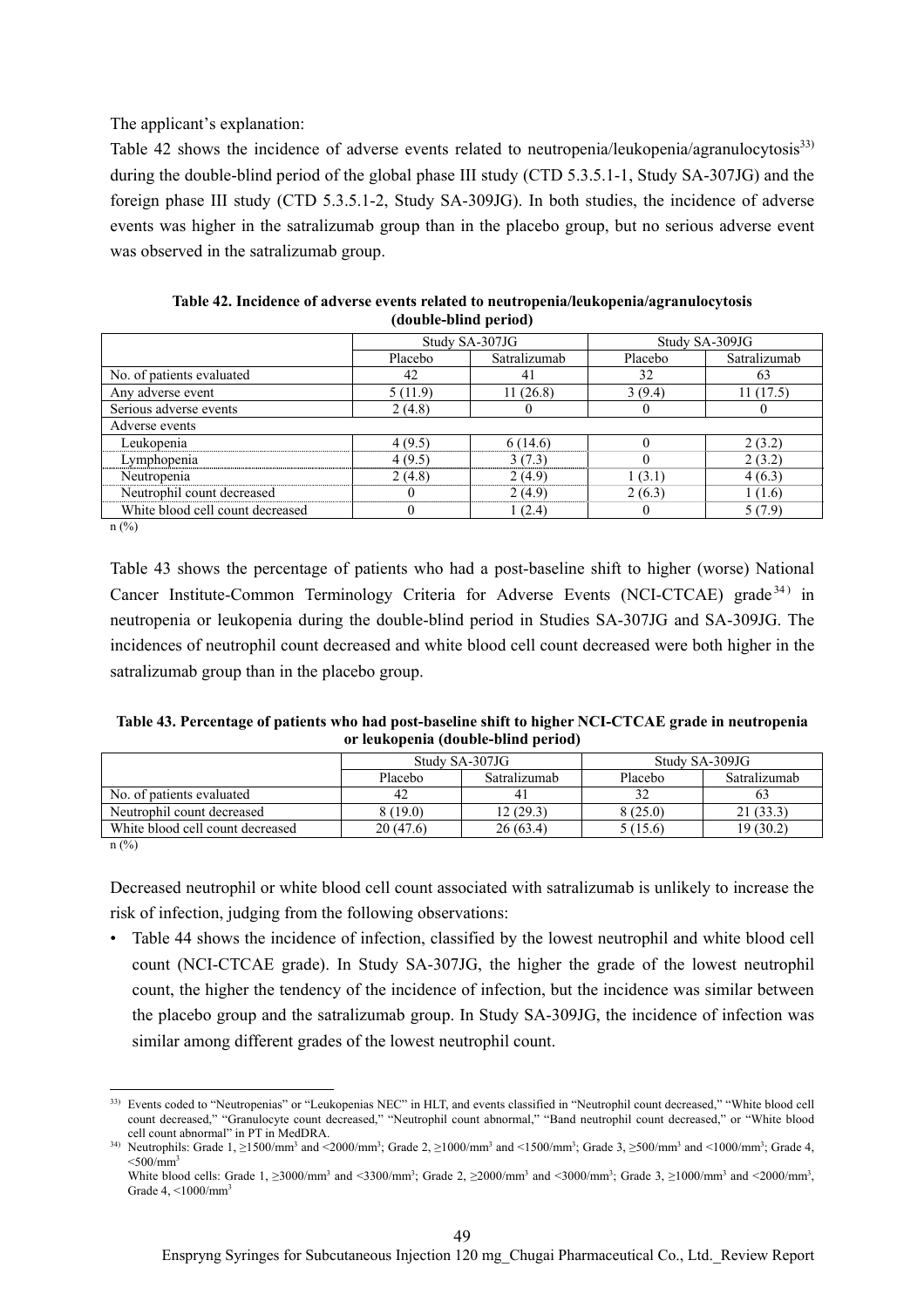|                       |                   |                                 |                                                       | Study SA-307JG                  |                                                       | Study SA-309JG                  |                                                       |                                 |                                                       |  |
|-----------------------|-------------------|---------------------------------|-------------------------------------------------------|---------------------------------|-------------------------------------------------------|---------------------------------|-------------------------------------------------------|---------------------------------|-------------------------------------------------------|--|
|                       |                   |                                 | Placebo                                               | Satralizumab                    |                                                       | Placebo                         |                                                       | Satralizumab                    |                                                       |  |
|                       |                   | No. of<br>patients<br>evaluated | No. of<br>patients<br>with<br>infection <sup>a)</sup> | No. of<br>patients<br>evaluated | No. of<br>patients<br>with<br>infection <sup>a)</sup> | No. of<br>patients<br>evaluated | No. of<br>patients<br>with<br>infection <sup>a)</sup> | No. of<br>patients<br>evaluated | No. of<br>patients<br>with<br>infection <sup>a)</sup> |  |
| All grades            |                   | 42                              | 26(61.9)                                              | 41                              | 28(68.3)                                              | 32                              | 14(43.8)                                              | 63                              | 34(54.0)                                              |  |
|                       | Grade 0           | 33                              | 17(51.5)                                              | 29                              | 18 (62.1)                                             | 24                              | 10(41.7)                                              | 42                              | 22(52.4)                                              |  |
| Neutrophil<br>count   | Grade<br>$\geq$ 1 | 9                               | 9(100.0)                                              | 12                              | 10(83.3)                                              | 8                               | 4(50.0)                                               | 21                              | 12(57.1)                                              |  |
| grade                 | Grade<br>$\geq$ 3 | $\overline{c}$                  | 2(100.0)                                              | 5                               | 5(100.0)                                              | 2                               | 2(100.0)                                              | 5                               | 3(60.0)                                               |  |
|                       | Grade 0           | 28                              | 14(50.0)                                              | 15                              | 9(60.0)                                               | 21                              | 7(33.3)                                               | 25                              | 14(56.0)                                              |  |
| Leucocyte<br>count    | Grade<br>$\geq$ 1 | 14                              | 12(85.7)                                              | 26                              | 19(73.1)                                              | 11                              | 7(63.6)                                               | 38                              | 20(52.6)                                              |  |
| grade<br><b>CALLS</b> | Grade<br>$\geq$ 3 | 4                               | 4(100.0)                                              | $\overline{4}$                  | 4(100.0)                                              | $\theta$                        | $\mathbf{0}$                                          | $\overline{c}$                  | $\theta$                                              |  |

**Table 44. Incidence of infection, classified by the lowest neutrophil and white blood cell count (NCI-CTCAE grade) (double-blind period)** 

a)  $n$  (%)

• Table 45 shows the number of infection, classified by neutrophil and white blood cell counts (NCI-CTCAE grade) immediately before infection. Among patients with Grade ≥3 neutrophil count, a condition with a high risk of infection (*Support Care Cancer.* 2016;24:4377-83), infection occurred in 2 patients in the satralizumab group of Study SA-307JG (2 events; nasopharyngitis and rhinitis in 1 patient each) and in 2 patients in the satralizumab group of Study SA-309JG (3 events; pyelonephritis/urinary tract infection and pneumonia in 1 patient each). Pyelonephritis in Study SA-309JG was the only severe event observed, and its causal relationship to satralizumab was ruled out. Among patients with Grade ≥3 white blood cell count immediately before infection, there was no clear difference in the tendency of incidence of infection between the placebo group and the satralizumab group.

**Table 45. Number of infection, classified by neutrophil and white blood cell counts immediately before infection (NCI-CTCAE grade) (double-blind period)** 

|                           |            | Study SA-307JG |              |         | Study SA-309JG |
|---------------------------|------------|----------------|--------------|---------|----------------|
|                           |            | Placebo        | Satralizumab | Placebo | Satralizumab   |
| All Grades                |            | 89             | 104          | 66      | 115            |
|                           | Not $lowa$ | 85             | 89           | 62      | 107            |
|                           | Grade 1    |                |              |         |                |
| Neutrophil<br>count grade | Grade 2    |                | 10           | 4       |                |
|                           | Grade 3    | 0              |              |         |                |
|                           | Grade 4    |                |              |         |                |
|                           | Not $lowa$ | 56             | 63           | 54      | 86             |
|                           | Grade 1    | 28             | 21           |         | 26             |
| Leucocyte<br>count grade  | Grade 2    | 4              | 19           |         |                |
|                           | Grade 3    |                |              |         |                |
|                           | Grade 4    |                |              |         |                |

a) Patients not classified in Grade  $\geq 1$  group

Thus, all of the adverse events related to neutropenia/leukopenia/agranulocytosis observed in the clinical studies of satralizumab were not serious, showing no tendency of increase in the risk of infection or occurrence of clinically significant events with the decrease in neutrophil or white blood cell count associated with satralizumab. Nevertheless, given that the incidence of adverse events related to neutropenia/leukopenia/agranulocytosis tends to be higher in the satralizumab group than in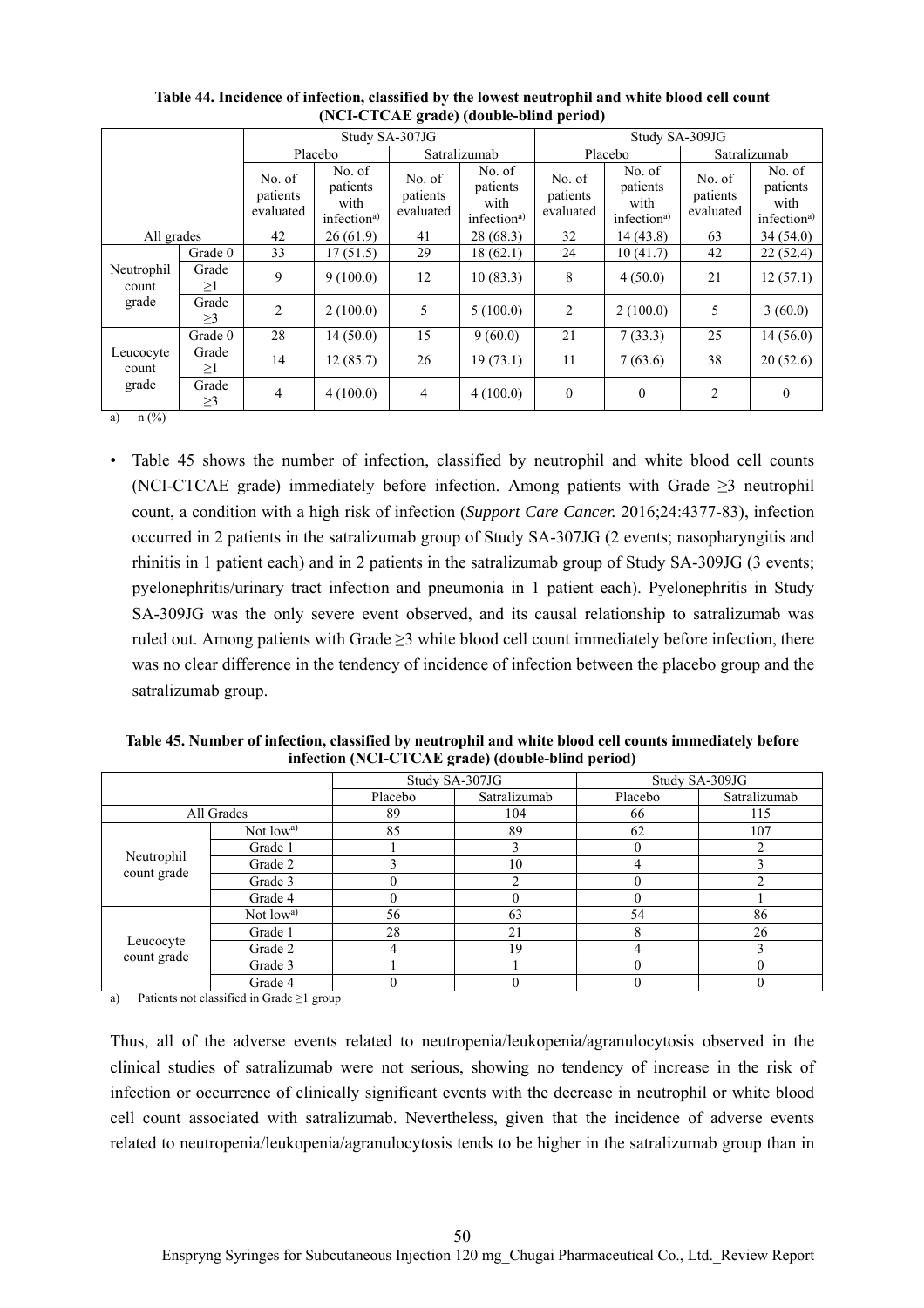the placebo group and that neutropenia and leukopenia may occur when IL-6 signaling is inhibited, a similar precaution to that for other anti-IL-6R antibody drugs will be included in the package insert.

### PMDA's view:

The above explanation of the applicant is acceptable. However, events related to neutropenia/leukopenia/agranulocytosis are anticipated from the pharmacological action of satralizumab, and there are only a limited number of patients treated with satralizumab in clinical studies. Information on events related to neutropenia/leukopenia/agranulocytosis should be collected continuously after the market launch.

## **7.R.2.5 Adverse events related to thrombocytopenia**

Taking account of the facts that caution is raised against thrombocytopenia in administering other anti-IL-6R antibody drugs, and that IL-6 inhibition may cause thrombocytopenia [see Section 3.R.1], PMDA asked the applicant to explain the incidence of adverse events related to thrombocytopenia associated with satralizumab.

## The applicant's explanation:

Table 46 shows the incidence of adverse events related to thrombocytopenia<sup>35)</sup> during the double-blind period of the global phase III study (CTD 5.3.5.1-1, Study SA-307JG) and the foreign phase III study (CTD 5.3.5.1-2, Study SA-309JG). In Study SA-309JG, the incidence of the adverse events was higher in the satralizumab group than in the placebo group, whereas no serious adverse events were observed in the satralizumab group in either of the studies.

|                             |         | Study SA-307JG | Study SA-309JG |              |
|-----------------------------|---------|----------------|----------------|--------------|
|                             | Placebo | Satralizumab   | Placebo        | Satralizumab |
| No. of patients evaluated   | 42      |                | 32             | 03           |
| Any adverse event           | 2(4.8)  | (2.4)          | (3.1)          | 3(4.8)       |
| Serious adverse events      | (2.4)   |                |                |              |
| Adverse events              |         |                |                |              |
| Thrombocytopenia            | (2.4)   | (2.4)          | (3.1)          | 3(4.8)       |
| Autoimmune thrombocytopenia | (2.4)   |                |                |              |
| $\therefore$ (0/)           |         |                |                |              |

**Table 46. Incidence of adverse events related to thrombocytopenia (double-blind period)** 

 $n$  (%)

Table 47 shows the percentage of patients who had a post-baseline shift to a higher NCI-CTCAE grade in thrombocytopenia during the double-blind period in Studies SA-307JG and SA-309JG. The percentage was higher in the satralizumab group than in the placebo group.

**Table 47. Percentage of patients who had post-baseline shift to higher NCI-CTCAE grade in thrombocytopenia (double-blind period)** 

|                           |         | Study SA-307JG | Study SA-309JG |              |  |
|---------------------------|---------|----------------|----------------|--------------|--|
|                           | Placebo | Satralizumab   | Placebo        | Satralizumab |  |
| No. of patients evaluated | 42      |                |                | 0:           |  |
| Platelet count decreased  | (14.3)  | (26.8)         | (3.1)          |              |  |

n (%)

l 35) Events coded to "Thrombocytopenias" in HLT and events coded to "Platelet count decreased" or "Platelet count abnormal" in PT in MedDRA.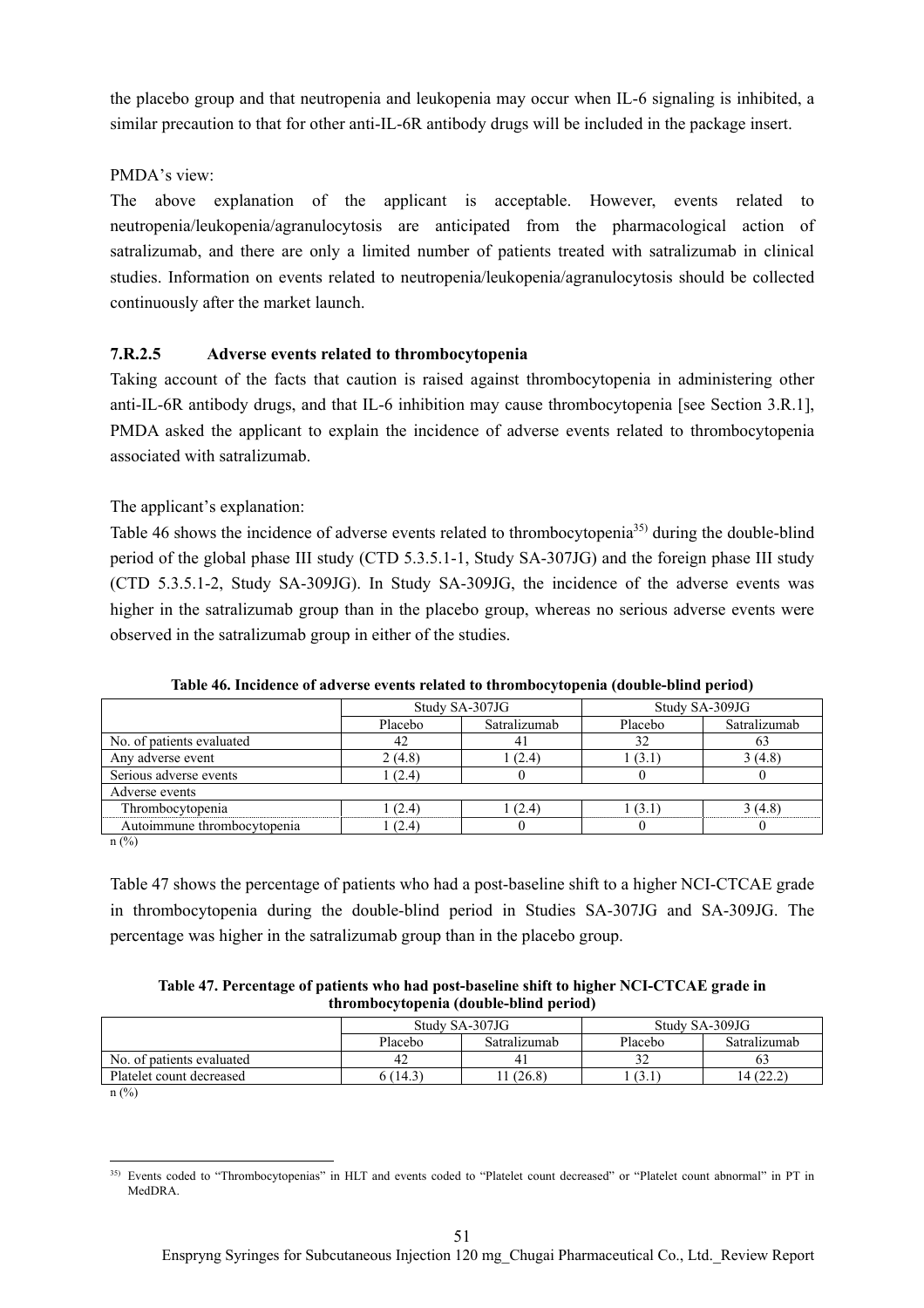Thus, all of the adverse events related to thrombocytopenia observed in the clinical studies of satralizumab were non-serious and clinically insignificant. However, since thrombocytopenia may occur when IL-6 signaling is inhibited, a similar precaution to that for other anti-IL-6R antibody drugs will be included in the package insert.

### PMDA's view:

The above explanation of the applicant is acceptable. Since events related to thrombocytopenia are anticipated from the pharmacological action of satralizumab, and there are only a limited number of patients treated with satralizumab in clinical studies, information on events related to thrombocytopenia should be collected continuously after the market launch.

## **7.R.2.6 Adverse events related to hepatic dysfunction**

Taking account of the facts that caution is raised against hepatic dysfunction in administering other anti-IL-6R antibody drugs, and that IL-6 inhibition may cause hepatic dysfunction [see Section 3.R.1], PMDA asked the applicant to explain the incidence of hepatic dysfunction associated with satralizumab.

### The applicant's explanation:

Table 48 shows the incidence of adverse events related to hepatic dysfunction<sup>36)</sup> during the double-blind period of the global phase III study (CTD 5.3.5.1-1, Study SA-307JG) and the foreign phase III study (CTD 5.3.5.1-2, Study SA-309JG). No serious adverse events were observed in the satralizumab group in either of the studies.

|                            |         | Study SA-307JG | Study SA-309JG |              |
|----------------------------|---------|----------------|----------------|--------------|
|                            | Placebo | Satralizumab   | Placebo        | Satralizumab |
| No. of patients evaluated  | 42      | 41             | 32             | 63           |
| Any adverse event          | 6(14.3) | 4(9.8)         | 2(6.3)         | 9(14.3)      |
| Serious adverse events     |         |                |                |              |
| Most common adverse events |         |                |                |              |
| AST increased              | 3(7.1)  | 1(2.4)         |                | 1 (1.6)      |
| ALT increased              | 2(4.8)  | 1(2.4)         |                | 4(6.3)       |
| Hypertransaminasaemia      | 2(4.8)  | 1(2.4)         |                |              |
| $\gamma$ -GTP increased    | 1(2.4)  | $\theta$       |                | 1(1.6)       |
| Hypofibrinogenaemia        |         | 1(2.4)         |                | 2(3.2)       |
| $\sim$ $\sim$              |         |                |                |              |

**Table 48. Incidence of adverse events related to hepatic dysfunction (double-blind period)** 

n (%)

During the double-blind period of Studies SA-307JG and SA-309JG, there were no patients who had liver function test abnormal suggestive of drug-induced liver disorder<sup>37)</sup> or patients who reported clinical symptoms of jaundice.

Thus, all of the adverse events related to hepatic dysfunction observed in the clinical studies of satralizumab were non-serious and clinically insignificant. However, since hepatic dysfunction may

l 36) Events coded to "Hepatic failure, hepatic fibrosis, hepatic cirrhosis, and other hepatocellular injuries (narrow)," "Liver-related laboratory tests, signs, and symptoms (narrow)," "Cholestasis and jaundice of hepatic cause (narrow)," "Liver-related coagulation and bleeding disturbances (narrow)," or "Hepatitis, non-infectious (narrow)," in Standardised MedDRA Queries (SMQ) and events coded to "Hepatocellular damage and hepatitis NEC" in HLT in MedDRA.

<sup>&</sup>lt;sup>37)</sup> Increase in total bilirubin to  $>2 \times$  ULN or increase in alanine aminotransferase (ALT) or aspartate aminotransferase (AST) to  $>3 \times$  ULN accompanied by clinical jaundice.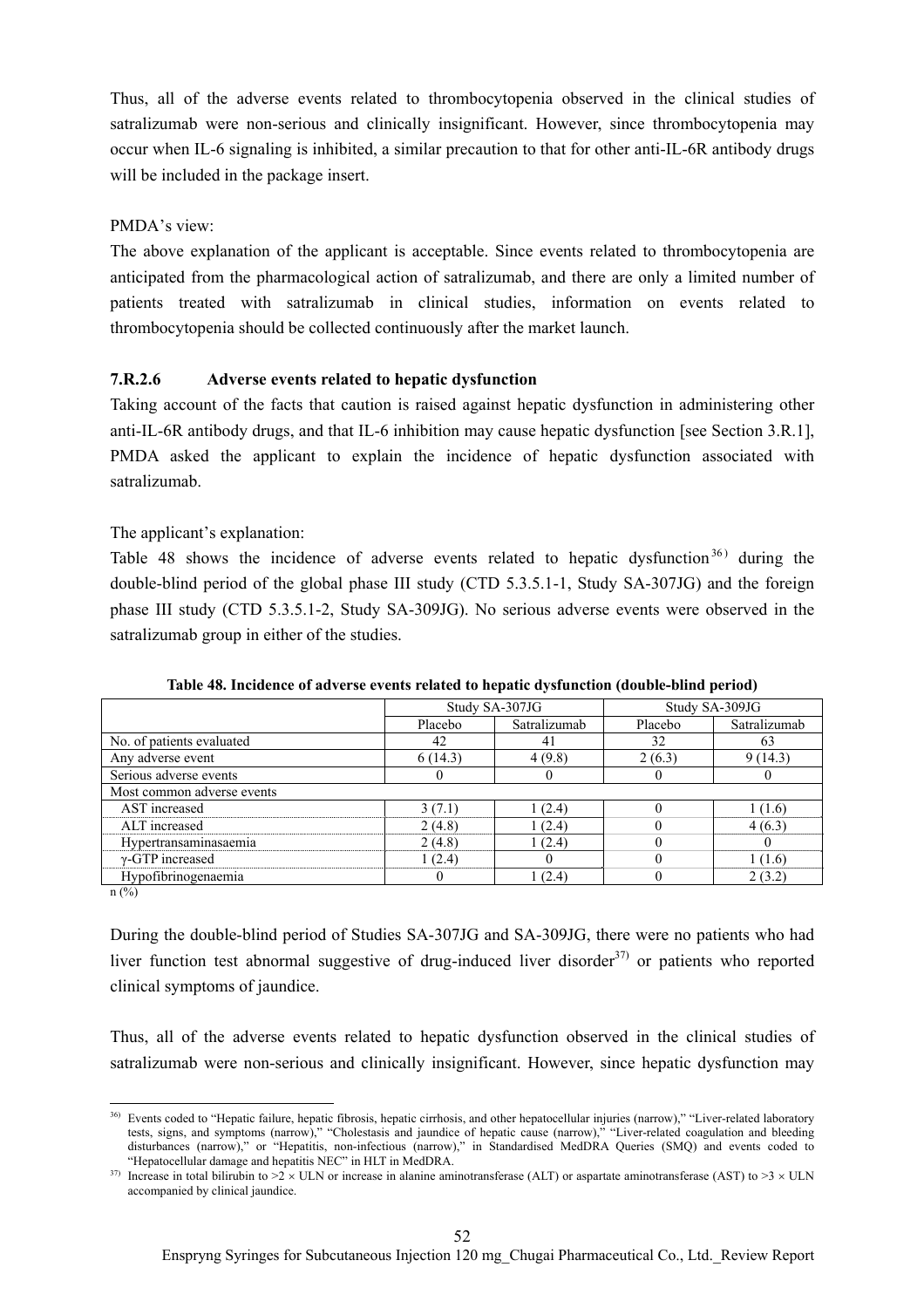occur when IL-6 signaling is inhibited, a similar precaution to that for other anti-IL-6R antibody drugs will be included in the package insert.

## PMDA's view:

The above explanation of the applicant is acceptable. However, since events related to hepatic dysfunction are anticipated from the pharmacological action of satralizumab, and since there are only a limited number of patients treated with satralizumab in clinical studies, information on events related to hepatic dysfunction should be collected continuously after the market launch.

## **7.R.2.7 Adverse events related to hypersensitivity**

Taking account of the facts that caution is raised against hypersensitivity-related adverse events such as anaphylactic shock in administering other anti-IL-6R antibody drugs, PMDA asked the applicant to explain the incidence of hypersensitivity-related adverse events associated with satralizumab.

## The applicant's explanation:

Table 49 shows the incidence of adverse events related to hypersensitivity<sup>38)</sup> during the double-blind period of the global phase III study (CTD 5.3.5.1-1, Study SA-307JG) and the foreign phase III study (CTD 5.3.5.1-2, Study SA-309JG). Although neither anaphylaxis nor serious adverse events were observed in these studies, satralizumab is a protein drug and is expected to cause hypersensitivity-related events such as anaphylactic shock as are the cases with other protein drugs, an appropriate precaution will be included in the package insert.

|                            | Study SA-307JG |              | Study SA-309JG |              |  |
|----------------------------|----------------|--------------|----------------|--------------|--|
|                            | Placebo        | Satralizumab | Placebo        | Satralizumab |  |
| No. of patients evaluated  | 42             | 41           | 32             | 63           |  |
| Any adverse event          | 2(4.8)         | 5(12.2)      | 6(18.8)        | 11 (17.5)    |  |
| Serious adverse events     |                |              |                |              |  |
| Main adverse events        |                |              |                |              |  |
| Injection related reaction | 2(4.8)         | 5(12.2)      | 5(15.6)        | 8(12.7)      |  |
| Hypersensitivity           |                |              | 1 (3.1)        | 2(3.2)       |  |

**Table 49. Incidence of adverse events related to hypersensitivity (double-blind period)** 

 $n$  (%)

Taking account of the fact that visible particles were detected in Enspring under the long-term storage conditions [see Section 2.R.1], PMDA asked the applicant to explain the incidence of hypersensitivity-related adverse events caused by the drug product containing visible particles in clinical studies.

The applicant's explanation:

• Although visible particles may occur after  $\frac{1}{\sqrt{1-\frac{1}{\sqrt{1-\frac{1}{\sqrt{1-\frac{1}{\sqrt{1-\frac{1}{\sqrt{1-\frac{1}{\sqrt{1-\frac{1}{\sqrt{1-\frac{1}{\sqrt{1-\frac{1}{\sqrt{1-\frac{1}{\sqrt{1-\frac{1}{\sqrt{1-\frac{1}{\sqrt{1-\frac{1}{\sqrt{1-\frac{1}{\sqrt{1-\frac{1}{\sqrt{1-\frac{1}{\sqrt{1-\frac{1}{\sqrt{1-\frac{1}{\sqrt{1-\frac{1}{\sqrt{1-\frac{1}{$ long-term storage, the timing of the formation of visible particles differs from batch to batch, precluding the identification of the timing of the occurrence of visible particles in clinical studies.

 $\overline{\phantom{a}}$ <sup>38)</sup> Events coded to "Anaphylactic/anaphylactoid shock conditions (narrow)" or "Anaphylactic reactions (narrow)" in SMQ, "Injection site reaction," "Infusion site reactions" "or "Administration site reactions NEC" in HLT, and events coded to "Hypersensitivity" or "Injection related reaction" in PT in MedDRA.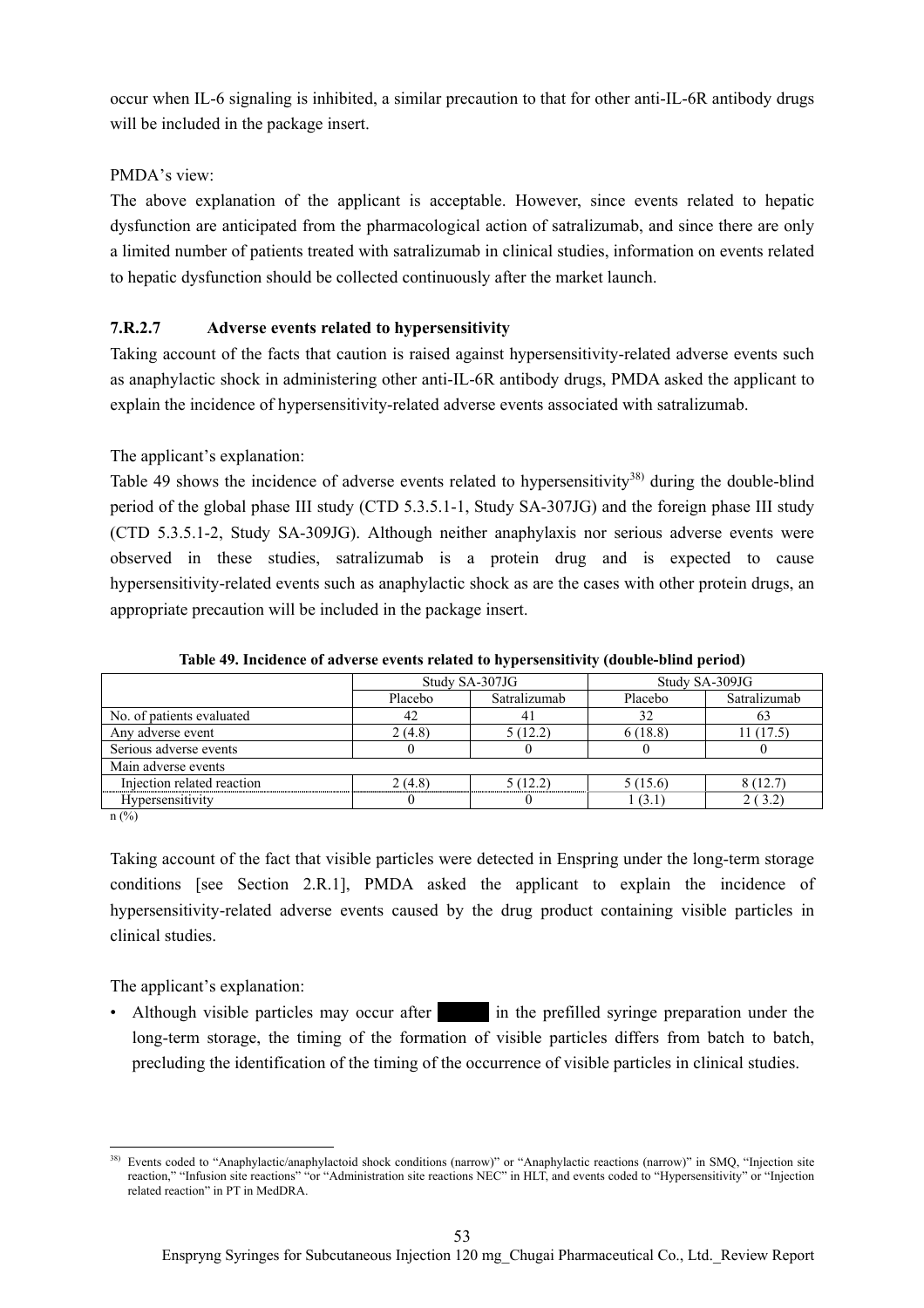• Table 50 shows the detail of information on the use of the prefilled syringes that had been stored for  $\leq 1$  year or  $\geq 1$  year after manufacture, during the open-label extension period in Studies SA-307JG and SA-309JG.

**Table 50. Administration of prefilled syringe preparation with different storage periods after manufacture (open-label extension period)** 

|                                              |      | Study SA-307JG | Study SA-309JG |                 |  |
|----------------------------------------------|------|----------------|----------------|-----------------|--|
|                                              | vear | vear           | vear           | vear            |  |
| Total No. of patients receiving satralizumab |      |                |                | $20^{\circ}$    |  |
| Total No. of times of administration         |      | 266            |                | 14 <sup>7</sup> |  |

- Hypersensitivity-related adverse events were not observed following the administration of the prefilled syringe preparation with a storage period of <1 year after manufacture in either study. With the prefilled syringe preparation with a storage period of  $\geq 1$  year, in contrast, adverse events were observed in 2 patients in Study SA-307JG (2 events; injection related reaction and injection site bruising in 1 patient each) and in 1 patient in Study SA-309JG (2 events; injection related reaction). Neither anaphylaxis nor a serious event was observed. There were no adverse events leading to treatment discontinuation.
- These results suggest that there is no significant difference in adverse events observed between prefilled syringes with <1 year of storage period after manufacture and those with ≥1 year of storage period, when adjusted for the total number of administrations of each preparation.

## PMDA's view:

The above explanation of the applicant is acceptable. However, since hypersensitivity-related events is a risk anticipated for biological preparations, the drug category to which satralizumab belongs, and since there are only a limited number of patients treated with satralizumab in clinical studies, information on events related to hypersensitivity should be collected continuously after the market launch.

## **7.R.2.8 Adverse events related to lipid abnormality and cardiac disorder**

Taking account of the facts that caution is raised against lipid abnormality in administering other anti-IL-6R antibody drugs, and that IL-6 is involved in the synthesis and secretion of apolipoprotein and satralizumab may possibly cause dyslipidemia-related events by its IL-6-inhibitory effect [see Section 3.R.1], PMDA asked the applicant to explain the incidence of adverse events related to lipid abnormality and cardiac disorder.

The applicant's explanation:

Table 51 shows the incidence of adverse events related to lipid abnormality<sup>39)</sup> during the double-blind period of the global phase III study (CTD 5.3.5.1-1, Study SA-307JG) and the foreign phase III study (CTD 5.3.5.1-2, Study SA-309JG). No serious events were observed.

 $\overline{\phantom{a}}$ 39) Events coded to "Dyslipidaemia (narrow)" in SMQ in MedDRA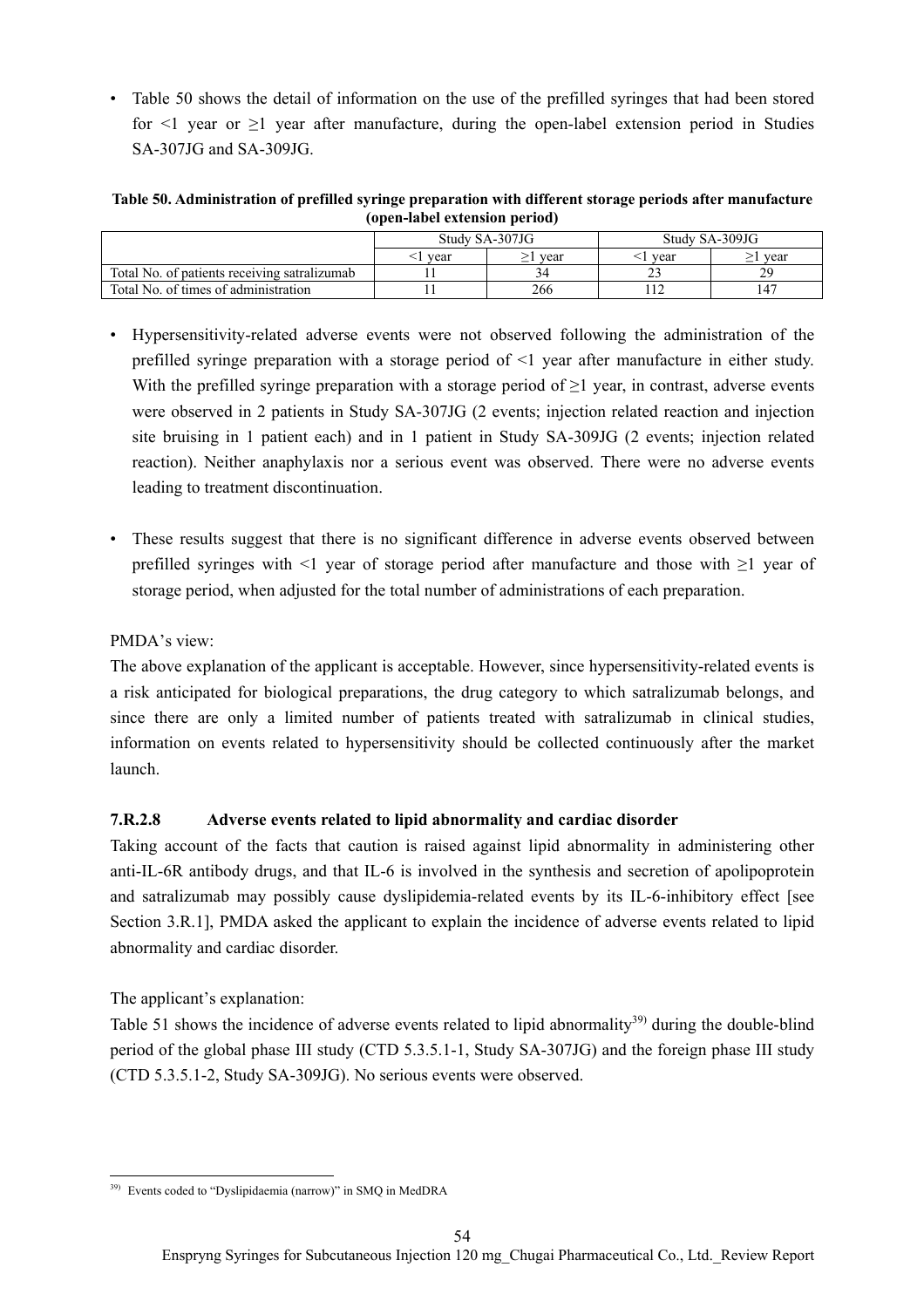|                                   |         | Study SA-307JG |         | Study SA-309JG |  |
|-----------------------------------|---------|----------------|---------|----------------|--|
|                                   | Placebo | Satralizumab   | Placebo | Satralizumab   |  |
| No. of patients evaluated         | 42      | 41             | 32      | 63             |  |
| Any adverse event                 | 7(16.7) | 8(19.5)        | 2(6.3)  | 6(9.5)         |  |
| Serious adverse events            |         |                |         |                |  |
| Most common adverse events        |         |                |         |                |  |
| Hypercholesterolaemia             | 5(11.9) | 4(9.8)         |         | 2(3.2)         |  |
| Hyperlipidaemia                   |         | 2(4.9)         | 1(3.1)  | 1(1.6)         |  |
| Blood cholesterol increased       |         | 2(4.9)         |         | 1(1.6)         |  |
| Low density lipoprotein increased |         | 2(4.9)         |         | 1(1.6)         |  |
| Blood triglycerides increased     | 2(4.8)  |                |         |                |  |
| (0/3)                             |         |                |         |                |  |

**Table 51. Incidence of lipid abnormality-related adverse events (double-blind period)** 

 $n$  (%)

Table 52 shows the percentage of patients who had a post-baseline shift to a higher NCI-CTCAE grade in total cholesterol concentration and triglyceride concentration during the double-blind period of Studies SA-307JG and SA-309JG. Although the percentage of patients tended to be higher in the satralizumab group than in the placebo group, there were no patients with severe conditions or adverse events leading to treatment discontinuation.

**Table 52. Percentage of patients who had post-baseline shift to higher NCI-CTCAE grade in total cholesterol concentration and triglyceride concentration (double-blind period)** 

|                           |           | Study SA-307JG | Study SA-309JG |              |  |
|---------------------------|-----------|----------------|----------------|--------------|--|
|                           | Placebo   | Satralizumab   | Placebo        | Satralizumab |  |
| No. of patients evaluated | 42        | -4.            |                |              |  |
| Total cholesterol         | 15 (35.7) | 15 (36.6)      | 10(31.3)       | 29(46.0)     |  |
| Triglycerides             | 22(52.4)  | 24(58.5)       | 14 (43.8)      | 42 (66.7)    |  |
| (0, 1)                    |           |                |                |              |  |

 $n$  (%)

Table 53 shows the incidence of cardiac disorder-related adverse events<sup>40)</sup> during the double-blind period of Studies SA-307JG and SA-309JG. In both studies, the incidence of adverse events was higher in the satralizumab group than in the placebo group. However, there were no serious adverse events in Study SA-307JG and, in Study SA-309JG, serious adverse events were observed in 3 patients in the satralizumab group (acute myocardial infarction, bradycardia, and pulmonary oedema in 1 patient each), but a causal relationship to satralizumab was ruled out for all of them.

**Table 53. Incidence of cardiac disorder-related adverse events (double-blind period)** 

|                            |                         | Study SA-307JG |         | Study SA-309JG |
|----------------------------|-------------------------|----------------|---------|----------------|
|                            | Satralizumab<br>Placebo |                | Placebo | Satralizumab   |
| No. of patients evaluated  | 42                      | 4 I            | 32      | 0.1            |
| Any adverse event          | 2(4.8)                  | 5(12.2)        | 1(3.1)  | 15(23.8)       |
| Serious adverse events     |                         |                |         | 3(4.8)         |
| Most common adverse events |                         |                |         |                |
| Blood CPK increased        | 2(4.8)                  | (2.4)          | 1(3.1)  | 4(6.3)         |
| Oedema peripheral          |                         | 1(2.4)         |         | 4(6.3)         |
| Bradycardia                |                         | 1(2.4)         |         | 2(3.2)         |
| Tachycardia                |                         |                |         | 2(3.2)         |

 $n$  (%)

Table 54 shows the incidence of adverse events related to lipid abnormality and those related to cardiac disorder. In the satralizumab group of Study SA-309JG, cardiac disorder-related adverse events were observed in 3 patients among patients who had lipid abnormality-related adverse events.

l 40) Events coded to "Cardiac disorders" in SOC and events classified in "Cardiac failure (wide)," "Arrhythmia (wide)," or "Ischaemic heart disease (wide)" in SMQ in MedDRA.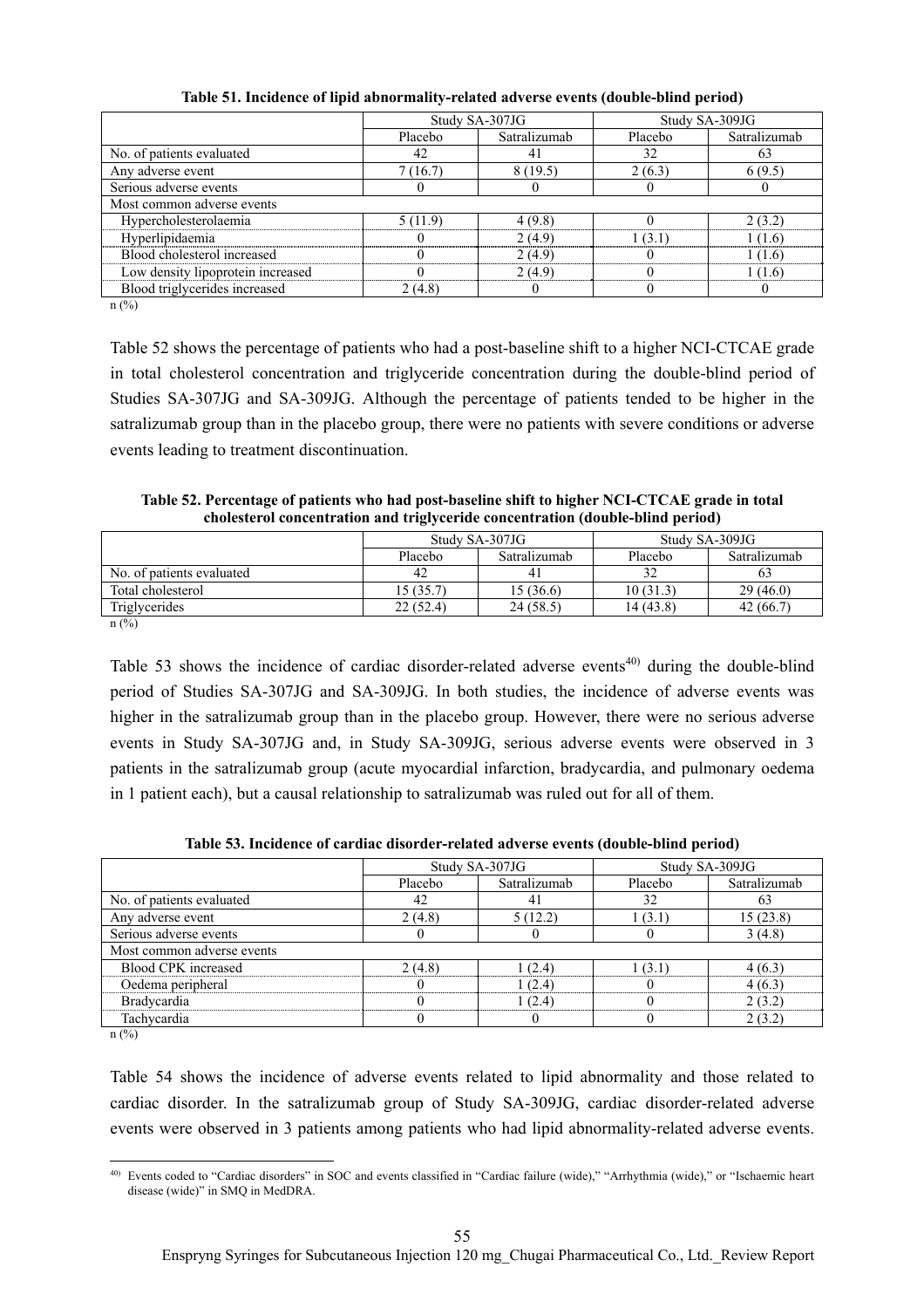The events were only mild blood creatine phosphokinase (CPK) increased in 2 patients. The remaining 1 patient experienced tachycardia, acute myocardial infarction, and coronary artery disease, but this patient was complicated by type 2 diabetes mellitus and a causal relationship of these adverse events to the study drug was ruled out, and the administration of the study drug was continued.

| Adverse events related to lipid abnormality   |          |                 |              |                        |                |                 |              |                        |  |
|-----------------------------------------------|----------|-----------------|--------------|------------------------|----------------|-----------------|--------------|------------------------|--|
| Adverse events related to<br>cardiac disorder |          | Study SA-307JG  |              |                        | Study SA-309JG |                 |              |                        |  |
|                                               | Placebo  |                 | Satralizumab |                        |                | Placebo         | Satralizumab |                        |  |
|                                               | Occurred | Not<br>occurred | Occurred     | <b>Not</b><br>occurred | Occurred       | Not<br>occurred | Occurred     | <b>Not</b><br>occurred |  |
| No. of patients evaluated                     |          | 35              |              | 33                     |                | 30              |              |                        |  |
| Occurred                                      | (14.3)   | (2.9)           |              | 5(15.2)                | (50.0)         |                 | 3(50.0)      | 12(21.1)               |  |
| Not occurred                                  | 6(85.7)  | 34 (97.1)       | 8(100.0)     | 28 (84.8)              | (50.0)         | 30(100.0)       | 3(50.0)      | 45 (78.9)              |  |

**Table 54. Incidence of adverse events related to cardiac disorder or to lipid abnormality (double-blind period)** 

 $n(^{0}_{0})$ 

The applicant's explanation based on the above results:

The incidence of lipid abnormality-related adverse events in clinical studies on satralizumab did not significantly differ between the satralizumab group and the placebo group. All of the observed events were non-serious, and NCI-CTCAE grades of total cholesterol concentration and triglyceride concentration showed only mild to moderate increases.

The incidence of cardiac disorder-related adverse events in clinical studies on satralizumab was higher in the satralizumab group than in the placebo group, and serious adverse events were observed in 3 patients in the satralizumab group of Study SA-309JG. However, a causal relationship of the observed serious adverse events to satralizumab was ruled out, and no clear relationship was observed between adverse events related to lipid abnormality and those related to cardiac disorder.

These results suggest that there were no clinically significant safety problems. However, since the incidence of lipid abnormality-related events was higher in the satralizumab group than in the placebo group, and since lipid abnormality-related events may occur by inhibition of IL-6 signaling which is involved in lipid metabolism, precaution against lipid abnormality will be included in the package insert. On the other hand, there were no serious cardiac disorder-related adverse events causally related to satralizumab, with no clinically significant safety problems currently. It is therefore considered unnecessary to raise caution in the package insert, but information on the incidence of cardiac disorder-related adverse events will be collected continuously after the market launch.

## PMDA's view:

The above explanation of the applicant is acceptable. However, since cardiac disorder-related adverse events are observed with other anti-IL-6R antibody drugs and caution is raised against such an adverse event, and since there are only a limited number of patients treated in clinical studies on satralizumab, information on cardiac disorder-related events should be collected continuously after the market launch.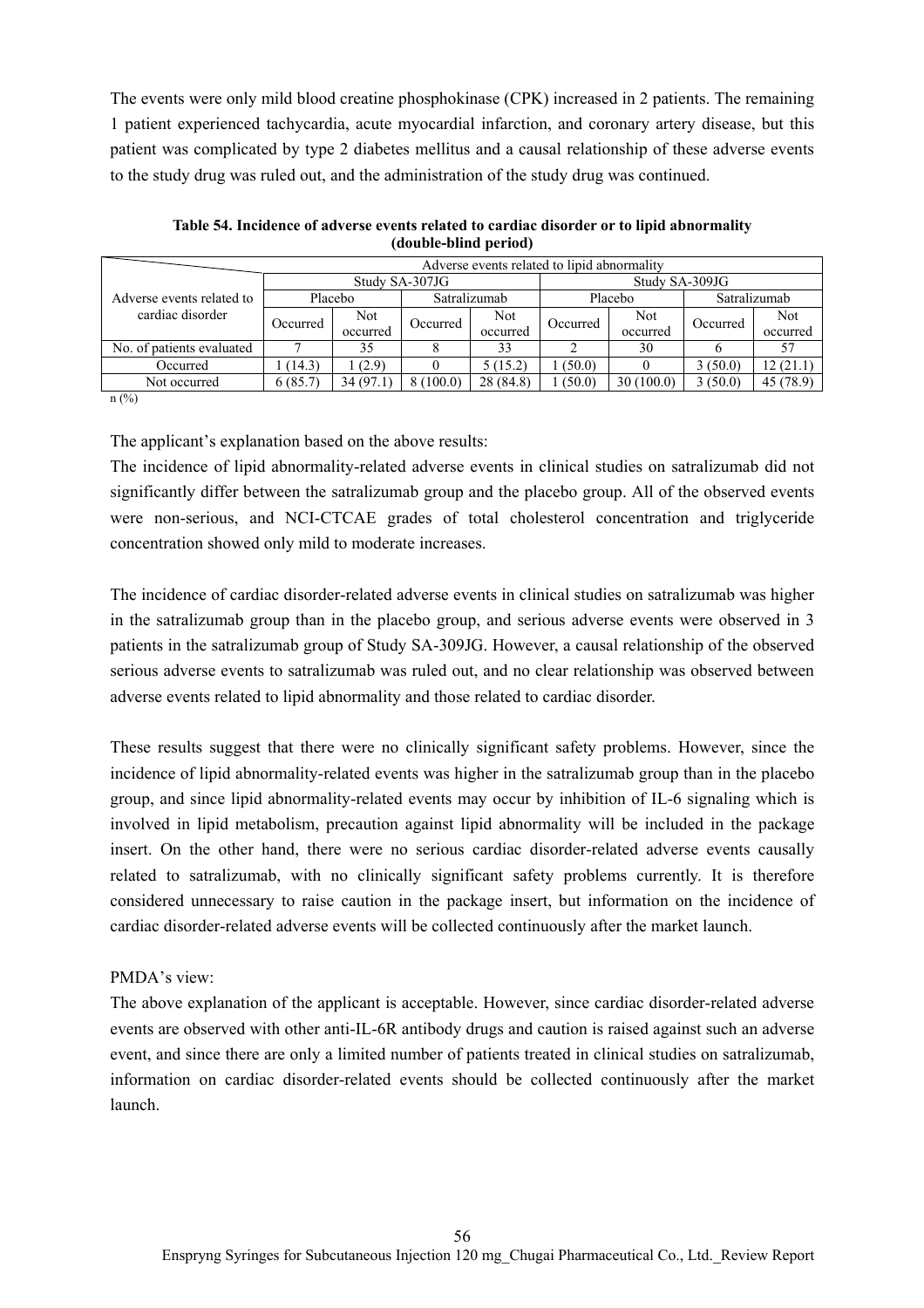### **7.R.2.9 Adverse events related to intestinal perforation**

Taking account of the facts that caution is raised against intestinal perforation in administering other anti-IL-6R antibody drugs, PMDA asked the applicant to explain the incidence of adverse events related to intestinal perforation associated with satralizumab.

### The applicant's explanation:

No adverse events related to intestinal perforation<sup>41)</sup> were observed either in the global phase III study (CTD 5.3.5.1-1, Study SA-307JG) or in the foreign phase III study (CTD 5.3.5.1-2, Study SA-309JG). A high dose of non-steroidal anti-inflammatory drug (NSAID) is a risk factor of intestinal perforation (*Clinical Rheumatology and Related Research*. 2013;25:159-63). Frequency of using NSAIDs is high in patients with rheumatoid arthritis, the disease for which other anti-IL-6R antibody drugs are mainly indicated (*Clinical Rheumatology and Related Research*. 2007;19:11-16), whereas the frequency is considered to be lower in patients with NMOSD than in patients with rheumatoid arthritis, suggesting a lower risk of intestinal perforation in patients with NMOSD than in patients with rheumatoid arthritis. It is therefore considered unnecessary to include precaution against intestinal perforation in the package insert. However, since intestinal perforation is observed in patients treated with other anti-IL-6R antibody drugs, the possibility of intestinal perforation due to inhibition of IL-6 signaling cannot be ruled out. Therefore, information on the incidence of adverse events related to intestinal perforation will be collected continuously after the market launch.

#### PMDA's view:

The above explanation of the applicant is acceptable. However, since intestinal perforation-related adverse events are observed with other anti-IL-6R antibody drugs and caution is raised against such an adverse event, and since there are only a limited number of patients treated with satralizumab in clinical studies, information on events related to intestinal perforation should be collected continuously after the market launch.

## **7.R.2.10 Adverse events related to interstitial pneumonia**

Taking account of the fact that caution is raised against interstitial pneumonia in administering other anti-IL-6R antibody drugs, PMDA asked the applicant to explain the incidence of adverse events related to interstitial pneumonia associated with satralizumab.

#### The applicant's explanation:

No adverse events related to interstitial pneumonia<sup>42)</sup> were observed either in the global phase III study (CTD 5.3.5.1-1, Study SA-307JG) or in the foreign phase III study (CTD 5.3.5.1-2, Study SA-309JG). Interstitial pneumonia naturally occurs in patients with rheumatoid arthritis, the disease for which other anti-IL-6R antibody drugs are mainly indicated (Consensus statement for the diagnosis and treatment of drug-induced lung injuries, abbreviated version, Japanese Respiratory Society). Also, methotrexate, the first-line drug for the treatment of rheumatoid arthritis, has a risk of interstitial pneumonia. As a result, patients with rheumatoid arthritis have a high risk of developing interstitial pneumonia. In contrast, interstitial lung lesion was reported in none of the patients with NMOSD, the

l 41) Events coded to "Intestinal perforation (narrow)" in SMQ in MedDRA.

<sup>42)</sup> Events coded to "Interstitial lung disease (narrow)" in SMQ in MedDRA.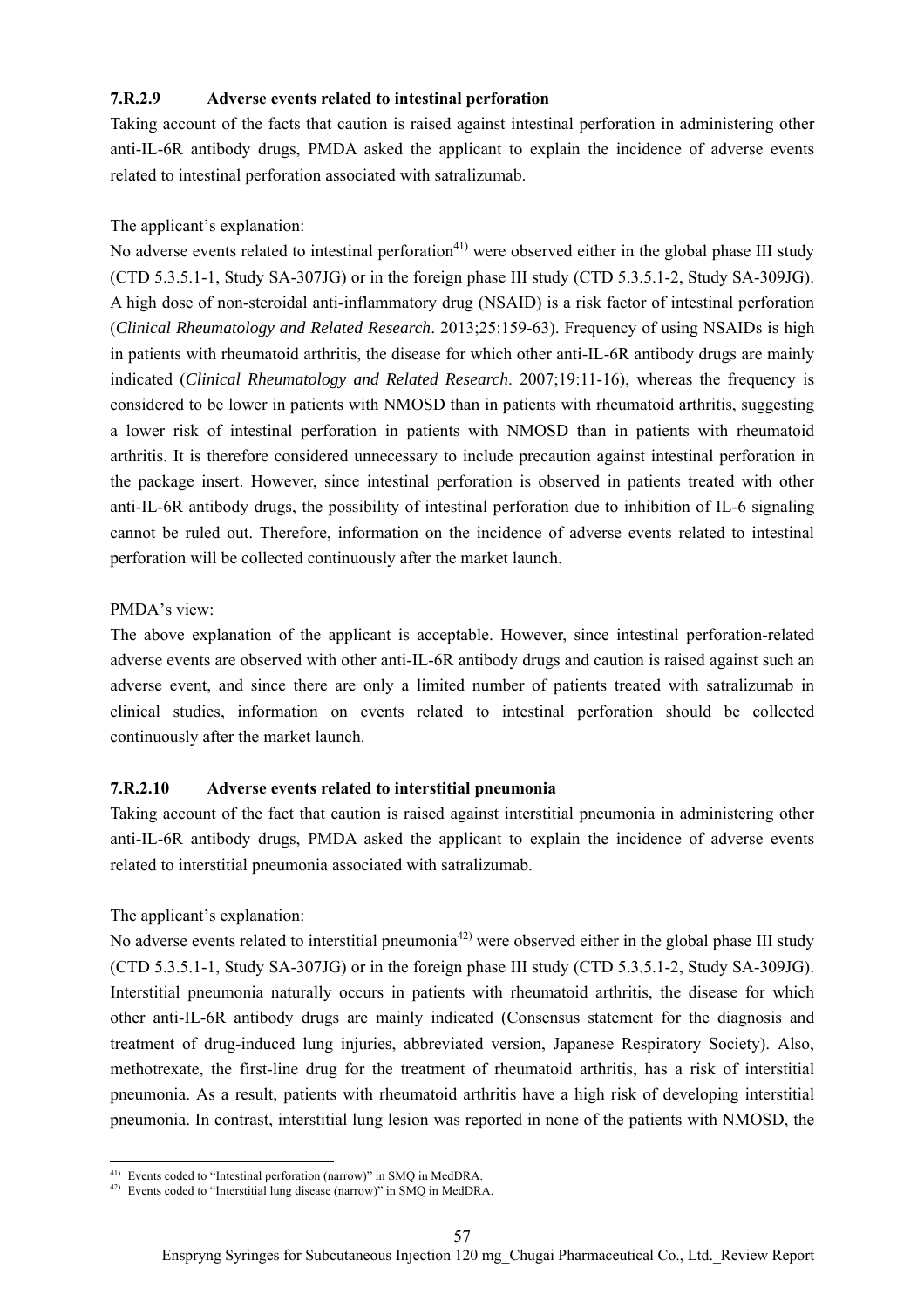disease for which satralizumab is indicated, suggesting that the risk of interstitial pneumonia is low in this patient group. It is therefore considered unnecessary to include precaution against interstitial pneumonia in the package insert. However, since interstitial pneumonia is observed in patients treated with other anti-IL-6R antibody drugs, the possibility cannot be ruled out that satralizumab might cause interstitial pneumonia. Therefore, information on the incidence of interstitial pneumonia-related adverse events will be collected continuously after the market launch.

#### PMDA's view:

The above explanation of the applicant is acceptable. However, since interstitial pneumonia-related adverse events are observed with other anti-IL-6R antibody drugs and caution is raised against such adverse events, and since there are only a limited number of patients treated with satralizumab in clinical studies, information on events related to interstitial pneumonia should be collected continuously after the market launch.

## **7.R.2.11 Adverse events related to malignant tumor**

Taking account of the possibility that IL-6 pathway is involved in anti-tumor reaction [see Section 5.4], PMDA asked the applicant to explain the incidence of malignant tumor in patients treated with anti-IL6R antibody drugs.

The applicant's explanation:

- According to the safety data obtained from past and ongoing clinical studies<sup>43)</sup> on tocilizumab, an anti-IL-6R antibody drug, involving patients with moderate to severe rheumatoid arthritis, the incidence of malignant tumor (including non-melanoma skin cancer) in the entire subject population throughout the study period was 1.54 per 100 patient-years (95% CI; 1.35, 1.74). The incidence in long-term administration for ≥36 months was 1.60 per 100 patient-years (95% CI; 1.32, 1.93), which was not significantly higher than the incidence during a shorter treatment period.
- As for the risk of tocilizumab-induced malignant tumor, no statistically significant difference was observed in the incidence ratio<sup>44)</sup> between the incidence of malignant tumor (excluding non-melanoma skin cancer) in the clinical studies<sup>43)</sup> and the incidence<sup>45)</sup> expected in the general population. However, the incidence ratio of malignant tumor in lung and bronchus was 2.19 (95% CI; 1.47, 3.15) and the incidence ratio of malignant tumor in uterine cervix was 3.51 (95% CI; 1.13, 8.19), showing that the incidence of malignant tumor in these organs was higher in the above clinical studies than the incidence expected in the general population. The following causes for the above results are considered: (1) In a meta-analysis of the incidence of malignant tumor in patients with rheumatoid arthritis, the incidence of lung cancer was higher in patients with rheumatoid arthritis than in the general population, with the incidence ratio of 1.63 (95% CI; 1.43, 1.87) (*Arthritis Res Ther*. 2008;10:R45), and (2) in clinical studies, cervix carcinoma was observed mainly in patients in South America and East Europe, the regions where the early screening

l 43) Studies WA17822, WA17823, WA18063, WA18062, WA17824, WP18663, WA18695, WA18696, and WA19924

<sup>44)</sup> The standardized incidence ratio (ratio of the number of observed malignant tumor to the number of malignant tumor predicted) adjusted for age and sex, calculated using the indirect standardization method.

<sup>&</sup>lt;sup>45)</sup> The number of patients predicted based on the incidence of malignant tumor in the general population, calculated using Surveillance Epidemiology and End Results (SEER) Program of the National Cancer Institute. Non-melanoma skin cancer is not captured within the SEER database, and is therefore excluded.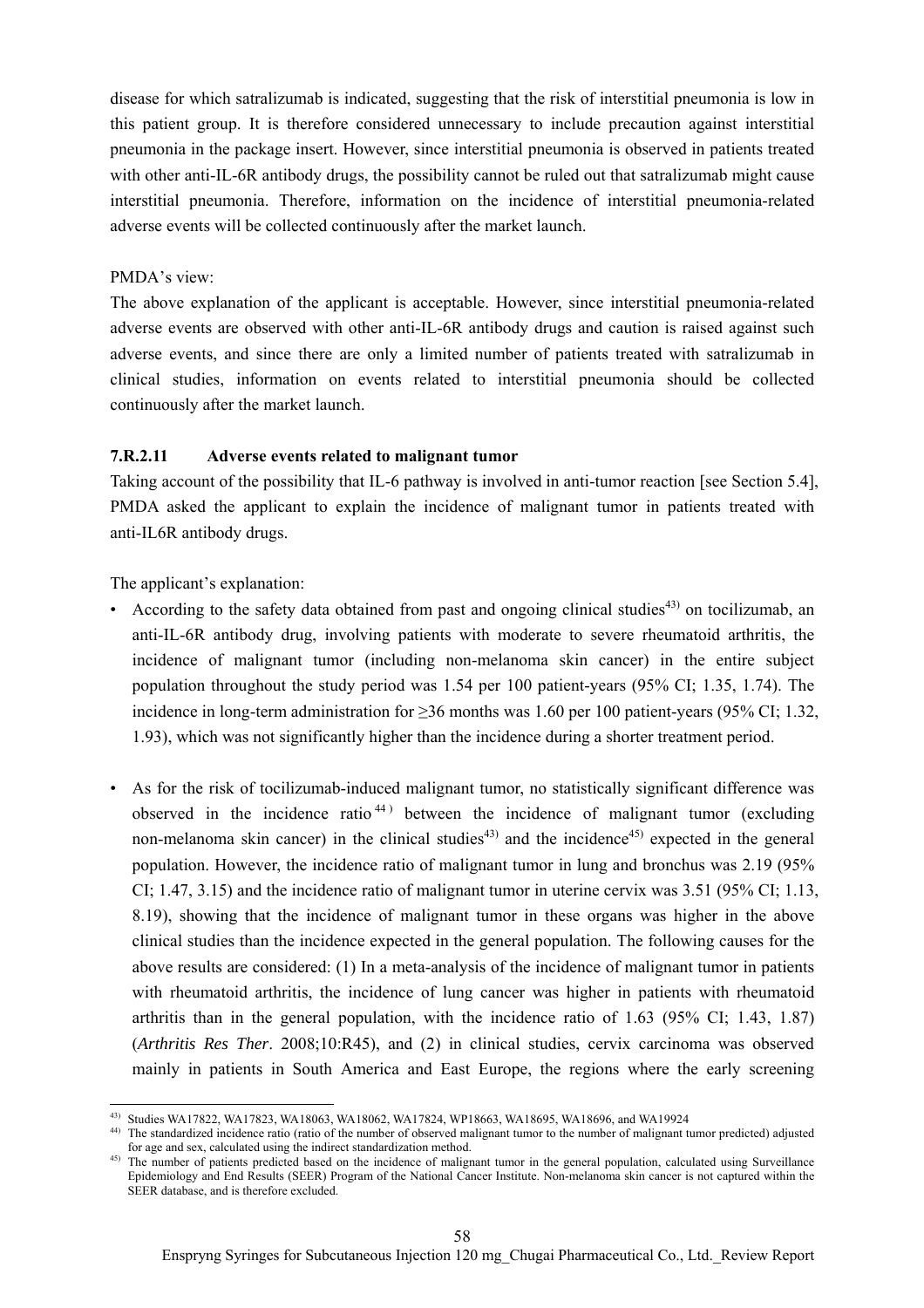program for cervical cancer is not yet fully established. As for non-melanoma skin cancer, the incidence of basal cell carcinoma and squamous cell carcinoma, which were the main non-melanoma skin cancer observed in clinical studies<sup>46)</sup> was 0.20 (95% CI; 0.15, 0.27) and 0.09 (95% CI; 0.05, 0.14), respectively, per 100 patient-years, which did not tend to be higher than the incidence<sup> $47)$ </sup> in the general population in the US, the country where most of the patients were enrolled in these studies (*Adv Exp Med Biol.* 2014;810:120-40).

Thus, there is no evidence suggesting that the risk of malignant tumor in patients with rheumatoid arthritis treated with tocilizumab far exceeds the risk in the general population. Therefore, the risk of carcinogenicity related to immune suppression is considered to be low.

PMDA asked the applicant to explain the incidence of malignant tumor-related adverse events associated with satralizumab.

### The applicant's explanation:

Table 55 shows the incidence of adverse events related to malignant tumor<sup>48)</sup> during the double-blind period of the global phase III study (CTD 5.3.5.1-1, Study SA-307JG) and the foreign phase III study (CTD 5.3.5.1-2, Study SA-309JG). Squamous cell carcinoma was observed in 1 patient in the satralizumab group during the double-blind period of Study SA-309JG, but its causal relationship to satralizumab was ruled out, and the adverse event did not lead to discontinuation or interruption of administration of satralizumab. Since the incidence did not differ between the satralizumab group and placebo group and since there is no clear evidence of a relationship between the malignancy and satralizumab, precaution against malignant tumor will not be included in the package insert. However, given the mechanism of action of satralizumab, satralizumab may increase the risk of malignant tumor. Information on the incidence of adverse events related to malignant tumor will be collected continuously after the market launch.

|                           |         | Study SA-307JG |         | Study SA-309JG |
|---------------------------|---------|----------------|---------|----------------|
|                           | Placebo | Satralizumab   | Placebo | Satralizumab   |
| No. of patients evaluated | 42      | 41             | 32      | 0.2            |
| Any adverse event         | 2(4.8)  |                |         | 1(1.6)         |
| Serious adverse events    | 2(4.8)  |                |         |                |
| Adverse events            |         |                |         |                |
| Squamous cell carcinoma   |         |                |         | 1 (1.6)        |
| Hepatic cancer            | 1 (2.4) |                |         |                |
| Breast cancer             | 1 (2.4) |                |         |                |
|                           |         |                |         |                |

**Table 55. Incidence of adverse events related to malignant tumor (double-blind period)** 

n (%)

#### PMDA's view:

The above explanation of the applicant is acceptable. However, given that satralizumab may increase the risk of malignant tumor, as is the case with other anti-IL6R antibody drugs, and that there are only a limited number of patients treated with satralizumab in clinical studies, information on events related to malignant tumor should be collected continuously after the market launch.

l 46) Studies WA17823, WA18063, WA18062, WA17824, WA18695, WA18696, WA19926, WA22762, and NA25220

<sup>47)</sup> Incidence of basal cell carcinoma, 0.92 (man) and 0.49 (woman) per 100 patient-years; incidence of squamous cell carcinoma, 0.36 (man) and 0.15 (woman) per 100 patient-years

<sup>48)</sup> Events coded to "Malignant tumor (narrow)" in SMQ in MedDRA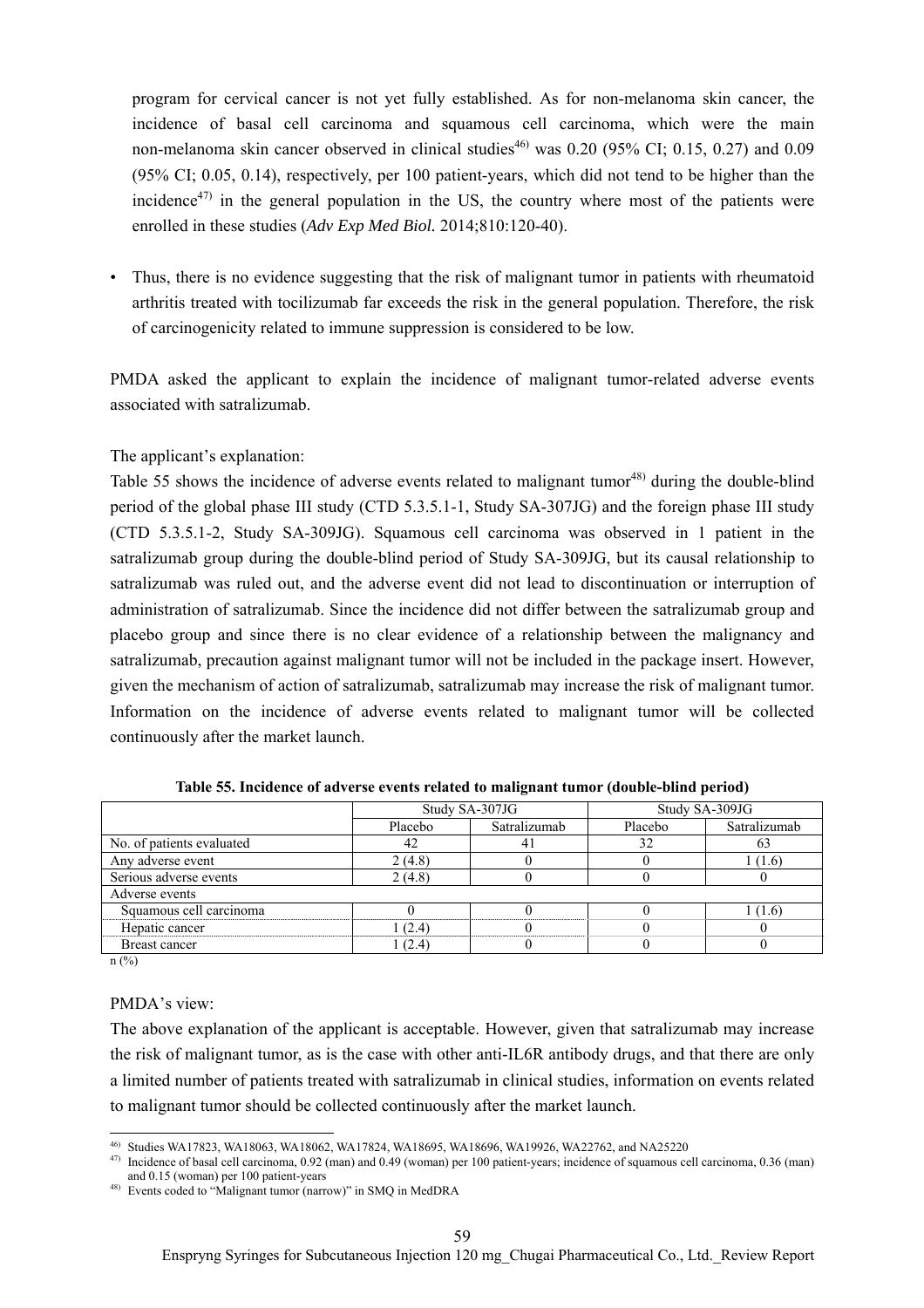### **7.R.3 Clinical positioning**

PMDA asked the applicant to explain the clinical positioning of satralizumab.

The applicant's explanation:

- NMOSD is an immune-mediated disease of the central nervous system, characterized by severe optic neuritis and transverse myelitis. The definition of the disease has undergone changes over the years partially overlapping the timing of the development of satralizumab. The disease was previously called "Devic disease" as a monophasic disease accompanied by severe optic neuritis and transverse myelitis. Upon the discovery of anti-AQP4 antibody in 2004 (*Lancet.* 2004;364:2106-12), diagnostic criteria for NMO were proposed in 2006 (*Neurology.* 2006;66:1485-9). Subsequent analyses of anti-AQP4 antibody-positive patients revealed that there are also many cases with optic neuritis alone or myelitis alone which are considered to be partial symptoms of NMO, and that there are anti-AQP4 antibody-positive patients with brain lesion alone. In addition, based on the results of pathological studies and studies on animal models, it has become certain that anti-AQP4 antibody is not only a disease marker but also pathogenic to the central nervous system. Based on these findings, diseases characterized by anti-AQP4 antibody-positivity have come to be treated as a single disease entity and, in 2007, the spectrum of diseases associated with anti-AQP4 antibodies was defined and collectively named NMOSD (*Lancet Neurol.* 2007;6:805-15). In 2015, the diagnostic criteria were further refined by the International Panel for NMO Diagnosis and, as a result, NMOSD was defined as the unifying term (*Neurology*. 2015;85:177-89). The revised diagnostic criteria widely encompass a group of diseases that share the pathology associated with the production of a specific autoantibody called anti-AQP4 antibody. Currently in Japan, the 2015 diagnostic criteria are widely used (*2017 Japanese guidelines for multiple sclerosis and neuromyelitis optica* [in Japanese]. Igaku Shoin; 2017).
- Eculizumab was approved in Japan in November 2019 as a drug to prevent the relapse of NMOSD. Eculizumab is a humanized monoclonal antibody that targets human complement C5, and considered to inhibit the cleavage of complement C5, thereby suppressing astrocyte damage caused by anti-AQP4 antibody-mediated complement activation. In contrast, satralizumab is a humanized monoclonal antibody that targets IL-6R, and thought to block IL-6 signaling to inhibit antibody production by B cells and the permeability of the blood-brain barrier, thereby suppressing astrocyte damage [see Section 3.R.1].
- Both satralizumab and eculizumab have been shown to prevent the relapse of NMOSD although the relative clinical positioning of these drugs is unclear because of no head-to-head comparison in clinical studies. Of particular safety concerns with these drugs are infection caused by the IL-6-inhibitory activity of satralizumab and meningococcal infection caused by inhibition of complement complex formation by eculizumab. In patients with risk factors for meningococcal infection and patients in whom its risk is difficult to control, satralizumab will be the preferred treatment option. In addition, eculizumab is administered intravenously once every 2 weeks, whereas satralizumab is administered subcutaneously once every 4 weeks (once every 2 weeks up to Week 4).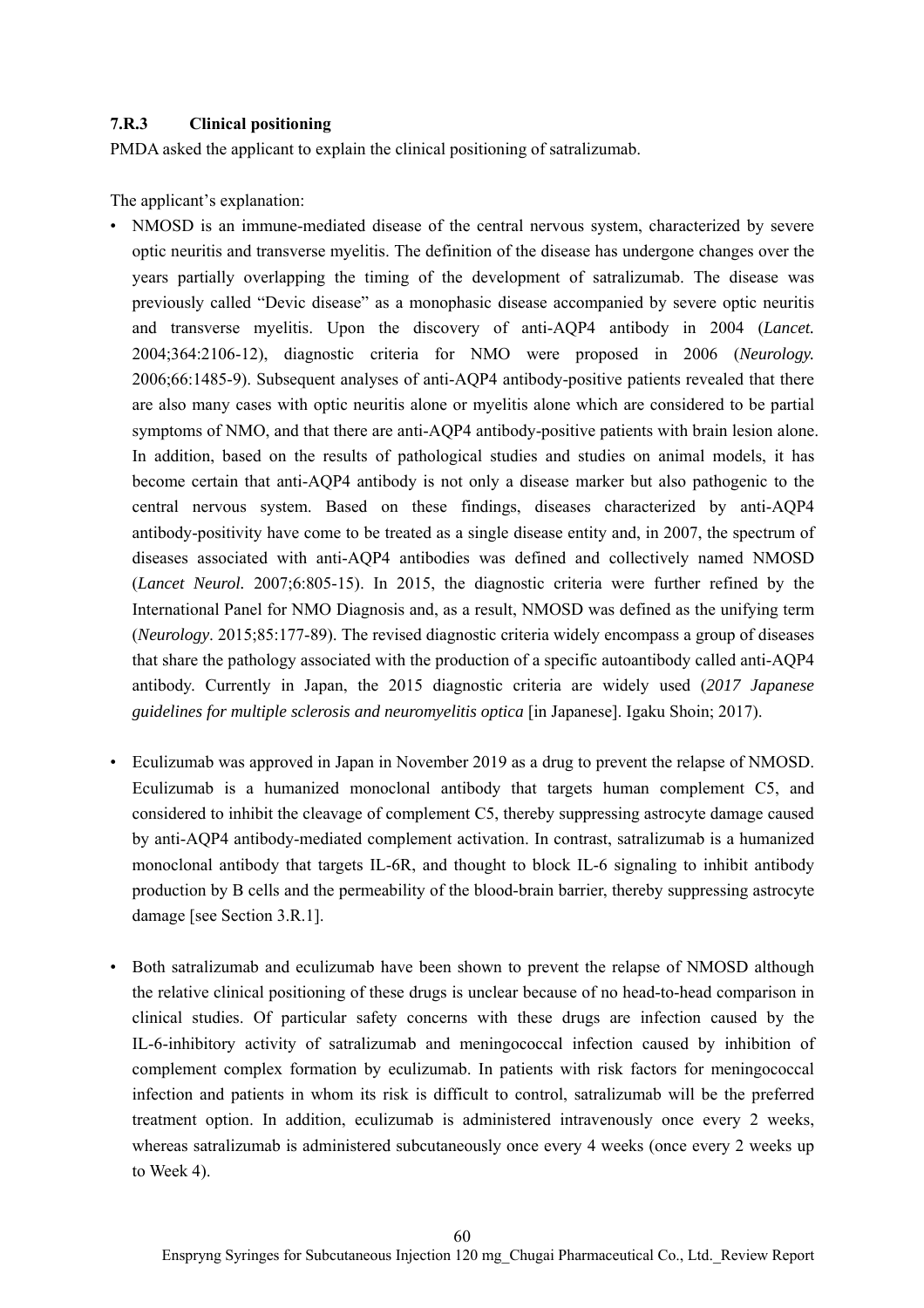- Although there is no clinical practice guideline that refers to the clinical positioning of satralizumab or eculizumab, they can be chosen depending on their safety, convenience, as well as patient characteristics and conditions, etc.
- The standard therapies other than eculizumab recommended for the prevention of relapse of NMOSD are oral corticosteroids and other immunosuppressive therapies (e.g., azathioprine and mycophenolate mofetil) (*2017 Japanese guidelines for multiple sclerosis and neuromyelitis optica*  [in Japanese]. Igaku Shoin; 2017). However, these therapies fail to suppress the relapse in many patients and, even if the relapse is suppressed, adverse drug reactions associated with the prolonged use of corticosteroids may occur. A new treatment option is therefore needed.
- The efficacy and safety of satralizumab in patients with NMOSD have been demonstrated in the double-blind period of the global phase III study (CTD 5.3.5.1-1, Study SA-307JG) and the foreign phase III study (CTD 5.3.5.1-2, Study SA-309JG). Therefore, satralizumab is expected to be a new treatment option for the prevention of the relapse of NMOSD.

PMDA accepted the explanation of the applicant.

## **7.R.4 Indication**

## **7.R.4.1 Proposed indication "neuromyelitis optica spectrum"**

In the global phase III study (CTD 5.3.5.1-1, Study SA-307JG) and the foreign phase III study (CTD 5.3.5.1-2, Study SA-309JG), patients enrolled were those diagnosed with NMO according to the 2006 criteria or diagnosed with NMOSD according to the 2007 criteria; and Study SA-307JG included patients with documented relapse. Taking account of these facts, PMDA asked the applicant to explain the appropriateness of indicating satralizumab for "neuromyelitis optica spectrum."

The applicant's explanation about the appropriateness of indicating satralizumab for neuromyelitis optica spectrum:

- Results of Studies SA-307JG and SA-309JG demonstrated the efficacy and safety of satralizumab [see Sections 7.2.1 and 7.2.2].
- Most of the patients who meet the 2015 criteria for NMOSD, which are widely used currently in Japan, also meet the 2006 criteria for NMO or the 2007 criteria for NMOSD.
- Although there may be some patients who meet the 2015 criteria for NMOSD but do not meet the inclusion criteria for Studies SA-307JG and SA-309JG, all of them are considered to be anti-AQP4 antibody positive patients or anti-AQP4 antibody negative patients with optic neuritis or myelitis, who have pathological conditions similar to those observed in patients enrolled in the above 2 studies. Satralizumab is thus expected to be effective and safe in these patients, as in the case of patients enrolled in these studies.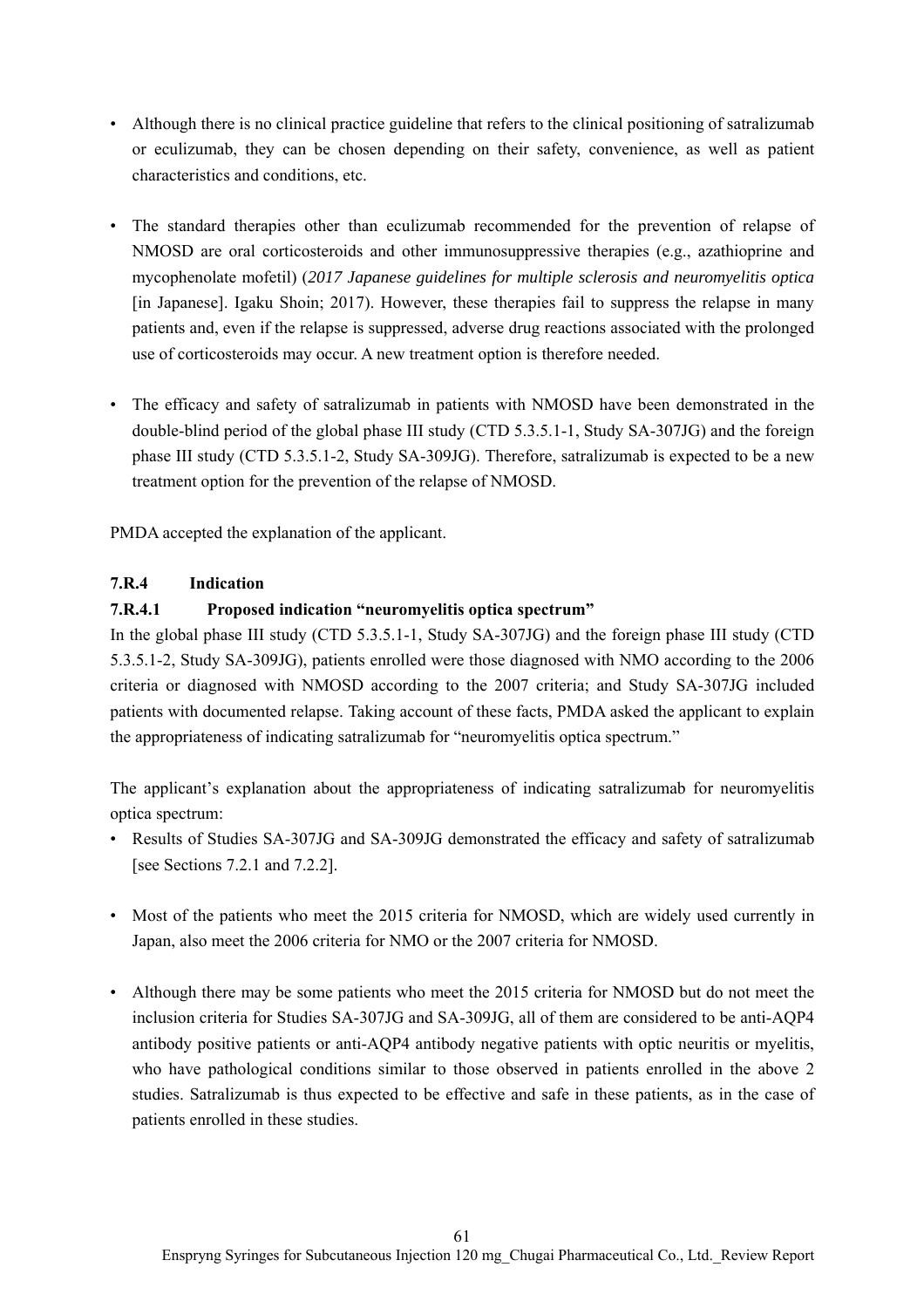The applicant's explanation about the appropriateness of including patients with first attack in the target patient population:

- Study SA-309JG included patients with clinical evidence of at least 1 documented relapse (including first attack) within 12 months before screening. Not only patients with documented relapse but also patients with the first attack were treated with the study drug. Table 56 shows the incidence of the first PDR in patients with the first attack and patients with relapse in Study SA-309JG, and Table 57 shows the incidence of adverse events. No clear difference was observed in the tendency of efficacy or safety profile between the patients with the first attack and the patients with relapse although there were limitations to the comparison because of the small number of the patients with the first attack.
- NMOSD repeats relapse, with the conditions often becoming more severe with each relapse. It is desirable to start treatment to prevent relapse promptly after the definitive diagnosis. Since the prevention of relapses serves as a therapy for the disease, patients diagnosed with the first attack of NMOSD should receive therapy for relapse prevention.
- Satralizumab should thus be indicated for patients with the first attack of NMOSD as well.

|                                              |                               | Overall population                                                                                                            |                         |              |                               | Anti-AQP4 antibody positive |                         |             |                               | Anti-AOP4 antibody negative |                       |                         |  |
|----------------------------------------------|-------------------------------|-------------------------------------------------------------------------------------------------------------------------------|-------------------------|--------------|-------------------------------|-----------------------------|-------------------------|-------------|-------------------------------|-----------------------------|-----------------------|-------------------------|--|
|                                              | Patients with first<br>attack |                                                                                                                               | Patients with relapse   |              | Patients with first<br>attack |                             | Patients with relapse   |             | Patients with first<br>attack |                             | Patients with relapse |                         |  |
|                                              |                               | Placebo Satralizumab Placebo Satralizumab Placebo Satralizumab Placebo Satralizumab Placebo Satralizumab Placebo Satralizumab |                         |              |                               |                             |                         |             |                               |                             |                       |                         |  |
| No. of<br>patients<br>evaluated              | 4                             |                                                                                                                               | 28                      | 56           | 4                             |                             | 19                      | 36          | 0                             |                             | 9                     | 20                      |  |
| No. of<br>patients<br>with<br>PDR $(\%)$     | (25.0)                        | (42.9)                                                                                                                        | 15<br>(53.6)            | 16<br>(28.6) | (25.0)                        | (20.0)                      | 12<br>(63.2)            | 8<br>(22.2) | 0                             | (100)                       | 3<br>(33.3)           | 8<br>(40.0)             |  |
| Hazard<br>ratio <sup>a)</sup><br>$[95\%$ CI] | 0.995<br>[0.090, 11.018]      |                                                                                                                               | 0.417<br>[0.205, 0.851] |              | 0.693<br>[0.043, 11.156]      |                             | 0.236<br>[0.094, 0.594] |             |                               |                             |                       | 1.192<br>[0.298, 4.775] |  |

**Table 56. Incidence of the first PDR in patients with first attack and patients with relapse (Study SA-309JG, double-blind period)** 

-: Not estimable

a) Based on Cox proportional hazard model stratified by allocation factor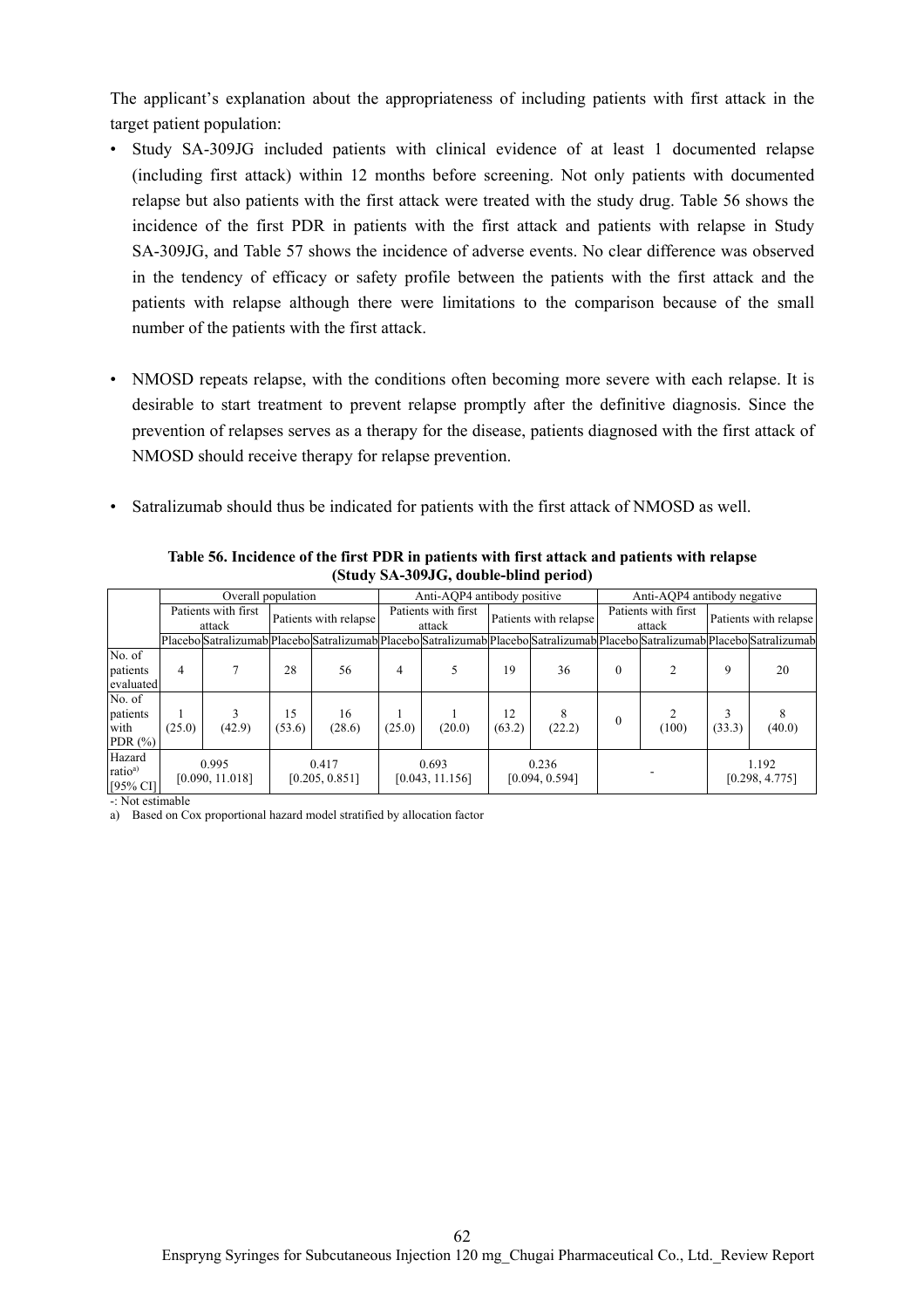|                                                     |          | Patients with first attack |           | Patients with relapse |  |
|-----------------------------------------------------|----------|----------------------------|-----------|-----------------------|--|
|                                                     | Placebo  | Satralizumab               | Placebo   | Satralizumab          |  |
| No. of patients evaluated                           |          |                            | 28        | 56                    |  |
| Any adverse event                                   | 2(50.0)  | 5(71.4)                    | 22 (78.6) | 53 (94.6)             |  |
| Serious adverse events other than death             | $_{0}$   | 1(14.3)                    | 5(17.9)   | 11(19.6)              |  |
| Adverse events leading to treatment discontinuation |          |                            | 1(3.6)    | 1(1.8)                |  |
| Adverse events resulting in death                   | $\theta$ | $\theta$                   | 0         | 0                     |  |
| Most common adverse events                          |          |                            |           |                       |  |
| Urinary tract infection                             | $\Omega$ | $\Omega$                   | 8(28.6)   | 11(19.6)              |  |
| Upper respiratory tract infection                   | 2(50.0)  | 1(14.3)                    | 4(14.3)   | 9(16.1)               |  |
| Pruritus                                            |          | 1(14.3)                    | $\Omega$  | 5(8.9)                |  |
| Headache                                            | 0        | 1(14.3)                    | 4(14.3)   | 9(16.1)               |  |
| Sinus headache                                      | 0        | 1(14.3)                    |           |                       |  |
| Nausea                                              | 0        | 1(14.3)                    | 2(7.1)    | 10(17.9)              |  |
| Diarrhoea                                           |          |                            | 0         | 4(7.1)                |  |
| Pain in extremity                                   | $\theta$ | 2(28.6)                    | 3(10.7)   | 7(12.5)               |  |
| Glycosuria                                          | 0        | 1(14.3)                    | $\theta$  |                       |  |
| Injection related reaction                          | $\theta$ | $^{(1)}$                   | 5(17.9)   | 8(14.3)               |  |
| Neutropenia                                         | 0        | $\theta$                   | 1(3.6)    | 4(7.1)                |  |
| Hyponatraemia                                       | 0        | $\theta$                   | 1(3.6)    |                       |  |
| $n$ (%)                                             |          |                            |           |                       |  |

#### **Table 57. Incidence of adverse events in patients with first attack and patients with relapse (Study SA-309JG, double-blind period)**

In Studies SA-307JG and SA-309JG, the primary endpoint was time to the first PDR, indicating that satralizumab is a therapeutic agent intended to be used for the prevention of relapses. Acute-phase treatment and relapse prevention are described separately in the Japanese clinical practice guideline (*2017 Japanese guidelines for multiple sclerosis and neuromyelitis optica* [in Japanese]. Igaku Shoin; 2017), suggesting that treatment options differ between acute-phase treatment and relapse prevention. Taking account of the above, PMDA asked the applicant to explain the necessity of specifying relapse prevention in the indication for satralizumab.

The applicant's explanation:

- The disability associated with NMOSD accumulates through relapses (first attack or relapse) and rarely progress secondarily. It is essential to minimize the progress of disability through the prevention of relapse of NMOSD. Because the prevention of relapses serves as a therapy, "neuromyelitis optica spectrum" is proposed as the indication of satralizumab.
- On the other hand, eculizumab was approved for "prevention of relapse of neuromyelitis optica spectrum disorder (including neuromyelitis optica)" after regulatory submission for satralizumab. The difference in the description of the indication between eculizumab and satralizumab may cause confusion in clinical practice.
- To avoid such confusion, it is considered preferable to include the term "prevention of relapse" in the indication of satralizumab. The indication is thus changed to "prevention of relapse of neuromyelitis optica spectrum disorder (including neuromyelitis optica)."

## PMDA's view:

It is acceptable to indicate satralizumab for "prevention of relapse of neuromyelitis optica spectrum disorder (including neuromyelitis optica)," taking account of the following:

• The primary endpoint of Studies SA-307JG and SA-309JG was "time to relapse," indicating that satralizumab is intended to be used for the prevention of relapses.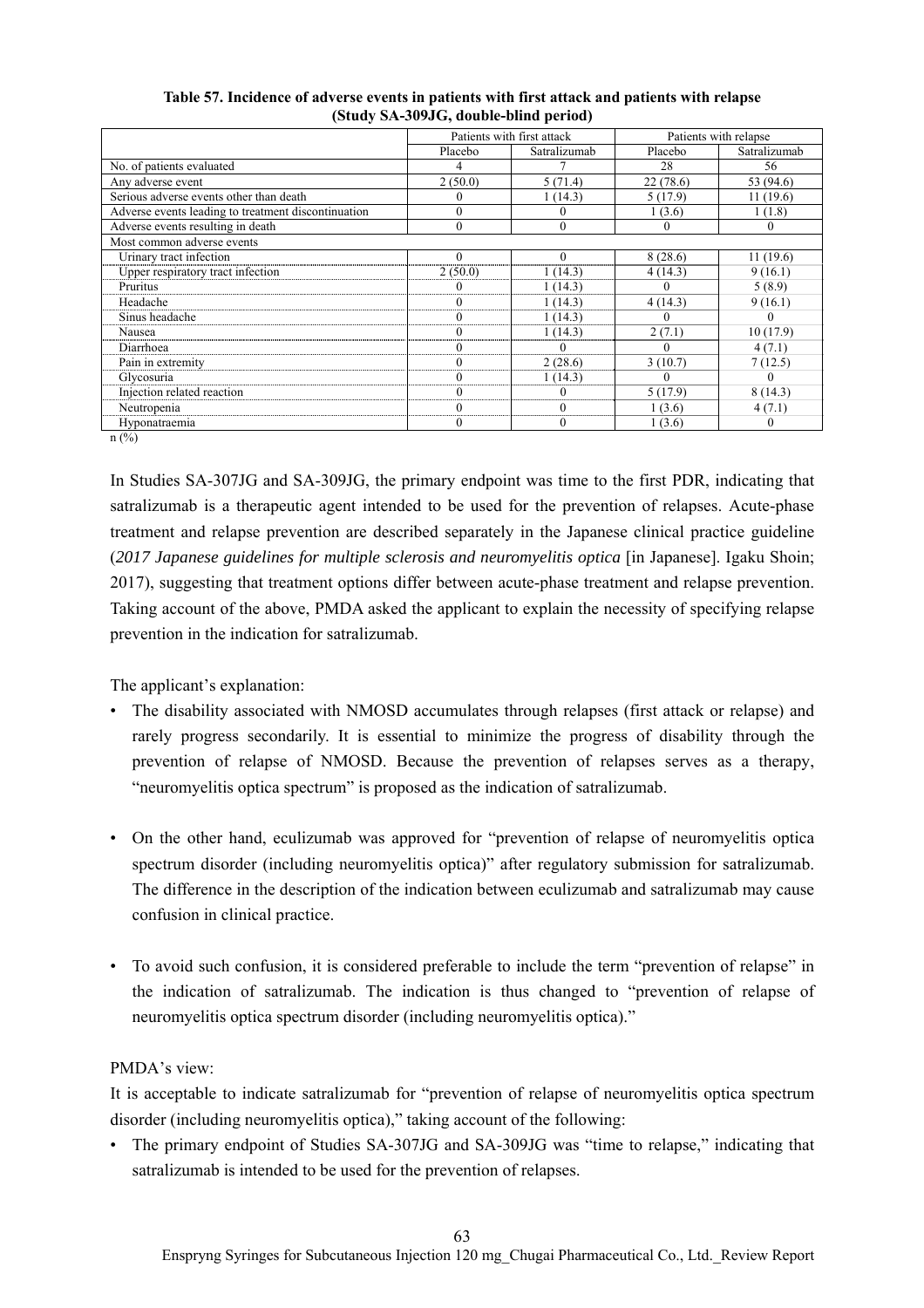• Acute-phase treatment and relapse prevention are described separately in the Japanese clinical practice guideline (2017 Japanese guidelines for multiple sclerosis and neuromyelitis optica [in Japanese]. Igaku Shoin; 2017), suggesting that treatment options differ between acute-phase treatment and relapse prevention. Inclusion of the term "prevention of relapse" in the indication will help healthcare professionals to recognize the intended use of satralizumab.

## **7.R.4.2 Use in anti-AQP4 antibody-negative patients**

Taking into account that efficacy of satralizumab in anti-AQP4 antibody-negative patients was unclear in clinical studies [see Section 7.R.1.1], PMDA asked the applicant to explain the appropriateness of including anti-AQP4 antibody-negative NMOSD in the indication of satralizumab.

The applicant's explanation:

Satralizumab can be one of the treatment options for anti-AQP4 antibody-negative NMOSD, for the following reasons:

- Since relapses of NMOSD may result in severe disability, it is desirable to start treatment as soon as a definitive diagnosis of NMOSD is made, regardless of the results of test for anti-AQP4 antibodies. The anti-AQP4 antibody test may give false negative results depending on the test system or the timing of the test, but the basic treatment strategy for the prevention of relapses of NMOSD should be the same. Restricting the target patient population for satralizumab only to anti-AQP4 antibody-positive patients may deprive anti-AQP4 antibody-negative patients of the chance to receive treatment.
- In the global phase III study (CTD 5.3.5.1-1, Study SA-307JG) and the foreign phase III study (CTD 5.3.5.1-2, Study SA-309JG), the efficacy of satralizumab was unclear in anti-AQP4 antibody-negative patients and in subgroups with specific characteristics among these patients, precluding the conclusion that benefits of satralizumab outweigh its risks. Nevertheless, satralizumab has been shown to potentially decrease the proportion of patients with severe PDR at relapse in anti-AQP4 antibody-negative patients, compared with placebo [see Section 7.R.1.1]. Also, no significant difference was observed in the safety between anti-AQP4 antibody-positive and negative patients [see Section 7.R.2.1].
- Given the involvement of IL-6 both in anti-AQP4 antibody-dependent and independent pathologic conditions, satralizumab is expected to be effective for both conditions, based on its mechanism of actions [see Section 3.R.1].
- Currently, there is no sufficient information to distinguish the concepts of the disease based on the anti-MOG or anti-AQP4 antibody status (positive or negative). If satralizumab were to be indicated only for anti-AQP4 antibody-positive patients, the treatment option would be lost in patients who could benefit from treatment with satralizumab, such as patients who are false-negative for anti-AQP4 antibodies and patients who are negative for anti-AQP4 antibodies but positive for anti-MOG antibodies and have a high serum IL-6 concentration.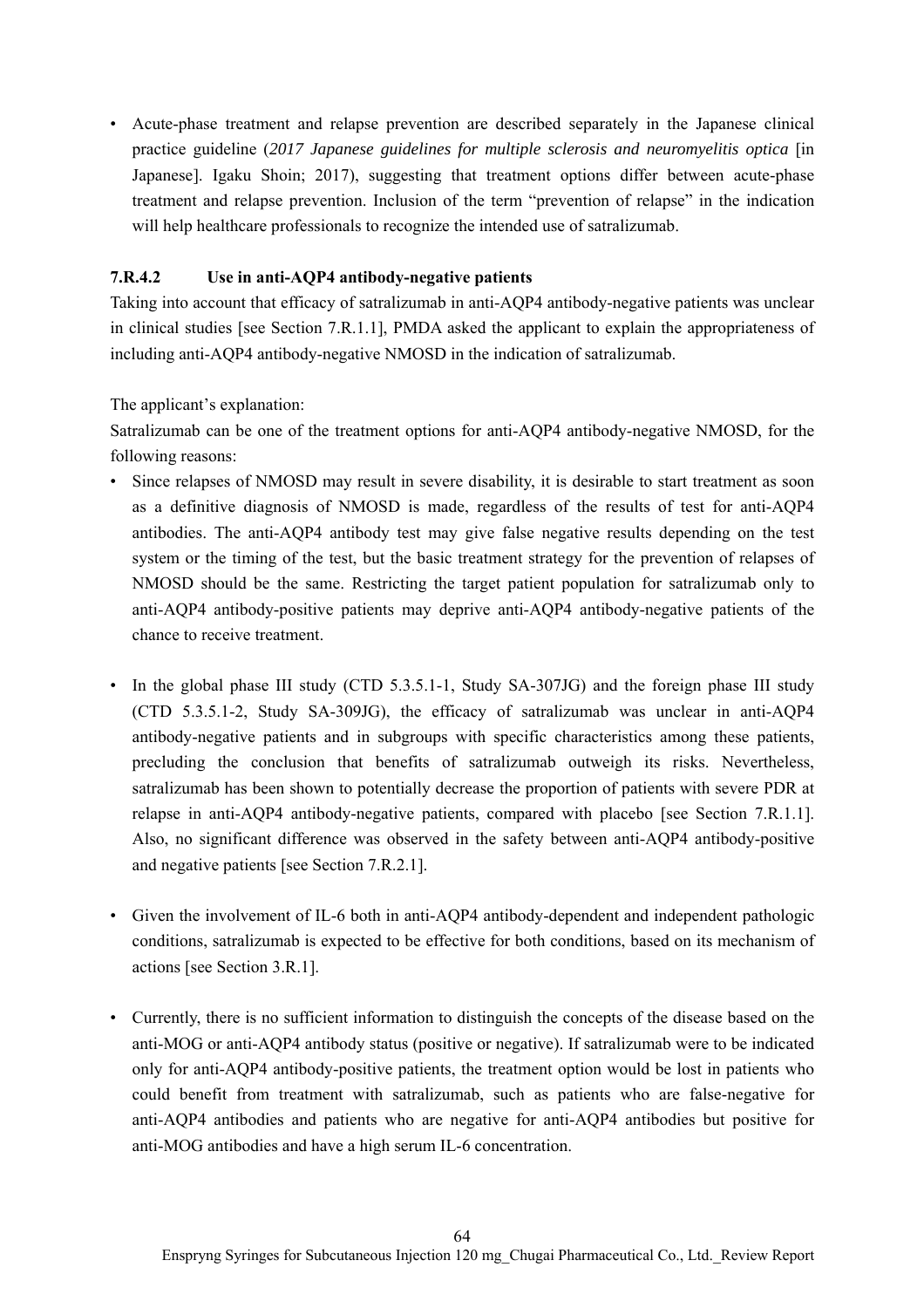The applicant added the following explanation:

In order to include not only anti-AQP4 antibody positive patients but also the negative patients in the target population of satralizumab, necessary information should be provided appropriately to healthcare professionals. To this end, the following precautions will be included in the package insert: (1) There is only little experience with the use of satralizumab in anti-AQP4 antibody-negative patients, with limited data available, and (2) before using satralizumab in anti-AQP4 antibody-negative patients, the eligibility of each patient should be identified by physicians with full understanding of the efficacy and safety of satralizumab.

### PMDA's view:

- Given the seriousness of relapsed NMOSD, PMDA does not completely deny the applicant's assertion that there is a clinical need for satralizumab in anti-AQP4 antibody-negative patients. However, it is unclear whether the benefits of satralizumab overweigh its risks in anti-AQP4 antibody-negative patients, for the reasons mentioned below. As a rule, therefore, satralizumab should be indicated only for anti-AQP4 antibody positive NMOSD.
	- (1) In Studies SA-307JG and SA-309JG, the efficacy of satralizumab tended to differ between anti-AQP4 antibody positive and negative patients, with the efficacy in anti-AQP4 antibody negative patients remaining unclear.
	- (2) The mechanism of action of satralizumab in the treatment of anti-AQP4 antibody negative NMOSD is unknown.
- Decision on whether to include anti-AQP4 antibody negative patients in the target population will be finalized, taking account of comments raised in the Expert Discussion.

## **7.R.5 Dosage and administration**

## **7.R.5.1 Appropriateness of dosage and administration**

Since satralizumab was administered after the basal treatment in the global phase III study (CTD 5.3.5.1-1, Study SA-307JG), PMDA asked the applicant to explain the appropriateness of the dosage regimen with or without the basal treatment.

The applicant's explanation about the justification for the dosage and administration:

- The dosage regimen was determined based on the results of the phase I single dose study (CTD 5.3.3.1-1, Study SA-001JP) and the phase I multiple-dose study (CTD 5.3.3.2-1, Study SA-105JP), and satralizumab 120 mg was administered every 2 weeks for the first 3 doses, followed by satralizumab 120 mg every 4 weeks in the global phase III study (CTD 5.3.5.1-1, Study SA-307JG) and the foreign phase III study (CTD 5.3.5.1-2, Study SA-309JG). As a result, serum satralizumab concentration was maintained at a constant level, resulting in continuous inhibition of IL-6 signaling. The dosage regimen employed in the global phase III study and the foreign phase III study was chosen based on the above results [see Section 6.R.4].
- Since NMOSD is an irreversible disease possibly leading to blindness or other disability, it is critical to achieve the steady-state serum satralizumab concentration as promptly as possible, thereby obtaining the treatment effect from the early stage of the treatment. The first 3 doses of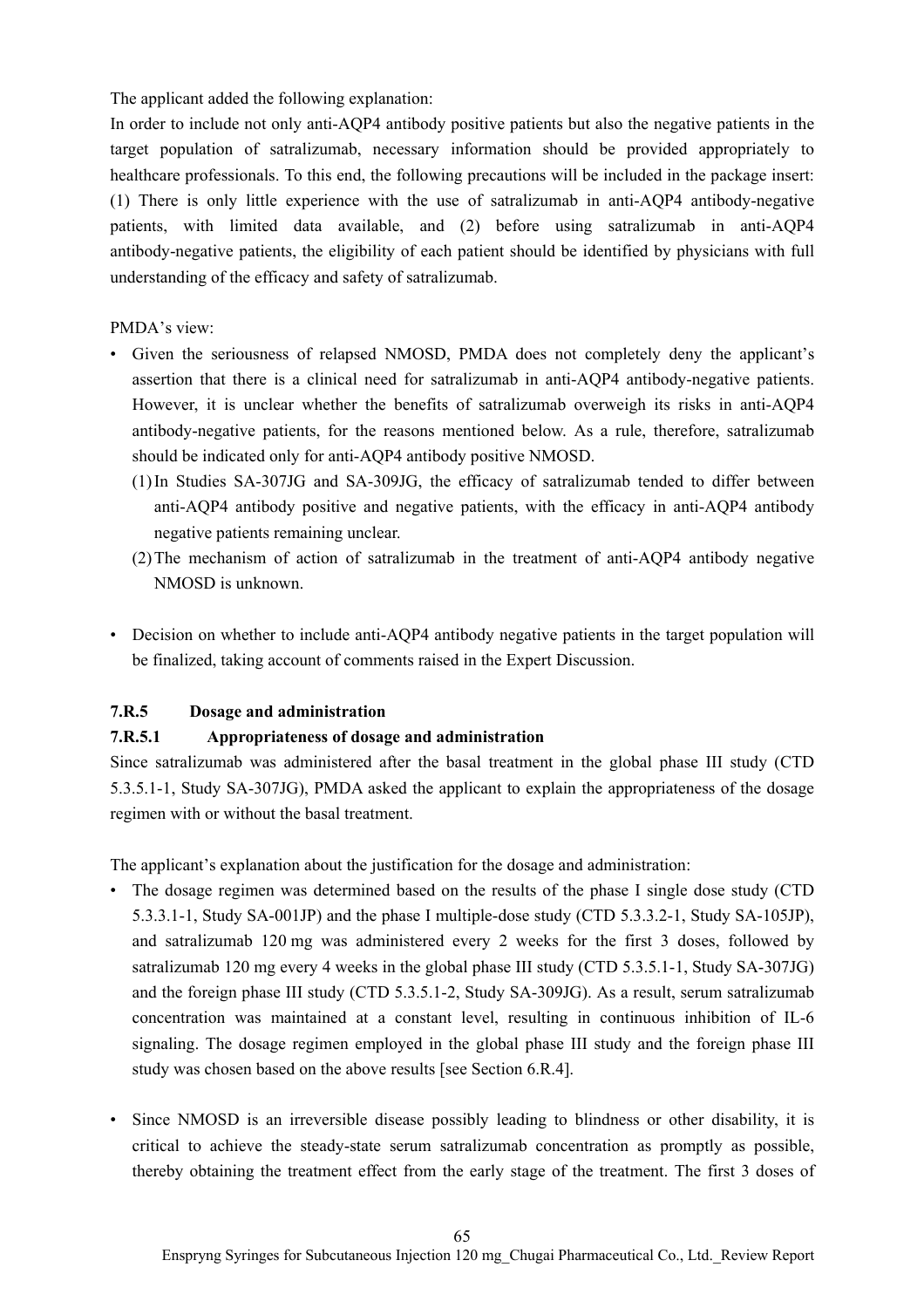satralizumab were administered every 2 weeks to achieve the steady-state serum satralizumab concentration as promptly as possible.

• Studies SA-307JG and SA-309JG demonstrated the efficacy of satralizumab without significant safety problem [see Section 7.2], and did not identify any specific patient characteristics affecting the efficacy of satralizumab [see Section 7.R.1.3]. The proposed dosage regimen ("satralizumab 120 mg every 2 weeks for the first 3 doses, and every 4 weeks thereafter") is appropriate.

The applicant's explanation about the justification for satralizumab monotherapy:

- The basal treatment was given before administration of satralizumab in Study SA-307JG but not in Study SA-309JG. In Study SA-309JG, comparison between satralizumab monotherapy and placebo demonstrated the efficacy of satralizumab without any particular safety problems [see Section 7.2.2]. The global phase III study (CTD 5.3.5.1-1, SA-307JG) demonstrated the consistency between the results in the Japanese population and the non-Japanese population [see Section 7.R.1.2]. Thus, from the results of Study SA-309JG, satralizumab monotherapy in the Japanese population is expected to be effective with no safety problems. No Japanese patients were enrolled in Study SA-309JG because relapse of NMOSD may result in blindness and death, and because a comparative study with the placebo group without the basal treatment was considered ethically infeasible in Japan.
- Satralizumab monotherapy may be given in cases including the following: (1) Treatment with satralizumab is started in combination with the basal treatment (e.g., oral corticosteroid), but basal treatment is discontinued because of its adverse drug reaction, etc., and (2) satralizumab monotherapy is started after the discontinuation of the basal treatment because of no response to the basal treatment. Thus, there is a medical need for satralizumab monotherapy in Japan.
- Taking account of the above, the monotherapy should be included in the dosage regimen.

PMDA's view:

- Given that Studies SA-307JG and SA-309JG demonstrated the efficacy of satralizumab without significant safety problems, there is no problem in selecting the following dosage regimen of satralizumab: Satralizumab 120 mg is administered every 2 weeks for the first 3 doses, and every 4 weeks thereafter.
- Since treatment with satralizumab alone in Study SA-309JG demonstrated the efficacy of satralizumab without any particular safety problems, the inclusion of satralizumab monotherapy in the dosage regimen is acceptable. The decision on the appropriateness of the dosage regimen and satralizumab monotherapy will be finalized, also taking account of comments raised in the Expert Discussion.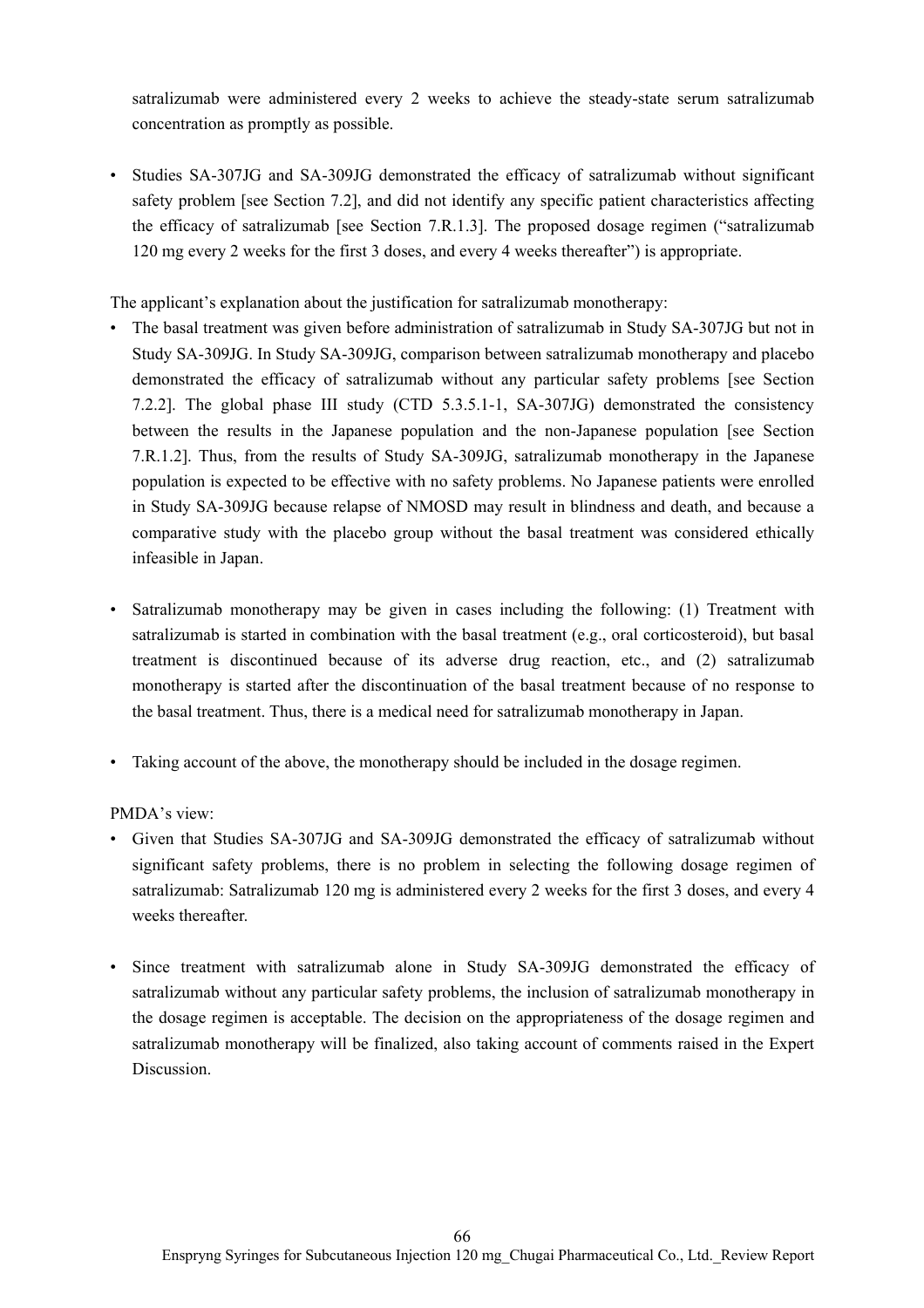## **7.R.5.2 Dosage and administration in pediatrics**

PMDA asked the applicant to explain (1) the reason for specifying pediatric patients aged  $\geq$ 12 years for enrollment in the global phase III study (CTD 5.3.5.1-1, Study SA-307JG), and (2) the appropriateness of the dosage regimen in pediatric patients aged  $\geq$ 12 years.

The applicant's explanation for specifying pediatric patients aged  $\geq$ 12 years for enrollment in Study SA-307JG:

- Although the peak age for the onset of NMOSD ranges from early 30s to early 40s, the disease occurs over a wide range of age groups, i.e., from children to the elderly (*Pediatrics.* 2008;122:e1039-47, *2017 Japanese guidelines for multiple sclerosis and neuromyelitis optica* [in Japanese]. Igaku Shoin; 2017). The childhood onset of NMO accounts for approximately 4% of cases (*Neurology.* 2016;86:245-52), with the median age of pediatric patients with NMOSD being 10 to 14 years (*Arch Neurol.* 2012;69:1039-43, *Neurology.* 2008;71:93-100).
- Since the clinical, neuroimaging, and laboratorial characteristics of pediatric patients with NMOSD are mostly similar to those of adult patients with NMOSD, it is considered appropriate to apply the diagnostic criteria for adults to children (*Neurology.* 2015;85:177-89). NMOSD is a serious disease, which once relapsed, may result in disabilities such as blindness, and the applicant therefore considered that the development of satralizumab should be undertaken to treat a wide range of patients including pediatric patients.
- Pediatric patients aged  $\geq$ 12 years were enrolled in the study because (1) pediatrics aged  $\geq$ 12 years are considered to have mature drug elimination process and (2) the mean body weight of boys and girls aged 12 years is 44.0 kg and 43.7 kg, respectively (School Health Survey 2018, Ministry of Education, Culture, Sports, Science and Technology). In the Japanese phase I study in adult patients with rheumatoid arthritis (CTD 5.3.3.2-1, Study SA-105JP), subjects weighing 42.3 to 72.5 kg were assigned to the satralizumab 120 mg group. No significant difference was observed in pharmacokinetics among the subjects treated.
- On the basis of the above findings, the applicant considered it possible to evaluate the efficacy and safety of satralizumab in pediatrics aged  $\geq$ 12 years at the same dosage regimen as that in adults. Accordingly, pediatric patients aged  $\geq$ 12 years was also included in Study SA-307JG. In Europe, the development of satralizumab for pediatrics aged <12 years is currently being planned, and for this purpose, a clinical study in pediatric patients with NMOSD aged 2 to <12 years will be conducted.

The applicant's explanation about the appropriateness of the dosage regimen in pediatrics aged  $\geq$ 12 years:

• Pharmacokinetics:

In Study SA-307JG, the mean serum satralizumab concentration tended to be lower in patients aged  $\leq$ 18 years than in patients aged  $\geq$ 18 years, but the difference was not significant [see Section 6.R.2]. The population pharmacokinetic analysis using the data obtained from Study SA-307JG and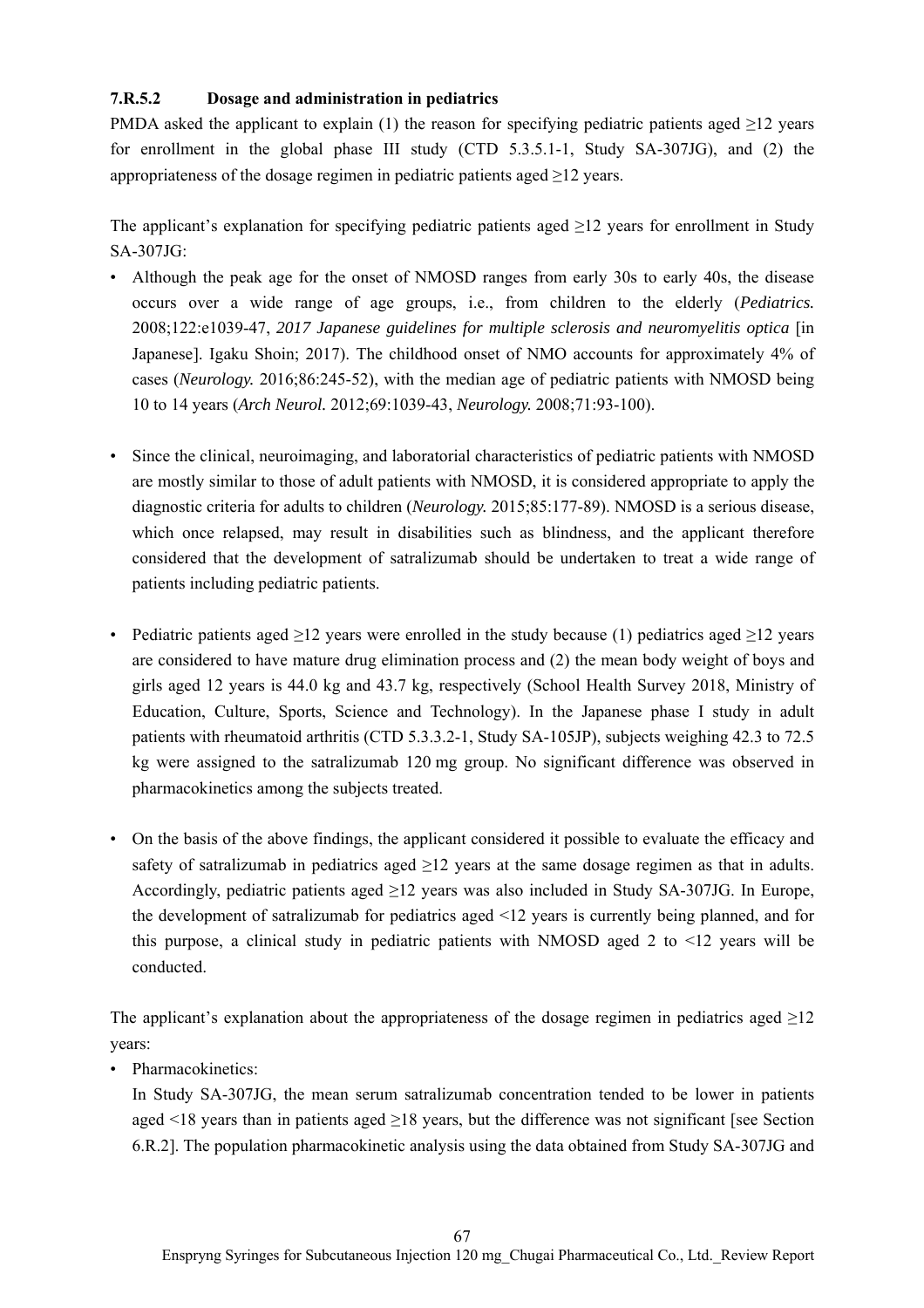the foreign phase III study (CTD 5.3.5.1-2, Study SA-309JG) showed that the pharmacokinetics in pediatric patients was similar to that in adult patients [see Section 6.R.2].

• Efficacy:

Table 58 shows the incidence of the first PDR in different age groups in Study SA-307JG. In the population of patients aged <18 years, there was no clear trend toward worsening symptoms in the satralizumab group compared with the placebo group, though the evaluation of the results was difficult due to the small number of patients aged <18 years. The percentage [95% CI] of patients aged <18 years who had experienced no PDR until Week 48 was not estimable in the placebo group<sup>49)</sup> and 75.00% [12.79%, 96.05%] in the satralizumab group. The percentage [95% CI] of patients aged ≥18 years who had experienced no PDR until Week 48 was 68.14% [49.72%, 81.01%] in the placebo group and 90.59% [73.42%, 96.89%] in the satralizumab group. The lowest age of patients actually enrolled in Study SA-307JG was 13, and the median body weight [minimum, maximum] of patients enrolled in this study was 79.60 [47.5, 140.4] kg in patients aged  $\leq$ 18 years and 58.00 [39.4, 103.0] kg in patients aged  $\geq$ 18 years. The mean body weight of Japanese boys and girls aged 12 years in the body weight range. It is inferred that the difference in body weight between age groups with a difference of 1 year is within the inter-individual variability. Given these findings, the difference of 1 year of age in age is unlikely to cause a significant difference in efficacy, safety, or pharmacokinetic profile. Satralizumab is thus expected to be effective in pediatric patients aged  $\geq$ 12 years as well.

|                                                      | Overall population  |                 |                 | Anti-AOP4 antibody positive |                 |                                                                                                                               | Anti-AOP4 antibody negative |        |                 |                     |                 |        |
|------------------------------------------------------|---------------------|-----------------|-----------------|-----------------------------|-----------------|-------------------------------------------------------------------------------------------------------------------------------|-----------------------------|--------|-----------------|---------------------|-----------------|--------|
|                                                      |                     | $\leq$ 18 years | $\geq$ 18 years |                             | $\leq$ 18 years |                                                                                                                               | $\geq$ 18 years             |        | $\leq$ 18 years |                     | $\geq$ 18 years |        |
|                                                      |                     |                 |                 |                             |                 | Placebo Satralizumab Placebo Satralizumab Placebo Satralizumab Placebo Satralizumab Placebo Satralizumab Placebo Satralizumab |                             |        |                 |                     |                 |        |
| No. of<br>patients<br>evaluated                      | 3                   | 4               | 39              | 37                          |                 |                                                                                                                               | 26                          | 26     |                 |                     | 13              | 11     |
| No. of<br>patients<br>with<br>PDR $(\% )$            | (33.3)              | (25.0)          | 17<br>(43.6)    | (18.9)                      | (50.0)          | 0                                                                                                                             | 11<br>(42.3)                | (11.5) | 0               | (33.3)              | 6<br>(46.2)     | (36.4) |
| Hazard<br>ratio <sup>a)</sup><br>$[95\% \text{ CI}]$ | $0.36$ [0.15, 0.88] |                 |                 |                             |                 | $0.22$ [0.06, 0.82]                                                                                                           |                             |        |                 | $0.60$ [0.17, 2.19] |                 |        |

**Table 58. Incidence of first PDR by age group (Study SA-307JG, double-blind period)** 

-: Not estimable

a) Based on Cox proportional hazard model stratified by allocation factor

#### • Safety profile:

Table 59 shows the incidence of adverse events by age group in Study SA-307JG. The safety profile of satralizumab did not tend to differ between the age groups, showing no adverse events specific to pediatric patients, though only a small number of patients aged <18 years were studied.

 $\overline{\phantom{a}}$ 49) Not estimable because of the absence of patients who continued the study up to Week 48.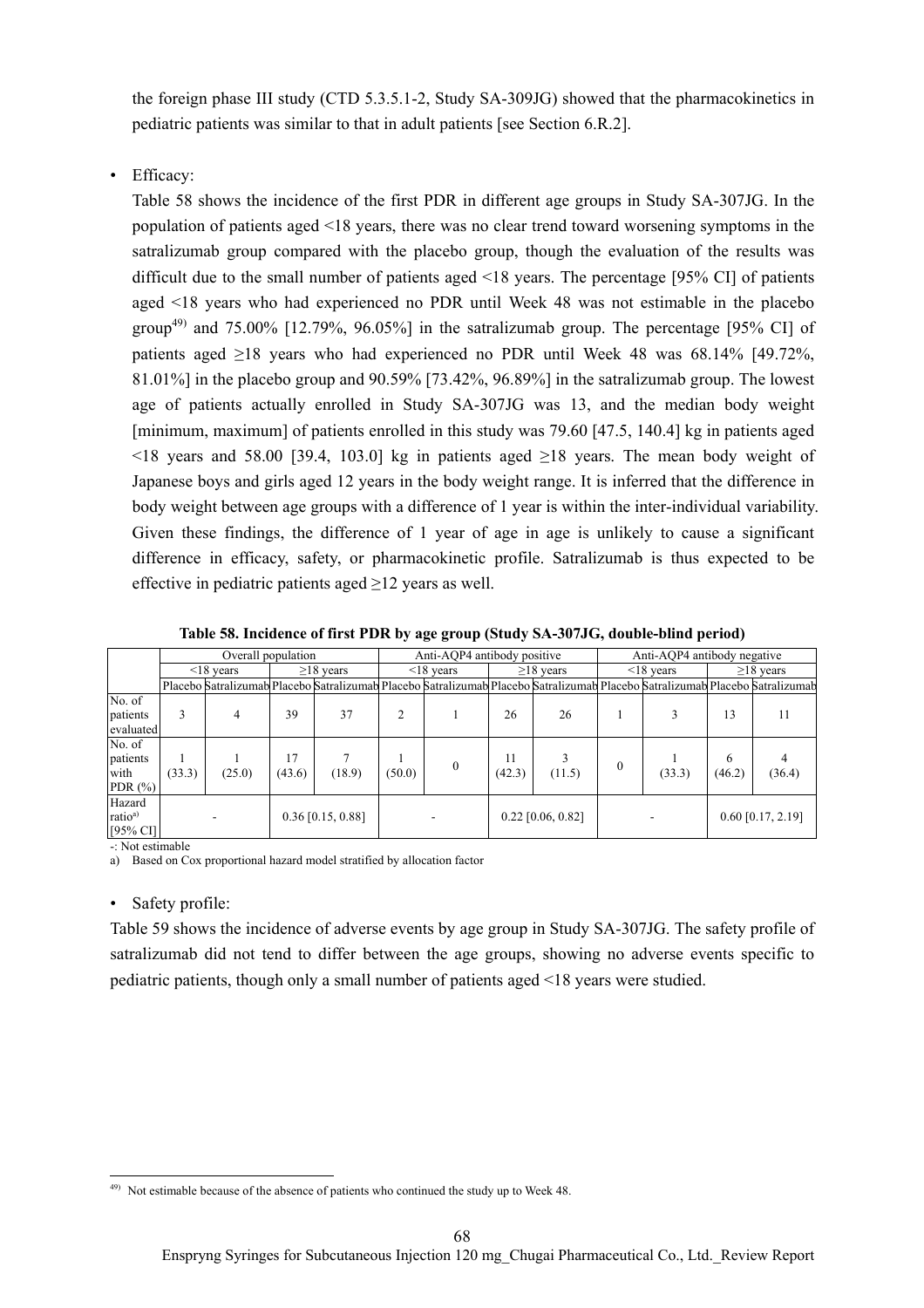|                                                     | $<$ 18 years |              | $\geq$ 18 years |              |
|-----------------------------------------------------|--------------|--------------|-----------------|--------------|
|                                                     | Placebo      | Satralizumab | Placebo         | Satralizumab |
| No. of patients evaluated                           | 3            | 4            | 39              | 37           |
| Any adverse event                                   | 2(66.7)      | 3(75.0)      | 38 (97.4)       | 34 (91.9)    |
| Serious adverse events other than death             | $\theta$     | 0            | 9(23.1)         | 7(18.9)      |
| Adverse events leading to treatment discontinuation | $\theta$     | $\theta$     | 5(12.8)         | 3(8.1)       |
| Adverse events resulting in death                   | $\mathbf{0}$ | $\mathbf{0}$ | $\Omega$        | 0            |
| Most common adverse events                          |              |              |                 |              |
| Upper respiratory tract infection                   | 1(33.3)      | $\theta$     | 5(12.8)         | 10(27.0)     |
| Nail infection                                      | 1(33.3)      | $\theta$     |                 | 0            |
| Nasopharyngitis                                     | 1(33.3)      | $\theta$     | 6(15.4)         | 10(27.0)     |
| <b>Rhinitis</b>                                     |              | 1(25.0)      |                 | 2(5.4)       |
| AST increased                                       | 1(33.3)      | 0            | 2(5.1)          | 1(2.7)       |
| ALT increased                                       | 1(33.3)      | $\Omega$     | 1(2.6)          | 1(2.7)       |
| Haemoglobin decreased                               | 0            | 1(25.0)      | $\Omega$        | 0            |
| Lymphocyte count decreased                          | $\theta$     | 1(25.0)      | 2(5.1)          | $\theta$     |
| Serum ferritin decreased                            | $\Omega$     | 1(25.0)      | 3(7.7)          | $\theta$     |
| Blood fibrinogen increased                          | 1(33.3)      | $\theta$     | $\Omega$        | $\theta$     |
| Lymphopenia                                         | $\Omega$     | 1(25.0)      | 4(10.3)         | 2(5.4)       |
| Cough                                               | $\theta$     | 1(25.0)      | 2(5.1)          | $\theta$     |
| Oropharyngeal pain                                  | $\theta$     | 1(25.0)      | 1(2.6)          | 2(5.4)       |
| Epistaxis                                           | $\theta$     | 1(25.0)      | $\Omega$        | 1(2.7)       |
| Contusion                                           | $\theta$     | 1(25.0)      | $\Omega$        | $\Omega$     |
| Headache                                            | $\theta$     | 1(25.0)      | 4(10.3)         | 9(24.3)      |
| <b>Dizziness</b>                                    | $\mathbf{0}$ | 1(25.0)      | 1(2.6)          | 1(2.7)       |
| Dysmenorrhoea                                       | $\theta$     | 1(25.0)      | $\Omega$        | $\Omega$     |

**Table 59. Incidence of adverse events by age group (Study SA-307JG, double-blind period)** 

 $n$  (%)

• Based on the above, the applicant considers that there is no problem in specifying the same dosage regimen for pediatrics aged  $\geq$ 12 years as that for adults.

PMDA's view:

- Study SA-307JG did not show a significant difference in the pharmacokinetics, efficacy, or safety of satralizumab between the pediatric population and adult population. The mean body weight of Japanese children aged 12 years is within the range of the body weight of patients enrolled in Study SA-307JG, and there was no significant difference in efficacy among patients in different body weight groups [see Section 7.R.1.3]. The pathology of NMOSD is similar between pediatrics and adults. Based on the above, there is no problem in specifying the same dosage regimen for pediatrics as that for adults, provided that the body weight of the pediatric patient is similar to that of patients enrolled in the clinical study.
- Satralizumab should be developed without delay for use in pediatric patients aged <12 years according to medical needs. This issue will be finalized together with the appropriateness of the dosage regimen in pediatrics, also taking account of comments raised in the Expert Discussion.

#### **7.R.5.3 Discontinuation of satralizumab**

PMDA asked the applicant to explain in what occasions satralizumab should be discontinued.

The applicant's explanation:

• The objective of administering satralizumab to patients with NMOSD is prevention of relapse. A long-term continuous treatment is essential to prevent a relapse which may result in persistent neurological injuries or disabilities. For this objective, it is of clinical significance to continue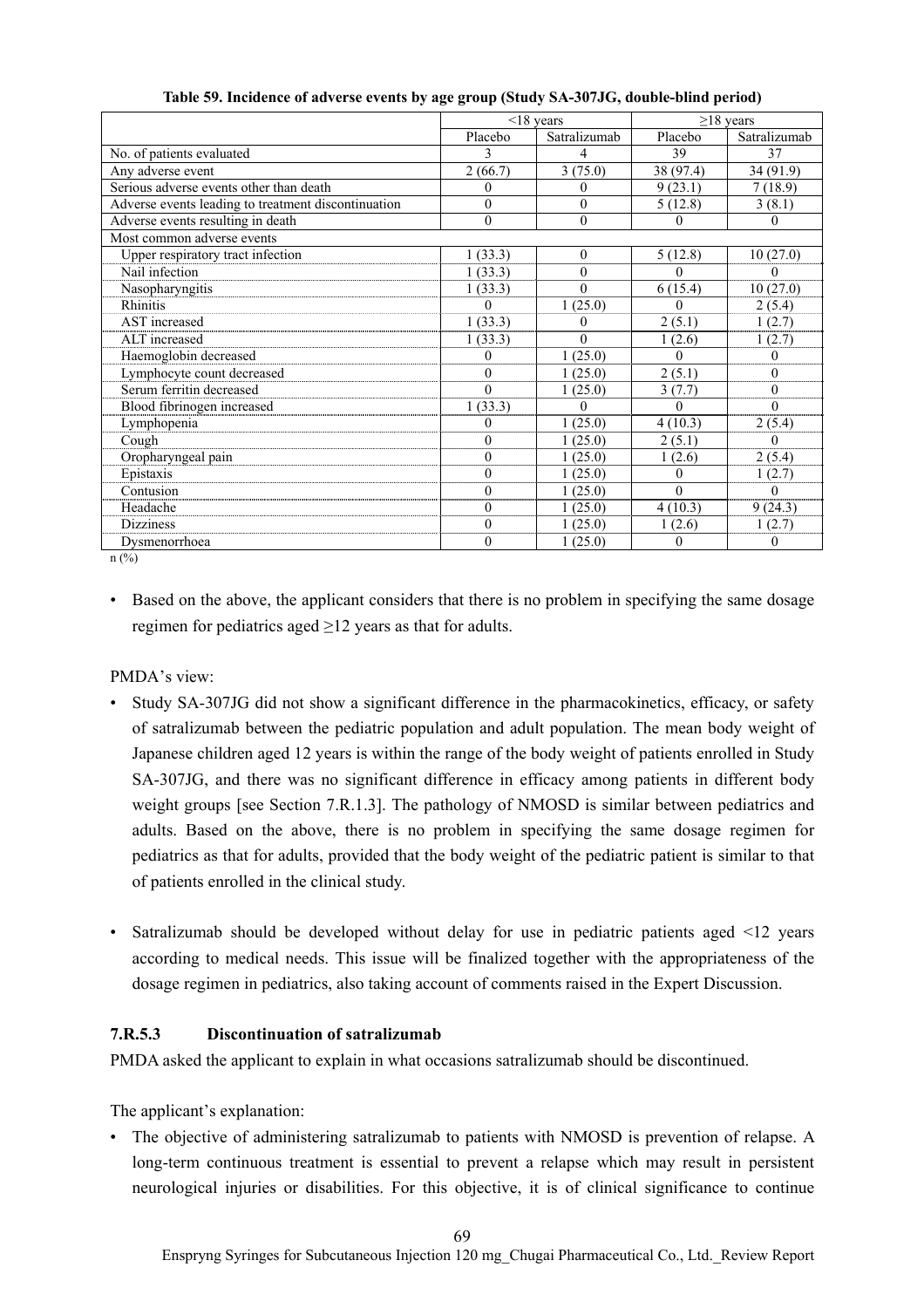administration to prevent the next relapse when the treatment with satralizumab over a certain period has achieved the suppression of relapse, as evidenced by decreased relapse frequency. It is unnecessary to discontinue satralizumab uniformly.

- In patients who experience relapse during treatment with satralizumab, however, satralizumab is expected to be continued or switched to other therapies for relapse prevention, depending on the frequency of relapse prior to treatment with satralizumab and on the timing of the relapse during treatment with satralizumab. In patients showing no response to satralizumab, such as patients who experience more frequent relapses during than before the treatment with satralizumab, discontinuation of satralizumab might be selected, after assessing the risks and benefits of continuing the treatment.
- Based on the above, the package insert will include a precautionary statement advising physicians to investigate the frequency of relapses after a certain period of treatment with satralizumab and then to consider discontinuation of satralizumab in patients with no response to the treatment.

#### PMDA's view:

- Since the objective of administering satralizumab to patients with NMOSD is prevention of relapses, the applicant's claim that there is no need to discontinue satralizumab uniformly once relapse prevention has been achieved is acceptable.
- Also, there is no problem in deciding whether to discontinue satralizumab by balancing the risks vs. benefits of treatment if relapse occurs in patients during treatment with satralizumab. This precaution should be included in the package insert.

#### **7.R.6 Self-injection**

PMDA asked the applicant to explain the possibility of difference in the efficacy and safety of satralizumab between self-injection and injection by a healthcare professional.

The applicant's explanation:

- During the open-label extension period of the global phase III study (CTD 5.3.5.1-1, Study SA-307JG), a healthcare professional explained the method of self-injection to 15 Japanese patients who gave his/her consent to self-injection, after which each patient self-injected, or his/her caregiver injected, satralizumab under the supervision of the investigator or the subinvestigator in each study site. The efficacy and safety of satralizumab during 24 weeks immediately before the start of self-injection were compared to those during 24 weeks after the start of self-injection.
- As for efficacy, a clinical relapse occurred in only 1 patient during the self-injection period. The frequency of relapse did not show a clear increase during the self-injection, albeit based on limited data.
- As for safety, Table 60 shows the incidence of adverse events during the period of injection by a healthcare professional and during the period of self-injection. A serious adverse event (influenza)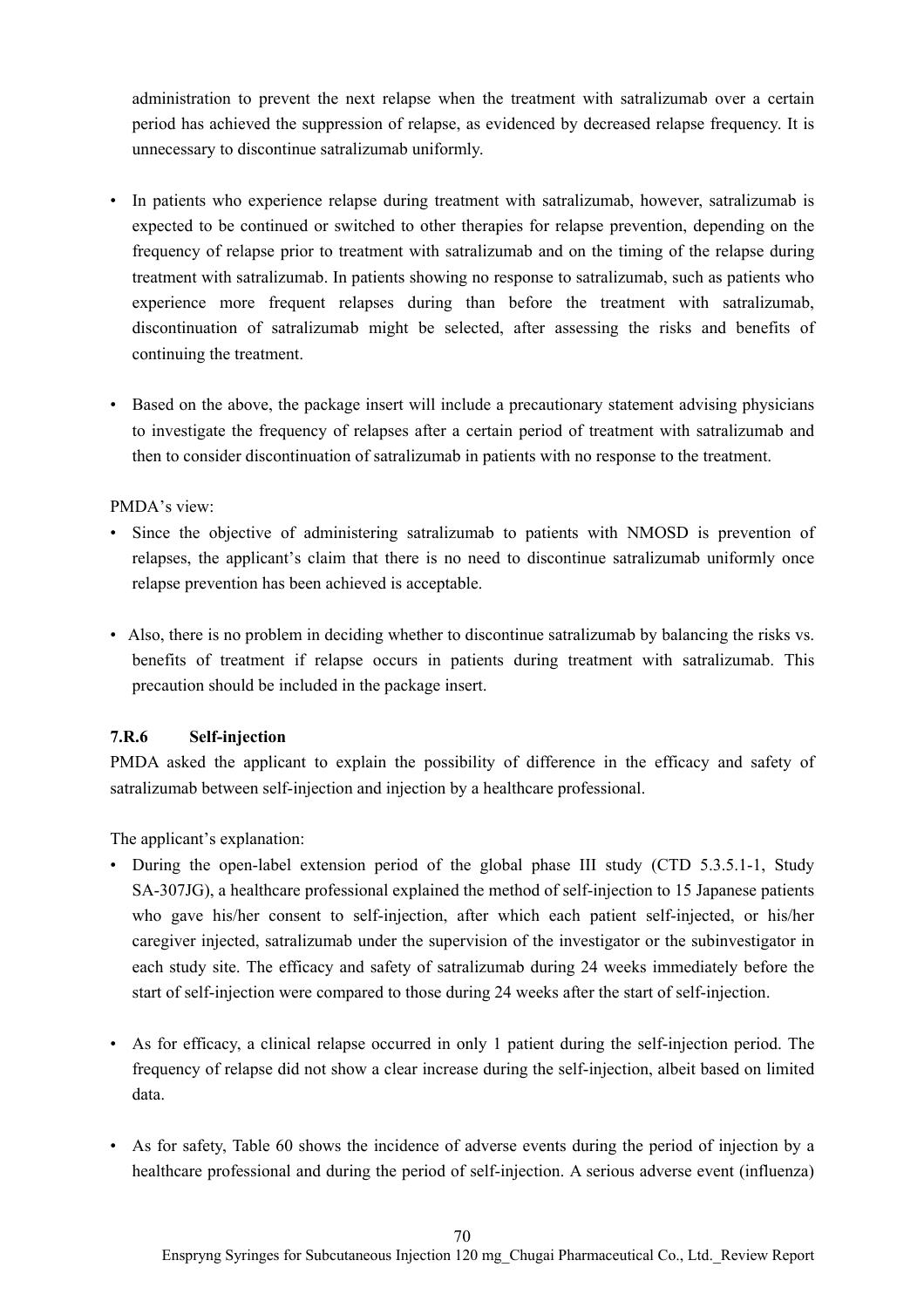occurred in 1 patient during the self-injection period, but its causal relationship to satralizumab was ruled out. No other significant difference was observed in the safety profile between injection by a healthcare professional and self-injection.

• The above results suggest no particular problems in the efficacy or safety in self-injection.

**Table 60. Comparison of adverse events during the periods of injection by a healthcare professional and of self-injection (Study SA-307JG, Japanese population)** 

| Professional injection period | Self-injection period |
|-------------------------------|-----------------------|
| 15                            | 15                    |
| 10(66.7)                      | 13 (86.7)             |
|                               | 1 (6.7)               |
|                               |                       |
|                               |                       |
| 3(20.0)                       | 4(26.7)               |
| 1(6.7)                        | 3(20.0)               |
| 1(6.7)                        | 2(13.3)               |
| 1(6.7)                        | 2(13.3)               |
| $\theta$                      | 2(13.3)               |
|                               |                       |

n (%)

The package insert will include the following precaution for reasons described below: "In case of delayed administration timing, satralizumab should be injected as soon as possible. The subsequent injection should be given at the prescribed dosing interval starting with the delayed administration."

- Since relapsed NMOSD is serious, delayed satralizumab should be administered as soon as possible without waiting for the next scheduled date in order to maintain effective serum satralizumab concentration demonstrated by both studies.
- There may be cases of delayed administration due to lapse of memory. In such a case, prompt administration without waiting for the next scheduled timing and the subsequent administration at the prescribed interval starting with the delayed administration will maintain the serum satralizumab concentration with proven good safety profile.

## PMDA's view:

The applicant's explanation is acceptable. Since NMOSD is a disease that may cause visual impairment, whether to allow patients to self-administer satralizumab should be determined carefully by the physician. Self-injection will be allowed only if patients (or their caregivers) have received adequate education and training, have learned satralizumab-related risks (and how to manage them), and are able to perform self-injection reliably. The self-injection should be performed under the supervision of the physician. The physician should provide the patient appropriate guidance using a patient information leaflet.

## **7.R.7 Post-marketing investigations**

The submitted clinical study data show that only a small number of patients were enrolled in clinical studies, with resultant insufficiency in evaluating the safety profile of satralizumab. PMDA considers that information on the following should be collected in the post-marketing investigation: Infection, reactivation of hepatitis virus B, neutropenia/leukopenia/agranulocytosis, thrombocytopenia,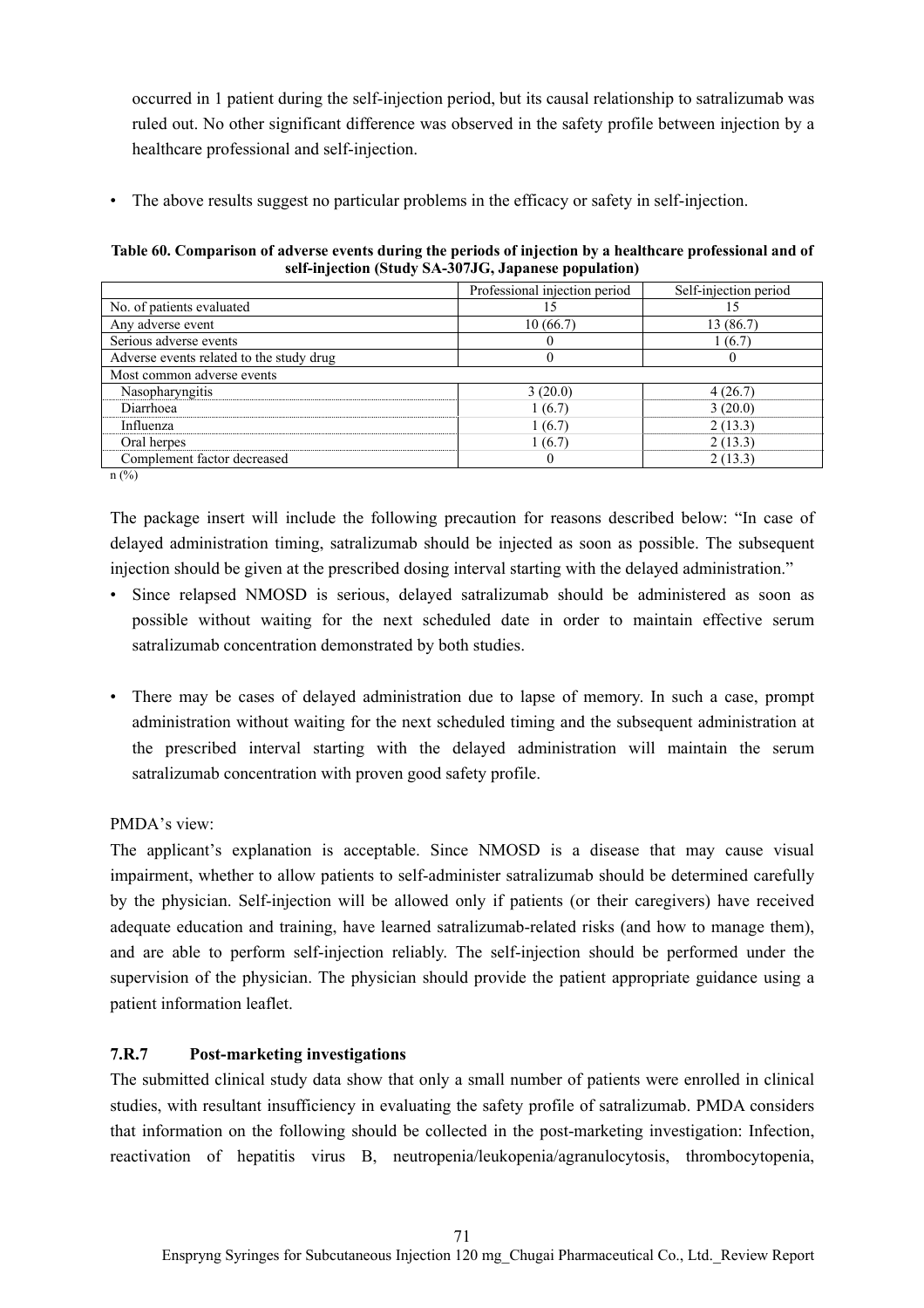hypersensitivity, intestinal perforation, hepatic dysfunction, cardiac disorder, interstitial pneumonia, malignant tumor, and immunogenicity.

The applicant's explanation:

In order to assess the safety of satralizumab in clinical practice, a general use-results survey will be conducted in all patients receiving satralizumab (target sample size, 300 patients) with a follow-up period of 2 years and 6 months, as the post-marketing surveillance.

### PMDA's view:

The decision on the appropriateness of the post-marketing investigations will be finalized, also taking account of comments raised in the Expert Discussion.

- **8. Results of Compliance Assessment Concerning the New Drug Application Data and Conclusion Reached by PMDA**
- **8.1 PMDA's conclusion concerning the results of document-based GLP/GCP inspections and data integrity assessment**

The inspection is currently ongoing. Results and the conclusion of PMDA will be reported in the Review Report (2).

## **8.2 PMDA's conclusion concerning the results of the on-site GCP inspection**

The inspection is currently ongoing. Results and the conclusion of PMDA will be reported in the Review Report (2).

#### **9. Overall Evaluation during Preparation of the Review Report (1)**

On the basis of the data submitted, PMDA has concluded that satralizumab has efficacy in the prevention of relapses of NMOSD, and that satralizumab has acceptable safety in view of its benefits. Satralizumab is clinically meaningful because it offers a new treatment option for patients with NMOSD. Further review at the Expert Discussion will be needed on the efficacy of satralizumab in anti-AQP4 antibody-negative patients, indication, dosage regimen in pediatrics, and the appropriateness of the post-marketing investigations.

PMDA has concluded that satralizumab may be approved if satralizumab is not considered to have any particular problems based on comments from the Expert Discussion.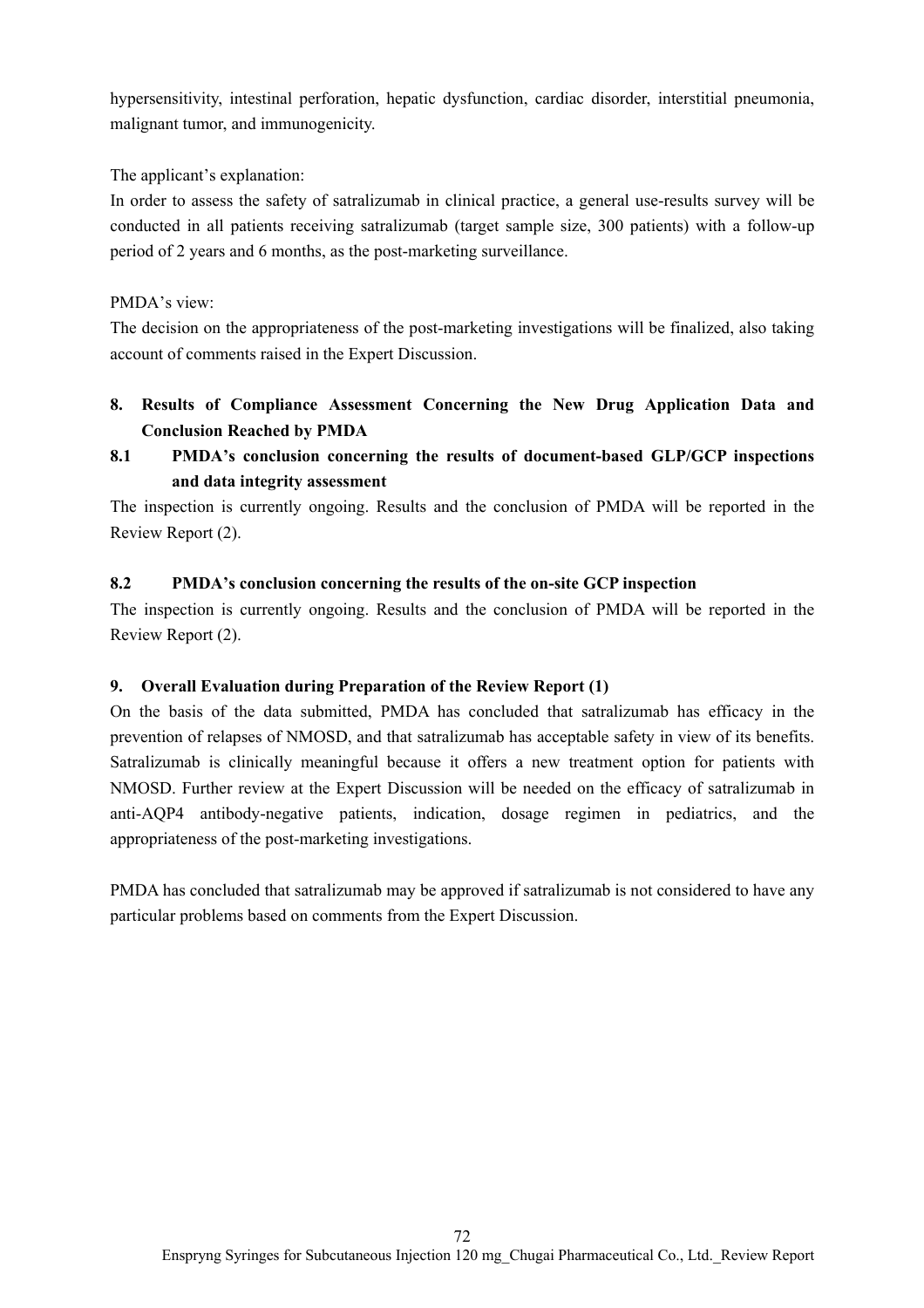### **Review Report (2)**

#### **Product Submitted for Approval**

| <b>Brand Name</b>           | Enspryng Syringes for Subcutaneous Injection 120 mg |
|-----------------------------|-----------------------------------------------------|
| <b>Non-proprietary Name</b> | Satralizumab (Genetical Recombination)              |
| Applicant                   | Chugai Pharmaceutical Co., Ltd.                     |
| Date of Application         | November 8, 2019                                    |

#### **List of Abbreviations**

See Appendix.

#### **1. Content of the Review**

Comments made during the Expert Discussion and the subsequent review conducted by the Pharmaceuticals and Medical Devices Agency (PMDA) are summarized below. The expert advisors present during the Expert Discussion were nominated based on their declarations, etc., concerning the product submitted for marketing approval, in accordance with the provisions of the Rules for Convening Expert Discussions, etc., by Pharmaceuticals and Medical Devices Agency (PMDA Administrative Rule No. 8/2008 dated December 25, 2008).

#### **1.1 Efficacy and indication**

The efficacy of satralizumab tended to differ between anti-AQP4 antibody-positive patients and negative patients in the global phase III study (CTD 5.3.5.1-1, Study SA-307JG) and foreign phase III study (CTD 5.3.5.1-2, Study SA-309JG). PMDA, therefore, considers that the efficacy in anti-AQP4 antibody-negative patients remains unclear [see Section 7.R.1.1 of the Review Report (1)]. Further, satralizumab should be indicated for anti-AQP4 antibody-positive patients with NMOSD, as a general rule, for the following reasons: (1) The efficacy of satralizumab in anti-AQP4 antibody-negative patients remains unclear, (2) the mechanism of action of satralizumab in anti-AQP4 antibody-negative NMOSD is unknown, and (3) it is therefore unclear whether the benefits of satralizumab overweigh its risks in anti-AQP4 antibody-negative patients [see Section 7.R.4 of the Review Report (1)]. The above conclusion of PMDA was supported by the expert advisors at the Expert Discussion.

The following comments were raised by expert advisors:

• The detailed pathogenesis of NMOSD in anti-AQP4 antibody-negative patients remains unknown. In addition, whereas anti-AQP4 antibody-positive patients are refractory to corticosteroids but highly responsive to plasmapheresis, anti-AQP4 antibody-negative patients are responsive to corticosteroids. This and other findings suggest that underlying etiologies differ between anti-AQP4 antibody-positive and negative patients, though clinical symptoms are similar in the two patient populations.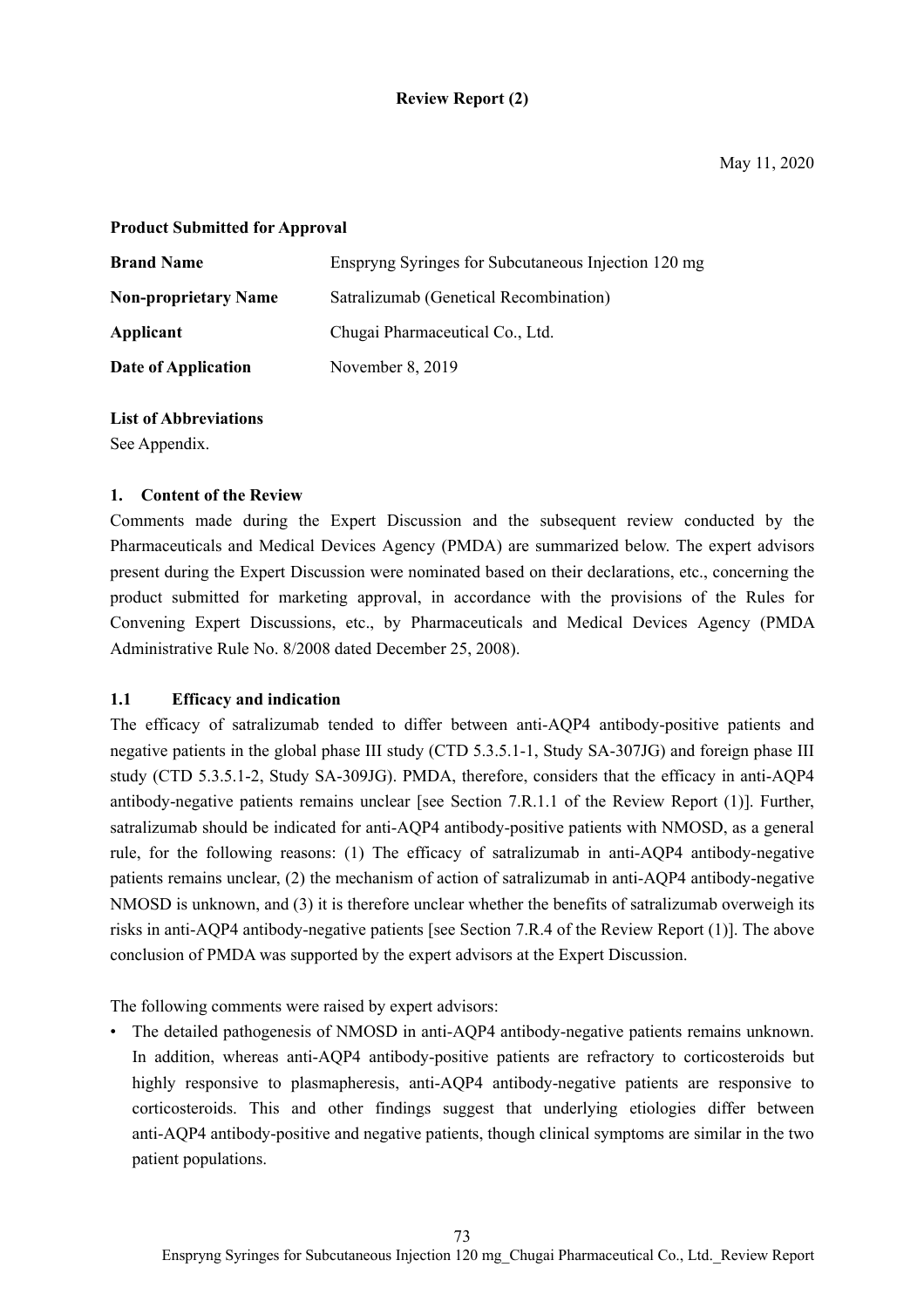- The clinical study data did not demonstrate the efficacy of satralizumab in anti-AQP4 antibody-negative patients, failing to show clinical significance in using satralizumab in this patient population.
- Anti-AQP4 antibody can be measured by an established test easily performed in clinical settings. The test does not take much time and can be performed multiple times.
- When interferon β, a therapeutic agent for multiple sclerosis, was administered to anti-AQP4 antibody-positive patients with NMOSD, symptoms became worsened rather than improved (*2017 Japanese guidelines for multiple sclerosis and neuromyelitis optica* [in Japanese]. Igaku Shoin; 2017). This observation suggests the necessity of careful evaluation on possible adverse effects caused by the use of satralizumab in patients with anti-AQP4 antibody-negative NMOSD with an unknown pathogenesis.

Based on the above, PMDA instructed the applicant to include the following descriptions in the "Precautions Concerning Indication" section of the package insert, to which the applicant took appropriate actions.

#### **Precautions Concerning Indication**

There are only limited data showing the efficacy in anti-AQP4 antibody-negative patients. Satralizumab should be administered to anti-AQP4 antibody-positive patients.

#### **1.2 Dosage and administration**

Given that the global phase III study (CTD 5.3.5.1-1, Study SA-307JG) and the foreign phase III study (CTD 5.3.5.1-2, Study SA-309JG) demonstrated the efficacy of satralizumab without significant safety concerns, there is no problem in the proposed dosage and administration of satralizumab ("Satralizumab 120 mg is administered every 2 weeks for the first 3 doses, and every 4 weeks thereafter"). In addition, since treatment with satralizumab alone in Study SA-309JG demonstrated the efficacy of satralizumab without any particular safety concerns, the inclusion of satralizumab monotherapy in the dosage regimen is acceptable [see Section 7.R.5.1 of the Review Report (1)]. Further, increases in sIL-6R and IL-6, and a decrease in CRP, were observed up to 16 weeks after the end of treatment with satralizumab in the phase I multiple-dose study (CTD 5.3.3.2-1, Study SA-105JP). The package insert should therefore state that the inhibition of IL-6 signaling continues even after the end of treatment with satralizumab [see Section 6.R.4 of the Review Report (1)].

The above conclusion of PMDA was supported by the expert advisors at the Expert Discussion.

Study SA-307JG did not show a significant difference in the pharmacokinetics, efficacy, or safety of satralizumab between the pediatric population and adult population, and the pathology of NMOSD is similar between children and adults. On the basis of the above findings, PMDA considers that there is no problem to specify the same dosage regimen in pediatrics as that in adults, provided that the body weight of the pediatric patient is similar to that of patients enrolled in the clinical study. There is no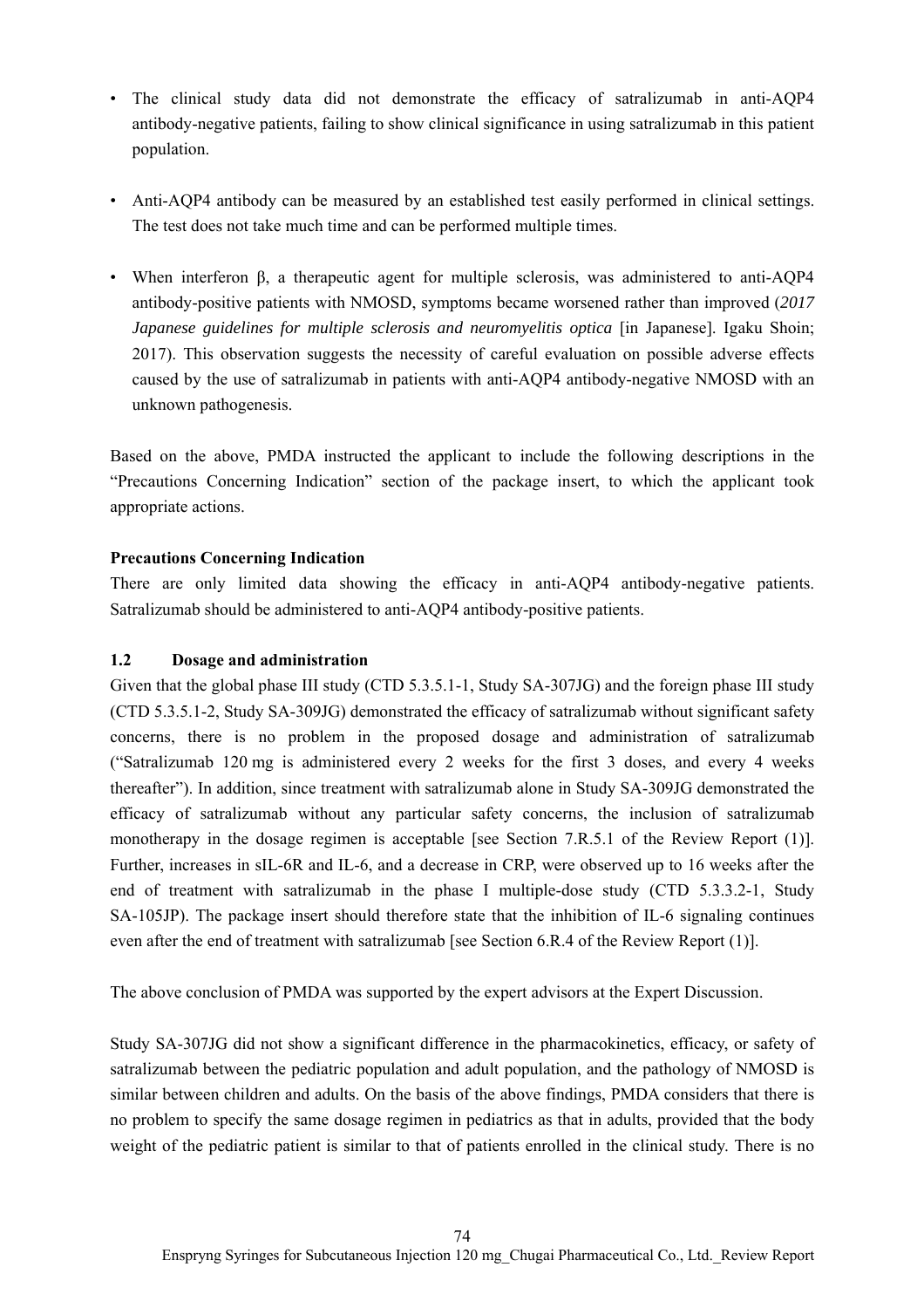need for restricting to pediatrics aged ≥12 years for the dosage and administration [see Section 7.R.5.2 of the Review Report (1)].

The above conclusion of PMDA was supported by the expert advisors at the Expert Discussion.

On the basis of the above, PMDA instructed the applicant to modify the dosage and administration of satralizumab as shown below and include the following descriptions in the "Precautions Concerning Dosage and Administration" and "Important Precautions" sections of the package insert. The applicant took appropriate measures accordingly.

#### **Dosage and Administration**

The usual dosage of satralizumab (genetical recombination) for adults and pediatrics is 120 mg administered by subcutaneous injection at Weeks 0, 2, and 4, and every 4 weeks thereafter.

#### **Precautions Concerning Dosage and Administration**

In pediatric patients, the eligibility of each patient for the use of satralizumab should be determined by referring to the body weight of patients enrolled in clinical studies.

#### **Important Precautions**

Satralizumab has a long elimination half-life; it is eliminated only gradually from blood after treatment discontinuation, with its IL-6 signaling inhibitory activity persisting until complete elimination. Therefore, patients should be carefully monitored for infection and other conditions.

#### **1.3 Risk management plan (draft)**

In view of the discussions presented in Section "7.R.7 Post-marketing investigations" in the Review Report (1) and comments from the expert advisers at the Expert Discussion, PMDA has concluded that the risk management plan (draft) for satralizumab should include the safety specifications presented in Table 61, and that the applicant should conduct additional pharmacovigilance activities and risk minimization activities presented in Tables 62.

| Safety specification       |                                |                               |
|----------------------------|--------------------------------|-------------------------------|
| Important identified risks | Important potential risks      | Important missing information |
| • Infection                | • Hypersensitivity             | Not applicable                |
| • Neutropenia/leukopenia/  | Hepatic dysfunction            |                               |
| agranulocytosis            | Hepatitis B virus reactivation |                               |
| • Platelet count decreased | Immunogenicity                 |                               |
|                            | • Cardiac disorder             |                               |
|                            | Malignant tumor<br>$\bullet$   |                               |
|                            | Intestinal perforation         |                               |
|                            | Interstitial pneumonia         |                               |
| Efficacy specification     |                                |                               |
| Not applicable             |                                |                               |

**Table 61. Safety and efficacy specifications in the risk management plan (draft)**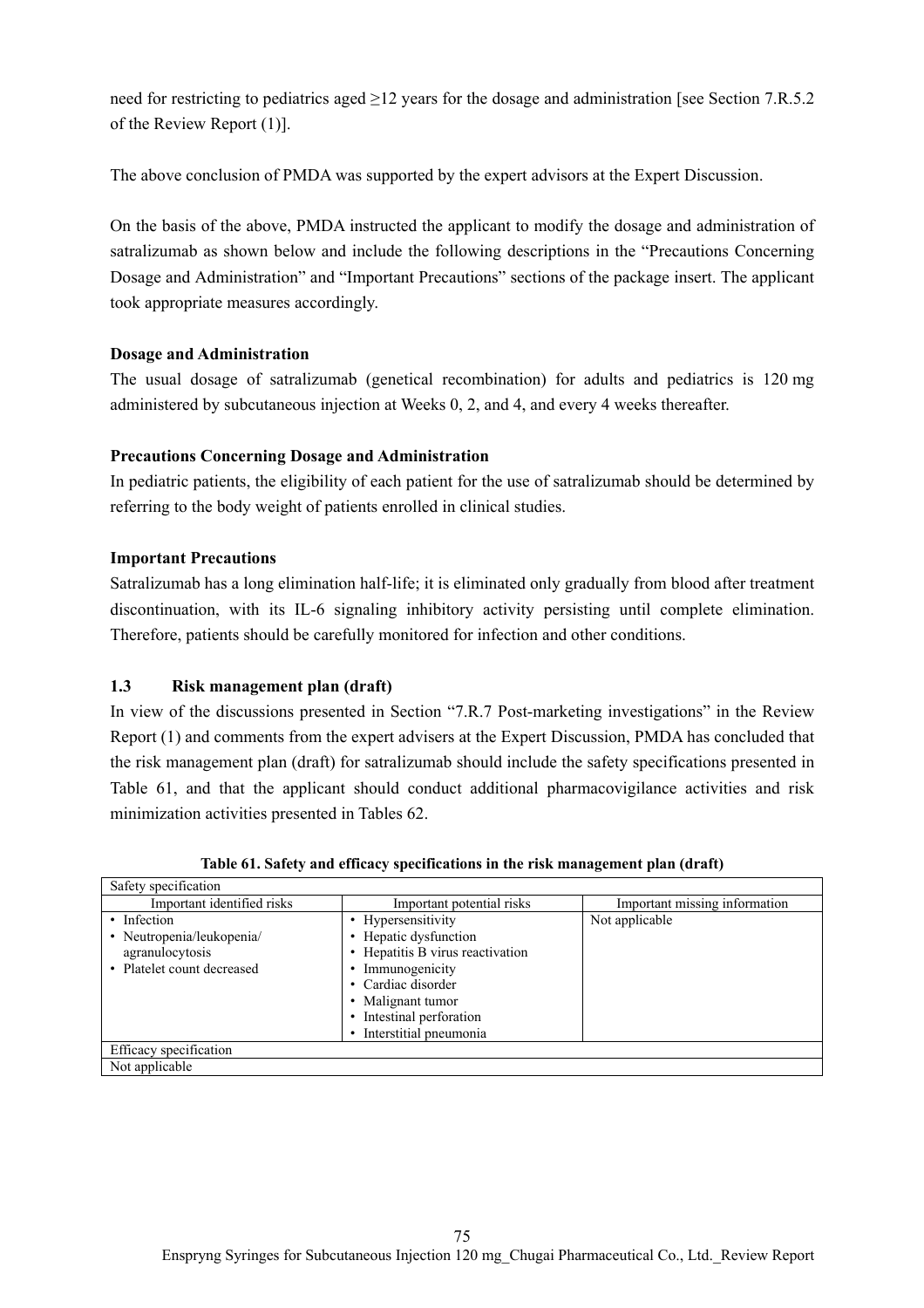#### **Table 62. Summary of additional pharmacovigilance activities and risk minimization activities included under the risk management plan (draft)**

| Additional pharmacovigilance activities              | Additional risk minimization activities                 |
|------------------------------------------------------|---------------------------------------------------------|
| • Early post-marketing phase vigilance               | • Provide information based on the early post-marketing |
| • General use-results survey (all-case surveillance) | phase vigilance.                                        |
| • Post-marketing clinical study <sup>a)</sup>        | • Ensure the provision of information on the proper use |
|                                                      | before the delivery of the product.                     |
|                                                      | • Prepare and disseminate information materials for     |
|                                                      | healthcare professionals.                               |
|                                                      | • Prepare and disseminate information materials for     |
|                                                      | patients                                                |
| $\cdots$                                             |                                                         |

a) The ongoing Studies SA307-JG and JN41468 $^{50}$  will be reclassified as post-marketing clinical studies after approval.

On the basis of the above, PMDA instructed the applicant to conduct a post-marketing surveillance to investigate items described above.

The applicant explained that a general use-results survey shown in Table 63 will be conducted involving patients with NMOSD.

| Objective           | To investigate the safety of satralizumab in clinical practice.                                                                                                                                                                                      |
|---------------------|------------------------------------------------------------------------------------------------------------------------------------------------------------------------------------------------------------------------------------------------------|
| Survey method       | All-case surveillance                                                                                                                                                                                                                                |
| Population          | All patients receiving satralizumab                                                                                                                                                                                                                  |
| Observation period  | From enrollment until 6 months before the end of the survey period (up to 6 years)                                                                                                                                                                   |
| Planned sample size | 300                                                                                                                                                                                                                                                  |
| Main survey items   | Patient characteristics (age, sex, body weight, relapse, past illness, concurrent diseases, etc.)<br>Prior treatments, concomitant drugs<br>Use state of satralizumab<br>Adverse events<br>Relapse status<br>Incidence of Anti-satralizumab antibody |

**Table 63. Outline of general use-results survey (all-case surveillance) (draft)** 

PMDA accepts the above explanation of the applicant. Information on the results obtained from the survey should be communicated promptly to healthcare professionals.

## **1.4 Current status of ongoing clinical studies**

PMDA asked the applicant to explain the incidences of adverse events observed in the ongoing global phase III study (CTD 5.3.5.1-1, Study SA-307JG) and foreign phase III study (CTD 5.3.5.1-2, Study SA-309JG).

The applicant's explanation:

Among adverse events collected during the period from data cut-off of Study SA-307JG (June 6, 2018) and Study SA-309JG (October 12, 2018) to June 7, 2019, no adverse events resulted in death. Incidences of other serious adverse events are shown in Table 64. Currently, the results do not suggest any safety concerns, compared with the incidence of serious adverse events observed in clinical studies so far conducted [see Sections 7.2.1 and 7.2.2 of the Review Report (1)].

 $\overline{\phantom{a}}$ 50) A compassionate study mainly consisting of Study SA307-JG.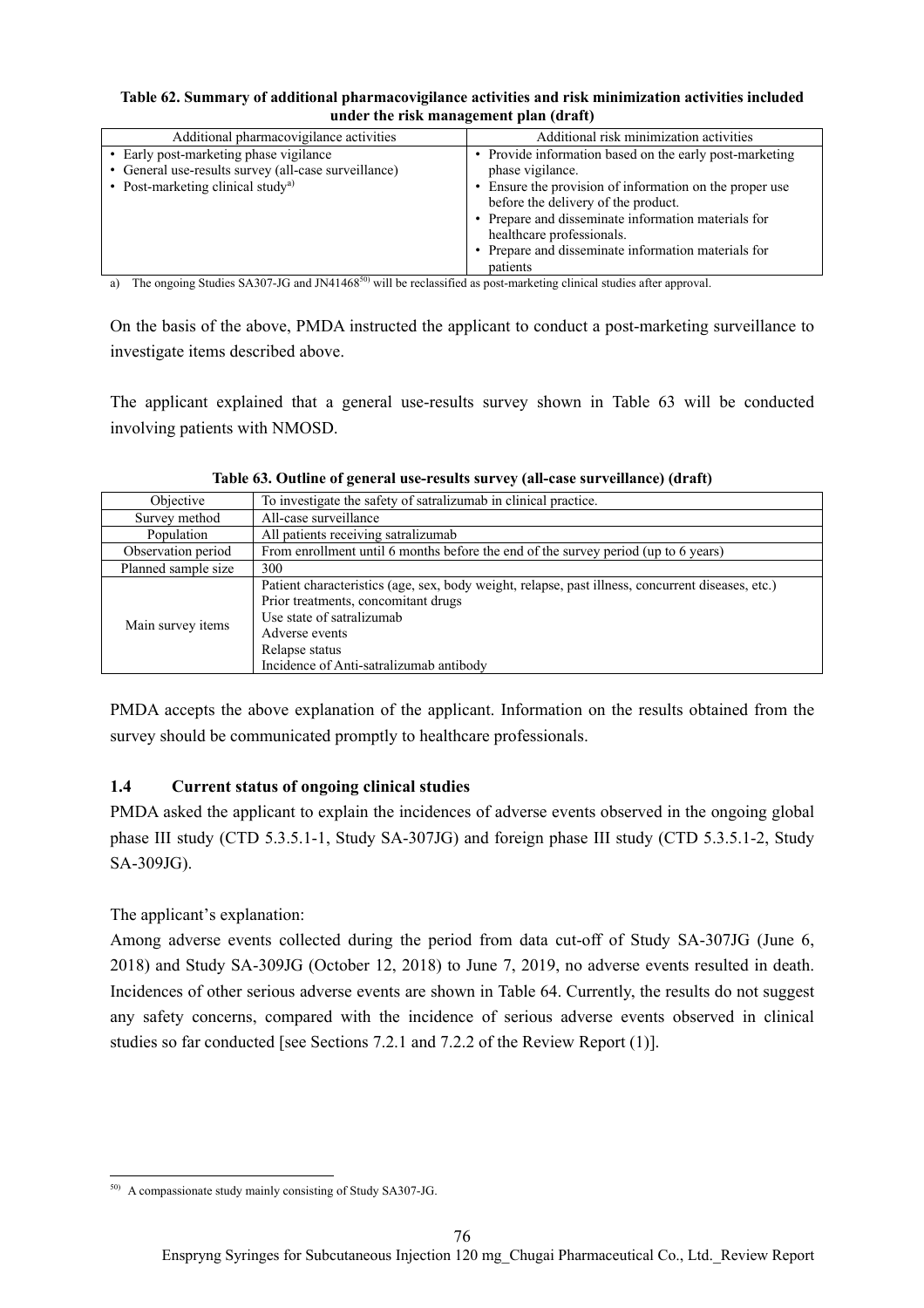| Table 64. Incidence of serious adverse events other than death |  |
|----------------------------------------------------------------|--|
|----------------------------------------------------------------|--|

| Studv                 | Events                                                                                                                              |
|-----------------------|-------------------------------------------------------------------------------------------------------------------------------------|
| $SA-307JG$            | Pneumonia,* cervical dysplasia, uterine leiomyoma, and cataract in 1 patient each                                                   |
| $SA-309JG$            | Fractured sacrum/uterine leiomyoma, pneumonia, urinary tract infection, ovarian adenoma, and uterine<br>leiomyoma in 1 patient each |
| $\sim$ $\blacksquare$ |                                                                                                                                     |

\* Event for which a causal relationship to the study drug could not be ruled out

PMDA accepts the explanation of the applicant, and considers that there are no new concerns about the long-term safety of satralizumab.

## **2. Results of Compliance Assessment Concerning the New Drug Application Data and Conclusion Reached by PMDA**

## **2.1 PMDA's conclusion concerning the results of document-based GLP/GCP inspections and data integrity assessment**

The new drug application data were subjected to a document-based compliance inspection and a data integrity assessment in accordance with the provisions of the Act on Securing Quality, Efficacy and Safety of Pharmaceuticals, Medical Devices, Regenerative and Cellular Therapy Products, Gene Therapy Products, and Cosmetics. On the basis of the inspection and assessment, PMDA concluded that there were no obstacles to conducting its review based on the application document submitted.

#### **2.2 PMDA's conclusion concerning the results of the on-site GCP inspection**

The new drug application data (CTD 5.3.5.1-1) were subjected to an on-site GCP inspection, in accordance with the provisions of the Act on Securing Quality, Efficacy and Safety of Pharmaceuticals, Medical Devices, Regenerative and Cellular Therapy Products, Gene Therapy Products, and Cosmetics. On the basis of the inspection, PMDA concluded that there were no obstacles to conducting its review based on the application documents submitted. The inspection revealed the following issue at some of the study sites, although it had no significant impact on the overall evaluation of the studies. The head of the relevant medical institutions was notified of the issue as a finding requiring corrective action.

#### **Finding requiring corrective action**

Study site:

• Protocol deviation (wrong registration of stratification factors)

#### **3. Overall Evaluation**

As a result of the above review, PMDA has concluded that the product may be approved for the indication and dosage and administration shown below, with the following conditions. Since the product is an orphan drug, the re-examination period is 10 years. The product is classified as a biological product. The drug product and its drug substance are both classified as powerful drugs.

**Indication Prevention** of relapses of neuromyelitis optica spectrum disorder (including neuromyelitis optica)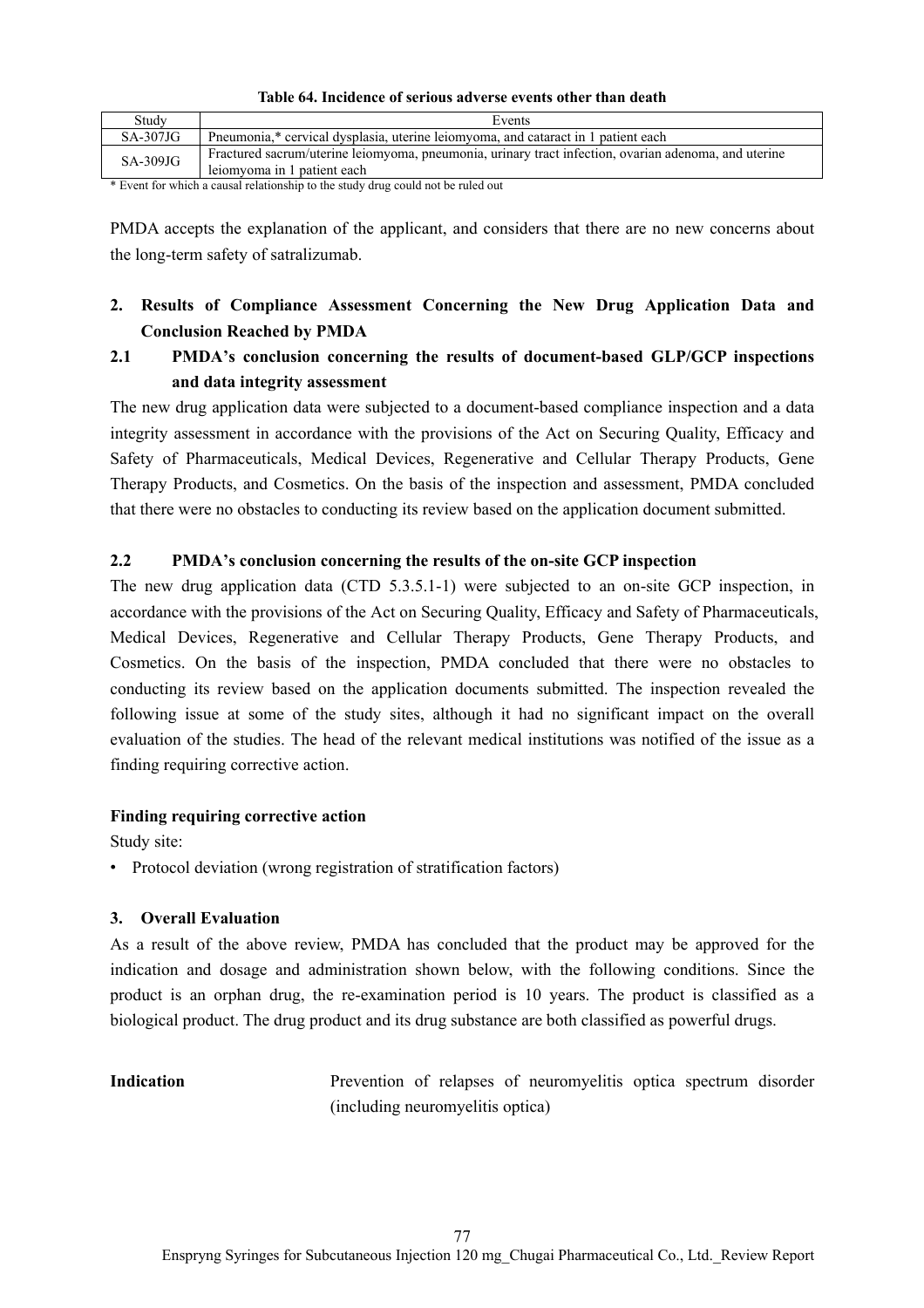# **Dosage and Administration** The usual dosage of satralizumab (genetical recombination) for adults and pediatrics is 120 mg administered by subcutaneous injection at Week 0, 2, and 4, and every 4 weeks thereafter.

### **Approval Conditions**

- 1. The applicant is required to develop and appropriately implement a risk management plan.
- 2. Because data from Japanese clinical studies are extremely limited, the applicant is required to conduct a post-marketing use-results survey involving all patients treated with the product until data from a specified number of patients have been gathered in order to identify the characteristics of patients using the product, and to promptly collect safety and efficacy data, so that necessary measures are taken to ensure proper use of the product.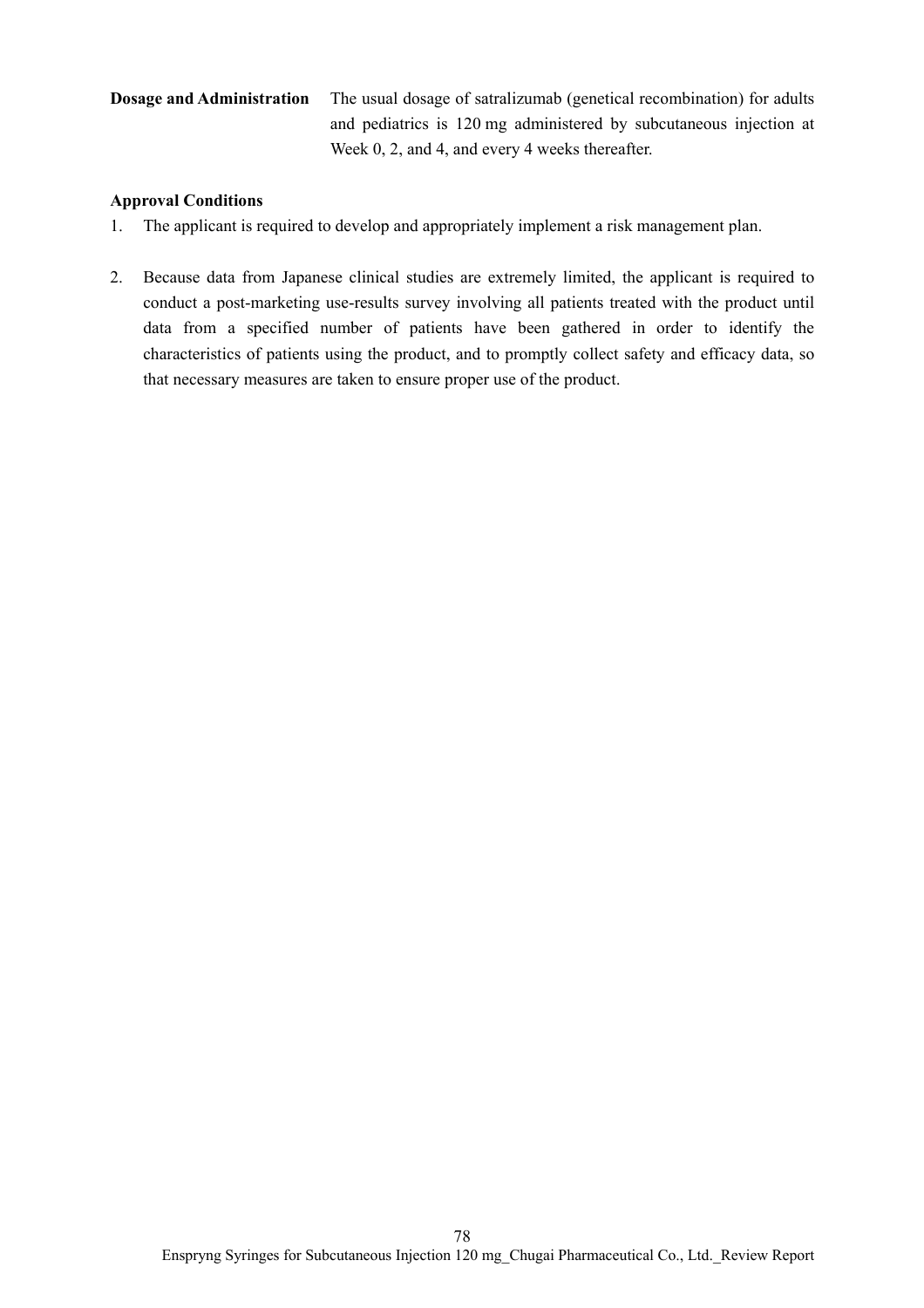# **Appendix**

#### **List of Abbreviations**

| <b>ADCC</b>              | Antibody-Dependent Cellular Cytotoxicity                                      |
|--------------------------|-------------------------------------------------------------------------------|
| <b>AEX</b>               | Anion Exchange Chromatography                                                 |
| Alemtuzumab              | Alemtuzumab (Genetical Recombination)                                         |
| <b>ALT</b>               | <b>Alanine Aminotransferase</b>                                               |
| AQP4                     | Aquaporin-4                                                                   |
| <b>AST</b>               | Aspartate Aminotransferase                                                    |
| <b>AUC</b>               | Area Under Concentration-time Curve                                           |
| CD                       | <b>Cluster of Differentiation</b>                                             |
| <b>CDC</b>               | Complement-Dependent Cytotoxicity                                             |
| <b>CEC</b>               | <b>Clinical Endpoint Committee</b>                                            |
| <b>CE-SDS</b>            | Capillary gel Electrophoresis with Sodium Dodecyl Sulfate                     |
| <b>CHO</b>               | <b>Chinese Hamster Ovary</b>                                                  |
| CL                       | Linear Clearance                                                              |
| $\overline{C_{max}}$     | <b>Maximum Concentration</b>                                                  |
| <b>CPK</b>               | Creatine Phosphokinase                                                        |
| <b>CQA</b>               | <b>Critical Quality Attribute</b>                                             |
| <b>CRP</b>               | C-reactive Protein                                                            |
| <b>CSF</b>               | Cerebrospinal Fluid                                                           |
| <b>CTD</b>               | <b>Common Technical Document</b>                                              |
| <b>CYP</b>               | Cytochrome P450                                                               |
| <b>DNA</b>               |                                                                               |
|                          | Deoxyribonucleic Acid                                                         |
| $EC_{50}$<br><b>ECL</b>  | Effective Concentration, 50%<br>Electrochemiluminescence                      |
|                          |                                                                               |
| Eculizumab               | Eculizumab (Genetical Recombination)                                          |
| <b>EDSS</b>              | <b>Expanded Disability Status Scale</b>                                       |
| <b>ELISA</b>             | Enzyme-linked Immunosorbent Assay                                             |
| $E_{\rm min}$            | Minimum Amount of Active Enzyme Observed in the in vitro System               |
| <b>EVA</b>               | Ethylene Vinyl Acetate                                                        |
| FcRn                     | Neonatal Fc Receptor                                                          |
| $Fc\gamma R$             | Fcγ Receptor                                                                  |
| <b>FSS</b>               | <b>Functional System Score</b>                                                |
|                          |                                                                               |
| <b>GRP</b>               | Glucose-regulated Protein                                                     |
| <b>HCP</b>               | Host Cell Protein                                                             |
| $IC_{50}$                | 50% Inhibitory Concentration                                                  |
| ICH                      | International Council for Harmonisation of Technical Requirements for         |
|                          | Pharmaceuticals for Human Use                                                 |
| $\underline{\text{IgG}}$ | Immunoglobulin G                                                              |
| $\rm IL$                 | Interleukin                                                                   |
| $IL-6R$                  | Interleukin-6 Receptor                                                        |
| $IndC_{50}$              | Concentration of Inducer that Supports the Half Maximal Induction/Suppression |
| <b>ITT</b>               | Intention to Treat                                                            |
| ka                       | <b>Association Rate Constant</b>                                              |
| kd                       | <b>Dissociation Rate Constant</b>                                             |
| $K_D$                    | <b>Dissociation Constant</b>                                                  |
| <b>MCB</b>               | Master Cell Bank                                                              |
| MedDRA                   | Medical Dictionary for Regulatory Activities                                  |
| <b>MOG</b>               | Myelin Oligodendrocyte Glycoprotein                                           |
| NCI-CTCAE                | National Cancer Institute - Common Terminology Criteria for Adverse Events    |
| <b>NMO</b>               | Neuromyelitis Optica                                                          |
| <b>NMOSD</b>             | Neuromyelitis Optica Spectrum Disorder                                        |